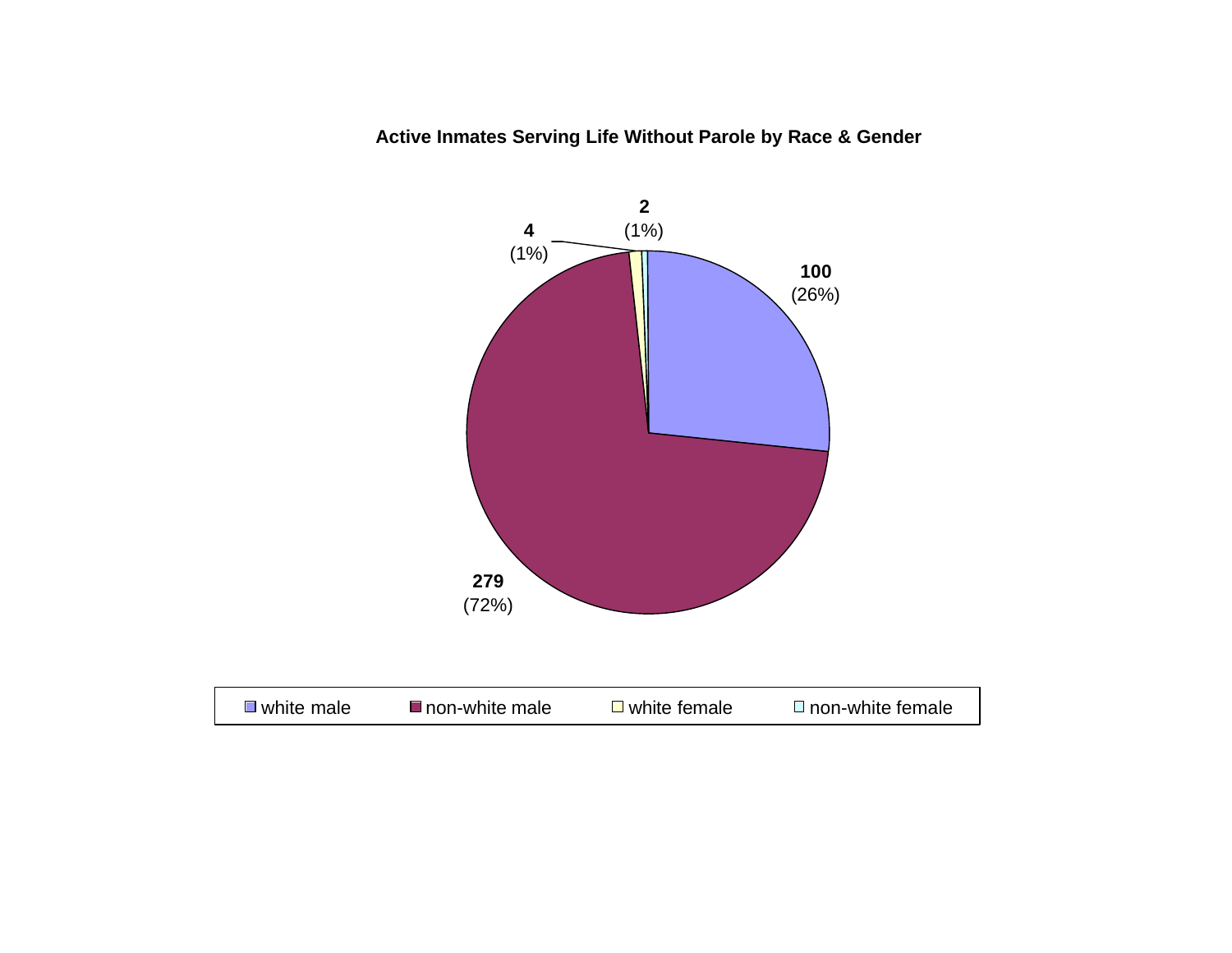

### **Active Inmates Serving Life Without Parole By Prior Incarcerations**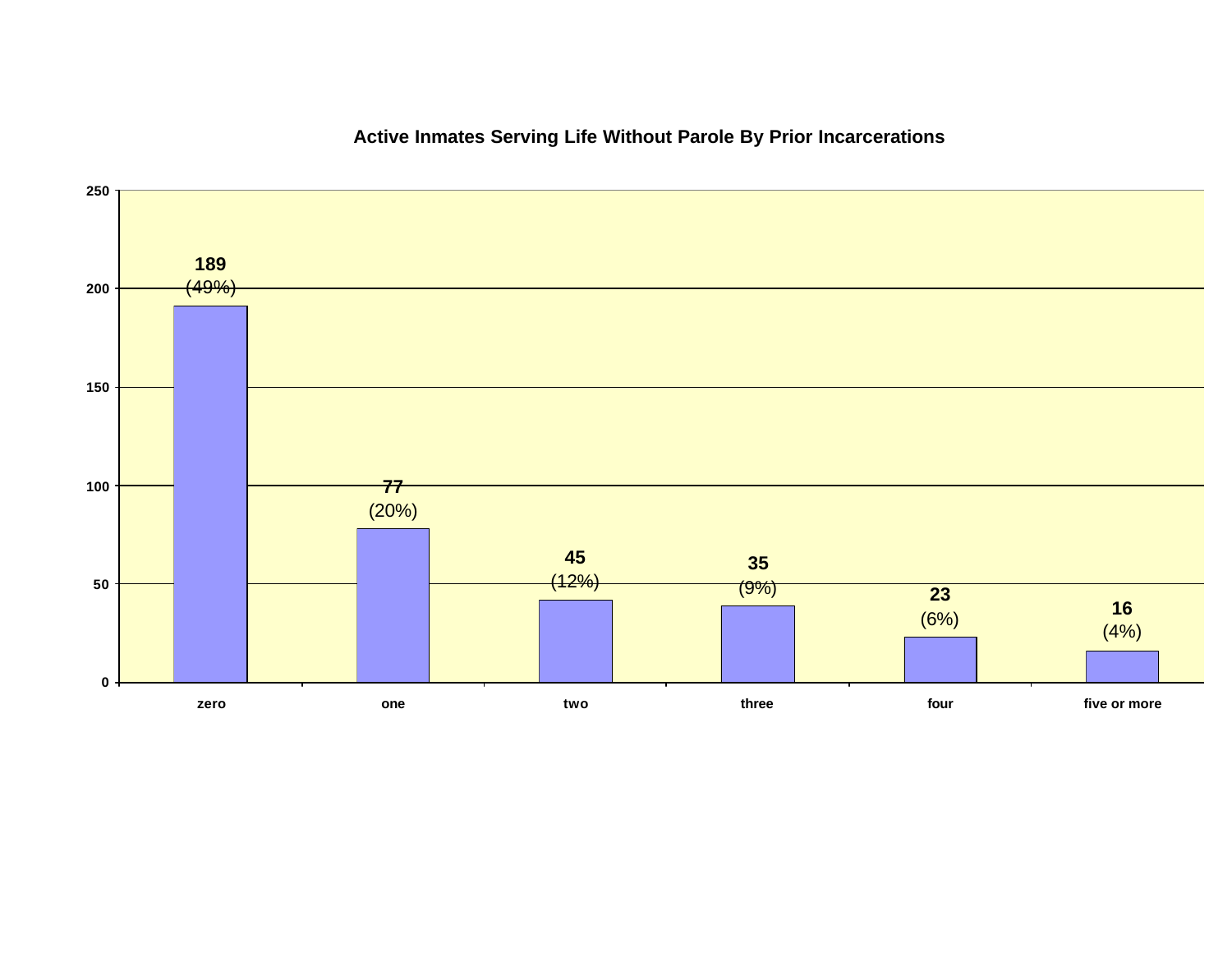**Active Inmates Serving Life Without Parole By Crime Type**



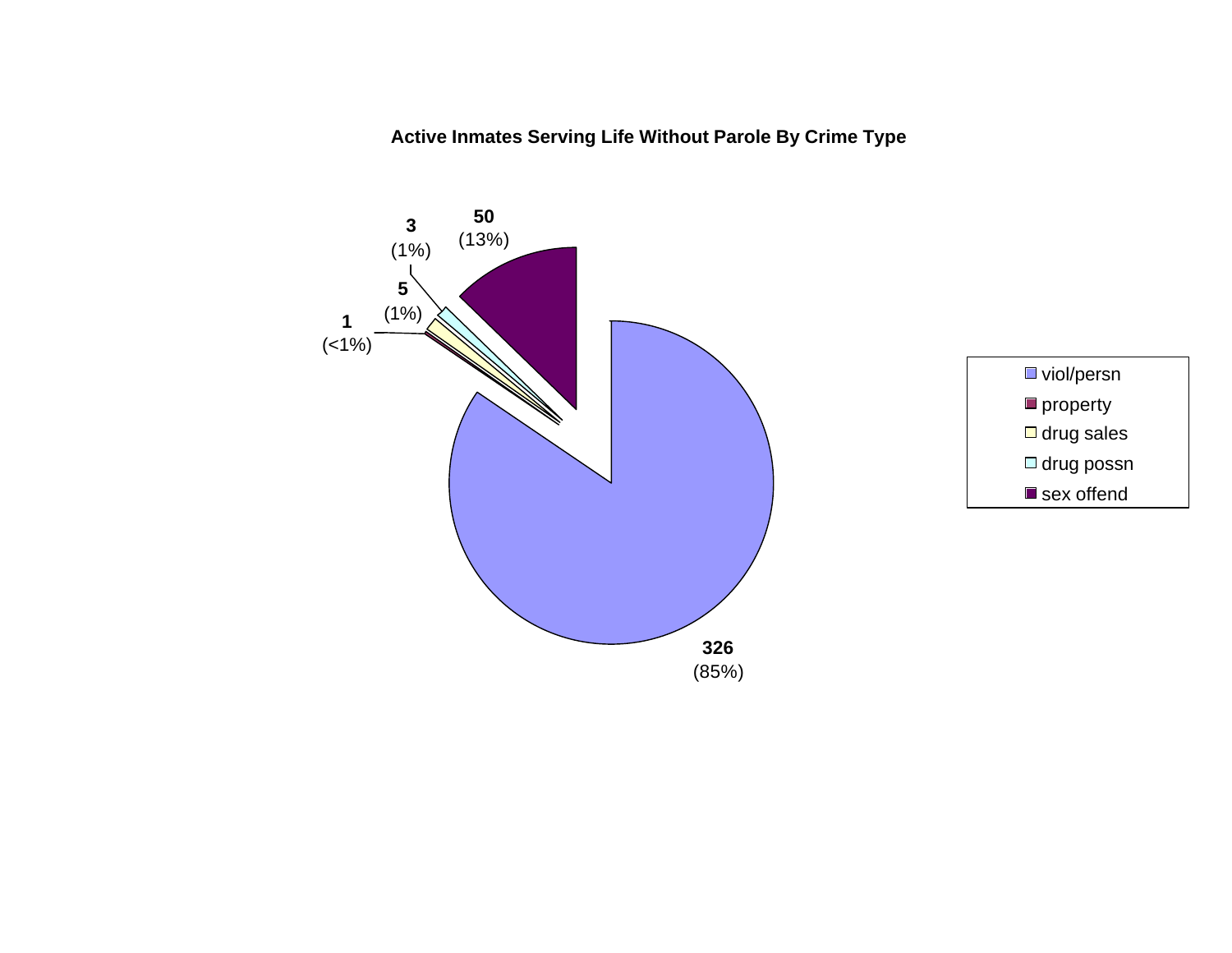Georgia Department of Corrections Page 1 Run 05/19/05 13:48 pm Office of Planning and Analysis

#### Inmate statistical profile

TABLE OF CONTENTS FOR ACTIVE PRISONERS EXCLUDING JAIL

Title PAGE ----- ---- RACE AND SEX............................ 2 Culture Fair IQ Scores.................. 3 Self-Rpt Socioeconomic Class............ 4 Self-Rpt Environment To Age 16.......... 5 Self-Rpt Education Level.................. 6 Functional Reading Level (WRAT Scores).. 7 Functional Math Level (WRAT Scores)..... 8 Functional Spelling Level (WRAT Scores). 9 Self-Rpt Guardian Status To Age 16......10 Self-Rpt Employment Status Before Prison11 Self-Rpt Marital Status At Admission....12 Self-Rpt Number Of Children At Admission13 Self-Rpt Religious Affiliation..........14 Self-Rpt Family Behavior Patterns \*.....15 Inmate Diagnostic Behavior Problem \*....16 Physical Profile (General Condition)....17 Security Status............................18 Number Of Sentences......................19 Number Of Disciplinaries................20 Number Of Escapes.........................21 Number Of Prior Georgia Incarcerations \*22 Number Of Transfers.......................23 County Of Conviction....................24 Circ Of Conviction........................27 Home County.............................29 Prison Sentence In Years................32 Probation To Follow Prison..............33 Admission Type.............................34 Release Type...............................35 Inst By Group..............................36 Institution.............................37 Misdemeanors And Felonies...............38 Crimes By Group.............................39 Most Serious Offense....................40 Most Serious Crime Type.................41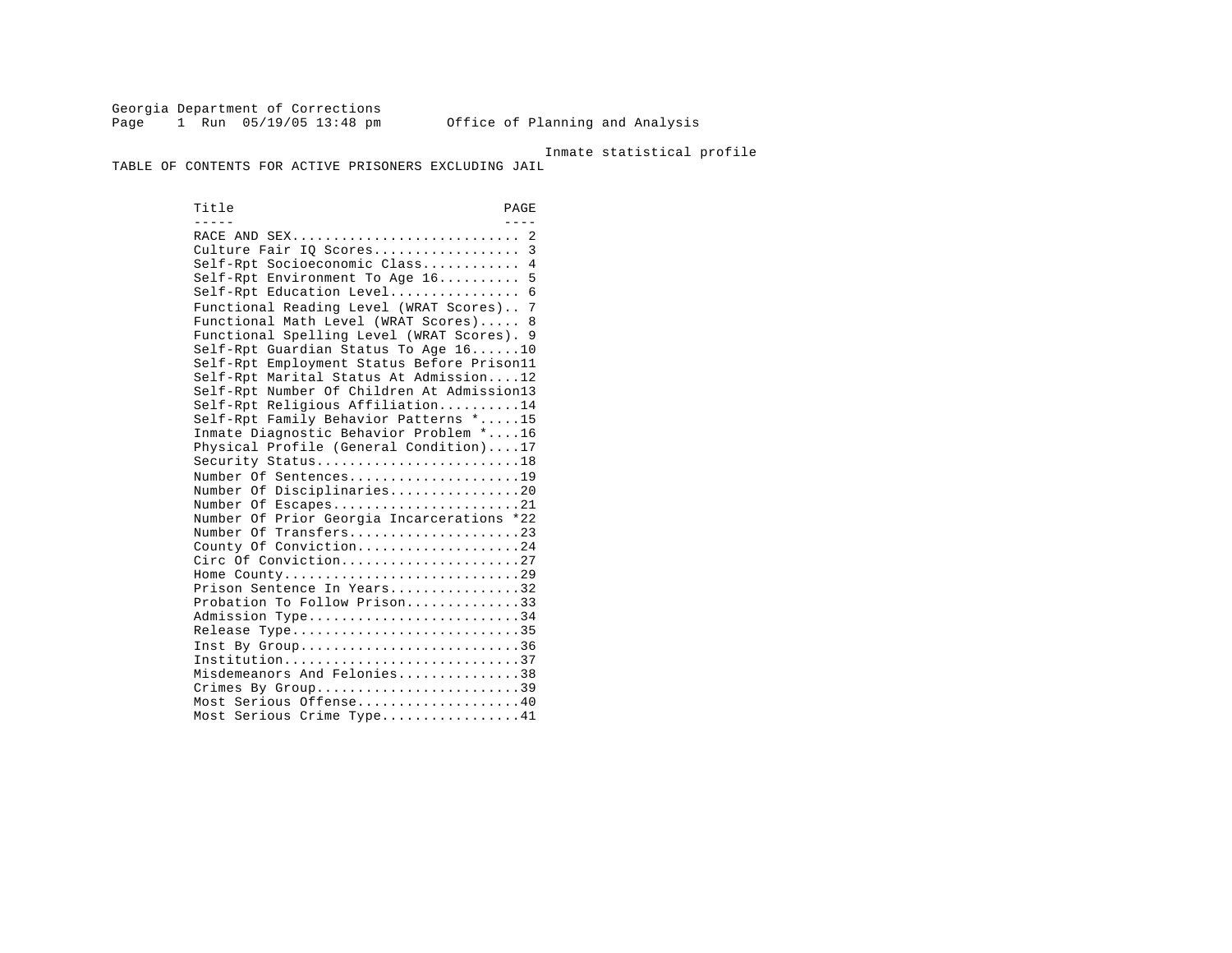Inmate statistical profile

Sample: ACTIVE PRISONERS EXCLUDING JAIL **Requestor:** Statistics Active inmates 05/19/2005

RACE AND SEX by current age & sex

|                                                                  |                    |                                                  | M E N                                                      |                                                 |                                                          |                                     |                                                           |                                                     | WOMEN                 |                                            |                                               |
|------------------------------------------------------------------|--------------------|--------------------------------------------------|------------------------------------------------------------|-------------------------------------------------|----------------------------------------------------------|-------------------------------------|-----------------------------------------------------------|-----------------------------------------------------|-----------------------|--------------------------------------------|-----------------------------------------------|
| RACE AND SEX                                                     | Age<br>$00 - 21$   | Age<br>$ 22-39$                                  | Age<br>$ 40-54 $                                           | Age<br>$8 55-99$                                | Men<br>% Total                                           | Age<br>$ 00-21$<br>°                | Age<br>$ 22-39 $                                          | Age<br>$ 40-54 $                                    | Age<br>% 55-99        | Women<br>% Total                           | Grand<br>%   Total %                          |
| WHITE MALE<br>NON WHITE MALE<br>WHITE FEMALE<br>NON WHITE FEMALE | 50<br>50<br>0<br>0 | 48<br>23<br>77<br>157<br>0<br>$\Omega$<br>0<br>0 | 34<br>24 <br>76<br>105<br><sup>0</sup><br>$\mathbf 0$<br>0 | 17<br>52<br>16<br>48<br>$\Omega$<br>0<br>0<br>0 | 100<br>26<br>279<br>74<br>$\Omega$<br>$\Omega$<br>0<br>0 | 0<br>$\mathbf 0$<br>0<br>0<br>1 100 | 0<br>$\Omega$<br>$\Omega$<br>2 100<br>$\overline{0}$<br>0 | 0<br>$\mathbf 0$<br>0<br>67<br>$\overline{a}$<br>33 | 0<br>0<br>0<br>0<br>0 | $\Omega$<br>$\Omega$<br>67<br>4<br>33<br>2 | 100<br>26<br>279<br>72<br>4<br>$\overline{a}$ |
| Total reported                                                   | 2 100              | 205 100                                          | 139 100                                                    | 33 100                                          | 379 100                                                  | 1 100                               | 2 100                                                     | 3 100                                               | 0 <br>0               | 6 100                                      | 385 100                                       |
| Percent reported                                                 | 100.0              | 100.0                                            | 100.0                                                      | 100.0                                           | 100.0                                                    | 100.0                               | 100.0                                                     | 100.0                                               | .0 <sub>1</sub>       | 100.0                                      | 100.0                                         |
| NOT REPORTED                                                     | $\Omega$           | $\mathbf 0$                                      | $\mathbf 0$                                                | $\mathbf 0$                                     | 0                                                        | $\Omega$                            | 0                                                         | $\Omega$                                            |                       |                                            |                                               |
| Total                                                            | 2                  | 205                                              | 139                                                        | 33                                              | 379                                                      |                                     | 2                                                         |                                                     |                       | 6                                          | 385                                           |
| AVERAGE AGE                                                      | 20.50              | 31.86                                            | 46.13                                                      | 60.64                                           | 39.54                                                    | 21.00                               | 35.00                                                     | 47.00                                               | .00                   | 38.67                                      | 39.52                                         |

### Page 2 Run 05/19/05 13:48 pm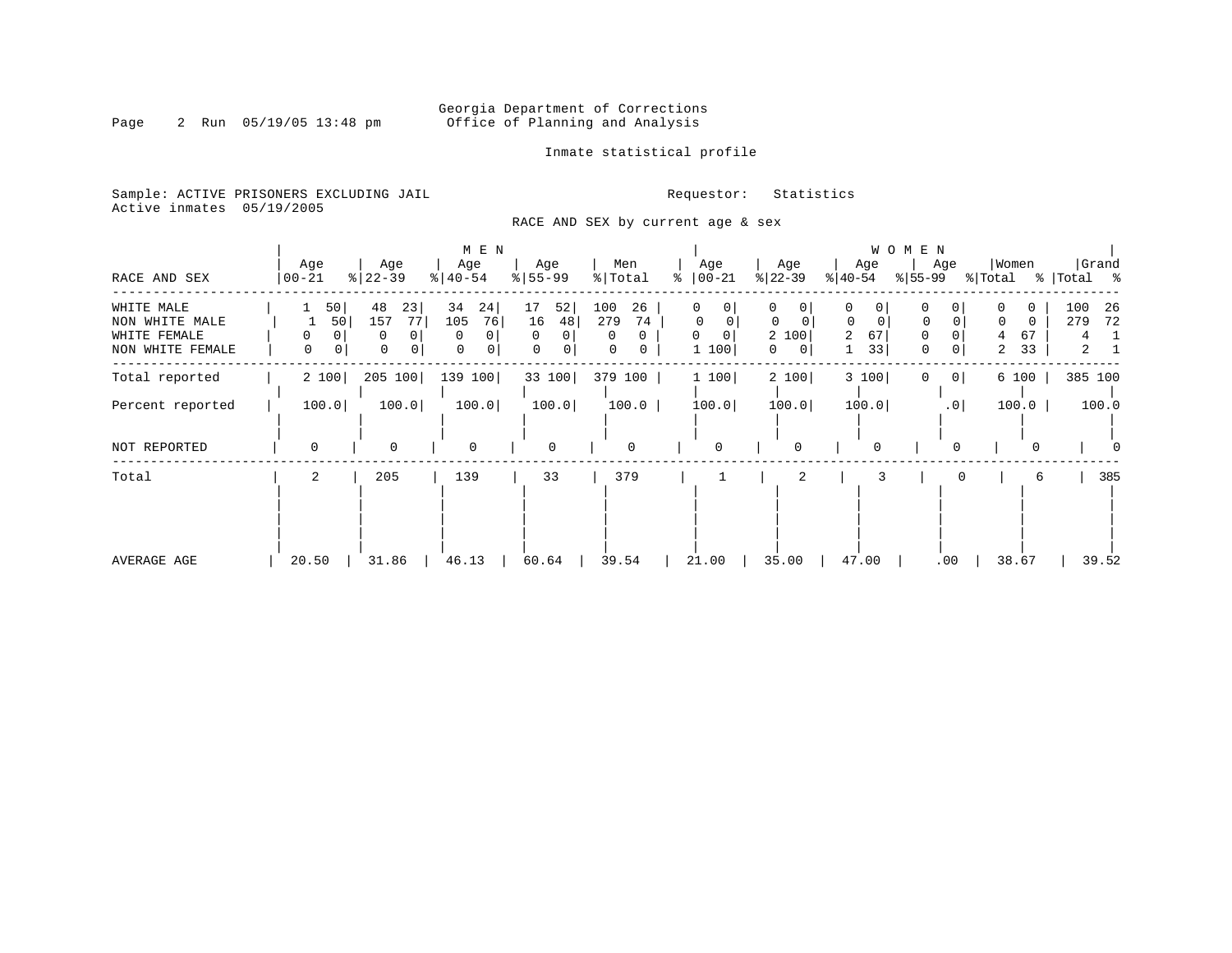### Georgia Department of Corrections<br>Page 3 Run 05/19/05 13:48 pm 6ffice of Planning and Analysis Office of Planning and Analysis

Inmate statistical profile

Sample: ACTIVE PRISONERS EXCLUDING JAIL **Requestor:** Statistics Active inmates 05/19/2005

Culture Fair IQ Scores by current age & sex

|                           |                      |                                  | M E N                        |                              |                            |                              |                                           |                          | W O M E N                              |                       |                      |
|---------------------------|----------------------|----------------------------------|------------------------------|------------------------------|----------------------------|------------------------------|-------------------------------------------|--------------------------|----------------------------------------|-----------------------|----------------------|
| IQ Score                  | Age<br>$ 00 - 21$    | Age<br>$ 22-39$                  | Age<br>$\frac{1}{6}$   40-54 | Age<br>$\frac{1}{6}$   55-99 | Men<br>% Total             | Age<br>ႜ<br>$ 00-21$         | Age<br>$ 22-39 $                          | Age<br>$ 40-54 $         | Age<br>$ 55-99 $                       | Women<br>% Total      | Grand<br>%   Total % |
| LESS THAN 70<br>70 AND UP | $\mathbf 0$<br>2 100 | 6<br>0 <sup>1</sup><br>178<br>97 | 10<br>3  <br>92 <br>110      | 8 <br>96 <br>25              | 17<br>4 <br>5<br>315<br>95 | $\mathbf{0}$<br> 0 <br>1 100 | $\overline{0}$<br>0 <sup>1</sup><br>2 100 | $\Omega$<br> 0 <br>3 100 | 0<br> 0 <br>0 <sup>1</sup><br>$\Omega$ | $\mathbf{0}$<br>6 100 | -5<br>321<br>- 95    |
| Total reported            | 2 100                | 184<br>100                       | 120<br>100                   | 26 100                       | 332 100                    | 1 100                        | 2 100                                     | 3 100                    | 0 <sup>1</sup>                         | 6 100                 | 338 100              |
| Percent reported          | 100.0                | 89.8                             | 86.3                         | 78.8                         | 87.6                       | 100.0                        | 100.0                                     | 100.0                    | .0 <sub>1</sub>                        | 100.0                 | 87.8                 |
| NOT REPORTED              | $\mathbf 0$          | 21                               | 19                           | 7                            | 47                         | 0                            | 0                                         | 0                        | $\Omega$                               | $\Omega$              | 47                   |
| Total                     | $\overline{a}$       | 205                              | 139                          | 33                           | 379                        |                              | 2                                         | 3                        |                                        | 6                     | 385                  |
| AVERAGE IO                | 87.50                | 100.75                           | 95.28                        | 98.73                        | 98.54                      | 127.00                       | 107.00                                    | 94.67                    | .00                                    | 104.17                | 98.64                |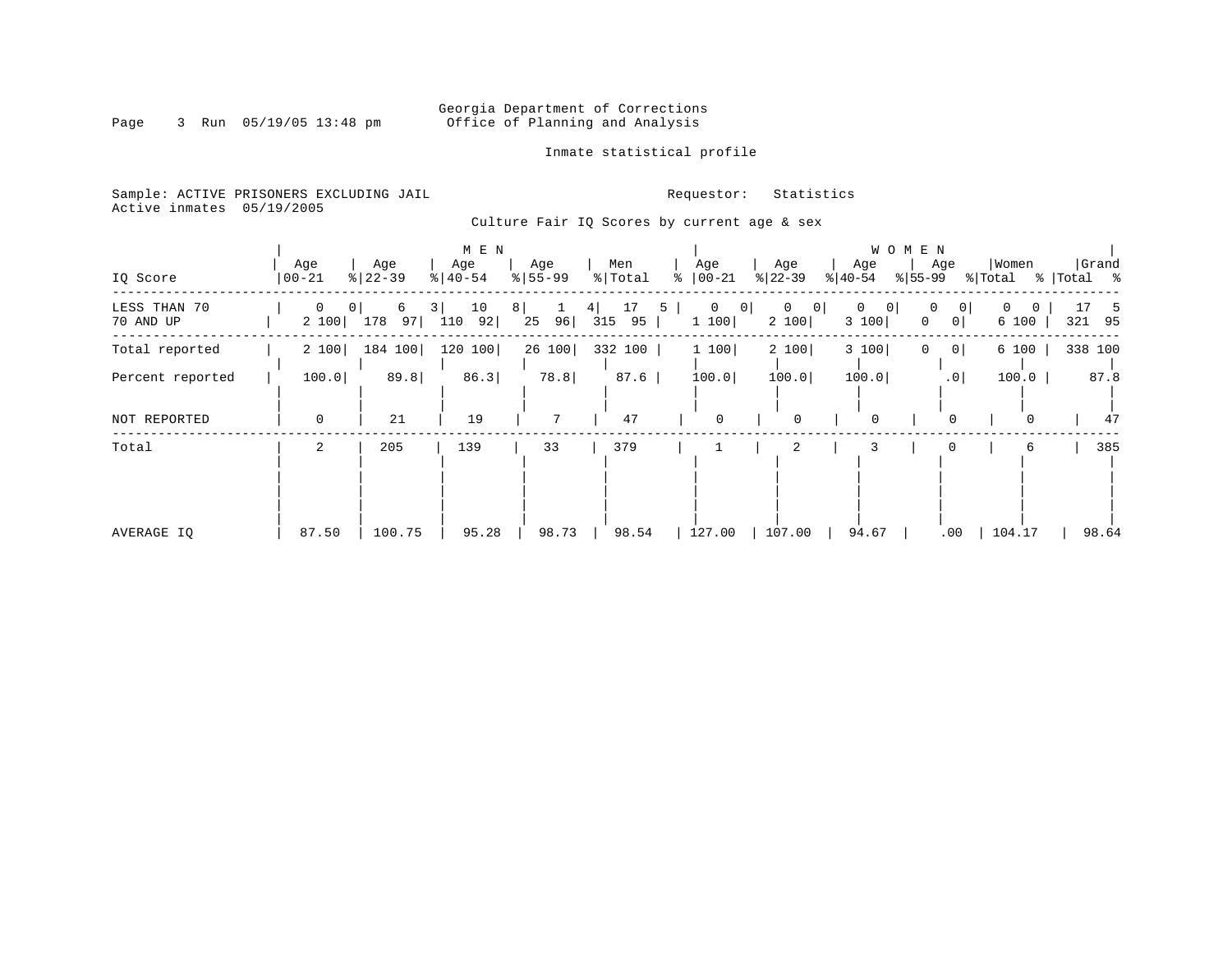### Georgia Department of Corrections<br>Page 4 Run 05/19/05 13:48 pm office of Planning and Analysis Office of Planning and Analysis

### Inmate statistical profile

Sample: ACTIVE PRISONERS EXCLUDING JAIL **Requestor:** Statistics Active inmates 05/19/2005

### Self-Rpt Socioeconomic Class by current age & sex

| Socioeconomic Class       | Age<br>  00-21             | Age<br>$8 22-39$     | M E N<br>Age<br>$8   40 - 54$ | Age<br>$8 55-99$   | Men<br>% Total                       | Age<br>$ 00 - 21$<br>ႜ    | Age<br>$ 22-39 $                                       | WOMEN<br>Age<br>$ 40-54 $<br>% 55-99             | Women<br>Age<br>% Total                         | Grand<br>%   Total %          |
|---------------------------|----------------------------|----------------------|-------------------------------|--------------------|--------------------------------------|---------------------------|--------------------------------------------------------|--------------------------------------------------|-------------------------------------------------|-------------------------------|
| WELFARE                   | $\Omega$<br>0 <sup>1</sup> | 13                   | 6                             | 3                  | 22<br>6                              | 0                         | 0 <sup>1</sup><br>$\mathbf 0$                          | 0<br>0 <sup>1</sup>                              | $\mathbf 0$<br>0 <sup>1</sup><br>0              | 22<br>- 6                     |
| OCC EMPLOY<br>MINIMUM STD | 0<br>50                    | 10<br>$107$ 54       | 6<br>4<br>53<br>72            | $\mathbf{0}$<br>17 | 16<br>0 <sup>1</sup><br>53 197<br>53 | 4<br>$\circ$<br>$\Omega$  | 0 <br>$\mathbf{0}$<br>0 <sup>1</sup><br>$\overline{0}$ | 0 <sup>1</sup><br>0<br>0 <sup>1</sup><br>33<br>0 | 0<br>0<br>$\mathbf{0}$                          | 16<br>198<br>53               |
| MIDDLE<br>OTHER           | 0<br>0 <sup>1</sup>        | 68<br>34<br>50 <br>2 | 46 34<br>3 <br>4              | 13<br>3            | 128<br>41 <br>2                      | 35<br>0 <sup>1</sup><br>0 | 50<br>1 100<br>50                                      | $2 \t 67$<br>0 <sup>1</sup><br>0<br>$\circ$      | 67<br>$\mathbf{0}$<br>4<br>17<br>$\overline{0}$ | 132 35<br>$\overline{2}$<br>8 |
| Total reported            | 2 100                      | 200 100              | 136 100                       | 32 100             | 370 100                              | 1 100                     | 2 100                                                  | 3 100<br>0                                       | 0 <br>6 100                                     | 376 100                       |
| Percent reported          | 100.0                      | 97.6                 | 97.8                          | 97.0               | 97.6                                 | 100.0                     | 100.0                                                  | 100.0                                            | .0 <sup>1</sup><br>100.0                        | 97.7                          |
| NOT RPTD                  | $\Omega$                   |                      | 3                             |                    | 9                                    | $\Omega$                  | $\Omega$                                               | $\overline{0}$                                   | $\Omega$<br>$\Omega$                            | 9                             |
| Total                     | 2                          | 205                  | 139                           | 33                 | 379                                  |                           | 2                                                      | 3                                                | 0<br>6                                          | 385                           |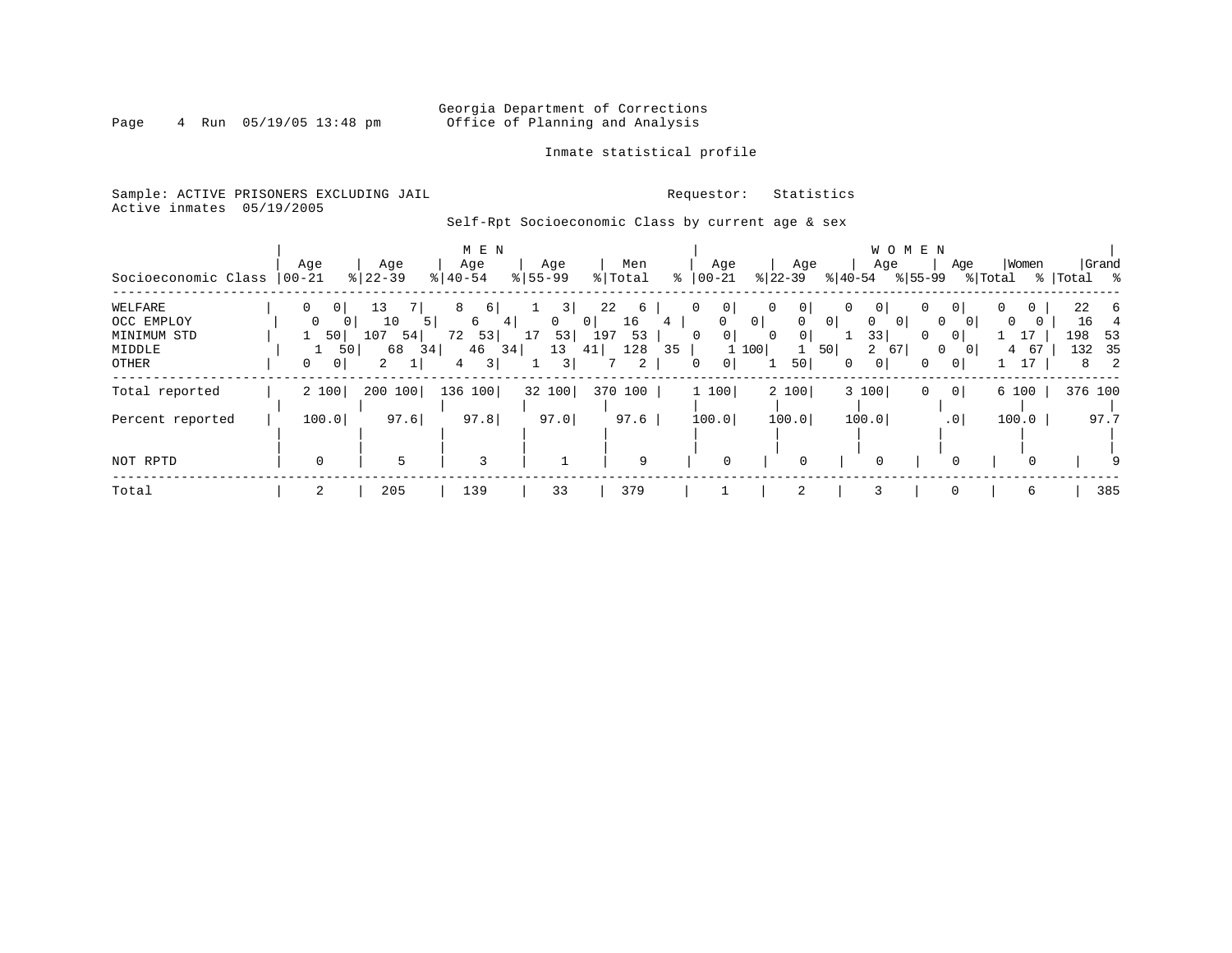### Georgia Department of Corrections<br>Page 5 Run 05/19/05 13:48 pm 6ffice of Planning and Analysis Office of Planning and Analysis

### Inmate statistical profile

Sample: ACTIVE PRISONERS EXCLUDING JAIL **Requestor:** Statistics Active inmates 05/19/2005

Self-Rpt Environment To Age 16 by current age & sex

|                  |             |                |               |         |                       | M E N   |                |          |       |                     |         |          |                                |                |                |                |                | W O M E N     |                |                 |          |          |             |              |
|------------------|-------------|----------------|---------------|---------|-----------------------|---------|----------------|----------|-------|---------------------|---------|----------|--------------------------------|----------------|----------------|----------------|----------------|---------------|----------------|-----------------|----------|----------|-------------|--------------|
|                  | Age         |                | Age           |         | Age                   |         |                | Age      |       | Men                 |         |          | Age                            |                | Age            |                | Age            |               | Age            |                 |          | Women    |             | Grand        |
| Environment      | $00 - 21$   |                | $8   22 - 39$ |         | $\frac{1}{6}$   40-54 |         | $8 55-99$      |          |       | % Total             | ႜ       |          | $ 00 - 21$                     |                | $ 22-39 $      | $ 40-54 $      |                | $ 55-99 $     |                |                 | % Total  |          | %   Total % |              |
| RURAL/FARM       | 0           | 0 <sup>1</sup> |               |         |                       | 3       | $\overline{4}$ | 12       |       | 9<br>$\overline{2}$ |         | 0        | 0 <sup>1</sup>                 | $\mathbf{0}$   | $\overline{0}$ | 0              | 0 <sup>1</sup> | 0             | 0 I            |                 | 0        | 0        |             | $\mathbf{z}$ |
| RURAL/NFARM      | 0           | 0              | 5             |         | 10                    |         |                | 9<br>3   |       | 18                  | 5       |          | $\mathbf{0}$<br>0 <sup>1</sup> |                | 50             |                | $\overline{a}$ | <sup>67</sup> | 0              | 0               | 3        | 50       | 21          | -6           |
| S.M.S.A          | $\Omega$    | 0 <sup>1</sup> | 96            | 48      | 47                    | 35      | 10             | 30       | 153   | 41                  |         | $\Omega$ | 0 <sup>1</sup>                 | $\overline{0}$ | 0 <sup>1</sup> | $\Omega$       | 0 <sup>1</sup> | 0             | 0 <sup>1</sup> |                 | $\Omega$ | $\Omega$ | 153         | 41           |
| URBAN            | $\mathbf 0$ | 0 I            | 38            | 19      | 29                    | 21      |                | 2        | 6     | 69                  | 19      |          | 1 100                          |                | 0              | 0 <sup>1</sup> |                | 33            | 0              |                 | 2        | 33       | 71          | 19           |
| SMALL TOWN       |             | 2 100          | 59            | 30      | 45                    | 33      | 14             | 42       | 120   | 32                  |         | $\Omega$ | 0 <sup>1</sup>                 |                | 50             | $\Omega$       | 0 <sup>1</sup> | 0             | $\mathbf{0}$   |                 |          |          | 121         | 32           |
| OTHER            | 0           | 0              |               |         |                       |         |                | 0        | 0     | $\overline{2}$      |         |          | 0                              | $\overline{0}$ | 0              | $\overline{0}$ | $\Omega$       | 0             | 0              | 0               | 0        |          |             | $2 \quad 1$  |
| Total reported   |             | 2 100          |               | 200 100 |                       | 136 100 |                | 33 100   |       |                     | 371 100 |          | 1 100                          |                | 2 100          |                | 3100           |               | 0              | 0               |          | 6 100    |             | 377 100      |
|                  |             |                |               |         |                       |         |                |          |       |                     |         |          |                                |                |                |                |                |               |                |                 |          |          |             |              |
| Percent reported |             | 100.0          |               | 97.6    |                       | 97.8    |                |          | 100.0 |                     | 97.9    |          | 100.0                          |                | 100.0          |                | 100.0          |               |                | .0 <sub>1</sub> |          | 100.0    |             | 97.9         |
|                  |             |                |               |         |                       |         |                |          |       |                     |         |          |                                |                |                |                |                |               |                |                 |          |          |             |              |
| NOT RPTD         | 0           |                | 5             |         | 3                     |         |                | $\Omega$ |       | 8                   |         |          | $\Omega$                       |                | 0              |                | $\Omega$       |               |                |                 |          | $\Omega$ |             |              |
| Total            | 2           |                | 205           |         | 139                   |         | 33             |          |       | 379                 |         |          |                                |                | 2              |                | 3              |               | 0              |                 |          | 6        |             | 385          |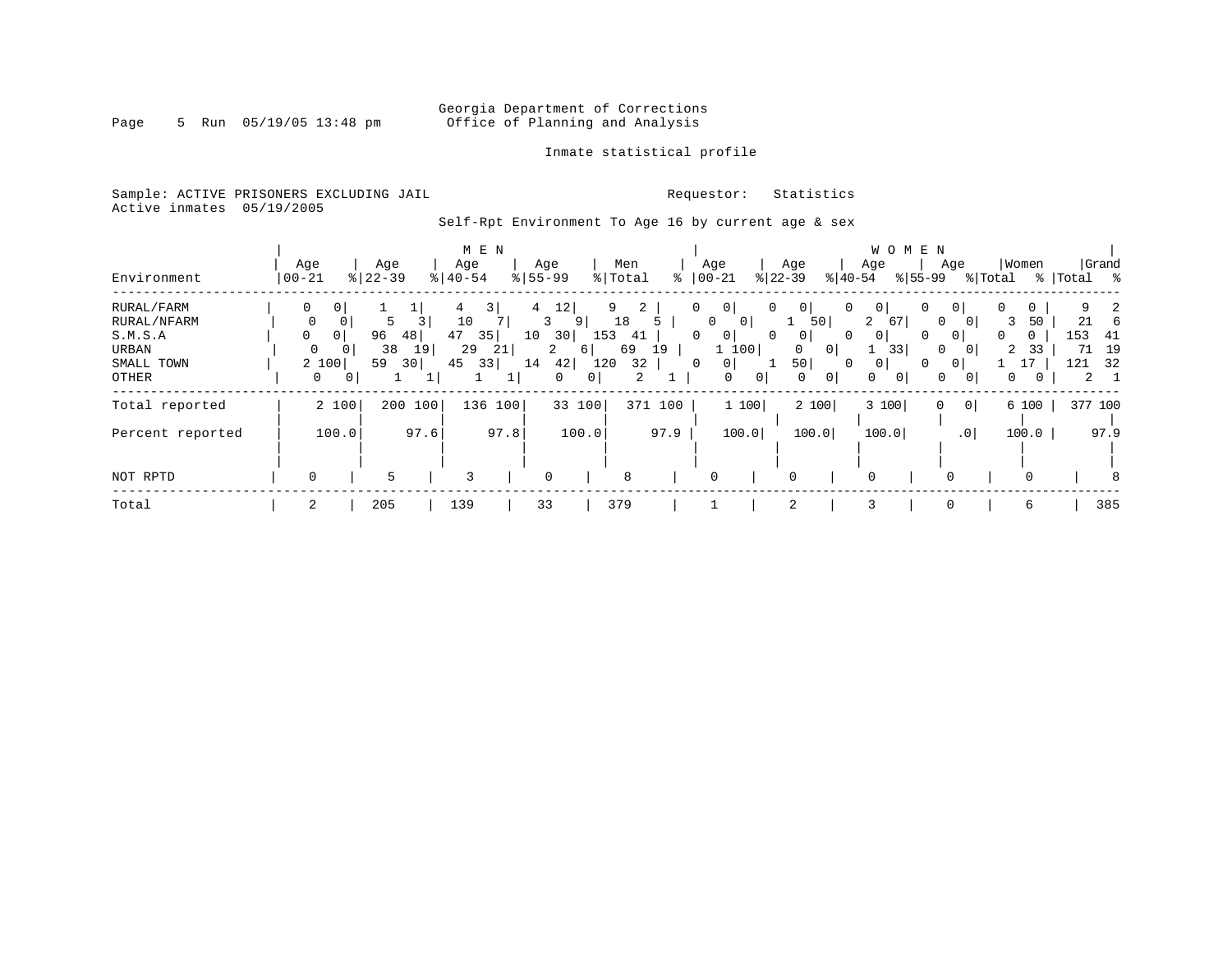### Georgia Department of Corrections<br>Page 6 Run 05/19/05 13:48 pm office of Planning and Analysis Office of Planning and Analysis

Inmate statistical profile

Sample: ACTIVE PRISONERS EXCLUDING JAIL **Requestor:** Statistics Active inmates 05/19/2005

Self-Rpt Education Level by current age & sex

| Education Level                                                                                              | Age<br>$ 00-21 $                                                               | Age<br>$ 22-39$                                                                              | M E N<br>Age<br>$ 40-54 $                                             | Age<br>$8 55-99$                                                                                    | Men<br>% Total                                                                     | Age<br>$8   00 - 21$                                                                                                                                                  | Age<br>$ 22-39 $                                                                                                                                                       | WOMEN<br>Age<br>% 55-99<br>$ 40-54 $                                                                                                                                    | Age<br>% Total                                                                                                                          | Women                                                                 | Grand<br>%   Total %                                                                   |
|--------------------------------------------------------------------------------------------------------------|--------------------------------------------------------------------------------|----------------------------------------------------------------------------------------------|-----------------------------------------------------------------------|-----------------------------------------------------------------------------------------------------|------------------------------------------------------------------------------------|-----------------------------------------------------------------------------------------------------------------------------------------------------------------------|------------------------------------------------------------------------------------------------------------------------------------------------------------------------|-------------------------------------------------------------------------------------------------------------------------------------------------------------------------|-----------------------------------------------------------------------------------------------------------------------------------------|-----------------------------------------------------------------------|----------------------------------------------------------------------------------------|
| LESS THAN GRADE 7<br>GRADE 7<br>GRADE 8<br>GRADE 9<br>GRADE 10<br>GRADE 11<br>GRADE 12<br>MORE THAN GRADE 12 | 0<br>0<br>$\Omega$<br>0<br>2 100<br>$\circ$<br>$\Omega$<br>$\Omega$<br>0<br> 0 | 5.<br>2<br>3 <br>6<br>25<br>12<br>15<br>30<br>41<br>20<br>33<br>16<br>35<br>17 <br>13 <br>27 | 5  <br>9<br>16<br>12 <br>33<br>24<br>13<br>9 <br>15<br>20<br>34<br>25 | 5<br>15  <br>2<br>6 <br>15<br>5<br>15<br>5<br>$\overline{3}$<br>12 <br>4<br>$5 \quad 15$<br>18<br>6 | 15<br>15<br>4<br>39<br>10<br>51<br>14<br>77<br>21<br>50<br>13<br>60 16<br>67<br>18 | 0<br>0 <sup>1</sup><br>0 <sup>1</sup><br>$\mathbf{0}$<br>1 100<br>$\mathbf{0}$<br>0 <sup>1</sup><br>$\mathbf{0}$<br>0 <sup>1</sup><br> 0 <br>$\Omega$<br>$\circ$<br>0 | 0<br>0<br>0<br>0 <sup>1</sup><br>0<br>$\mathbf{0}$<br>0<br>0<br>$\Omega$<br>0 <sup>1</sup><br>0<br>2 100<br>$\mathbf{0}$<br> 0 <br>$\mathbf{0}$<br>0 <sup>1</sup><br>0 | $\Omega$<br>0<br>0 <sup>1</sup><br>$\Omega$<br>$\Omega$<br>$\overline{0}$<br>0 <sup>1</sup><br>$\Omega$<br>33<br>0 <sup>1</sup><br>$\Omega$<br>33<br>$\mathbf{1}$<br>33 | 0<br>0 <sup>1</sup><br>$\Omega$<br>$\Omega$<br>0 <sup>1</sup><br>$\Omega$<br>$\Omega$<br>0 <sup>1</sup><br>0<br>- O I<br>0 <sup>1</sup> | 0<br>$\mathbf{0}$<br>$\Omega$<br>17<br>17<br>33<br>2<br>17<br>1<br>17 | 15<br>15<br>4<br>39<br>10<br>52<br>14<br>-21<br>78<br>52<br>14<br>16<br>61<br>18<br>68 |
| Total reported                                                                                               | 2 100                                                                          | 202 100                                                                                      | 137 100                                                               | 33 100 374 100                                                                                      |                                                                                    | 1 100                                                                                                                                                                 | 2 100                                                                                                                                                                  | 3 100<br>$\Omega$                                                                                                                                                       | 0 <sup>1</sup>                                                                                                                          | 6 100                                                                 | 380 100                                                                                |
| Percent reported                                                                                             | 100.0                                                                          | 98.5                                                                                         | 98.6                                                                  | 100.0                                                                                               | $98.7$                                                                             | 100.0                                                                                                                                                                 | 100.0                                                                                                                                                                  | 100.0                                                                                                                                                                   | .0 <sub>1</sub>                                                                                                                         | 100.0                                                                 | 98.7                                                                                   |
| NOT REPORTED                                                                                                 | 0                                                                              | 3                                                                                            | 2                                                                     | 0                                                                                                   | 5                                                                                  | $\Omega$                                                                                                                                                              | $\Omega$                                                                                                                                                               |                                                                                                                                                                         | <sup>0</sup>                                                                                                                            |                                                                       |                                                                                        |
| Total                                                                                                        | 2                                                                              | 205                                                                                          | 139                                                                   | 33                                                                                                  | 379                                                                                |                                                                                                                                                                       | 2                                                                                                                                                                      | 3                                                                                                                                                                       | $\Omega$                                                                                                                                | б                                                                     | 385                                                                                    |
| AVG EDUCATION LEVEL                                                                                          | 10.00                                                                          | 11.34                                                                                        | 11.99                                                                 | 10.45                                                                                               | 11.49                                                                              | 9.00                                                                                                                                                                  | 11.00                                                                                                                                                                  | 12.00                                                                                                                                                                   | $.00 \,$                                                                                                                                | 11.17                                                                 | 11.49                                                                                  |

\* NOTE: THE FIELD LABLED "LESS THAN GRADE 7" WAS CORRECTED IN MARCH 1989: MISSING DATA FOR INMATES STILL IN DIAGNOSTICS NOW HAS BEEN REMOVED FROM THIS FIELD AND IDENTIFIED AS "NOT REPORTED" INFORMATION.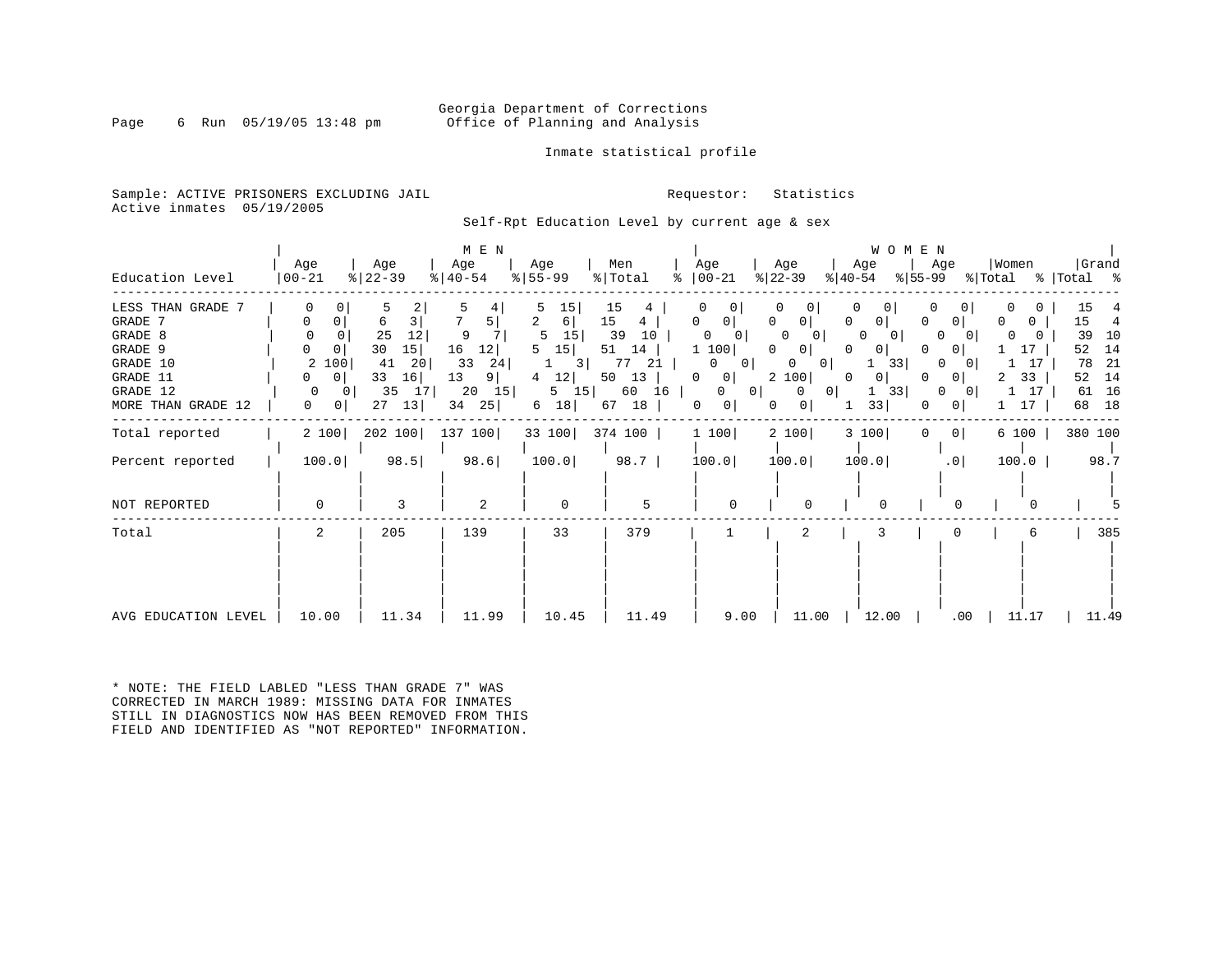### Georgia Department of Corrections<br>Page 7 Run 05/19/05 13:48 pm 6ffice of Planning and Analysis Office of Planning and Analysis

### Inmate statistical profile

Sample: ACTIVE PRISONERS EXCLUDING JAIL **Requestor:** Statistics Active inmates 05/19/2005

Functional Reading Level (WRAT Scores) by current age & sex

|                    | Age                            | Age             | M E N<br>Age  | Age                 | Men       | Age                      | Age           | Age         | WOMEN<br>Age |                | Women |              | Grand |
|--------------------|--------------------------------|-----------------|---------------|---------------------|-----------|--------------------------|---------------|-------------|--------------|----------------|-------|--------------|-------|
| WRAT Reading Score | 00-21                          | $ 22-39 $       | $8   40 - 54$ | $ 55-99 $           | % Total   | $\frac{1}{6}$   00-21    | $ 22-39 $     | $ 40-54 $   | % 55−99      | % Total        |       | %   Total %  |       |
| LESS THAN GRADE 6  | 2 100                          | 77<br>42        | 62<br>50      | $9 \quad 35$        | 150<br>45 | 0                        | 2 100         | 3 100       |              |                | 83    | 155          | 45    |
| 6TH THRU 8TH GRADE | $\mathbf{0}$<br>0 <sup>1</sup> | 44<br>24        | 22<br>18      | 23<br>6             | 72<br>21  | 0                        | $\Omega$<br>0 | 0           |              | 0              |       | 72           | 21    |
| GRADE 9            | $\overline{0}$                 | 16<br>91<br>0 I | 16<br>13      | 12<br>3             | 35<br>10  | 100<br>1                 |               |             |              |                | 17    | 36           | 10    |
| GRADE 10           | 0<br>0                         | 3<br>5          | 3<br>21       | 2<br>8              | 10<br>3   | $\mathbf{0}$<br>$\Omega$ |               | $\Omega$    |              |                |       | 10           | 3     |
| GRADE 11           | 0<br>0                         | 10<br>5         | 6             | $\overline{2}$      | 18        |                          | $\Omega$      | $\mathbf 0$ |              | $\Omega$       |       | 18           |       |
| GRADE 12           | 0<br>0                         | 33<br>18        | 15<br> 12     | 15<br>4             | 52<br>15  | 0<br>0                   |               | 0           |              |                |       | 52           | 15    |
| MORE THAN GRADE 12 | 0                              | 0<br>$\circ$    | 0<br>0        | 0<br>0 <sup>1</sup> | 0<br>0    | 0<br>0                   | 0             | $\mathbf 0$ |              | 0              | 0     | $\mathbf{0}$ |       |
| Total reported     | 2 100                          | 185 100         | 124 100       | 26 100              | 337 100   | 1 100                    | 2 100         | 3 100       |              | 0 <sup>1</sup> | 6 100 | 343 100      |       |
| Percent reported   | 100.0                          | 90.2            | 89.2          | 78.8                | 88.9      | 100.0                    | 100.0         | 100.0       |              | .0             | 100.0 |              | 89.1  |
| NOT REPORTED       | 0                              | 20              | 15            | 7                   | 42        | 0                        | 0             | $\Omega$    |              |                |       |              | 42    |
| Total              | 2                              | 205             | 139           | 33                  | 379       |                          |               |             |              |                | 6     |              | 385   |
|                    |                                |                 |               |                     |           |                          |               |             |              |                |       |              |       |
|                    |                                |                 |               |                     |           |                          |               |             |              |                |       |              |       |
|                    |                                |                 |               |                     |           |                          |               |             |              |                |       |              |       |
| AVG READING SCORE  | 4.65                           | 6.91            | 6.29          | 7.57                | 6.72      | 9.20                     | 2.75          | 1.10        |              | .00            | 3.00  |              | 6.65  |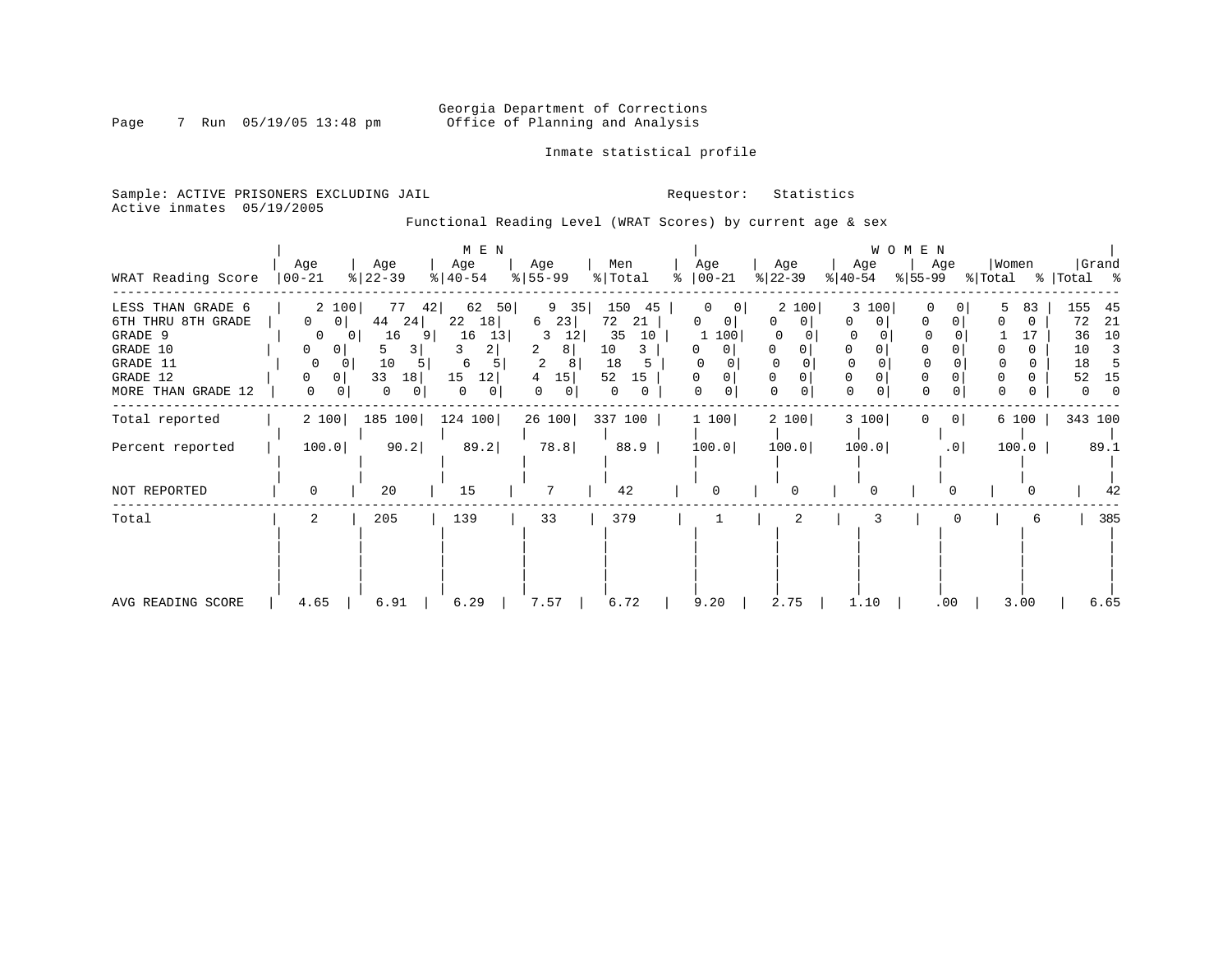### Georgia Department of Corrections<br>Page 8 Run 05/19/05 13:48 pm 6ffice of Planning and Analysis Office of Planning and Analysis

### Inmate statistical profile

Sample: ACTIVE PRISONERS EXCLUDING JAIL **Requestor:** Statistics Active inmates 05/19/2005

Functional Math Level (WRAT Scores) by current age & sex

|                                                                                                           | Age                                                                                                                                 | Age                                                                               | M E N<br>Age                                                                                | Age                                                    | Men                                                                                    | Age                                                                                        | Age                                           | Age                                                         | WOMEN<br>Age                      | Women                               | Grand                                               |
|-----------------------------------------------------------------------------------------------------------|-------------------------------------------------------------------------------------------------------------------------------------|-----------------------------------------------------------------------------------|---------------------------------------------------------------------------------------------|--------------------------------------------------------|----------------------------------------------------------------------------------------|--------------------------------------------------------------------------------------------|-----------------------------------------------|-------------------------------------------------------------|-----------------------------------|-------------------------------------|-----------------------------------------------------|
| WRAT Math Score<br>LESS THAN GRADE 6<br>6TH THRU 8TH GRADE<br>GRADE 9<br>GRADE 10<br>GRADE 11<br>GRADE 12 | $ 00-21$<br>50<br>1 50<br>$\mathbf{0}$<br>0 <sup>1</sup><br>0 <sup>1</sup><br>0<br>$\circ$<br>0 <sup>1</sup><br>0<br>0 <sup>1</sup> | $ 22-39 $<br>53<br>29  <br>88<br>48<br>20<br>11<br>12<br>6  <br>8<br>4<br>2 <br>4 | $ 40-54 $<br>43<br>53<br>50<br>40<br>12<br>10 <sup>1</sup><br>5<br>4<br>3<br>$\overline{2}$ | $ 55-99 $<br>14<br>7 27<br>4<br>1.<br>2<br>8<br>4<br>4 | % Total<br>121<br>36<br>54  <br>146<br>43<br>33<br>10<br>19<br>6<br>10<br>3.<br>2<br>8 | $\frac{1}{6}$   00-21<br>0<br>0<br>1 100<br>0<br>0<br>0<br>$\Omega$<br>0 <sup>1</sup><br>0 | $ 22-39 $<br>50<br>$\Omega$<br>0  <br>50<br>0 | % 40-54<br>33<br>33<br>33<br>0<br>$\Omega$<br>0<br>$\Omega$ | %∣55-99<br><sup>0</sup><br>0<br>0 | % Total % Total %<br>33<br>33<br>33 | 123<br>36<br>148<br>43<br>35<br>10<br>19<br>6<br>10 |
| MORE THAN GRADE 12                                                                                        | 0<br>0 I                                                                                                                            | 0<br>0 <sup>1</sup>                                                               | 0<br>$\mathbf{0}$                                                                           | 0                                                      | 0                                                                                      | 0<br>0                                                                                     | $\Omega$                                      | 0                                                           | $\Omega$                          |                                     | $\Omega$                                            |
| Total reported                                                                                            | 2 100                                                                                                                               | 185 100                                                                           | 124 100                                                                                     | 26 100                                                 | 337 100                                                                                | 1 100                                                                                      | 2 100                                         | 3 100                                                       | 0 <sup>1</sup><br>$\Omega$        | 6 100                               | 343 100                                             |
| Percent reported                                                                                          | 100.0                                                                                                                               | 90.2                                                                              | 89.2                                                                                        | 78.8                                                   | 88.9                                                                                   | 100.0                                                                                      | 100.0                                         | 100.0                                                       | .0 <sub>1</sub>                   | 100.0                               | 89.1                                                |
| NOT REPORTED                                                                                              | 0                                                                                                                                   | 20                                                                                | 15                                                                                          |                                                        | 42                                                                                     | $\Omega$                                                                                   |                                               | $\Omega$                                                    | $\Omega$                          |                                     | 42                                                  |
| Total                                                                                                     | 2                                                                                                                                   | 205                                                                               | 139                                                                                         | 33                                                     | 379                                                                                    |                                                                                            | 2                                             |                                                             |                                   | 6                                   | 385                                                 |
| AVG MATH SCORE                                                                                            | 5.45                                                                                                                                | 7.20                                                                              | 6.29                                                                                        | 5.89                                                   | 6.75                                                                                   | 7.80                                                                                       | 5.05                                          | 7.33                                                        | .00                               | 6.65                                | 6.75                                                |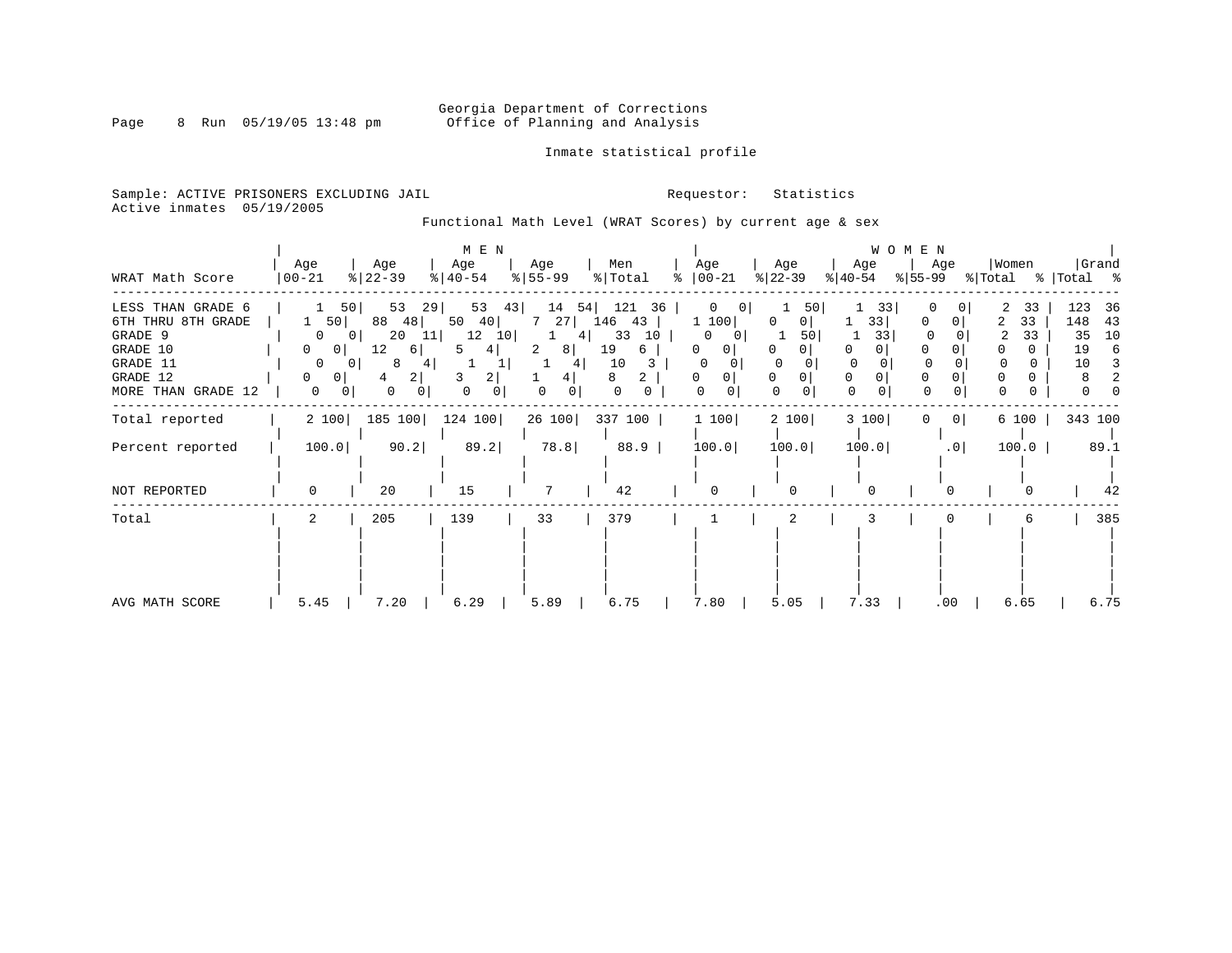### Georgia Department of Corrections<br>Page 9 Run 05/19/05 13:48 pm 6ffice of Planning and Analysis Office of Planning and Analysis

### Inmate statistical profile

Sample: ACTIVE PRISONERS EXCLUDING JAIL **Requestor:** Statistics Active inmates 05/19/2005

Functional Spelling Level (WRAT Scores) by current age & sex

| WRAT Spelling Score                                                                                          | Age<br>$ 00-21$                                                                                                                                                                 | Age<br>$ 22-39 $                                                                                 | M E N<br>Age<br>$ 40-54 $                                                                          | Age<br>$8 55-99$                                                            | Men<br>% Total                                                     | Age<br>$8   00 - 21$                                                                                            | Age<br>$ 22-39 $                                                  | Age<br>$ 40-54 $                                   | WOMEN<br>Age<br>$ 55-99 $             | Women<br>% Total    | Grand<br>%  Total %                                      |
|--------------------------------------------------------------------------------------------------------------|---------------------------------------------------------------------------------------------------------------------------------------------------------------------------------|--------------------------------------------------------------------------------------------------|----------------------------------------------------------------------------------------------------|-----------------------------------------------------------------------------|--------------------------------------------------------------------|-----------------------------------------------------------------------------------------------------------------|-------------------------------------------------------------------|----------------------------------------------------|---------------------------------------|---------------------|----------------------------------------------------------|
| LESS THAN GRADE 6<br>6TH THRU 8TH GRADE<br>GRADE 9<br>GRADE 10<br>GRADE 11<br>GRADE 12<br>MORE THAN GRADE 12 | 2 100<br>$\Omega$<br>0 <sup>1</sup><br>$\overline{0}$<br>0 <sup>1</sup><br>0<br>0 <sup>1</sup><br>$\overline{0}$<br>0 <sup>1</sup><br>0<br>0 <sup>1</sup><br>$\mathbf{0}$<br>01 | 63<br>34<br>59<br>32 <br>21<br>11 <br>8 <br>14<br>12<br>6  <br>16<br>-9  <br>0<br>0 <sup>1</sup> | 67<br>54  <br>34<br>$27 \mid$<br>4 <br>5  <br>6<br>$\overline{3}$<br>4<br>6 <br>8<br>0<br>$\Omega$ | 50<br>13<br>31<br>8<br>4<br>$\mathbf{0}$<br>$\vert 0 \vert$<br>4<br>8 <br>2 | 145<br>43<br>101<br>30<br>27<br>8<br>20<br>6<br>17<br>5<br>26<br>8 | 0<br>01<br>$\Omega$<br>0<br>$\Omega$<br>$\overline{0}$<br>$\mathbf{0}$<br>0<br>$\Omega$<br>0<br>1 100<br>0<br>0 | 50<br>50 <sub>1</sub><br>O<br>0 I<br>0<br>$\Omega$<br>0<br>0<br>0 | 33<br>0<br>0<br><sup>0</sup><br>0<br>33<br>33<br>0 | $\Omega$<br>$\Omega$<br>$\Omega$<br>0 | 33<br>17<br>33<br>2 | 147<br>43<br>102<br>30<br>27<br>8<br>20<br>6<br>18<br>28 |
| Total reported                                                                                               | 2 100                                                                                                                                                                           | 185 100                                                                                          | 124 100                                                                                            | 26 100                                                                      | 337 100                                                            | 1 100                                                                                                           | 2 100                                                             | 3 100                                              | 0 <sup>1</sup><br>0.                  | 6 100               | 343 100                                                  |
| Percent reported                                                                                             | 100.0                                                                                                                                                                           | 90.2                                                                                             | 89.2                                                                                               | 78.8                                                                        | 88.9                                                               | 100.0                                                                                                           | 100.0                                                             | 100.0                                              | .0                                    | 100.0               | 89.1                                                     |
| NOT REPORTED                                                                                                 | 0                                                                                                                                                                               | 20                                                                                               | 15                                                                                                 |                                                                             | 42                                                                 | 0                                                                                                               |                                                                   |                                                    |                                       |                     | 42                                                       |
| Total                                                                                                        | 2                                                                                                                                                                               | 205                                                                                              | 139                                                                                                | 33                                                                          | 379                                                                |                                                                                                                 |                                                                   |                                                    |                                       | 6                   | 385                                                      |
| AVG SPELLING SCORE                                                                                           | 2.15                                                                                                                                                                            | 7.21                                                                                             | 5.79                                                                                               | 6.44                                                                        | 6.60                                                               | 12.30                                                                                                           | 3.35                                                              | 9.23                                               | .00                                   | 7.78                | 6.62                                                     |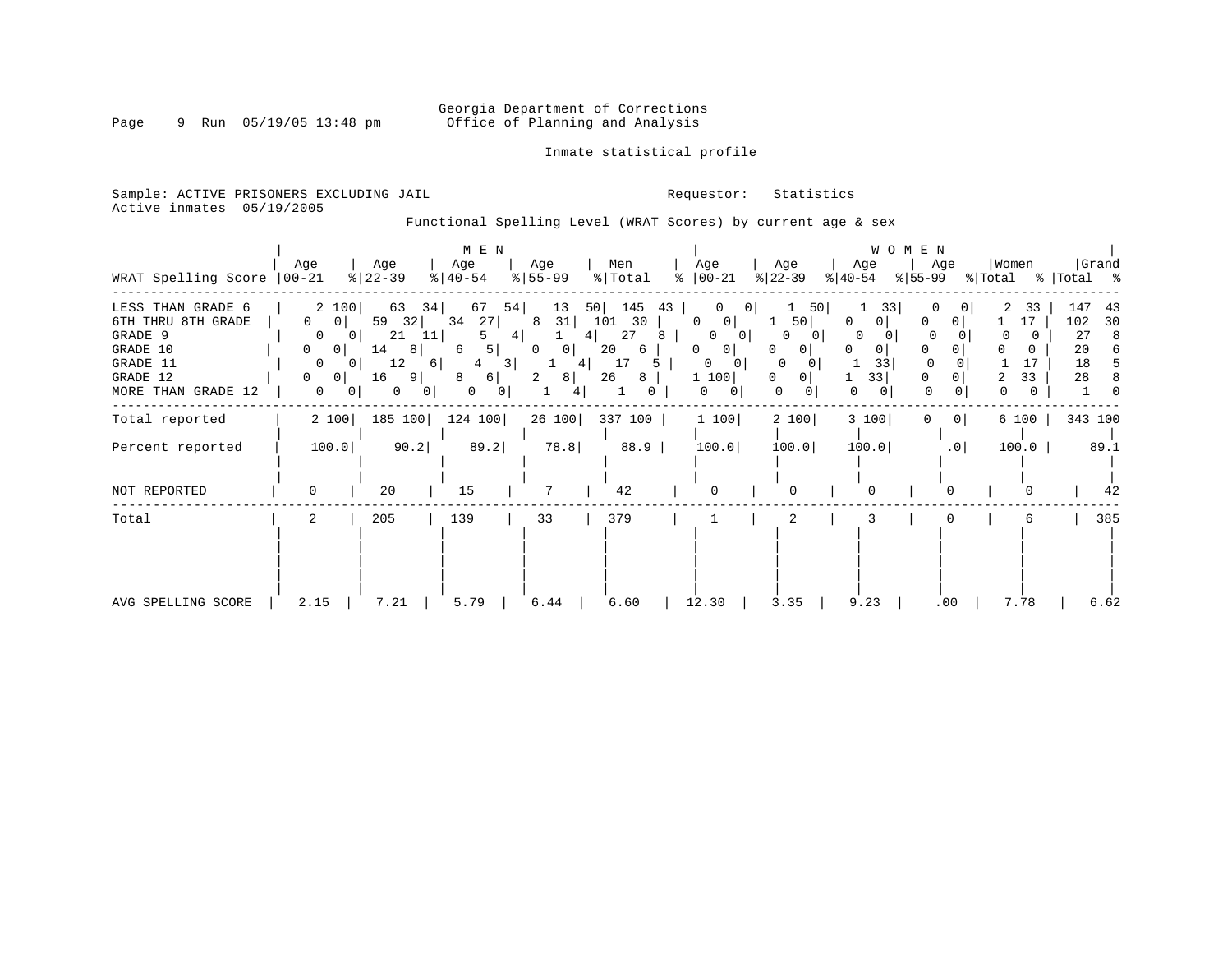### Georgia Department of Corrections<br>Page 10 Run 05/19/05 13:48 pm office of Planning and Analysis Office of Planning and Analysis

### Inmate statistical profile

Sample: ACTIVE PRISONERS EXCLUDING JAIL **Requestor:** Statistics Active inmates 05/19/2005

Self-Rpt Guardian Status To Age 16 by current age & sex

|                                                                                                                                            |                   |                                                          |                                                        |                            | M E N                                                   |                                             |                                               |                                                         |           |                                                         |                                     |                                                      |                            |                                                    | W O M E N                 |                 |                  |                   |                              |                           |
|--------------------------------------------------------------------------------------------------------------------------------------------|-------------------|----------------------------------------------------------|--------------------------------------------------------|----------------------------|---------------------------------------------------------|---------------------------------------------|-----------------------------------------------|---------------------------------------------------------|-----------|---------------------------------------------------------|-------------------------------------|------------------------------------------------------|----------------------------|----------------------------------------------------|---------------------------|-----------------|------------------|-------------------|------------------------------|---------------------------|
| Guardian Status                                                                                                                            | Age<br>$ 00 - 21$ |                                                          | Age<br>$ 22-39$                                        | Age<br>$ 40-54 $           |                                                         | Age<br>$8 55-99$                            |                                               | Men<br>% Total                                          |           | Age<br>$ 00-21 $                                        |                                     | Age<br>$ 22-39 $                                     | $ 40-54 $                  | Age                                                | Age<br>$ 55-99 $          |                 | Women<br>% Total |                   | %   Total %                  | Grand                     |
| ORPHANAGE<br>FATHER ONLY<br>FTR MTR HD<br>MOTHER ONLY<br>MTR FTR HD<br>OTH FEMALE<br>OTH MALE<br>STEP-PARNTS<br>FOSTER HOME<br>GRAND PRNTS |                   | 2 100<br>0<br>50 <br>0<br>0 I<br>50<br><sup>0</sup><br>0 | 205 101<br>3<br>17<br>79<br>39<br>58<br>6<br>12<br>6 I | 81<br>58<br>29<br>3.<br>11 | 139<br>101 <br>Τ.<br>8<br>42<br>49<br>36<br>2<br>0<br>8 | $\left( \right)$<br>6<br>15<br>5<br>17<br>0 | 33 100<br>0<br>9<br>143<br>52 <br>9<br>6<br>3 | 379<br>2<br>28<br>38<br>124<br>13<br>3<br>11<br>24<br>6 | 101<br>33 | 0<br>0 <sup>1</sup><br>0<br>0<br>0<br>$\Omega$<br>1 100 | 1 100<br>$\Omega$<br>0 <sup>1</sup> | 2 100<br>$\Omega$<br>O<br>01<br>0<br>2 100<br>0<br>U | 0 <sup>1</sup><br>$\Omega$ | 3 100<br>0 <sup>1</sup><br>0<br>0<br>33<br>2<br>67 | O<br>$\Omega$<br>$\Omega$ | 0 I<br>$\Omega$ | 4                | 6 100<br>17<br>67 | 28<br>144<br>128<br>13<br>25 | 385 101<br>-38<br>34<br>3 |
| OTHER                                                                                                                                      | 0                 | $\cup$                                                   | 8                                                      | 4                          |                                                         |                                             | 3                                             | 13                                                      |           | 0<br>0                                                  |                                     | O                                                    |                            |                                                    | $\Omega$                  |                 |                  | 0                 | 13                           |                           |
| Total reported                                                                                                                             |                   | 4 100                                                    | 408 100                                                |                            | 276 100                                                 | 66 100                                      |                                               | 754 100                                                 |           | 2 100                                                   |                                     | 4 100                                                |                            | 6 100                                              | 0                         | 0 <sup>1</sup>  | 12 100           |                   | 766 100                      |                           |
| Percent reported                                                                                                                           |                   | 100.0                                                    | 99.0                                                   |                            | 98.6                                                    | 100.0                                       |                                               | 98.9                                                    |           | 100.0                                                   |                                     | 100.0                                                |                            | 100.0                                              |                           | $.0$            |                  | 100.0             |                              | 99.0                      |
| NOT RPTD                                                                                                                                   | $\Omega$          |                                                          | $\overline{c}$                                         | $\overline{2}$             |                                                         | O                                           |                                               |                                                         |           | O                                                       |                                     |                                                      |                            |                                                    |                           |                 |                  |                   |                              |                           |
| Total                                                                                                                                      |                   |                                                          | 205                                                    | 139                        |                                                         | 33                                          |                                               | 379                                                     |           |                                                         |                                     | 2                                                    |                            | κ                                                  |                           |                 |                  | 6                 |                              | 385                       |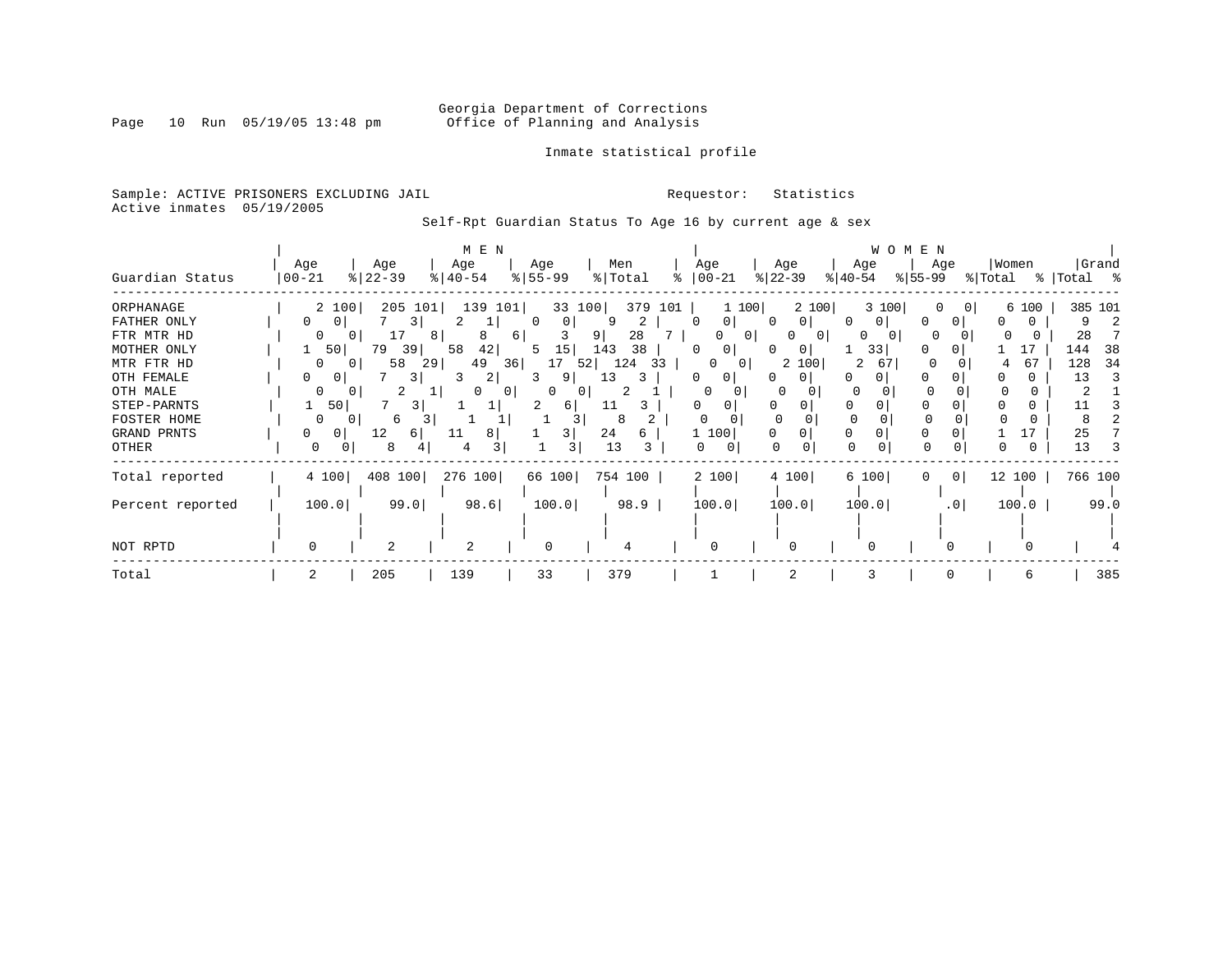Page 11 Run 05/19/05 13:48 pm

### Inmate statistical profile

Sample: ACTIVE PRISONERS EXCLUDING JAIL **Requestor:** Statistics Active inmates 05/19/2005

Self-Rpt Employment Status Before Prison by current age & sex

|                  |                                |                  | M E N          |                            |              |               |                          |                     | W O M E N        |         |                |
|------------------|--------------------------------|------------------|----------------|----------------------------|--------------|---------------|--------------------------|---------------------|------------------|---------|----------------|
|                  | Age                            | Age              | Age            | Age                        | Men          | Age           | Age                      | Age                 | Age              | Women   | Grand          |
| Employment       | $ 00 - 21$                     | $ 22-39$         | $ 40-54 $      | $\frac{1}{6}$   55-99      | % Total<br>⊱ | $ 00-21$      | $ 22-39 $                | $ 40-54 $           | $ 55-99 $        | % Total | %   Total<br>ႜ |
| FULL TIME        | 2 100                          | 88<br>47         | 83             | 67<br>20<br>67             | 193<br>56    | 1 100         | 2 100                    | 50                  | 0                | 80<br>4 | 197<br>-57     |
| PART TIME        | $\mathbf{0}$<br>0 <sup>1</sup> | 14               | 3              | 0 <sup>1</sup><br>$\Omega$ | 18<br>5      | 0<br>0        | $\mathbf{0}$<br>$\Omega$ | 0<br>0 <sup>1</sup> | $\Omega$<br>0    | 0       | 18<br>Þ        |
| UNEMPL < 6M      | $\Omega$                       | 22               | 12 <br>11<br>9 | 3 I                        | 34<br>10     | 0<br>0        | 0                        | 50                  |                  | 20      | 35<br>10       |
| UNEMPL > 6M      | 0<br>$\overline{0}$            | 18<br>34         | 18<br>15       | 3<br>10                    | 55<br>16     | 0<br>0        | 0                        | 0                   | $\Omega$         | 0.      | 16<br>55       |
| NEVER WORKD      | $\Omega$                       | 23<br>12<br>() I | 2              | 3                          | 26           | 0<br>$\Omega$ | $\Omega$                 | $\Omega$            |                  |         | 26             |
| STUDENT          | $\Omega$<br>0                  |                  | $\Omega$<br>0  | 0<br>0                     | 0            | 0<br>0        | 0                        | 0<br>0              | $\Omega$         |         |                |
| INCAPABLE        |                                |                  | 5              | 17<br>5                    | 15           |               |                          |                     |                  |         | 15             |
| OTHER            | 0<br>0                         | 0                | 0              | 0<br>0                     | 0<br>0       | 0             | 0                        | 0                   | $\mathbf{0}$     |         |                |
| Total reported   | 2 100                          | 187<br>100       | 123<br>100     | 30 100                     | 342 100      | 1 100         | 2 100                    | 2 100               | $\mathbf 0$<br>0 | 5 100   | 347 100        |
| Percent reported | 100.0                          | 91.2             | 88.5           | 90.9                       | 90.2         | 100.0         | 100.0                    | 66.7                | .0 <sub>1</sub>  | 83.3    | 90.1           |
|                  |                                |                  |                |                            |              |               |                          |                     |                  |         |                |
| NOT RPTD         | $\Omega$                       | 18               | 16             | 3                          | 37           | 0             |                          |                     |                  |         | 38             |
| Total            | 2                              | 205              | 139            | 33                         | 379          |               | 2                        |                     | $\Omega$         | 6       | 385            |

\* NOTE: THE FIELD LABELD "OTHER" WAS CORRECTED IN APRIL 1989; INMATES CODED "PRE-OTIS NOT REPORTED" NOW HAVE BEEN REMOVED FROM THIS FIELD AND IDENTIFIED AS "NOT REPORTED".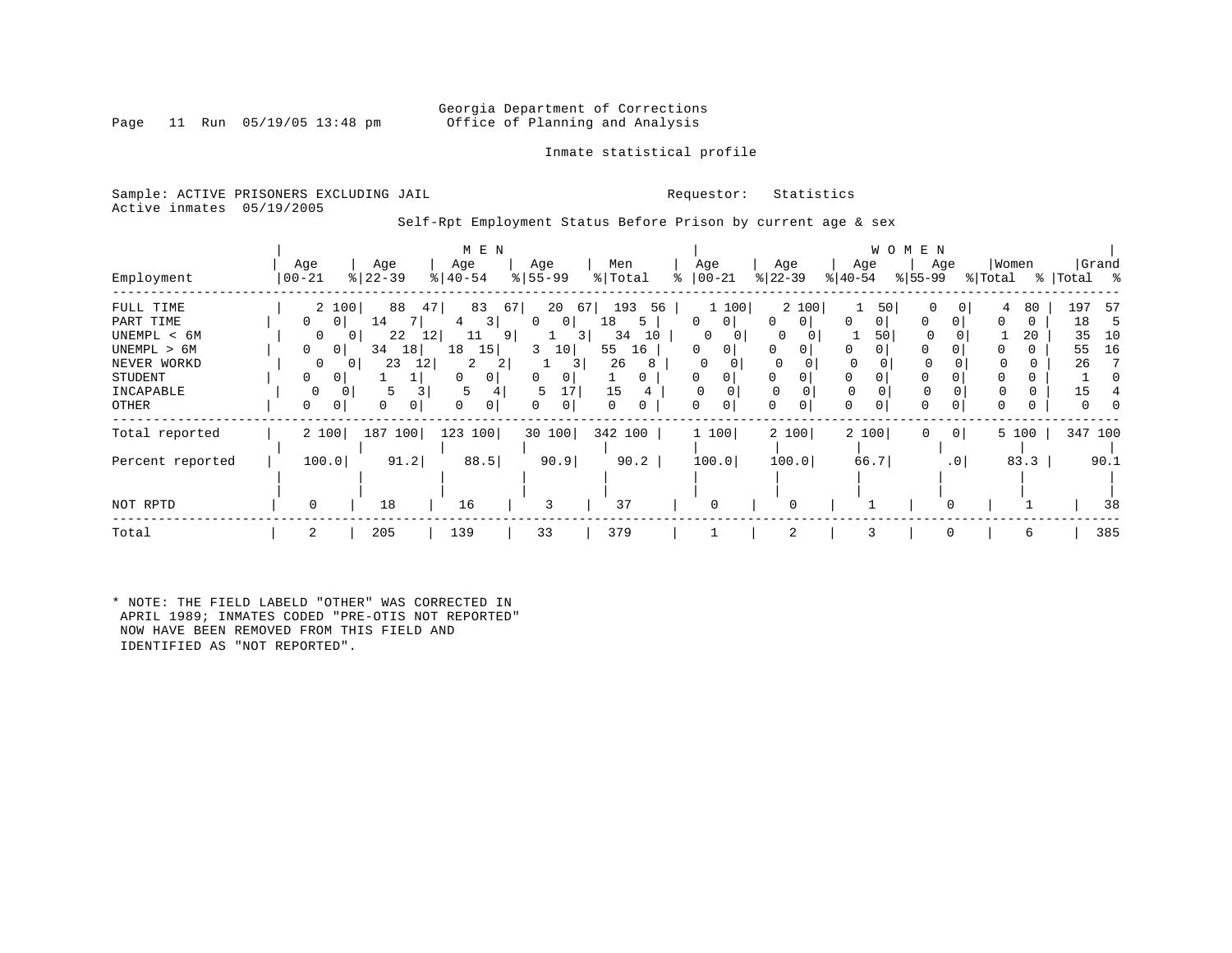Page 12 Run 05/19/05 13:48 pm

### Inmate statistical profile

Sample: ACTIVE PRISONERS EXCLUDING JAIL **Requestor:** Statistics Active inmates 05/19/2005

Self-Rpt Marital Status At Admission by current age & sex

|                  |                 |                | M E N                 |               |           |                     |                              | W O M E N                  |                      |               |             |
|------------------|-----------------|----------------|-----------------------|---------------|-----------|---------------------|------------------------------|----------------------------|----------------------|---------------|-------------|
|                  | Age             | Age            | Age                   | Age           | Men       | Age                 | Age                          | Age                        | Age                  | Women         | Grand       |
| Marital Status   | $ 00 - 21$<br>% | $ 22 - 39$     | $\frac{1}{6}$   40-54 | $8 55-99$     | % Total   | $ 00-21$            | $ 22-39 $                    | $ 40-54 $                  | $ 55-99 $            | % Total       | %   Total % |
| SINGLE           | 2 100           | 73<br>149      | 42 <br>57             | 5<br>15       | 213<br>57 | 1 100               | 50                           | $\overline{a}$<br>67       | $\overline{0}$<br>0  | 67<br>4       | 217<br>-57  |
| MARRIED          |                 | 10<br>21       | 12<br>17              | 14<br>42      | 52<br>14  | 0<br>$\mathbf{0}$   | $\mathbf{0}$<br>$\mathbf{0}$ | 0<br>$\mathbf{0}$          | $\Omega$<br>$\sigma$ | 0             | 14<br>52    |
| SEPARATED        | 0<br>0          | 0 <sup>1</sup> | 8<br>11               | $\Omega$<br>0 | 12        | $\Omega$<br>0       | 0<br>$\mathbf{0}$            | 0<br>0                     | 0<br>$\Omega$        | $\Omega$<br>0 | 12<br>3     |
| DIVORCED         | 0<br>0          | 12<br>6        | 26<br>19              | 24<br>8       | 46<br>12  | 0<br>$\overline{0}$ | 0<br>$\mathbf{0}$            | 33                         | $\Omega$             |               | 12<br>47    |
| WIDOWED          | 0               |                | q                     | 3             | 13<br>3   | 0                   | 50                           | 0                          | $\Omega$             |               | 14          |
| COMMON LAW       | $\Omega$        | 18<br>9        | 17<br>12              | 5<br>15       | 40        | $\Omega$            | 0 <sup>1</sup><br>0          | $\overline{0}$<br>$\Omega$ | $\Omega$<br>$\Omega$ | $\Omega$      | 40<br>10    |
| OTHER            | 0<br>0          | 0<br>0         | $\overline{0}$        | 0<br>0        | 0<br>0    | 0<br>0              | 0<br>$\mathbf{0}$            | 0<br>0                     | 0<br>0               | 0<br>0        | 0<br>0      |
| Total reported   | 2 100           | 204<br>100     | 137 100               | 33 100        | 376 100   | 1 100               | 2 100                        | 3 100                      | 0 <sup>1</sup><br>0  | 6 100         | 382 100     |
| Percent reported | 100.0           | 99.5           | 98.6                  | 100.0         | 99.2      | 100.0               | 100.0                        | 100.0                      | .0 <sup>1</sup>      | 100.0         | 99.2        |
|                  |                 |                |                       |               |           |                     |                              |                            |                      |               |             |
| NOT RPTD         | $\mathbf 0$     |                | 2                     | $\mathbf 0$   | 3         | $\Omega$            | $\Omega$                     |                            |                      |               |             |
| Total            | 2               | 205            | 139                   | 33            | 379       |                     | 2                            |                            | $\mathbf 0$          | 6             | 385         |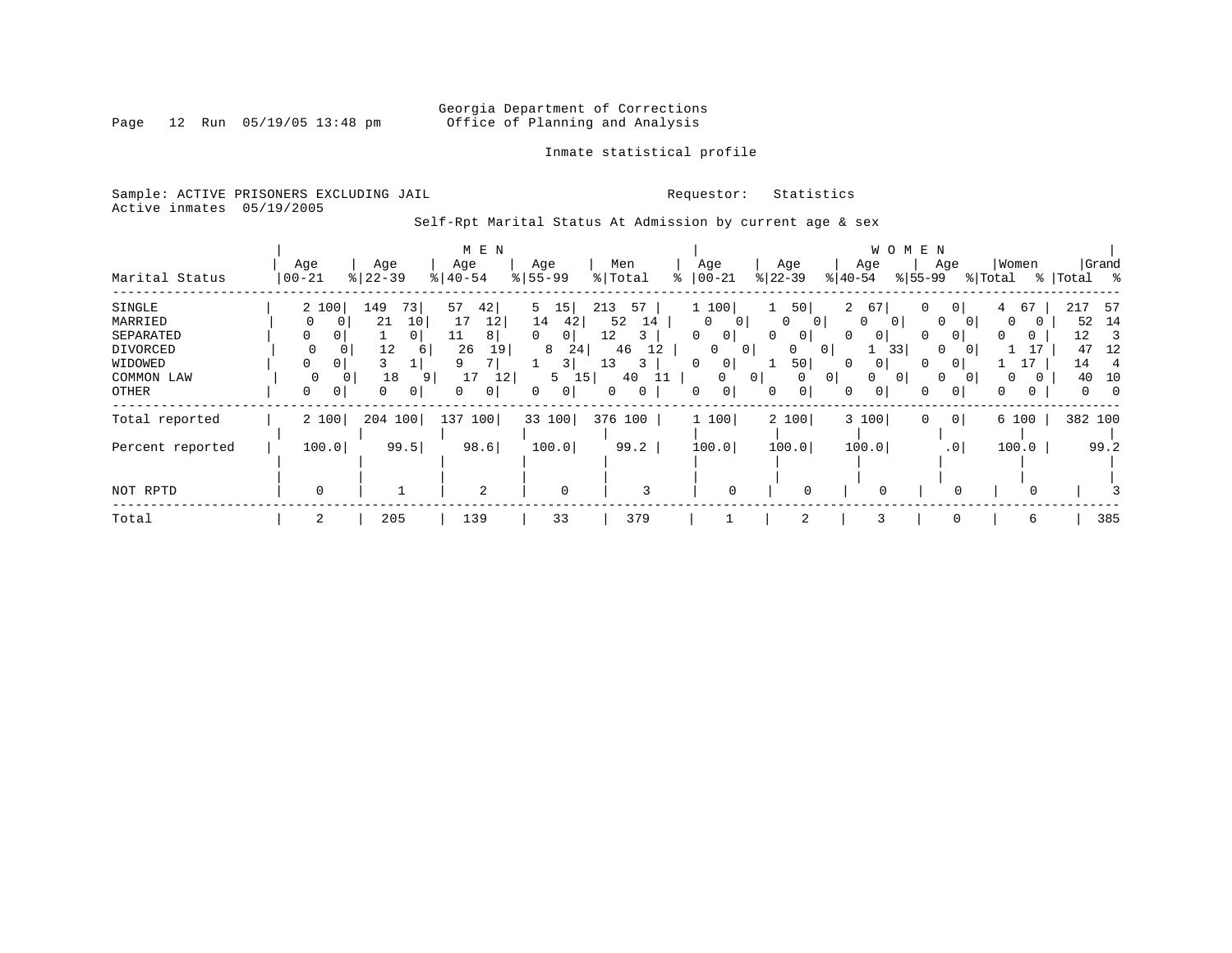### Georgia Department of Corrections<br>Page 13 Run 05/19/05 13:48 pm office of Planning and Analysis Office of Planning and Analysis

Inmate statistical profile

Sample: ACTIVE PRISONERS EXCLUDING JAIL **Requestor:** Statistics Active inmates 05/19/2005

Self-Rpt Number Of Children At Admission by current age & sex

| Number Of Children                                                                                                   | Age<br>$00 - 21$                                                           | Age<br>$ 22-39$                                                                 | M E N<br>Age<br>$8   40 - 54$                                              | Age<br>$8 55-99$                                                                       | Men<br>% Total<br>៖                                                            | Age<br>$ 00-21$                                                                                          | Age<br>$ 22-39 $                                                                                                                                  | WOMEN<br>Age<br>$ 55-99 $<br>$ 40-54 $                                      | Age                                                                                      | Women<br>% Total                                         | Grand<br>%  Total %                                                              |
|----------------------------------------------------------------------------------------------------------------------|----------------------------------------------------------------------------|---------------------------------------------------------------------------------|----------------------------------------------------------------------------|----------------------------------------------------------------------------------------|--------------------------------------------------------------------------------|----------------------------------------------------------------------------------------------------------|---------------------------------------------------------------------------------------------------------------------------------------------------|-----------------------------------------------------------------------------|------------------------------------------------------------------------------------------|----------------------------------------------------------|----------------------------------------------------------------------------------|
| NO CHILDREN<br>ONE CHILD<br>TWO CHILDREN<br>THREE CHILDREN<br>FOUR CHILDREN<br>FIVE CHILDREN<br>MORE THAN 5 CHILDREN | 2 100<br>0<br>0<br>0<br>0  <br>0<br>0<br>0<br>0<br>$\Omega$<br>0<br>0<br>0 | 82<br>40 <br>28<br>57<br>35<br>17<br>14<br>11<br>5<br>2 <br>4<br>$\overline{0}$ | 32 <br>44<br>33<br>24<br>24<br>18<br>22<br>16<br>4  <br>6<br>4 <br>2 <br>3 | 12 <br>4<br>8<br>24<br>24<br>8<br>18<br>6<br>2<br>6 <br>2<br>6 <br>9 <sup>1</sup><br>3 | 132<br>35<br>26<br>98<br>67<br>18<br>42<br>-11<br>18<br>5<br>12<br>3<br>2<br>7 | 0 <br>0<br>1 100<br>0 <sup>1</sup><br>0<br>0<br>$\circ$<br>0<br>$\circ$<br>0 <sup>1</sup><br>0<br>0<br>0 | 50<br>0<br>$\overline{0}$<br>0<br>50 <br>0<br>0 <sup>1</sup><br>0<br>$\overline{0}$<br>$\Omega$<br>$\Omega$<br>0<br>0 <sup>1</sup><br>0<br>0<br>0 | 0<br>0<br>3 100<br>0<br>0<br>$\circ$<br>0<br>0<br>$\circ$<br>0 <sup>1</sup> | 0<br>$\Omega$<br>$\Omega$<br>01<br>$\Omega$<br>$\Omega$<br>0<br>0<br>0<br>0 <sup>1</sup> | 17<br>4<br>67<br>17<br>0<br>0<br>0<br>0<br>0<br>$\Omega$ | 133<br>35<br>102<br>- 27<br>68<br>18<br>42<br>11<br>18<br>5<br>12<br>3<br>7<br>2 |
| Total reported                                                                                                       | 2 100                                                                      | 204 100                                                                         | 137 100                                                                    | 33 100                                                                                 | 376 100                                                                        | 1100                                                                                                     | 2 100                                                                                                                                             | 3 100<br>$\Omega$                                                           | 0 <sup>1</sup>                                                                           | 6 100                                                    | 382 100                                                                          |
| Percent reported                                                                                                     | 100.0                                                                      | 99.5                                                                            | 98.6                                                                       | 100.0                                                                                  | 99.2                                                                           | 100.0                                                                                                    | 100.0                                                                                                                                             | 100.0                                                                       | .0                                                                                       | 100.0                                                    | 99.2                                                                             |
| NOT REPORTED                                                                                                         | $\mathbf 0$                                                                |                                                                                 | 2                                                                          | $\mathbf 0$                                                                            | 3                                                                              | $\Omega$                                                                                                 | $\Omega$                                                                                                                                          | $\Omega$                                                                    | $\Omega$                                                                                 | <sup>0</sup>                                             |                                                                                  |
| Total                                                                                                                | 2                                                                          | 205                                                                             | 139                                                                        | 33                                                                                     | 379                                                                            |                                                                                                          | 2                                                                                                                                                 | 3                                                                           | 0                                                                                        | 6                                                        | 385                                                                              |
| AVG NUM CHILDREN                                                                                                     | .00                                                                        | 1.17                                                                            | 1.62                                                                       | 2.76                                                                                   | 1.47                                                                           | 1.00                                                                                                     | 1.00                                                                                                                                              | 1.00                                                                        | $.00 \,$                                                                                 | 1.00                                                     | 1.46                                                                             |

\* NOTE: THE FIELD LABLED "NO CHILDREN" WAS CORRECTED IN MARCH 1989: MISSING DATA FOR INMATES STILL IN DIAGNOSTICS NOW HAS BEEN REMOVED FROM THIS FIELD AND IDENTIFIED AS "NOT REPORTED" INFORMATION.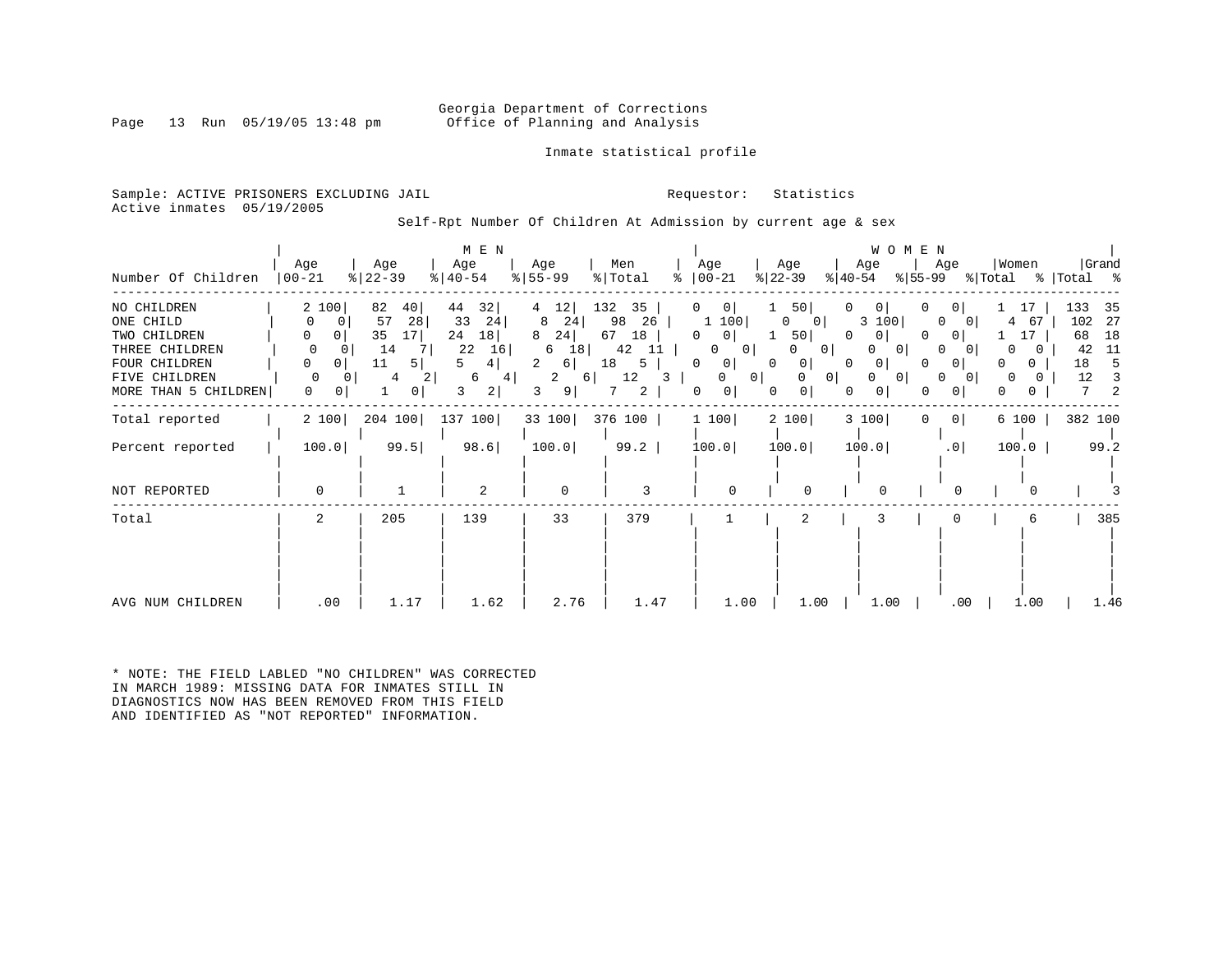Inmate statistical profile

Sample: ACTIVE PRISONERS EXCLUDING JAIL **Requestor:** Statistics Active inmates 05/19/2005

Self-Rpt Religious Affiliation by current age & sex

| Grand<br>Women<br>Age<br>Men<br>Age<br>Age<br>Age<br>Age<br>Age<br>Age<br>Age<br>$8   22 - 39$<br>$8 55-99$<br>%   Total<br>$ 00-21$<br>$ 22-39$<br>Religion<br>$ 00 - 21$<br>$8   40 - 54$<br>$ 55-99$<br>% Total<br>%   Total<br>နွ<br>$ 40-54 $<br><b>ISLAM</b><br>10<br>29<br>20<br>29<br>0<br>0<br>0<br>0<br>5<br>2<br>6<br>0<br>$\Omega$<br>$\Omega$<br>8<br>CATHOLIC<br>50<br>5<br>8<br>2<br>3<br>0<br>0<br>0<br>0<br>0<br>0<br>2<br>0<br>0<br>0<br>0<br>0<br><b>BAPTIST</b><br>150<br>2<br>67<br>153<br>74<br>14<br>42 <br>50<br>3<br>50<br>41<br>1<br>50<br>61<br>31<br>54<br>41<br>O<br>0<br>$\Omega$<br>0<br>METHODIST<br>0<br>2<br>6<br>5<br>0<br>0<br>0<br>$\Omega$<br>0<br>O<br>2<br>0<br>0<br>0<br>EPISCOPLN<br>0<br>0<br>O<br>$\Omega$<br>O<br>0<br>O<br>O<br>0<br>0<br>0<br>0<br>0<br>O<br>O<br>O<br>PRESBYTRN<br>$\Omega$<br>0<br>0<br>0<br>0<br>0<br>0<br>0<br>$\Omega$<br>O<br>O<br>0<br>CHC OF GOD<br>$\cap$<br>0<br>$\Omega$<br>0<br><sup>0</sup><br>n<br>0<br>O<br>U<br>∩<br>O<br>HOLINESS<br>50<br>17<br>2<br>3 I<br>9<br>q<br>2<br>$\Omega$<br>0<br><sup>0</sup><br>-1<br>$\Omega$<br>U<br><sup>n</sup><br>1 O<br>JEWISH<br>1<br>$\Omega$<br><sup>0</sup><br>$\Omega$<br>$\Omega$<br>0<br>O<br>0<br>O<br>O<br>O<br>O<br>C<br>0<br>ANGLICAN<br>0<br>O<br>$\Omega$<br>O<br>U<br>0<br>O<br>0<br>O<br>O<br>$\Omega$<br>$\Omega$<br>U<br>GRK ORTHDX<br>$\Omega$<br>0<br>0<br>$\Omega$<br>0<br>$\Omega$<br>0<br>0<br><sup>0</sup><br>0<br>0<br>U<br>0<br>$\Omega$<br>0<br>0<br>0<br><b>HINDU</b><br>0<br>0<br>$\Omega$<br>∩<br>0<br>0<br><sup>0</sup><br>$\Omega$<br>$\Omega$<br>$\Omega$<br>$\Omega$<br>0<br>0<br>U<br>O<br>$\Omega$<br>U<br><b>BUDDHIST</b><br>0<br>0<br>0<br>0<br>0<br>U<br>0<br>0<br>0<br>0<br>0<br>0<br>0<br>0<br>O<br>n<br>TAOIST<br>$\Omega$<br>$\Omega$<br>$\cap$<br><sup>0</sup><br>$\Omega$<br>$\Omega$<br>$\Omega$<br>O<br>O<br><sup>0</sup><br>O<br>0<br>$\Omega$<br>Ω<br>U<br>$\Omega$<br>O<br>SHINTOIST<br>0<br>0<br>$\cap$<br>$\Omega$<br>0<br>0<br>0<br>U<br>U<br>0<br>U<br>U<br>O<br>U<br>U<br>O<br>2<br>SEVEN D AD<br>O<br>-1<br>0<br>0<br>$\Omega$<br>Λ<br>0<br>$\Omega$<br>U<br>JEHOVAH WT<br>2<br>3<br>2<br>0<br>U<br>$\Omega$<br>4<br>O<br>0<br>0<br>0<br>LATR DAY S<br>0<br>0<br>$\Omega$<br>U<br>0<br>O<br>0<br>0<br>n<br>0<br>0<br>0<br>n<br>O<br>QUAKER<br>$\Omega$<br>0<br>0<br>0<br>0<br>0<br>O<br>U<br>0<br>$\Omega$<br><sup>0</sup><br>0 <sup>1</sup><br><sup>0</sup><br>0<br>0<br>Ω<br>OTHER PROD<br>12<br>31<br>2<br>33<br>13<br>0<br>9<br>2<br>45<br>12<br>$\mathbf{1}$<br>100<br>0<br>0<br>33<br>0<br>47<br>0<br>16<br>6<br>1<br>24<br>20<br>20<br><b>NONE</b><br>23<br>20<br>15<br>74<br>0<br>0<br>74<br>0<br>0<br>46<br>8<br>0<br>0<br>0<br>0<br>0<br>OTHER<br>24<br>12<br>12<br>36<br>36<br>10<br>0<br>0 <sup>1</sup><br>10<br>0<br>9<br>0<br>0<br>0<br>0<br>$\Omega$<br>0<br>0<br>0<br>198 100<br>2 100<br>2 100<br>136 100<br>33 100<br>369 100<br>1 100<br>3 100<br>6 100<br>375 100<br>Total reported<br>$\Omega$<br>0 <sup>1</sup><br>97.8<br>96.6<br>100.0<br>97.4<br>Percent reported<br>100.0<br>100.0<br>100.0<br>100.0<br>100.0<br>97.4<br>.0 <sub>1</sub><br>7<br>NOT RPTD<br>3<br>10<br>O<br>0<br>0<br>10<br>O<br>$\Omega$<br>385<br>Total<br>205<br>139<br>33<br>379<br>2<br>2<br>3<br>6 |  |  | M E N |  |  |  |  | WOMEN |  |  |  |
|-------------------------------------------------------------------------------------------------------------------------------------------------------------------------------------------------------------------------------------------------------------------------------------------------------------------------------------------------------------------------------------------------------------------------------------------------------------------------------------------------------------------------------------------------------------------------------------------------------------------------------------------------------------------------------------------------------------------------------------------------------------------------------------------------------------------------------------------------------------------------------------------------------------------------------------------------------------------------------------------------------------------------------------------------------------------------------------------------------------------------------------------------------------------------------------------------------------------------------------------------------------------------------------------------------------------------------------------------------------------------------------------------------------------------------------------------------------------------------------------------------------------------------------------------------------------------------------------------------------------------------------------------------------------------------------------------------------------------------------------------------------------------------------------------------------------------------------------------------------------------------------------------------------------------------------------------------------------------------------------------------------------------------------------------------------------------------------------------------------------------------------------------------------------------------------------------------------------------------------------------------------------------------------------------------------------------------------------------------------------------------------------------------------------------------------------------------------------------------------------------------------------------------------------------------------------------------------------------------------------------------------------------------------------------------------------------------------------------------------------------------------------------------------------------------------------------------------------------------------------------------------------------------------------------------------------------------------------------------------------------------------------------------------------------------------------------------------------------------------------------------------------------------------------------------------------------------------------------------------------------------------------------------|--|--|-------|--|--|--|--|-------|--|--|--|
|                                                                                                                                                                                                                                                                                                                                                                                                                                                                                                                                                                                                                                                                                                                                                                                                                                                                                                                                                                                                                                                                                                                                                                                                                                                                                                                                                                                                                                                                                                                                                                                                                                                                                                                                                                                                                                                                                                                                                                                                                                                                                                                                                                                                                                                                                                                                                                                                                                                                                                                                                                                                                                                                                                                                                                                                                                                                                                                                                                                                                                                                                                                                                                                                                                                                               |  |  |       |  |  |  |  |       |  |  |  |
|                                                                                                                                                                                                                                                                                                                                                                                                                                                                                                                                                                                                                                                                                                                                                                                                                                                                                                                                                                                                                                                                                                                                                                                                                                                                                                                                                                                                                                                                                                                                                                                                                                                                                                                                                                                                                                                                                                                                                                                                                                                                                                                                                                                                                                                                                                                                                                                                                                                                                                                                                                                                                                                                                                                                                                                                                                                                                                                                                                                                                                                                                                                                                                                                                                                                               |  |  |       |  |  |  |  |       |  |  |  |
|                                                                                                                                                                                                                                                                                                                                                                                                                                                                                                                                                                                                                                                                                                                                                                                                                                                                                                                                                                                                                                                                                                                                                                                                                                                                                                                                                                                                                                                                                                                                                                                                                                                                                                                                                                                                                                                                                                                                                                                                                                                                                                                                                                                                                                                                                                                                                                                                                                                                                                                                                                                                                                                                                                                                                                                                                                                                                                                                                                                                                                                                                                                                                                                                                                                                               |  |  |       |  |  |  |  |       |  |  |  |
|                                                                                                                                                                                                                                                                                                                                                                                                                                                                                                                                                                                                                                                                                                                                                                                                                                                                                                                                                                                                                                                                                                                                                                                                                                                                                                                                                                                                                                                                                                                                                                                                                                                                                                                                                                                                                                                                                                                                                                                                                                                                                                                                                                                                                                                                                                                                                                                                                                                                                                                                                                                                                                                                                                                                                                                                                                                                                                                                                                                                                                                                                                                                                                                                                                                                               |  |  |       |  |  |  |  |       |  |  |  |
|                                                                                                                                                                                                                                                                                                                                                                                                                                                                                                                                                                                                                                                                                                                                                                                                                                                                                                                                                                                                                                                                                                                                                                                                                                                                                                                                                                                                                                                                                                                                                                                                                                                                                                                                                                                                                                                                                                                                                                                                                                                                                                                                                                                                                                                                                                                                                                                                                                                                                                                                                                                                                                                                                                                                                                                                                                                                                                                                                                                                                                                                                                                                                                                                                                                                               |  |  |       |  |  |  |  |       |  |  |  |
|                                                                                                                                                                                                                                                                                                                                                                                                                                                                                                                                                                                                                                                                                                                                                                                                                                                                                                                                                                                                                                                                                                                                                                                                                                                                                                                                                                                                                                                                                                                                                                                                                                                                                                                                                                                                                                                                                                                                                                                                                                                                                                                                                                                                                                                                                                                                                                                                                                                                                                                                                                                                                                                                                                                                                                                                                                                                                                                                                                                                                                                                                                                                                                                                                                                                               |  |  |       |  |  |  |  |       |  |  |  |
|                                                                                                                                                                                                                                                                                                                                                                                                                                                                                                                                                                                                                                                                                                                                                                                                                                                                                                                                                                                                                                                                                                                                                                                                                                                                                                                                                                                                                                                                                                                                                                                                                                                                                                                                                                                                                                                                                                                                                                                                                                                                                                                                                                                                                                                                                                                                                                                                                                                                                                                                                                                                                                                                                                                                                                                                                                                                                                                                                                                                                                                                                                                                                                                                                                                                               |  |  |       |  |  |  |  |       |  |  |  |
|                                                                                                                                                                                                                                                                                                                                                                                                                                                                                                                                                                                                                                                                                                                                                                                                                                                                                                                                                                                                                                                                                                                                                                                                                                                                                                                                                                                                                                                                                                                                                                                                                                                                                                                                                                                                                                                                                                                                                                                                                                                                                                                                                                                                                                                                                                                                                                                                                                                                                                                                                                                                                                                                                                                                                                                                                                                                                                                                                                                                                                                                                                                                                                                                                                                                               |  |  |       |  |  |  |  |       |  |  |  |
|                                                                                                                                                                                                                                                                                                                                                                                                                                                                                                                                                                                                                                                                                                                                                                                                                                                                                                                                                                                                                                                                                                                                                                                                                                                                                                                                                                                                                                                                                                                                                                                                                                                                                                                                                                                                                                                                                                                                                                                                                                                                                                                                                                                                                                                                                                                                                                                                                                                                                                                                                                                                                                                                                                                                                                                                                                                                                                                                                                                                                                                                                                                                                                                                                                                                               |  |  |       |  |  |  |  |       |  |  |  |
|                                                                                                                                                                                                                                                                                                                                                                                                                                                                                                                                                                                                                                                                                                                                                                                                                                                                                                                                                                                                                                                                                                                                                                                                                                                                                                                                                                                                                                                                                                                                                                                                                                                                                                                                                                                                                                                                                                                                                                                                                                                                                                                                                                                                                                                                                                                                                                                                                                                                                                                                                                                                                                                                                                                                                                                                                                                                                                                                                                                                                                                                                                                                                                                                                                                                               |  |  |       |  |  |  |  |       |  |  |  |
|                                                                                                                                                                                                                                                                                                                                                                                                                                                                                                                                                                                                                                                                                                                                                                                                                                                                                                                                                                                                                                                                                                                                                                                                                                                                                                                                                                                                                                                                                                                                                                                                                                                                                                                                                                                                                                                                                                                                                                                                                                                                                                                                                                                                                                                                                                                                                                                                                                                                                                                                                                                                                                                                                                                                                                                                                                                                                                                                                                                                                                                                                                                                                                                                                                                                               |  |  |       |  |  |  |  |       |  |  |  |
|                                                                                                                                                                                                                                                                                                                                                                                                                                                                                                                                                                                                                                                                                                                                                                                                                                                                                                                                                                                                                                                                                                                                                                                                                                                                                                                                                                                                                                                                                                                                                                                                                                                                                                                                                                                                                                                                                                                                                                                                                                                                                                                                                                                                                                                                                                                                                                                                                                                                                                                                                                                                                                                                                                                                                                                                                                                                                                                                                                                                                                                                                                                                                                                                                                                                               |  |  |       |  |  |  |  |       |  |  |  |
|                                                                                                                                                                                                                                                                                                                                                                                                                                                                                                                                                                                                                                                                                                                                                                                                                                                                                                                                                                                                                                                                                                                                                                                                                                                                                                                                                                                                                                                                                                                                                                                                                                                                                                                                                                                                                                                                                                                                                                                                                                                                                                                                                                                                                                                                                                                                                                                                                                                                                                                                                                                                                                                                                                                                                                                                                                                                                                                                                                                                                                                                                                                                                                                                                                                                               |  |  |       |  |  |  |  |       |  |  |  |
|                                                                                                                                                                                                                                                                                                                                                                                                                                                                                                                                                                                                                                                                                                                                                                                                                                                                                                                                                                                                                                                                                                                                                                                                                                                                                                                                                                                                                                                                                                                                                                                                                                                                                                                                                                                                                                                                                                                                                                                                                                                                                                                                                                                                                                                                                                                                                                                                                                                                                                                                                                                                                                                                                                                                                                                                                                                                                                                                                                                                                                                                                                                                                                                                                                                                               |  |  |       |  |  |  |  |       |  |  |  |
|                                                                                                                                                                                                                                                                                                                                                                                                                                                                                                                                                                                                                                                                                                                                                                                                                                                                                                                                                                                                                                                                                                                                                                                                                                                                                                                                                                                                                                                                                                                                                                                                                                                                                                                                                                                                                                                                                                                                                                                                                                                                                                                                                                                                                                                                                                                                                                                                                                                                                                                                                                                                                                                                                                                                                                                                                                                                                                                                                                                                                                                                                                                                                                                                                                                                               |  |  |       |  |  |  |  |       |  |  |  |
|                                                                                                                                                                                                                                                                                                                                                                                                                                                                                                                                                                                                                                                                                                                                                                                                                                                                                                                                                                                                                                                                                                                                                                                                                                                                                                                                                                                                                                                                                                                                                                                                                                                                                                                                                                                                                                                                                                                                                                                                                                                                                                                                                                                                                                                                                                                                                                                                                                                                                                                                                                                                                                                                                                                                                                                                                                                                                                                                                                                                                                                                                                                                                                                                                                                                               |  |  |       |  |  |  |  |       |  |  |  |
|                                                                                                                                                                                                                                                                                                                                                                                                                                                                                                                                                                                                                                                                                                                                                                                                                                                                                                                                                                                                                                                                                                                                                                                                                                                                                                                                                                                                                                                                                                                                                                                                                                                                                                                                                                                                                                                                                                                                                                                                                                                                                                                                                                                                                                                                                                                                                                                                                                                                                                                                                                                                                                                                                                                                                                                                                                                                                                                                                                                                                                                                                                                                                                                                                                                                               |  |  |       |  |  |  |  |       |  |  |  |
|                                                                                                                                                                                                                                                                                                                                                                                                                                                                                                                                                                                                                                                                                                                                                                                                                                                                                                                                                                                                                                                                                                                                                                                                                                                                                                                                                                                                                                                                                                                                                                                                                                                                                                                                                                                                                                                                                                                                                                                                                                                                                                                                                                                                                                                                                                                                                                                                                                                                                                                                                                                                                                                                                                                                                                                                                                                                                                                                                                                                                                                                                                                                                                                                                                                                               |  |  |       |  |  |  |  |       |  |  |  |
|                                                                                                                                                                                                                                                                                                                                                                                                                                                                                                                                                                                                                                                                                                                                                                                                                                                                                                                                                                                                                                                                                                                                                                                                                                                                                                                                                                                                                                                                                                                                                                                                                                                                                                                                                                                                                                                                                                                                                                                                                                                                                                                                                                                                                                                                                                                                                                                                                                                                                                                                                                                                                                                                                                                                                                                                                                                                                                                                                                                                                                                                                                                                                                                                                                                                               |  |  |       |  |  |  |  |       |  |  |  |
|                                                                                                                                                                                                                                                                                                                                                                                                                                                                                                                                                                                                                                                                                                                                                                                                                                                                                                                                                                                                                                                                                                                                                                                                                                                                                                                                                                                                                                                                                                                                                                                                                                                                                                                                                                                                                                                                                                                                                                                                                                                                                                                                                                                                                                                                                                                                                                                                                                                                                                                                                                                                                                                                                                                                                                                                                                                                                                                                                                                                                                                                                                                                                                                                                                                                               |  |  |       |  |  |  |  |       |  |  |  |
|                                                                                                                                                                                                                                                                                                                                                                                                                                                                                                                                                                                                                                                                                                                                                                                                                                                                                                                                                                                                                                                                                                                                                                                                                                                                                                                                                                                                                                                                                                                                                                                                                                                                                                                                                                                                                                                                                                                                                                                                                                                                                                                                                                                                                                                                                                                                                                                                                                                                                                                                                                                                                                                                                                                                                                                                                                                                                                                                                                                                                                                                                                                                                                                                                                                                               |  |  |       |  |  |  |  |       |  |  |  |
|                                                                                                                                                                                                                                                                                                                                                                                                                                                                                                                                                                                                                                                                                                                                                                                                                                                                                                                                                                                                                                                                                                                                                                                                                                                                                                                                                                                                                                                                                                                                                                                                                                                                                                                                                                                                                                                                                                                                                                                                                                                                                                                                                                                                                                                                                                                                                                                                                                                                                                                                                                                                                                                                                                                                                                                                                                                                                                                                                                                                                                                                                                                                                                                                                                                                               |  |  |       |  |  |  |  |       |  |  |  |
|                                                                                                                                                                                                                                                                                                                                                                                                                                                                                                                                                                                                                                                                                                                                                                                                                                                                                                                                                                                                                                                                                                                                                                                                                                                                                                                                                                                                                                                                                                                                                                                                                                                                                                                                                                                                                                                                                                                                                                                                                                                                                                                                                                                                                                                                                                                                                                                                                                                                                                                                                                                                                                                                                                                                                                                                                                                                                                                                                                                                                                                                                                                                                                                                                                                                               |  |  |       |  |  |  |  |       |  |  |  |
|                                                                                                                                                                                                                                                                                                                                                                                                                                                                                                                                                                                                                                                                                                                                                                                                                                                                                                                                                                                                                                                                                                                                                                                                                                                                                                                                                                                                                                                                                                                                                                                                                                                                                                                                                                                                                                                                                                                                                                                                                                                                                                                                                                                                                                                                                                                                                                                                                                                                                                                                                                                                                                                                                                                                                                                                                                                                                                                                                                                                                                                                                                                                                                                                                                                                               |  |  |       |  |  |  |  |       |  |  |  |
|                                                                                                                                                                                                                                                                                                                                                                                                                                                                                                                                                                                                                                                                                                                                                                                                                                                                                                                                                                                                                                                                                                                                                                                                                                                                                                                                                                                                                                                                                                                                                                                                                                                                                                                                                                                                                                                                                                                                                                                                                                                                                                                                                                                                                                                                                                                                                                                                                                                                                                                                                                                                                                                                                                                                                                                                                                                                                                                                                                                                                                                                                                                                                                                                                                                                               |  |  |       |  |  |  |  |       |  |  |  |
|                                                                                                                                                                                                                                                                                                                                                                                                                                                                                                                                                                                                                                                                                                                                                                                                                                                                                                                                                                                                                                                                                                                                                                                                                                                                                                                                                                                                                                                                                                                                                                                                                                                                                                                                                                                                                                                                                                                                                                                                                                                                                                                                                                                                                                                                                                                                                                                                                                                                                                                                                                                                                                                                                                                                                                                                                                                                                                                                                                                                                                                                                                                                                                                                                                                                               |  |  |       |  |  |  |  |       |  |  |  |
|                                                                                                                                                                                                                                                                                                                                                                                                                                                                                                                                                                                                                                                                                                                                                                                                                                                                                                                                                                                                                                                                                                                                                                                                                                                                                                                                                                                                                                                                                                                                                                                                                                                                                                                                                                                                                                                                                                                                                                                                                                                                                                                                                                                                                                                                                                                                                                                                                                                                                                                                                                                                                                                                                                                                                                                                                                                                                                                                                                                                                                                                                                                                                                                                                                                                               |  |  |       |  |  |  |  |       |  |  |  |
|                                                                                                                                                                                                                                                                                                                                                                                                                                                                                                                                                                                                                                                                                                                                                                                                                                                                                                                                                                                                                                                                                                                                                                                                                                                                                                                                                                                                                                                                                                                                                                                                                                                                                                                                                                                                                                                                                                                                                                                                                                                                                                                                                                                                                                                                                                                                                                                                                                                                                                                                                                                                                                                                                                                                                                                                                                                                                                                                                                                                                                                                                                                                                                                                                                                                               |  |  |       |  |  |  |  |       |  |  |  |
|                                                                                                                                                                                                                                                                                                                                                                                                                                                                                                                                                                                                                                                                                                                                                                                                                                                                                                                                                                                                                                                                                                                                                                                                                                                                                                                                                                                                                                                                                                                                                                                                                                                                                                                                                                                                                                                                                                                                                                                                                                                                                                                                                                                                                                                                                                                                                                                                                                                                                                                                                                                                                                                                                                                                                                                                                                                                                                                                                                                                                                                                                                                                                                                                                                                                               |  |  |       |  |  |  |  |       |  |  |  |

Page 14 Run 05/19/05 13:48 pm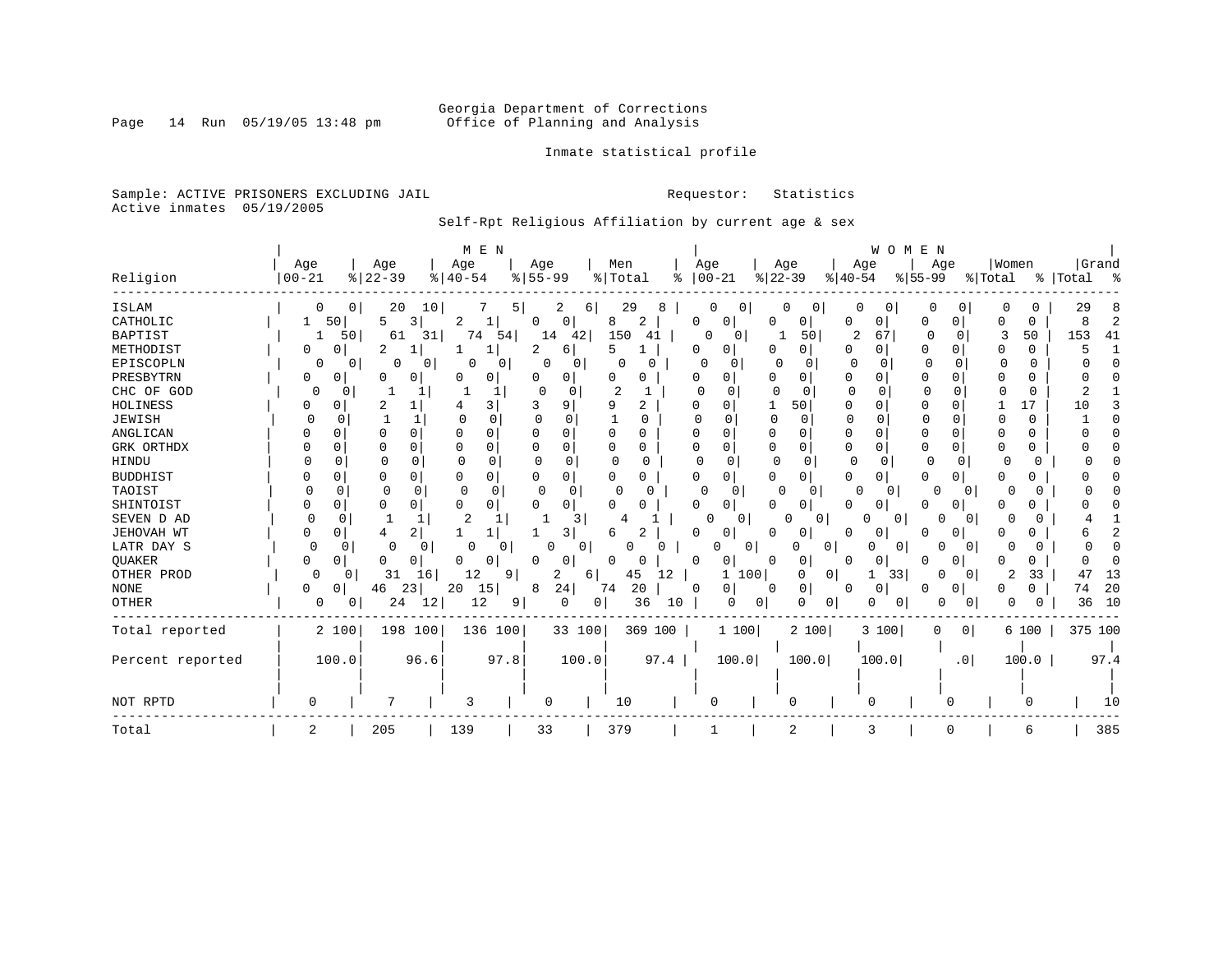### Georgia Department of Corrections<br>Page 15 Run 05/19/05 13:48 pm office of Planning and Analysis Office of Planning and Analysis

### Inmate statistical profile

Sample: ACTIVE PRISONERS EXCLUDING JAIL **Requestor:** Statistics Active inmates 05/19/2005

Self-Rpt Family Behavior Patterns \* by current age & sex

|                                                                                                                               |                                                                           |                                                                                                                          | M E N                                                                                                                                       |                                                                                                                               |                                                                                        |                                                                                                  |                                                                                                                                      | W O M E N                                                                                                                                    |                                                                                                             |                                                                       |
|-------------------------------------------------------------------------------------------------------------------------------|---------------------------------------------------------------------------|--------------------------------------------------------------------------------------------------------------------------|---------------------------------------------------------------------------------------------------------------------------------------------|-------------------------------------------------------------------------------------------------------------------------------|----------------------------------------------------------------------------------------|--------------------------------------------------------------------------------------------------|--------------------------------------------------------------------------------------------------------------------------------------|----------------------------------------------------------------------------------------------------------------------------------------------|-------------------------------------------------------------------------------------------------------------|-----------------------------------------------------------------------|
| Family Behavior                                                                                                               | Age<br>  00-21                                                            | Age<br>$8   22 - 39$                                                                                                     | Age<br>$ 40-54 $                                                                                                                            | Age<br>$8 55-99$                                                                                                              | Men<br>% Total                                                                         | Age<br>$ 00-21 $                                                                                 | Age<br>$ 22-39 $                                                                                                                     | Age<br>Age<br>$ 40-54 $<br>$8155 - 99$                                                                                                       | Women<br>% Total                                                                                            | Grand<br>%   Total %                                                  |
| CRIMINLTY<br>ALCOHOLISM<br>DRUG ABUSE<br>DOMINERING<br>MIGRANT<br>INFL BTGS<br>PERMISSIVE<br>FATH ABSNT<br>MOTH ABSNT<br>NONE | 25<br>25 <br>25<br>0<br>0<br>$\Omega$<br>0<br>0<br>0<br>25<br>0<br>0<br>0 | 63<br>20<br>44<br>14<br>31<br>10<br>0<br>3<br>14<br>5 <sub>1</sub><br>$\overline{0}$<br>.13<br>37<br>34<br>11<br>2<br>5. | 47<br>24<br>26<br>13 <br>17<br>9<br>$\Omega$<br>0<br>3<br>2<br>8<br>4<br>0<br>0 <sup>1</sup><br>73<br>37<br>19<br>10 <sub>1</sub><br>3<br>5 | 7<br>23<br>6<br>19<br>$\Omega$<br>$\mathbf{0}$<br>0<br>10 <sub>1</sub><br>3<br>0<br>$\Omega$<br>35<br>11<br>10<br>3<br>0<br>0 | 118<br>22<br>77<br>14<br>50<br>$\Omega$<br>6<br>25<br>198<br>37<br>56<br>10<br>10<br>2 | 0<br>0<br>$\Omega$<br>0<br>20<br>0<br><sup>0</sup><br>20<br>0<br>20<br>20 <sub>1</sub><br>0<br>0 | 17<br>17<br>17<br>0 <sup>1</sup><br>0 <sup>1</sup><br>0<br>0<br>$\Omega$<br>20 <br>17 <sup>1</sup><br>0<br>$\Omega$<br>0<br>01<br>17 | 50<br>$\Omega$<br>0<br>$\Omega$<br>$\Omega$<br>$\Omega$<br>25<br>$\Omega$<br>$\Omega$<br>0<br>U<br>0<br>$\Omega$<br>25<br>$\Omega$<br>0<br>0 | 3<br>20<br>$\overline{0}$<br>$\Omega$<br>13<br>$\Omega$<br>13<br>$\Omega$<br>0<br>13<br>$\Omega$<br>13<br>0 | 121<br>22<br>78<br>14<br>52<br>б<br>26<br>200<br>36<br>57<br>10<br>11 |
| Total reported<br>Percent reported                                                                                            | 4 100<br>100.0                                                            | 309 100<br>90.7                                                                                                          | 198 100<br>86.3                                                                                                                             | 31 100<br>78.8                                                                                                                | 542 100  <br>88.1                                                                      | 5 100<br>100.0                                                                                   | 6 100<br>100.0                                                                                                                       | 4 100<br>$\Omega$<br>66.7                                                                                                                    | 0 <br>15 100<br>.0 <sub>1</sub><br>83.3                                                                     | 557 100<br>88.1                                                       |
| OTHER                                                                                                                         | $\Omega$                                                                  | 19                                                                                                                       | 19                                                                                                                                          |                                                                                                                               | 45                                                                                     |                                                                                                  |                                                                                                                                      |                                                                                                                                              |                                                                                                             | 46                                                                    |
| Total                                                                                                                         | 2                                                                         | 205                                                                                                                      | 139                                                                                                                                         | 33                                                                                                                            | 379                                                                                    |                                                                                                  | 2                                                                                                                                    | 3<br>0                                                                                                                                       | 6                                                                                                           | 385                                                                   |

\* NOTE: SINCE THERE CAN BE UP TO FIVE BEHAVIOR CODES PER INMATE, THE NUMBER OF CASES REPORTED IN THE DETAIL LINES AND THE TOTAL REPORTED LINE MAY EXCEED THE TOTAL NUMBER OF CASES. IN SHORT, THIS TABLE COUNTS THE NUMBER OF BEHAVIOR PROBLEMS, NOT INMATES.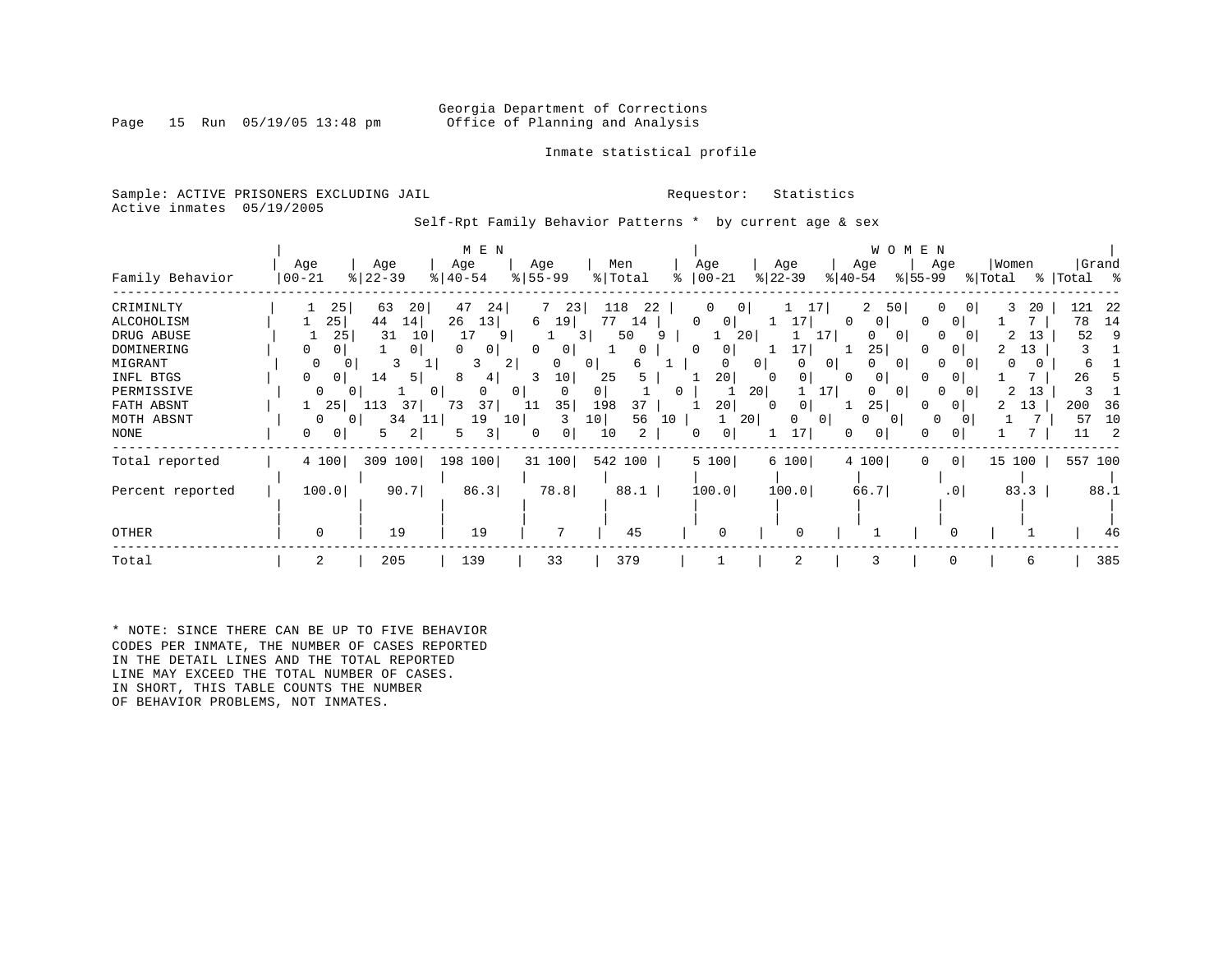### Georgia Department of Corrections<br>Page 16 Run 05/19/05 13:48 pm office of Planning and Analysis Office of Planning and Analysis

### Inmate statistical profile

Sample: ACTIVE PRISONERS EXCLUDING JAIL **Requestor:** Statistics Active inmates 05/19/2005

Inmate Diagnostic Behavior Problem \* by current age & sex

|                    |                      |                                   | M E N         |             |                     |                         |                     |               | WOMEN               |          |             |
|--------------------|----------------------|-----------------------------------|---------------|-------------|---------------------|-------------------------|---------------------|---------------|---------------------|----------|-------------|
|                    | Age                  | Age                               | Age           | Age         | Men                 | Age                     | Age                 | Age           | Age                 | Women    | Grand       |
| Diagnostic Problem | $00 - 21$            | $ 22-39$                          | $8   40 - 54$ | $ 55 - 99 $ | % Total             | $ 00-21 $<br>$\epsilon$ | $ 22-39 $           | % 40-54       | % 55–99             | % Total  | %   Total % |
| <b>ALCOHOLIC</b>   | 20                   | 8<br>21                           | 2             | 5           | 22<br>2             | 0 <sub>1</sub>          | 25                  |               |                     |          | 23          |
| ALCOH ABSE         | $\Omega$             | 49<br>10 <sub>1</sub><br>$\Omega$ | 38<br>12      | 5           | 92<br>7 I           | 10                      | 33<br>0<br>$\Omega$ | $\Omega$      | n                   |          | 93<br>10    |
| DRUG EXP           | 0                    | 13<br>66                          | 12<br>40      | 13<br>9     | 115<br>13           |                         | 0                   | 13            |                     |          | 13<br>116   |
| DRUG ABSE          | 2                    | 78<br>40<br>16                    | 51            | 16<br>4     | 135<br>61<br>15     | 33                      | 25                  | 0<br>$\Omega$ | $\Omega$            | 13       | 15<br>137   |
| NARC ADDCT         | 0                    | 6                                 |               |             | 11                  | 0                       | 0<br>$\Omega$       |               | U                   |          | 11          |
| EPILEPTIC          |                      |                                   |               | 0           | 0 <sub>1</sub><br>6 | 01                      |                     | n             | n                   | $\Omega$ | 6           |
| MANIPULTVE         |                      | 47<br>10 <sup>1</sup>             | 28<br>9       |             | 80<br>9             |                         | 01                  | 13            |                     |          | 81          |
| ASSAULTIVE         | 2                    | 171<br>35 <br>40                  | 105<br>32     | 39<br>27    | 305<br>34           | 33                      | 50                  | 38<br>3       | $\Omega$            | 40       | 34<br>311   |
| ESCPE TEND         | 0                    | 23<br>5                           | 16<br>5.      | 8<br>11     | 5<br>47             |                         | 0                   | 0             |                     |          | 47          |
| SUICIDAL           |                      | 19                                | 6             |             | 27                  |                         |                     | 25            |                     | 13       | 29          |
| WITHDRAWN          |                      |                                   | 2             | O           |                     |                         |                     | 13            |                     |          |             |
| PR RLTY CT         |                      |                                   |               |             | 11                  |                         |                     |               |                     |          |             |
| HOMOSEXUAL         |                      |                                   |               |             |                     |                         | ∩                   |               |                     |          |             |
| <b>NONE</b>        |                      |                                   |               |             | 5                   |                         | $\Omega$            | 0             |                     |          |             |
| <b>OTHER</b>       |                      | 6                                 | 3<br>11       |             | 18                  |                         | O<br>$\Omega$       | $\Omega$      |                     | U        | 18          |
| NOT RPTD           | $\Omega$<br>$\Omega$ | б                                 | 2             | 3           | 13                  |                         | U                   |               |                     |          | 13          |
| Total reported     | 5 100                | 493 100                           | 325 100       | 70 100      | 893 100             | 3 100                   | 4 100               | 8 100         | 0 <sup>1</sup><br>0 | 15 100   | 908 100     |
| Percent reported   | 100.0                | 100.0                             | 99.3          | 100.0       | 99.7                | 100.0                   | 100.0               | 100.0         | .0 <sub>1</sub>     | 100.0    | 99.7        |
|                    |                      |                                   |               |             |                     |                         |                     |               |                     |          |             |
| UNKNOWN            |                      |                                   |               |             |                     |                         |                     |               |                     |          |             |
| Total              |                      | 205                               | 139           | 33          | 379                 |                         |                     |               |                     | 6        | 385         |

\* NOTE: SINCE THERE CAN BE UP TO FIVE BEHAVIOR CODES PER INMATE, THE NUMBER OF CASES REPORTED IN THE DETAIL LINES AND THE TOTAL REPORTED LINE MAY EXCEED THE TOTAL NUMBER OF CASES. IN SHORT, THIS TABLE COUNTS THE NUMBER OF BEHAVIOR PROBLEMS, NOT INMATES.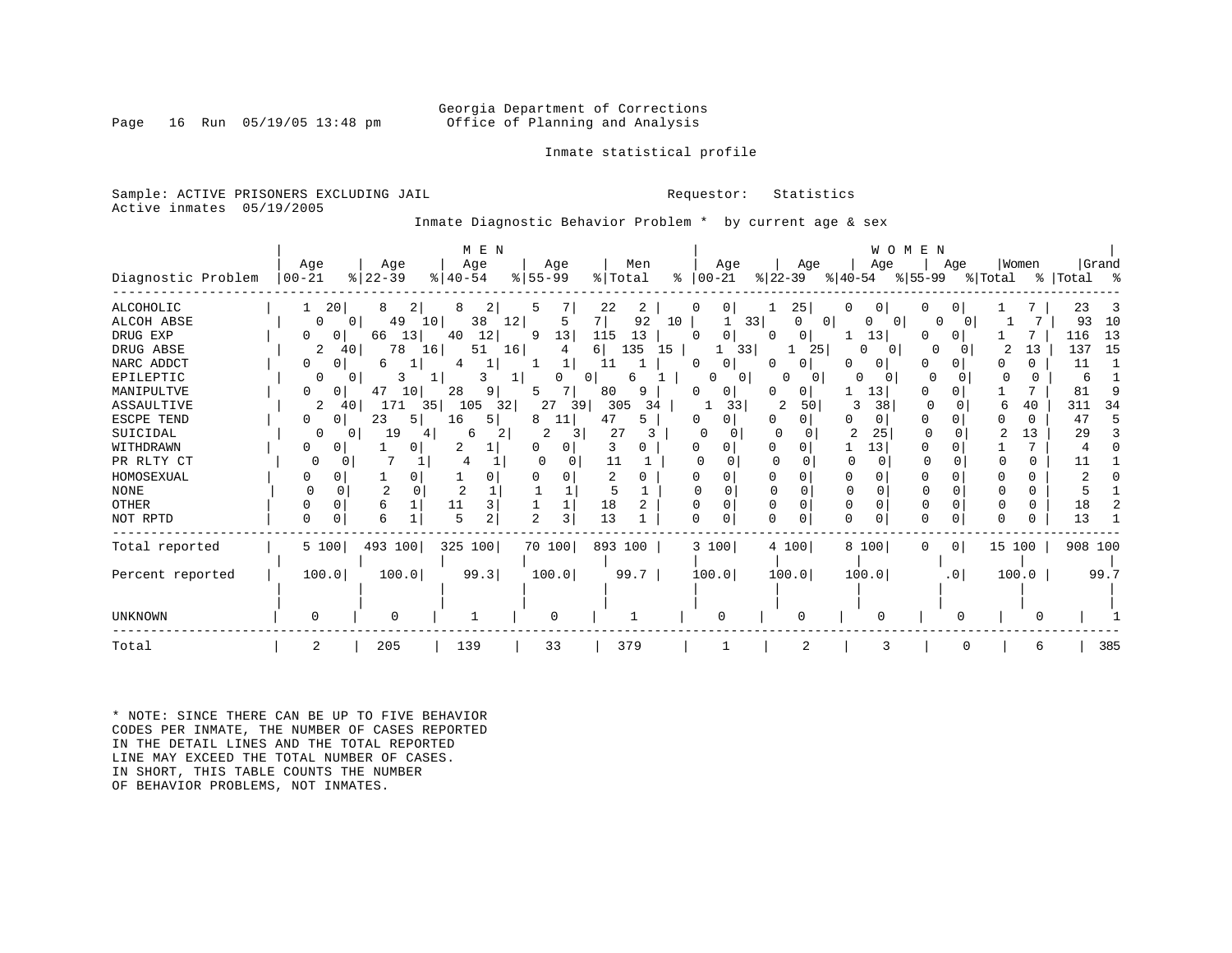Page 17 Run 05/19/05 13:48 pm

### Inmate statistical profile

Sample: ACTIVE PRISONERS EXCLUDING JAIL **Requestor:** Statistics Active inmates 05/19/2005

Physical Profile (General Condition) by current age & sex

|                      |          |               | M E N       |               |                |                      |                      |                  | W O M E N                      |          |                  |
|----------------------|----------|---------------|-------------|---------------|----------------|----------------------|----------------------|------------------|--------------------------------|----------|------------------|
|                      | Age      | Age           | Age         | Age           | Men            | Age                  | Age                  | Age              | Age                            | Women    | Grand            |
| Physical Profile     | 00-21    | $8   22 - 39$ | $8140 - 54$ | $8155 - 99$   | % Total        | $ 00-21 $            | $ 22-39 $            | $ 40-54 $        | $8155 - 99$                    | % Total  | %   Total<br>- % |
| NO LIMITATION        | 2 100    | 164<br>80     | 82<br>59    | 12<br>36      | 260<br>69      | $\Omega$<br>$\Omega$ | 2 100                | 33               | 0<br>0                         | 50       | 263 69           |
| DEFECT NO MAJOR LIMT | - 0 I    | 23<br>11      | 33<br>24    | 9<br>27       | 65<br>17       | 1 100                | $\Omega$<br>$\Omega$ | 2<br>67          | $\Omega$<br>$\Omega$           | 50       | 68<br>18         |
| DEFECT MAJOR LIMIT   | $\Omega$ | 17<br>8       | 22<br>16    | 12<br>36      | 51<br>14       | $\Omega$<br>0        | $\Omega$<br>$\Omega$ | $\Omega$         | $\Omega$                       | 0<br>0   | 51<br>13         |
| VERY MAJOR DEFECT    | 0        | 0<br>0        | Ŧ.          | $\Omega$<br>0 |                | 0<br>0 <sup>1</sup>  | 0                    | $\mathbf 0$<br>0 | $\Omega$<br>$\mathbf 0$        | 0<br>0   | $\Omega$         |
| Total reported       | 2 100    | 100<br>204    | 138<br>100  | 33 100        | 377 100        | 1 100                | 2 100                | 3 100            | $\mathbf{0}$<br>0 <sup>1</sup> | 6 100    | 383 100          |
| Percent reported     | 100.0    | 99.5          | 99.3        | 100.0         | 99.5           | 100.0                | 100.0                | 100.0            | .0 <sub>1</sub>                | 100.0    | 99.5             |
|                      |          |               |             |               |                |                      |                      |                  |                                |          |                  |
| NOT REPORTED         | $\Omega$ |               | ᆂ           | $\mathbf 0$   | $\overline{2}$ | 0                    | 0                    | 0                | $\Omega$                       | $\Omega$ |                  |
| Total                | 2        | 205           | 139         | 33            | 379            |                      | 2                    | 3                | $\Omega$                       | 6        | 385              |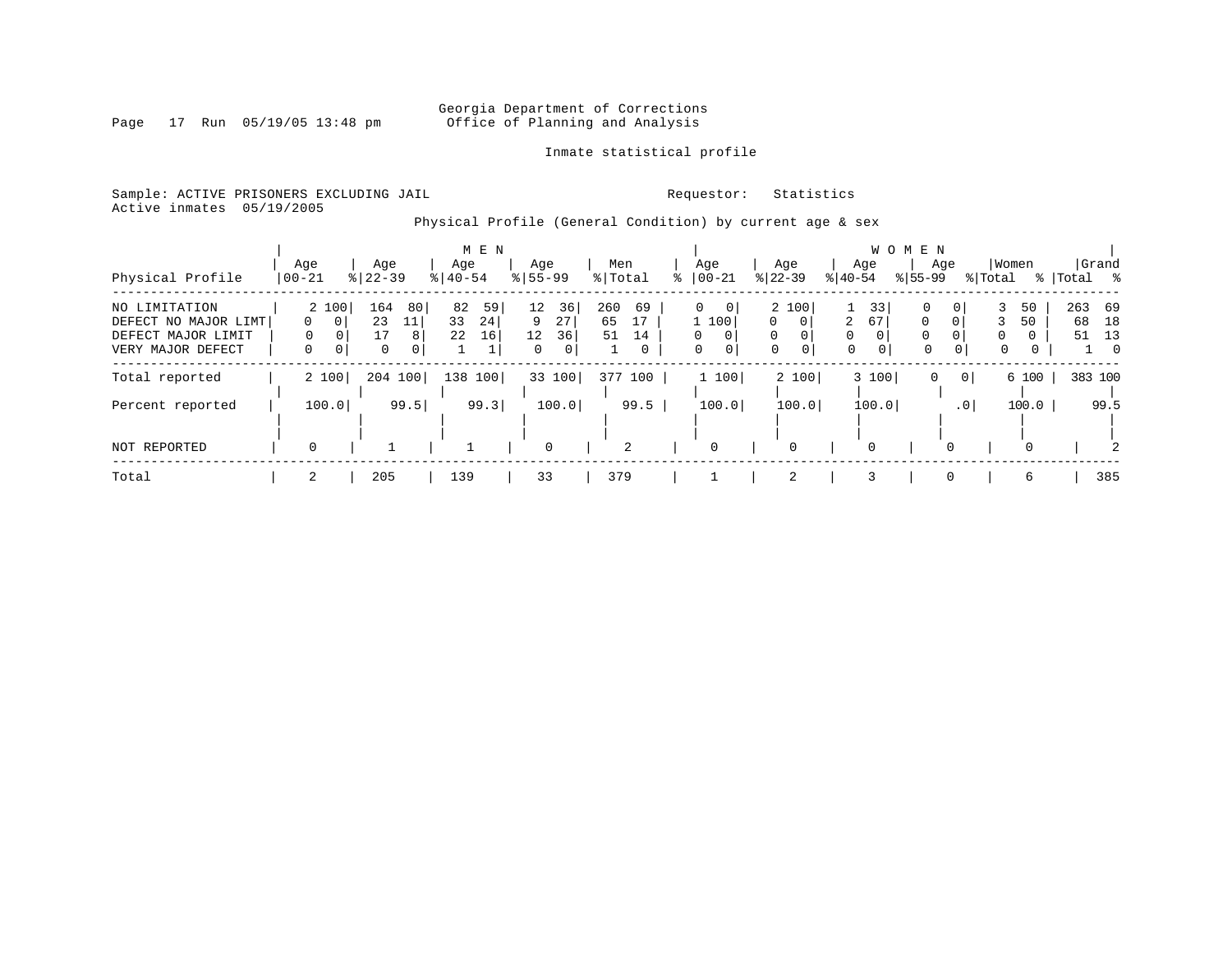Page 18 Run 05/19/05 13:48 pm

### Inmate statistical profile

Sample: ACTIVE PRISONERS EXCLUDING JAIL **Requestor:** Statistics Active inmates 05/19/2005

Security Status by current age & sex

|                                                                             |                                                                                       |                                                                                                                               | M E N                                                                                                            |                                                                         |                                                                        |                                                                          |                                               |                                                             | W O M E N                                |                                   |                                   |
|-----------------------------------------------------------------------------|---------------------------------------------------------------------------------------|-------------------------------------------------------------------------------------------------------------------------------|------------------------------------------------------------------------------------------------------------------|-------------------------------------------------------------------------|------------------------------------------------------------------------|--------------------------------------------------------------------------|-----------------------------------------------|-------------------------------------------------------------|------------------------------------------|-----------------------------------|-----------------------------------|
| Security                                                                    | Age<br>$00 - 21$                                                                      | Age<br>$ 22-39 $                                                                                                              | Age<br>$ 40-54 $                                                                                                 | Age<br>$8 55-99$                                                        | Men<br>% Total                                                         | Age<br>$ 00-21$<br>⊱                                                     | Age<br>$ 22-39 $                              | Age<br>$ 40-54 $                                            | Age<br>$ 55-99 $                         | Women<br>% Total                  | Grand<br>% Total %                |
| DIAG INCOM<br>WRK RELEAS<br>TRUSTY<br>MINIMUM<br>MEDIUM<br>CLOSE<br>MAXIMUM | 0<br>0<br>$\overline{0}$<br>0<br>0 <sup>1</sup><br>$\Omega$<br>0<br>0<br>50<br>0<br>0 | 0<br>0<br>$\Omega$<br>$\overline{0}$<br>$\overline{0}$<br>$\circ$<br>$\Omega$<br>$\Omega$<br>52<br>25<br>135<br>66<br>13<br>6 | 0 <sup>1</sup><br>0<br>$\overline{0}$<br>0 <sup>1</sup><br><sup>0</sup><br>0<br>$\Omega$<br>48<br>35<br>83<br>60 | 0<br>0<br>$\Omega$<br>$\overline{0}$<br>01<br>12<br>36<br>18<br>55<br>6 | 0<br>$\mathbf{0}$<br>$\mathbf{0}$<br>112<br>30<br>237<br>63<br>22<br>6 | $\overline{0}$<br>0<br>$\Omega$<br>$\Omega$<br>0<br>0<br>100<br>$\Omega$ | 0<br>0<br>$\Omega$<br>0<br>O<br>50<br>50<br>0 | 0<br>0<br>$\Omega$<br>0<br>$\Omega$<br>$\Omega$<br>33<br>67 | 0<br>0<br>$\Omega$<br>$\Omega$<br>0<br>0 | O<br>0<br>0<br>33<br>2<br>67<br>0 | 30<br>114<br>241<br>63<br>22<br>6 |
| DIAGNOSTIC                                                                  | 50                                                                                    | 5<br>2                                                                                                                        |                                                                                                                  | 0                                                                       | 7<br>2                                                                 | 0<br>0                                                                   | 0<br>$\Omega$                                 | 0<br>$\Omega$                                               | 0<br>0                                   | 0                                 | 7                                 |
| Total reported                                                              | 2 100                                                                                 | 100<br>205                                                                                                                    | 139<br>100                                                                                                       | 33 100                                                                  | 379 100                                                                | 1 100                                                                    | 2 100                                         | 3 100                                                       | 0 <br>0                                  | 6 100                             | 385 100                           |
| Percent reported                                                            | 100.0                                                                                 | 100.0                                                                                                                         | 100.0                                                                                                            | 100.0                                                                   | 100.0                                                                  | 100.0                                                                    | 100.0                                         | 100.0                                                       | .0 <sub>1</sub>                          | 100.0                             | 100.0                             |
| NOT RPTD                                                                    | 0                                                                                     | 0                                                                                                                             | 0                                                                                                                | $\Omega$                                                                | $\Omega$                                                               | $\Omega$                                                                 |                                               |                                                             | 0                                        |                                   |                                   |
| Total                                                                       | 2                                                                                     | 205                                                                                                                           | 139                                                                                                              | 33                                                                      | 379                                                                    |                                                                          | 2                                             | 3                                                           | 0                                        | 6                                 | 385                               |

\* NOTE: BEGINNING IN JULY 1987, THE FACILITIES DIVISION NO LONGER CODED INMATES AS BEING WORK RELEASE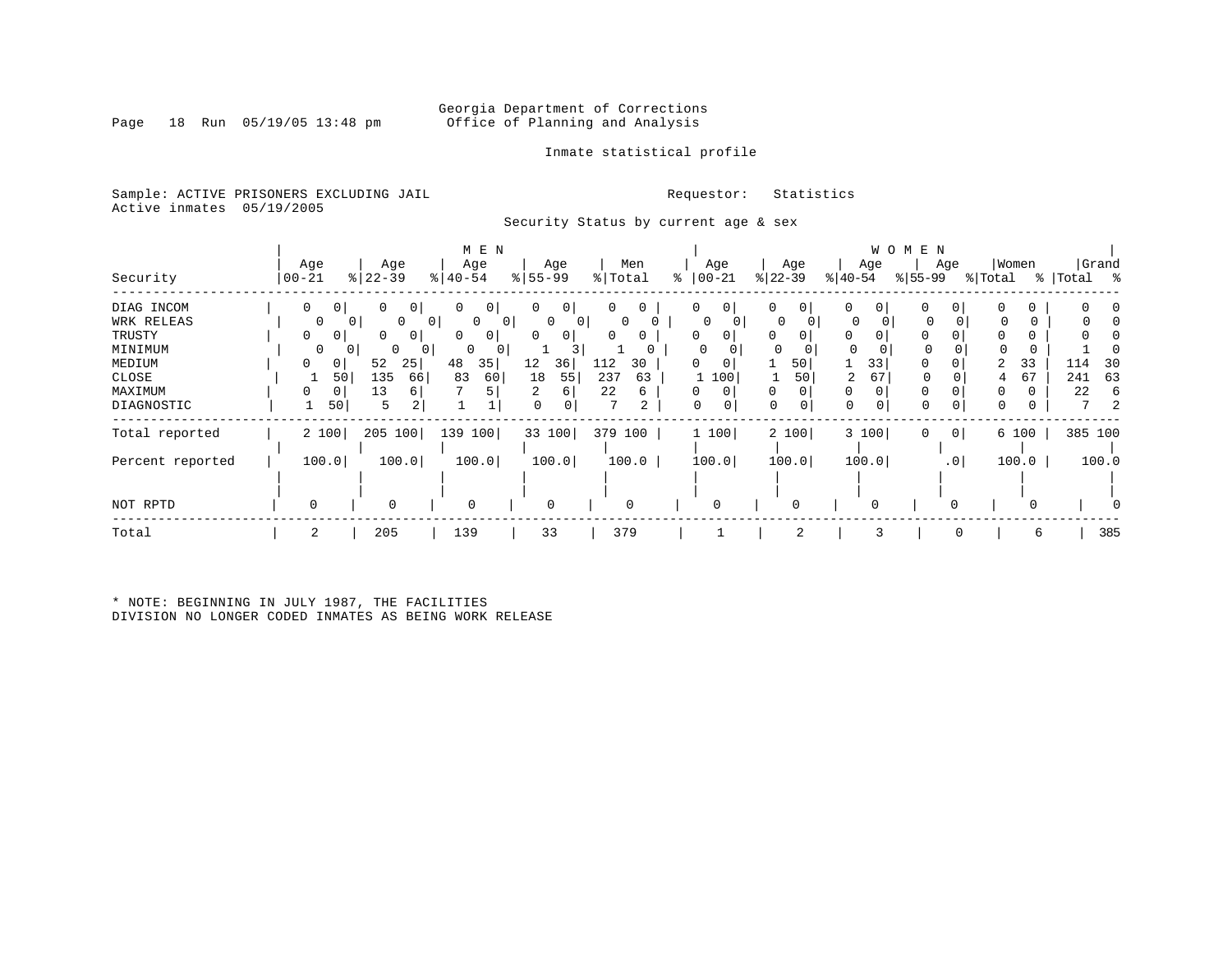Page 19 Run 05/19/05 13:48 pm

### Inmate statistical profile

Sample: ACTIVE PRISONERS EXCLUDING JAIL **Requestor:** Statistics Active inmates 05/19/2005

Number Of Sentences by current age & sex

| Number Of Sentences                                          | Age<br>$ 00-21 $                                                                                                                                            | Age<br>$ 22-39 $                                                      | M E N<br>Age<br>$8   40 - 54$                                                      | Age<br>$8 55-99$                                                         | Men<br>% Total                                                      | Age<br>$\frac{1}{6}$   00-21                                                                                           | Age<br>$ 22-39 $                                                                                            | W O M E N<br>Age<br>$ 40-54 $                                                     | Age<br>$ 55-99$                                                              | Women<br>% Total                                    | Grand<br>%   Total %                                                     |
|--------------------------------------------------------------|-------------------------------------------------------------------------------------------------------------------------------------------------------------|-----------------------------------------------------------------------|------------------------------------------------------------------------------------|--------------------------------------------------------------------------|---------------------------------------------------------------------|------------------------------------------------------------------------------------------------------------------------|-------------------------------------------------------------------------------------------------------------|-----------------------------------------------------------------------------------|------------------------------------------------------------------------------|-----------------------------------------------------|--------------------------------------------------------------------------|
| ONE<br>TWO<br>THREE<br><b>FOUR</b><br>FIVE<br>MORE THAN FIVE | $\mathbf{0}$<br>0 <sup>1</sup><br>$\overline{0}$<br>0 <sup>1</sup><br>2 100<br>$\overline{0}$<br>0 <sup>1</sup><br>0<br>0<br>$\mathbf{0}$<br>0 <sup>1</sup> | 22<br>-11 <br>35 17<br>27<br>55<br>30<br>15<br>22<br> 11 <br>41<br>20 | 28<br>20 <br>30<br>22<br>19 <br>27<br>23<br>17 <sup>1</sup><br>10<br>7<br>21<br>15 | 6<br>18<br>24<br>8<br>24<br>8<br>15<br>5<br>9 <br>3<br>$\mathbf{3}$<br>9 | 56<br>15<br>73<br>19<br>92<br>24<br>58<br>15<br>9<br>35<br>65<br>17 | $\mathbf{0}$<br>0<br>$\mathbf{0}$<br>0<br>1 100<br>$\mathbf{0}$<br>0<br>0<br>0 <sup>1</sup><br>$\circ$<br>$\mathbf{0}$ | 0<br>0 <sup>1</sup><br>50 <br>0<br>0 <sub>1</sub><br>0<br>$\Omega$<br>50 <br>$\mathbf{0}$<br>0 <sup>1</sup> | 33<br>$\Omega$<br>0 <sup>1</sup><br>33<br>33<br>0<br>$\Omega$<br>$\mathbf 0$<br>0 | $\mathbf{0}$<br>0<br>$\Omega$<br>$\overline{0}$<br>$\Omega$<br>$\Omega$<br>0 | 17<br>17<br>33<br>17<br>$\mathbf 0$<br>$\mathbf{0}$ | 57<br>-15<br>19<br>74<br>- 24<br>94<br>15<br>59<br>36<br>- 9<br>65<br>17 |
| Total reported                                               | 2 100                                                                                                                                                       | 205 100                                                               | 139 100                                                                            | 33 100                                                                   | 379 100                                                             | 1 100                                                                                                                  | 2 100                                                                                                       | 3 100                                                                             | 0 <br>0                                                                      | 6 100                                               | 385 100                                                                  |
| Percent reported                                             | 100.0                                                                                                                                                       | 100.0                                                                 | 100.0                                                                              | 100.0                                                                    | 100.0                                                               | 100.0                                                                                                                  | 100.0                                                                                                       | 100.0                                                                             | .0 <sub>1</sub>                                                              | 100.0                                               | 100.0                                                                    |
| NOT REPORTED                                                 | $\Omega$                                                                                                                                                    | 0                                                                     | $\Omega$                                                                           | 0                                                                        | U                                                                   | $\mathbf 0$                                                                                                            | $\Omega$                                                                                                    | $\Omega$                                                                          | $\Omega$                                                                     |                                                     |                                                                          |
| Total                                                        | 2                                                                                                                                                           | 205                                                                   | 139                                                                                | 33                                                                       | 379                                                                 |                                                                                                                        | $\overline{2}$                                                                                              |                                                                                   |                                                                              | 6                                                   | 385                                                                      |
| AVG NUM SENTENCES                                            | 3.00                                                                                                                                                        | 3.83                                                                  | 3.31                                                                               | 3.06                                                                     | 3.57                                                                | 3.00                                                                                                                   | 3.50                                                                                                        | 2.67                                                                              | .00                                                                          | 3.00                                                | 3.56                                                                     |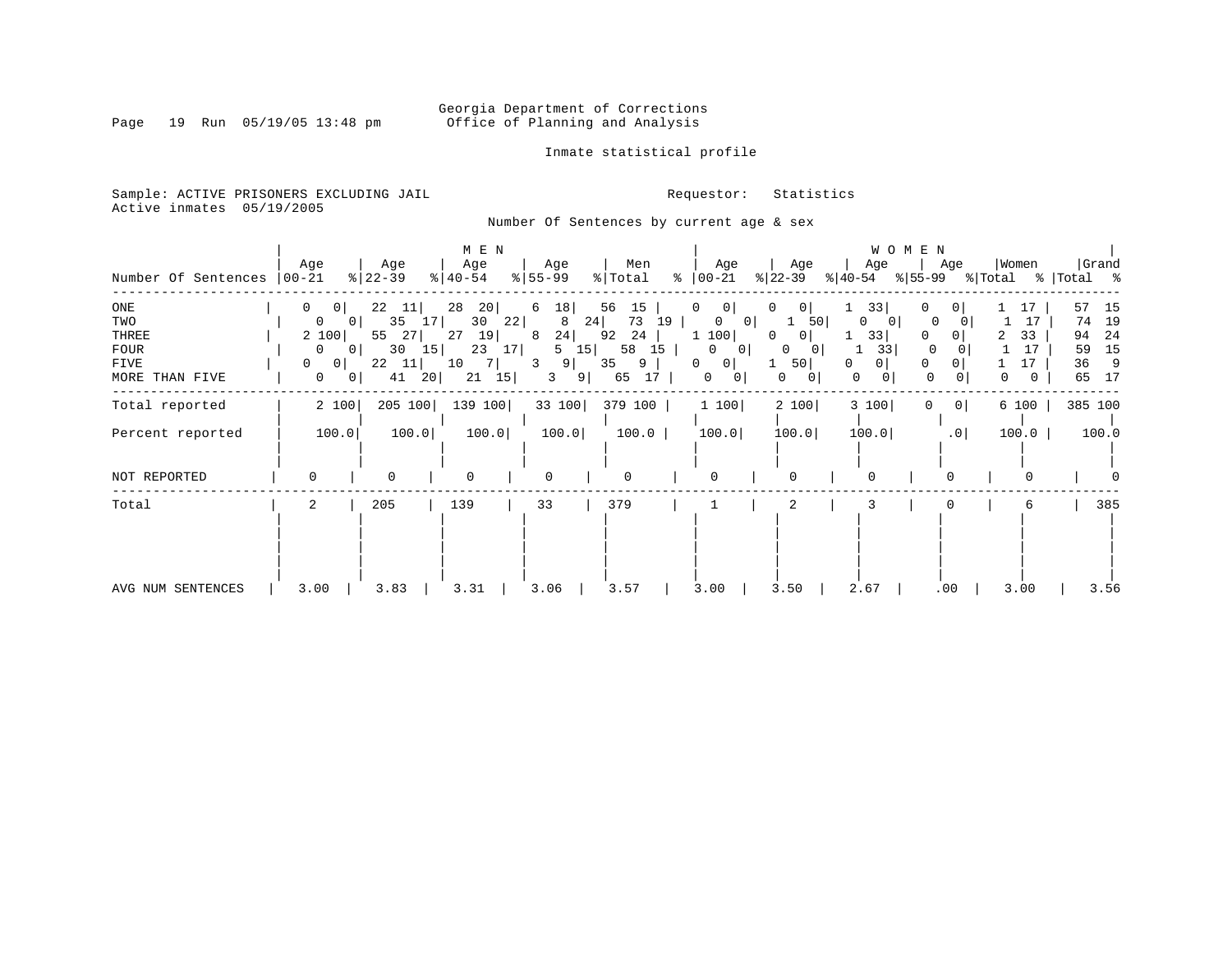### Georgia Department of Corrections<br>Page 20 Run 05/19/05 13:48 pm office of Planning and Analysis Office of Planning and Analysis

### Inmate statistical profile

Sample: ACTIVE PRISONERS EXCLUDING JAIL **Requestor:** Statistics Active inmates 05/19/2005

Number Of Disciplinaries by current age & sex

|                  |                                |            | M E N     |                         |              |                                          |                        | WOMEN                           |                         |             |
|------------------|--------------------------------|------------|-----------|-------------------------|--------------|------------------------------------------|------------------------|---------------------------------|-------------------------|-------------|
|                  | Age                            | Age        | Age       | Age                     | Men          | Age                                      | Age                    | Age<br>Age                      | Women                   | Grand       |
| Disciplinaries   | $ 00 - 21$                     | $ 22-39 $  | $ 40-54 $ | $8 55-99$               | % Total<br>៖ | $ 00-21$                                 | $ 22-39 $<br>$ 40-54 $ | $ 55-99 $                       | % Total                 | %   Total % |
| ZERO             | 50                             | 40<br>20   | 40<br>29  | 10<br>30                | 91<br>24     | $\overline{0}$                           | 0 <sup>1</sup>         | 3 100                           | 3<br>50<br>$\Omega$     | 94<br>24    |
| ONE              | 0<br>0                         | 17<br>8    | 17<br>12  | 18<br>6                 | 40<br>11     | 0 <sup>1</sup><br>0<br>0                 | 0<br>0                 | 0<br>0                          | <sup>0</sup><br>0       | 10<br>40    |
| TWO              | 50                             | 15         | 15<br>11  | 21<br>7                 | 38<br>10     | 100                                      | 0 <sub>1</sub>         | 0<br>O                          | 0                       | 10<br>39    |
| THREE            | 0 <sup>1</sup><br>$\mathbf{0}$ | 14<br>-7 I | 15<br>11  | 9 <br>3                 | 32<br>8      | $\overline{0}$<br>O                      | 0<br>$\Omega$          | 0<br>$\mathbf{0}$               |                         | 32<br>8     |
| <b>FOUR</b>      | 0<br>$\overline{0}$            | 16<br>8    | 10<br>7   | 9 <sup>1</sup>          | 29<br>8      | 0 <br>0                                  | 0 <sup>1</sup><br>0    | 0<br>0 <sup>1</sup><br>$\Omega$ | 0<br>$\Omega$<br>0      | 29<br>8     |
| FIVE             | 0<br>0                         | 12<br>6    | 6<br>8    | $\overline{\mathbf{3}}$ | 21<br>6      | $\mathbf{0}$<br><sup>n</sup><br>$\Omega$ | 0<br>0                 | 0<br>0<br>$\left( \right)$      | <sup>0</sup><br>0       | 21          |
| MORE THAN FIVE   | 0<br>0                         | 91<br>44   | 34<br>24  | 3<br>9                  | 128<br>34    | 0<br>0 <sup>1</sup>                      | 2 100                  | 0<br>0<br>0 <sub>1</sub>        | 33<br>2                 | 130<br>34   |
| Total reported   | 2 100                          | 205 100    | 139 100   | 33 100                  | 379 100      | 1 100                                    | 2 100                  | 3 100<br>$\Omega$               | 0 <sup>1</sup><br>6 100 | 385 100     |
| Percent reported | 100.0                          | 100.0      | 100.0     | 100.0                   | 100.0        | 100.0                                    | 100.0                  | 100.0                           | .0<br>100.0             | 100.0       |
| NOT REPORTED     | $\Omega$                       | $\Omega$   | $\Omega$  |                         | O            | $\Omega$                                 |                        |                                 |                         |             |
| Total            | 2                              | 205        | 139       | 33                      | 379          |                                          | 2                      |                                 | 6                       | 385         |
|                  |                                |            |           |                         |              |                                          |                        |                                 |                         |             |
| AVG NUM DISCIP   | 1.00                           | 8.53       | 4.54      | 2.06                    | 6.46         | 2.00                                     | 17.00                  | .00<br>.00                      | 6.00                    | 6.46        |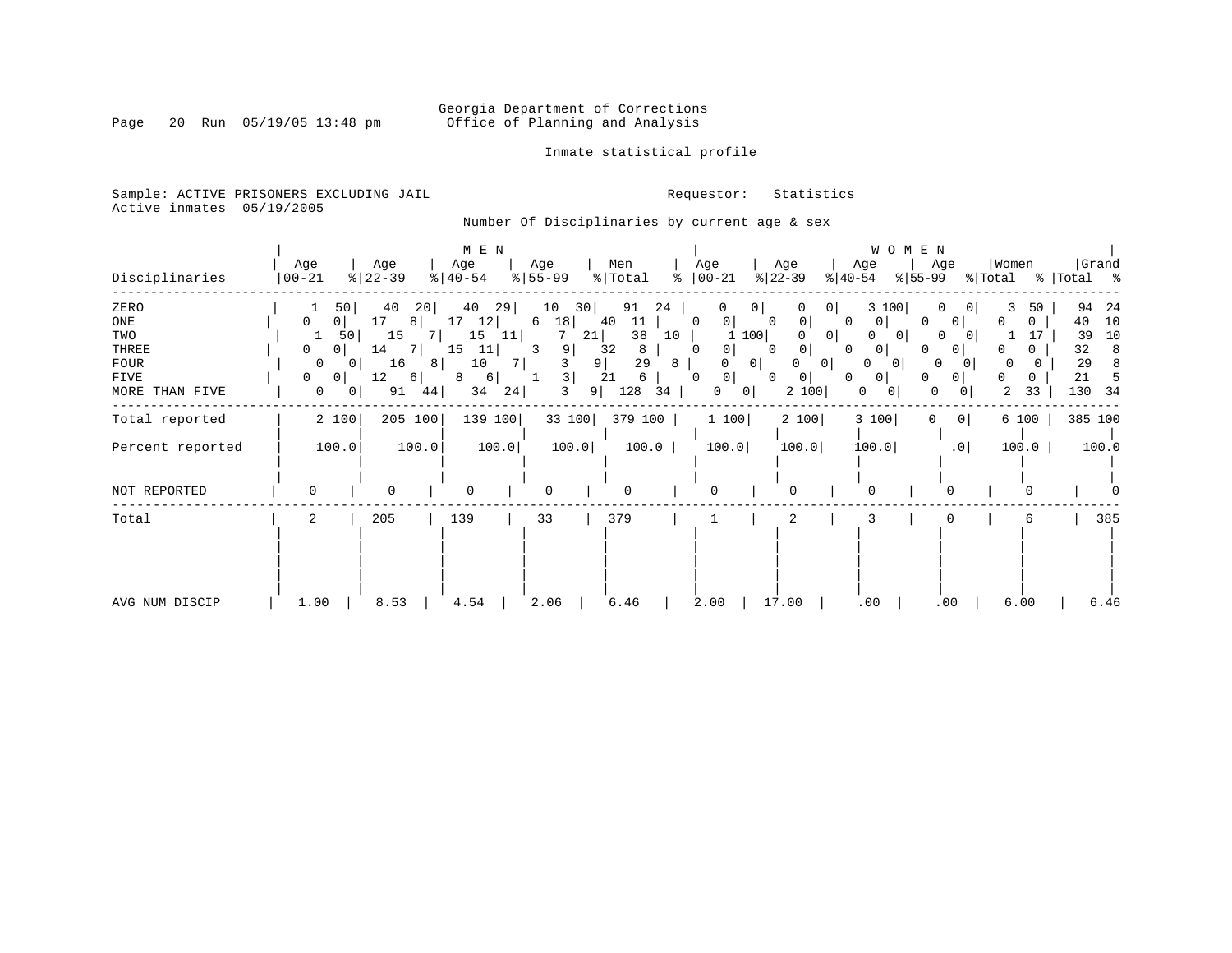Page 21 Run 05/19/05 13:48 pm

### Inmate statistical profile

Sample: ACTIVE PRISONERS EXCLUDING JAIL **Requestor:** Statistics Active inmates 05/19/2005

Number Of Escapes by current age & sex

|                  |           |              |               |                | M E N                      |          |                |                |               |         |                          |                |           |           |       | W O M E N      |                               |          |       |             |                |
|------------------|-----------|--------------|---------------|----------------|----------------------------|----------|----------------|----------------|---------------|---------|--------------------------|----------------|-----------|-----------|-------|----------------|-------------------------------|----------|-------|-------------|----------------|
|                  | Age       |              | Age           |                | Age                        |          | Age            |                | Men           |         | Age                      |                | Age       |           | Age   |                | Age                           | Women    |       |             | Grand          |
| Escapes          | $00 - 21$ |              | $ 22-39 $     |                | $\frac{1}{6}$   40-54      |          | $8 55-99$      |                | % Total       | ႜ       | $ 00 - 21 $              |                | $ 22-39 $ | $ 40-54 $ |       | $ 55-99 $      |                               | % Total  |       | %   Total % |                |
| ZERO             | 2 100     |              | 204 100       |                | 139<br>100                 |          | 33 100         |                | 378<br>100    |         | 1 100                    |                | 2 100     |           | 3 100 |                | O<br>0                        |          | 6 100 |             | 384 100        |
| ONE              | 0         | 0            | $\circ$       |                | 0<br> 0                    | $\Omega$ | 0              |                | 0             |         | $\Omega$<br>$\circ$      | 0              | U         | 0         |       |                | 0 <sup>1</sup>                | 0        | 0     |             | $\overline{0}$ |
| TWO              | 0         |              | 0<br>U        |                | $\Omega$<br>0 <sup>1</sup> |          | $\overline{0}$ | 0 <sup>1</sup> |               |         | 0                        | 0 <sup>1</sup> |           | 0         |       | 0 <sup>1</sup> | O<br>0                        |          |       |             |                |
| THREE            | 0         | 0            | 0<br>$\Omega$ |                | $\Omega$<br>$\mathbf{0}$   | 0        | 0              |                | 0<br>$\Omega$ |         | $\mathbf{0}$<br>0        | $\Omega$       | $\cup$    | $\Omega$  | 0     |                | 0                             |          |       |             |                |
| FOUR             |           | $\Omega$     | $\Omega$      | $\Omega$       | $\Omega$                   | 0        | $\Omega$       | 0 <sup>1</sup> | 0             |         |                          | $\mathbf{0}$   | 0         | 0         |       | 0 <sup>1</sup> | O<br>$\Omega$                 | O        |       |             |                |
| FIVE             | 0         | 0            | $\circ$<br>0  |                | 0<br>0 I                   | $\Omega$ | $\circ$        |                | 0<br>0        |         | $\mathbf{0}$<br>$\Omega$ | 0              |           | 0         | 0     |                | $\overline{0}$                |          | 0     |             |                |
| MORE THAN FIVE   | 0         | $\mathbf{0}$ | 0             | $\overline{0}$ | 0                          | 0        | 0              | 0 <sup>1</sup> | 0             | 0       |                          | 0 <br>0        | $\Omega$  | 0         |       | 0 <sup>1</sup> | 0<br>0                        | $\Omega$ |       |             |                |
| Total reported   |           | 2 100        | 205 100       |                | 139 100                    |          |                | 33 100         |               | 379 100 |                          | 1 100          | 2 100     |           | 3 100 |                | $\mathbf 0$<br>0 <sup>1</sup> |          | 6 100 |             | 385 100        |
| Percent reported |           | 100.0        | 100.0         |                | 100.0                      |          |                | 100.0          |               | 100.0   |                          | 100.0          | 100.0     |           | 100.0 |                | .0                            |          | 100.0 |             | 100.0          |
| NOT REPORTED     | 0         |              | 0             |                | $\Omega$                   |          | O              |                |               |         | $\Omega$                 |                | $\Omega$  |           |       |                | $\Omega$                      |          | O     |             |                |
| Total            | 2         |              | 205           |                | 139                        |          | 33             |                | 379           |         |                          |                | 2         |           |       |                |                               |          | 6     |             | 385            |
|                  |           |              |               |                |                            |          |                |                |               |         |                          |                |           |           |       |                |                               |          |       |             |                |
| AVG NUM ESCAPES  | .00       |              | .00           |                | .00                        |          | .00            |                | .00           |         | .00                      |                | .00.      |           | .00   |                | .00                           |          | .00   |             | .00            |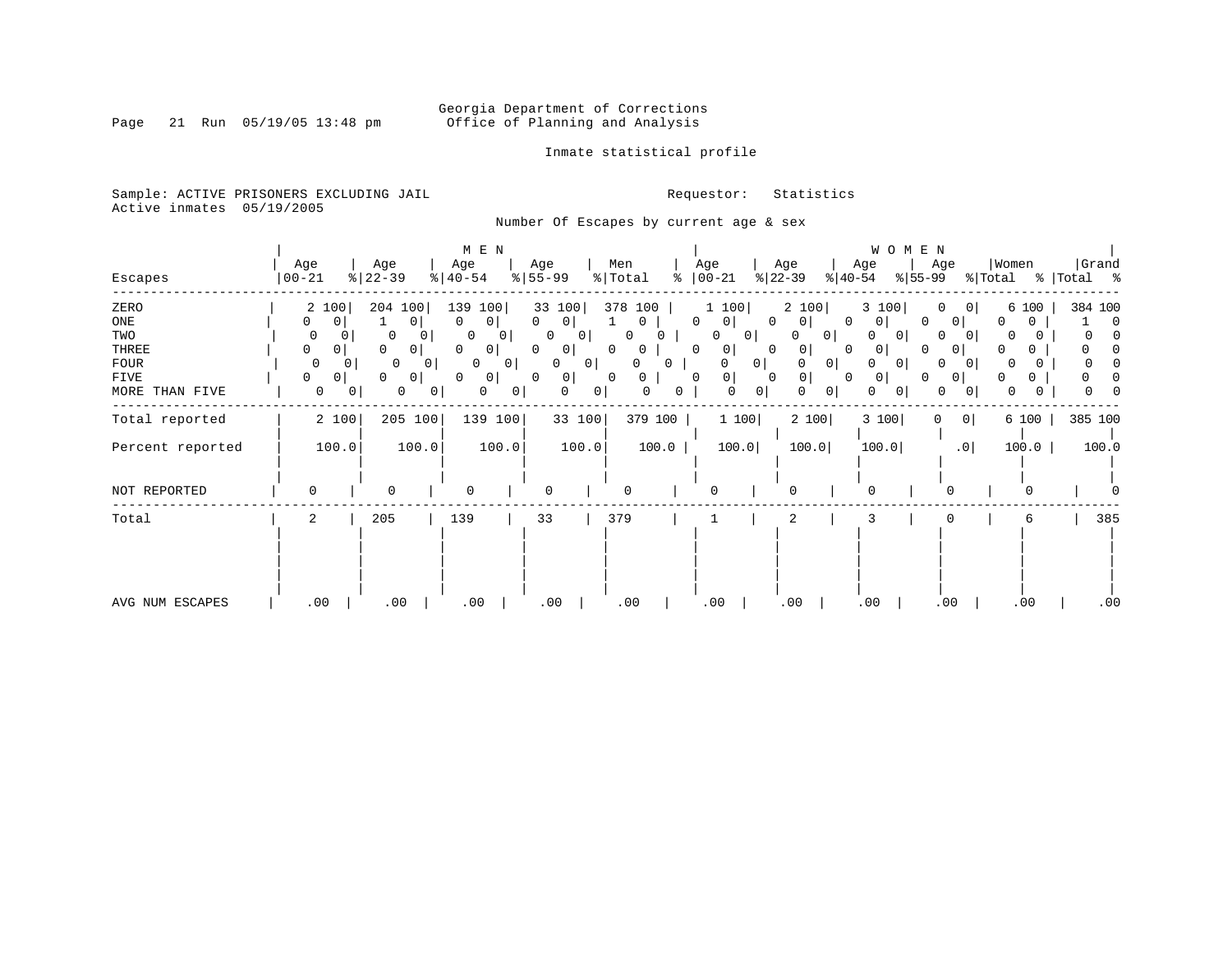#### Georgia Department of Corrections Page 22 Run 05/19/05 13:48 pm Office of Planning and Analysis

Inmate statistical profile

Sample: ACTIVE PRISONERS EXCLUDING JAIL **Requestor:** Statistics Active inmates 05/19/2005

Number Of Prior Georgia Incarcerations \* by current age & sex

| Prior Incarcerations   00-21                                         | Age                |                                                                   | Age<br>$ 22-39$                 |                               | $M$ E $N$<br>Age<br>$8   40 - 54$                |                          | Age<br>$8 55-99$        |                               | Men<br>% Total                              | ႜ                            | Age<br>$ 00-21$                                                        |                                                   | Age<br>$ 22-39 $                                                                     | $ 40-54 $                                                       | W O M E N<br>Age                                               | Age<br>$ 55-99 $                                         | % Total                                  | Women                                                          | %   Total %                      | Grand                              |
|----------------------------------------------------------------------|--------------------|-------------------------------------------------------------------|---------------------------------|-------------------------------|--------------------------------------------------|--------------------------|-------------------------|-------------------------------|---------------------------------------------|------------------------------|------------------------------------------------------------------------|---------------------------------------------------|--------------------------------------------------------------------------------------|-----------------------------------------------------------------|----------------------------------------------------------------|----------------------------------------------------------|------------------------------------------|----------------------------------------------------------------|----------------------------------|------------------------------------|
| ZERO<br>ONE<br>TWO<br>THREE<br><b>FOUR</b><br>FIVE<br>MORE THAN FIVE | 0<br>$\Omega$<br>0 | 2 100<br>$\mathbf 0$<br>0<br>$\Omega$<br>0<br>0 <sup>1</sup><br>0 | 118<br>42<br>21<br>16<br>5<br>2 | 58<br>20<br>10<br>8<br>2<br>0 | 48<br>27<br>19<br>22<br>12<br>16<br>15<br>6<br>5 | 35<br>16<br>11<br>4<br>4 | 15<br>24<br>8<br>2<br>3 | 45<br>6<br>9<br>9  <br>3<br>3 | 183<br>77<br>20<br>45<br>35<br>23<br>9<br>7 | 48<br>12<br>9<br>6<br>2<br>2 | 1 100<br>$\circ$<br>0<br>0<br>0<br>01<br>0<br>0 <sup>1</sup><br>0<br>0 | 0 I<br>$\Omega$<br>$\overline{0}$<br>0<br>$\circ$ | 2 100<br>$\Omega$<br>0 <sup>1</sup><br>0<br>$\mathbf{0}$<br>0<br>0 <sup>1</sup><br>0 | $\Omega$<br>0 I<br>0 <sub>1</sub><br>$\Omega$<br>0 <sup>1</sup> | 3 100<br>$\mathbf{0}$<br>0<br>01<br>0<br>N<br>0<br>0<br>0<br>U | $\Omega$<br>0 <sup>1</sup><br>0<br>0<br>0<br>O<br>0<br>0 | $\mathbf{0}$<br>$\Omega$<br>0<br>$\circ$ | 6 100<br>O.<br>$\Omega$<br>$\Omega$<br>O.<br>0<br>U.<br>0<br>0 | 189<br>77<br>45<br>35<br>23<br>9 | 49<br>20<br>12<br>9<br>6<br>2<br>2 |
| Total reported                                                       |                    | 2 100                                                             |                                 | 205 100                       |                                                  | 139 100                  |                         | 33 100                        |                                             | 379 100                      |                                                                        | 1 100                                             |                                                                                      | 2 100                                                           | 3 100                                                          | 0                                                        | 0                                        | 6 100                                                          |                                  | 385 100                            |
| Percent reported                                                     |                    | 100.0                                                             |                                 | 100.0                         |                                                  | 100.0                    |                         | 100.0                         |                                             | 100.0                        |                                                                        | 100.0                                             |                                                                                      | 100.0                                                           | 100.0                                                          |                                                          | .0                                       | 100.0                                                          |                                  | 100.0                              |
| NOT REPORTED                                                         | $\Omega$           |                                                                   | $\Omega$                        |                               | $\Omega$                                         |                          | $\Omega$                |                               |                                             |                              |                                                                        |                                                   |                                                                                      |                                                                 |                                                                |                                                          |                                          |                                                                |                                  |                                    |
| Total                                                                | 2                  |                                                                   | 205                             |                               | 139                                              |                          | 33                      |                               | 379                                         |                              |                                                                        |                                                   | 2                                                                                    |                                                                 |                                                                |                                                          |                                          | 6                                                              |                                  | 385                                |
| AVG # INCARCERATIONS                                                 |                    | .00                                                               | .82                             |                               | 1.76                                             |                          | 1.33                    |                               | 1.21                                        |                              | .00                                                                    |                                                   | .00                                                                                  |                                                                 | .00                                                            | .00                                                      |                                          | .00                                                            |                                  | 1.19                               |

\* This data counts a parole revocation on an existing sentenCE AS A prior incarceration. Also, this data counts, for any cohort of inmates, the total number of Georgia incarcerations the inmate has had during his entire criminal career. For example, if an inmate was admitted to prison first in FY72, and then re-admitted in FY79 and FY85, he had two prior incarcerations before the FY85 admission. This inmate's records show two prior incarcerations in all three of his records since he has had two prior incarcerations in his criminal career. If the cohort of FY72 admissions is selected for analysis, two prior incarcerations will be listed for this inmate even though in FY72, he had no prior incarcerations.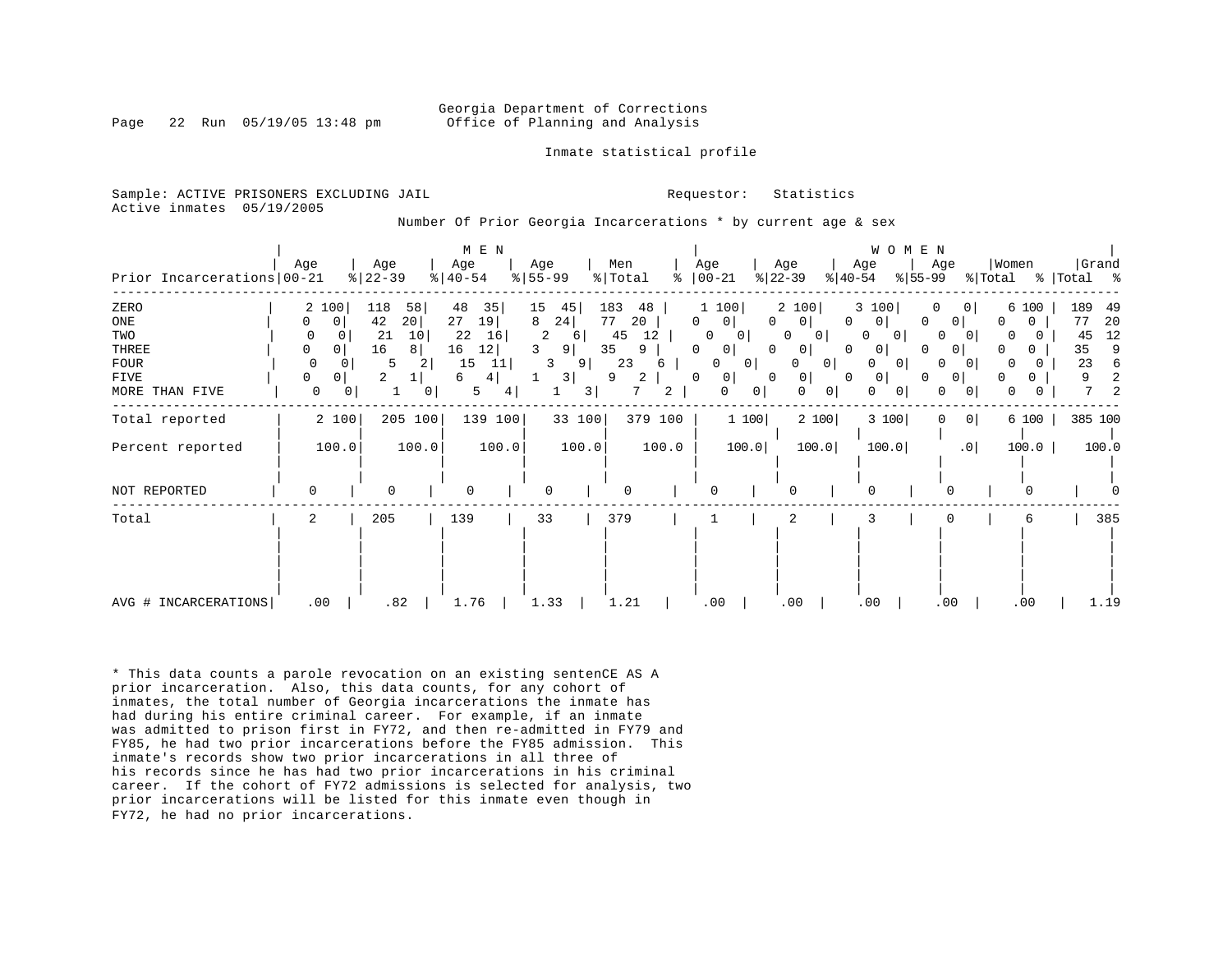Page 23 Run 05/19/05 13:48 pm

### Inmate statistical profile

Sample: ACTIVE PRISONERS EXCLUDING JAIL **Requestor:** Statistics Active inmates 05/19/2005

Number Of Transfers by current age & sex

|                   |             |    |           |                |           | M E N |   |           |         |       |   |             |             |             |          |                |       | W O M E N |                 |          |       |             |         |
|-------------------|-------------|----|-----------|----------------|-----------|-------|---|-----------|---------|-------|---|-------------|-------------|-------------|----------|----------------|-------|-----------|-----------------|----------|-------|-------------|---------|
|                   | Age         |    | Age       |                | Age       |       |   | Age       | Men     |       |   | Age         |             |             | Age      |                | Age   |           | Age             | Women    |       |             | Grand   |
| Transfers         | 00-21       |    | $ 22-39 $ |                | $ 40-54 $ |       |   | $8 55-99$ | % Total |       | ႜ | $ 00 - 21$  |             | $ 22-39 $   |          | $ 40-54 $      |       | $ 55-99 $ |                 | % Total  |       | %   Total % |         |
| ZERO              |             | 50 |           | $\frac{3}{2}$  | 3         | 2     | 0 | 0         | 11      | 3     |   |             | $\circ$     |             | 50       | 0              | 0     | 0         | 0               |          | 17    | 12          |         |
| ONE               |             | 50 | 70        | 34             | 46        | 33    |   | 14<br>42  | 131     | 35    |   | 1 100       |             |             | 50       |                | 33    |           |                 |          | 50    | 134         | 35      |
| TWO               | 0           | 0  | 53        | 26             | 42        | 30    | 6 | 18        | 101     | 27    |   | 0           | $\Omega$    | 0           |          | $\overline{2}$ | 67    |           | 0               |          | 33    | 103         | 27      |
| THREE             | 0           |    | 37        | 18             | -21       | 15    |   | 24<br>8   | 66      | 17    |   | $\Omega$    |             | 0           |          |                |       |           |                 |          |       | 66          | 17      |
| FOUR              | 0           | 0  | 12        | 6              | 11        | 8     |   | 9         | 26      |       |   |             |             |             |          | $\Omega$       |       |           | 0               |          |       | 26          |         |
| FIVE              | 0           |    | 11        | 5              | 8         |       |   | 3         | 20      |       |   | $\Omega$    | $\mathbf 0$ | 0           |          | 0              |       |           | 0               | 0        |       | 20          |         |
| MORE THAN FIVE    | $\mathbf 0$ | 0  | 15        | 7 <sup>1</sup> | 8         | 6     |   | 3         | 24      | 6     |   | $\mathbf 0$ | 0           | $\mathbf 0$ | 0        | $\mathbf 0$    | 0     | 0         | 0               | $\Omega$ | 0     | 24          | 6       |
| Total reported    | 2 100       |    | 205 100   |                | 139 100   |       |   | 33 100    | 379 100 |       |   | 1 100       |             |             | 2 100    |                | 3 100 | 0         | 0 <sup>1</sup>  |          | 6 100 |             | 385 100 |
| Percent reported  | 100.0       |    |           | 100.0          |           | 100.0 |   | 100.0     |         | 100.0 |   |             | 100.0       |             | 100.0    |                | 100.0 |           | .0 <sub>1</sub> |          | 100.0 |             | 100.0   |
| NOT REPORTED      | $\Omega$    |    | $\Omega$  |                | $\Omega$  |       |   | 0         |         |       |   | $\Omega$    |             |             | $\Omega$ |                |       |           | $\Omega$        |          | 0     |             |         |
|                   |             |    |           |                |           |       |   |           |         |       |   |             |             |             |          |                |       |           |                 |          |       |             |         |
| Total             | 2           |    | 205       |                | 139       |       |   | 33        | 379     |       |   | 1           |             |             | 2        |                |       |           |                 |          | 6     |             | 385     |
|                   |             |    |           |                |           |       |   |           |         |       |   |             |             |             |          |                |       |           |                 |          |       |             |         |
| AVG NUM TRANSFERS | .50         |    | 2.44      |                | 2.40      |       |   | 2.30      | 2.40    |       |   | 1.00        |             |             | .50      |                | 1.67  |           | .00             |          | 1.17  |             | 2.38    |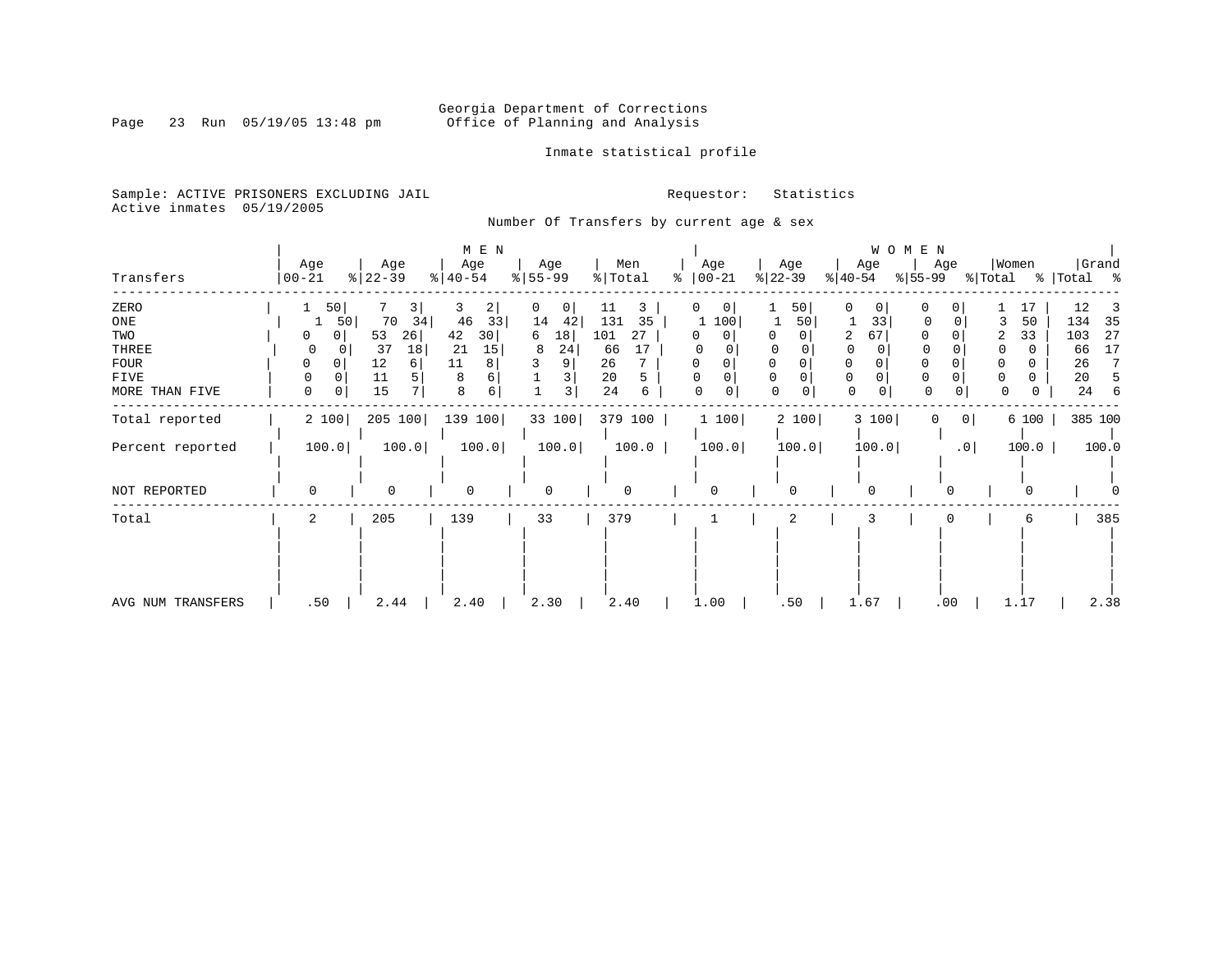### Georgia Department of Corrections<br>Page 24 Run 05/19/05 13:48 pm office of Planning and Analysis Office of Planning and Analysis

Inmate statistical profile

Sample: ACTIVE PRISONERS EXCLUDING JAIL **Requestor:** Statistics Active inmates 05/19/2005

County Of Conviction by current age & sex

|              |                            |             |             |                |             | M E N                |          |                |                |                |              |               |                         |                |                  |                | WOMEN                    |              |                |              |             |                |              |
|--------------|----------------------------|-------------|-------------|----------------|-------------|----------------------|----------|----------------|----------------|----------------|--------------|---------------|-------------------------|----------------|------------------|----------------|--------------------------|--------------|----------------|--------------|-------------|----------------|--------------|
|              |                            | Age         |             | Age            |             | Age                  |          | Age            |                |                | Men          |               | Age                     |                | Age              |                | Age                      |              | Age            | Women        |             | Grand          |              |
|              | County Of Conviction 00-21 |             |             | $ 22-39$       |             | $8   40 - 54$        |          | $8155 - 99$    |                | % Total        |              | $8   00 - 21$ |                         | $ 22-39 $      |                  | $8 40-54$      |                          | $8155 - 99$  |                | % Total      |             | %   Total      | ್ಠಿ          |
| Appling      |                            | 0           | 0           | 1              | 0           | 0<br>0               |          | 1              | 3              | 2              |              | 0             | 0                       | 0              | 0                | 0              | 0                        | 0            | 0              | 0            | 0           | 2              |              |
| Atkinson     |                            | 0           | $\mathbf 0$ | 0              | 0           | $\mathbf 0$          | 0        | $\mathbf{1}$   | $\overline{3}$ |                | $\Omega$     |               | $\Omega$<br>$\mathbf 0$ | $\mathbf 0$    | 0                | $\mathbf 0$    | $\mathbf 0$              | $\mathbf 0$  | 0              | 0            | $\mathbf 0$ |                | $\Omega$     |
| Bacon        |                            | 0           | 0           | $\Omega$       | $\Omega$    | $\mathbf{1}$<br>1    |          | $\Omega$       | 0              | 1              | O            | 0             | 0 <sup>1</sup>          | 0              | $\mathbf 0$      | 0              | 0                        | $\Omega$     | 0              | $\Omega$     | 0           |                | $\cap$       |
| Baldwin      |                            | 0           | 0           | 2              | 1           | 3                    | 2        | O              | 0              | 5              | 1            | $\Omega$      | 0                       | $\Omega$       | 0                | $\mathbf 0$    | 0                        | $\Omega$     | 0              | 0            | 0           | 5              |              |
| Banks        |                            | 0           | 0           | 0              | $\Omega$    | 0<br>$\Omega$        |          |                | 3              | 1              | $\Omega$     | $\Omega$      | 0                       | <sup>0</sup>   | 0                | 0              | 0                        | $\Omega$     | 0              | $\Omega$     | O           |                |              |
| Barrow       |                            | $\Omega$    | 0           | 2              | -1          | $\cap$               | 0        | 1              | 3              | 3              | -1           | 0             | $\Omega$                | $\Omega$       | $\Omega$         | $\overline{0}$ | 0                        | $\Omega$     | $\Omega$       | $\mathbf 0$  | $\mathbf 0$ | 3              |              |
| Bartow       |                            | 0           | 0           | 0              | $\mathbf 0$ | 2<br>1               |          | $\Omega$       | 0              | 2              | 1            | 0             | 0                       | 0              | 0                | 0              | $\Omega$                 | $\Omega$     | $\Omega$       | $\mathbf 0$  | 0           | 2              |              |
| Ben Hill     |                            | $\Omega$    | 0           | $\overline{2}$ | 1           | $\mathbf 0$          | 0        | $\mathbf 0$    | 0              | $\overline{2}$ | 1            | $\Omega$      | $\Omega$                | 0              | $\mathbf 0$      | $\Omega$       | 0                        | $\mathbf 0$  | $\mathbf 0$    | 0            | 0           | $\overline{2}$ | $\mathbf{1}$ |
| Berrien      |                            | O           | 0           | -1             | $\mathbf 0$ | 0<br>$\Omega$        |          | $\Omega$       | 0              | 1              | 0            | $\Omega$      | 0                       | $\mathbf 0$    | $\mathbf 0$      | 0              | $\mathbf 0$              | $\mathbf 0$  | $\Omega$       | $\mathbf 0$  | 0           |                | $\cap$       |
| Bibb         |                            | $\Omega$    | 0           | 10             | 5           | $\overline{2}$<br>1  |          | 3              | 9              | 15             | 4            | 0             | 0                       | $\Omega$       | 0                | 0              | 0                        | $\mathbf 0$  | 0              | $\mathbf 0$  | 0           | 15             |              |
| Bleckley     |                            | $\Omega$    | $\Omega$    | 1              | 0           | $\Omega$<br>$\Omega$ |          | $\Omega$       | $\Omega$       | 1              | 0            | $\Omega$      | 0                       | $\Omega$       | $\Omega$         | $\mathbf 0$    | 0                        | $\Omega$     | 0              | 0            | $\mathbf 0$ | -1             |              |
| Brantley     |                            | 0           | 0           | 0              | $\mathbf 0$ | $\mathbf 1$<br>-1    |          | 0              | 0              | 1              | 0            | 0             | 0                       | 0              | 0                | 0              | $\overline{0}$           | 0            | 0              | 0            | 0           |                |              |
| Brooks       |                            | $\Omega$    | $\mathbf 0$ | 0              | $\Omega$    | 1                    | 1        | 0              | $\mathbf 0$    | 1              | $\Omega$     | $\mathbf 0$   | 0                       | 0              | $\mathbf 0$      | 0              | $\mathbf 0$              | 0            | $\Omega$       | 0            | 0           |                |              |
| Bulloch      |                            | 0           | $\Omega$    | $\mathbf 0$    | $\mathbf 0$ | $\mathbf{1}$<br>1    |          | $\mathbf 0$    | $\mathbf 0$    | $\mathbf{1}$   | 0            | $\mathbf 0$   | 0                       | $\Omega$       | 0                | 0              | $\mathbf 0$              | 0            | 0              | $\Omega$     | 0           |                |              |
| Burke        |                            | $\Omega$    | 0           | 3              | 1           | $\overline{2}$       | 1        | $\mathbf 0$    | 0              | 5              | 1            |               | $\Omega$<br>0           | $\Omega$       | 0                | $\Omega$       | 0                        | $\Omega$     | $\overline{0}$ | 0            | $\Omega$    | 5              |              |
| <b>Butts</b> |                            | 0           | 0           | $\mathbf{1}$   | 0           | $\mathbf{1}$<br>1    |          | 1              | 3              | 3              |              | $\Omega$      | 0                       | $\Omega$       | 0                | 0              | 0                        | $\Omega$     | 0              | $\Omega$     | 0           | 3              |              |
| Camden       |                            | $\Omega$    | $\Omega$    | $\mathbf 0$    | $\Omega$    | 1                    |          | $\Omega$       | $\Omega$       |                | <sup>0</sup> |               | $\Omega$<br>0           |                | U<br>0           |                | $\Omega$<br>$\mathbf 0$  | $\Omega$     | $\Omega$       | O            | 0           |                | $\sqrt{ }$   |
| Carroll      |                            | 0           | 0           | 2              | 1           | 0<br>0               |          | $\mathbf 0$    | $\mathbf 0$    | 2              |              | $\Omega$      | 0                       | $\Omega$       | 0                | 0              | $\mathbf 0$              | 0            | $\Omega$       | $\Omega$     | 0           | $\overline{2}$ | -1           |
| Catoosa      |                            | $\Omega$    | 0           | $\mathbf 0$    | 0           | 1                    | 1        |                | 3              |                | 2<br>1       |               | 0                       | $\mathbf 0$    | 0<br>0           |                | $\Omega$<br>0            | 0            | $\overline{0}$ | 0            | 0           | $\overline{2}$ |              |
| Charlton     |                            | 0           | 0           | $\Omega$       | $\Omega$    | 1<br>-1              |          | $\Omega$       | 0              | 1              | $\Omega$     | $\mathbf 0$   | 0                       | $\Omega$       | $\mathsf 0$      | 0              | 0                        | $\Omega$     | 0              | $\Omega$     | 0           | $\mathbf{1}$   | $\cap$       |
| Chatham      |                            | $\Omega$    | 0           | 9              | 4           | 4                    | 3        |                |                | 3              | 14           | 4             | 0                       | $\overline{0}$ | 0<br>0           |                | $\Omega$<br>$\mathbf{0}$ | $\Omega$     | 0              | 0            | 0           | 14             |              |
| Cherokee     |                            | 0           | O           | $\mathbf{1}$   | O           | $\mathbf{1}$<br>-1   |          | $\Omega$       | $\mathbf 0$    | 2              | $\mathbf{1}$ | $\mathbf 0$   | 0                       | $\Omega$       | $\mathbf 0$      | $\Omega$       | $\mathbf 0$              | $\Omega$     | 0              | O            | 0           | $\overline{2}$ |              |
| Clarke       |                            | 0           | 0           | 5              | 2           | 5                    | 4        | 0              |                | 0              | 10           | 3             | 0                       | 0 <sup>1</sup> | $\mathbf 0$<br>0 | $\Omega$       | 0                        | 0            | $\Omega$       | $\Omega$     | 0           | 10             |              |
| Clayton      |                            | 0           | 0           | 9              | 4           | $1\,$<br>2           |          |                | 3              | 12             | 3            | 0             | 0                       | $\Omega$       | 0                | 0              | 0                        | 0            | 0              | 0            | 0           | 12             | 3            |
| Cobb         |                            | 0           | 0           | 6              | 3           | 4                    | 3        | 1              | 3              |                | 11<br>3      |               | 0<br>0                  | 0              | 0                | 0              | 0                        | 0            | 0              | $\Omega$     | 0           | 11             | 3            |
| Coffee       |                            | 0           | 0           | 1              | 0           | $1\,$<br>1           |          | $\mathbf 0$    | $\mathbf 0$    | 2              | $\mathbf{1}$ | 0             | 0                       | <sup>0</sup>   | 0                | 0              | $\mathbf 0$              | 0            | 0              | $\mathbf 0$  | 0           | 2              | $\mathbf{1}$ |
| Colquit      |                            | 0           | 0           |                | 0           | 2                    | 1        | $\Omega$       | $\mathbf 0$    | 3              |              |               | 0<br>0                  | 0              | $\mathbf 0$      | $\mathbf 0$    | 0                        | $\mathbf 0$  | 0              | $\mathbf 0$  | $\mathbf 0$ | 3              | $\mathbf{1}$ |
| Columbia     |                            | $\Omega$    | 0           | 2              |             | $\mathbf{1}$<br>-1   |          | 1              | 3              | 4              | 1            | $\Omega$      | 0                       | 0              | $\mathbf 0$      | 0              | $\Omega$                 | 0            | 0              | $\Omega$     | 0           |                | $\mathbf{1}$ |
| Cook         |                            | 0           | $\Omega$    | 2              | 1           | O                    | $\Omega$ | $\Omega$       | $\Omega$       | 2              | 1            | $\Omega$      | $\Omega$                | $\Omega$       | $\Omega$         | $\Omega$       | $\Omega$                 | $\Omega$     | $\Omega$       | $\Omega$     | $\Omega$    | 2              | $\mathbf{1}$ |
| Coweta       |                            | 0           | 0           | 2              | 1           | 0<br>0               |          | 0              | $\mathbf 0$    | 2              | 1            | 0             | 0                       | 0              | 0                | 0              | 0                        | 0            | $\Omega$       | $\Omega$     | 0           | 2              | 1            |
| Crisp        |                            | $\mathbf 0$ | 0           | $\Omega$       | $\mathbf 0$ |                      | 1        | 0              | 0              | $\mathbf{1}$   | $\Omega$     | $\mathbf 0$   | 0                       | $\Omega$       | 0                | $\mathbf 0$    | 0                        | $\Omega$     | 0              | $\Omega$     | $\mathbf 0$ |                | $\Omega$     |
| Dade         |                            | 0           | 0           | 1              | $\mathbf 0$ | 0<br>$\Omega$        |          | $\Omega$       | $\mathbf 0$    | 1              | 0            | $\Omega$      | $\mathbf 0$             | $\mathbf 0$    | $\mathbf 0$      | 0              | $\mathbf 0$              | $\Omega$     | $\Omega$       | $\mathbf{0}$ | $\Omega$    | -1             | $\cap$       |
| Decatur      |                            | 0           | 0           | $\Omega$       | 0           | $\mathbf{1}$         | 1        | $\Omega$       | 0              | $\mathbf{1}$   | 0            | $\mathbf 0$   | $\Omega$                | $\Omega$       | $\Omega$         | $\Omega$       | 0                        | $\Omega$     | $\mathbf 0$    | $\Omega$     | 0           |                | $\Omega$     |
| DeKalb       |                            | O           | 0           | 15             | 7           | 13<br>9              |          | $\overline{2}$ | 6              | 30             | 8            | $\mathbf{1}$  | .00                     | $\Omega$       | $\mathbf 0$      | 0              | $\Omega$                 | $\Omega$     | $\Omega$       | $\mathbf{1}$ | 17          | 31             |              |
| Dodge        |                            | 0           | $\Omega$    | 1              | $\mathbf 0$ | 0<br>0               |          | 0              | $\mathbf 0$    | $\mathbf 1$    | 0            | 0             | 0                       | $\mathbf 0$    | $\mathbf 0$      | 0              | $\Omega$                 | $\mathbf{0}$ | 0              | O            | 0           | $\mathbf{1}$   |              |
| Dougherty    |                            | 0           | $\mathbf 0$ | 6              | 3           | 3<br>4               |          | 1              | 3              | 11             | 3            | 0             | $\mathbf 0$             | $\Omega$       | 0                | $\mathbf 0$    | 0                        | 0            | 0              | $\Omega$     | $\mathbf 0$ | 11             | ٦            |
|              |                            |             |             |                |             |                      |          |                |                |                |              |               |                         |                |                  |                |                          |              |                |              |             |                |              |

(continued)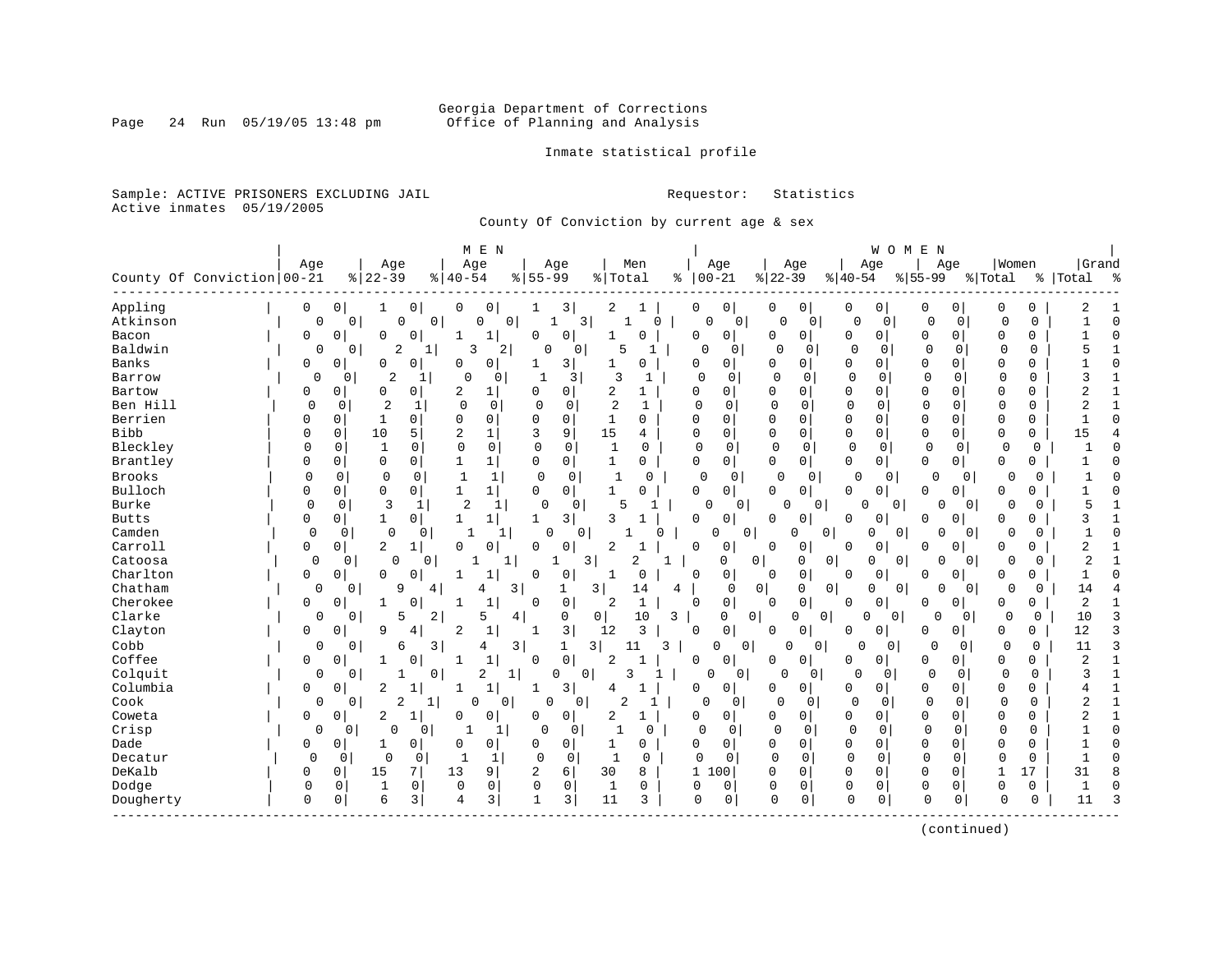Page 25 Run 05/19/05 13:48 pm

### Inmate statistical profile

Sample: ACTIVE PRISONERS EXCLUDING JAIL **Requestor:** Statistics Active inmates 05/19/2005

County Of Conviction by current age & sex (continued)

| Age<br>Women<br>Grand<br>Age<br>Age<br>Age<br>Men<br>Age<br>Age<br>Age<br>Age<br>County Of Conviction   00-21<br>$ 22-39$<br>$8155 - 99$<br>$ 22-39$<br>$8   40 - 54$<br>% Total<br>$00 - 21$<br>$8 40-54$<br>$8155 - 99$<br>% Total<br>%   Total<br>$^{\circ}$ ි<br>နွ<br>5<br>$\overline{2}$<br>33<br>0<br>0<br>7<br>5<br>3  <br>13<br>3<br>0<br>$\overline{0}$<br>0<br>0<br>O<br>0<br>17<br>14<br>1<br>1<br>$\mathbf 0$<br>0<br>0<br>0<br>$\mathbf 0$<br>$\mathbf 0$<br>$\mathbf 0$<br>$\mathbf{1}$<br>$\mathbf 0$<br>$\mathbf 0$<br>0<br>$\Omega$<br>$\mathbf 0$<br>0<br>0<br>1<br>$\cap$<br>0<br>0<br>0<br>0<br>$\mathbf{0}$<br>$\Omega$<br>0<br>0<br>$\Omega$<br>0<br>0<br>1<br>$\mathbf{0}$<br>0<br>$\Omega$<br>O<br>$\Omega$<br>0<br>$\Omega$<br>0<br>0<br>0<br>3<br>2<br>0<br>$\Omega$<br>$\Omega$<br>$\mathbf 0$<br>2<br>0<br>0<br>0<br>$\mathbf{1}$<br>0<br>0<br>0<br>0<br>0<br>1<br>0<br>0<br>0<br>$\Omega$<br>$\Omega$<br>$\mathbf 0$<br>$\mathbf 0$<br>0<br>O<br>0<br>$\cap$<br>0<br>0<br>0<br>$\Omega$<br>$\Omega$<br>0<br>-1<br>$\Omega$<br>0<br>-1<br>0<br>$\mathbf 0$<br>1<br>3<br>2<br>$\Omega$<br>0<br>0<br>$\Omega$<br>$\mathbf 0$<br>2<br>0<br>0<br>$\cap$<br>$\Omega$<br>0<br>$\Omega$<br>0<br>0<br>-1<br>1<br>-1<br>3<br>$\mathbf 0$<br>$\Omega$<br>f.<br>$\mathbf{1}$<br>$\Omega$<br>$\Omega$<br>$\Omega$<br>$\Omega$<br>$\Omega$<br>0<br>$\Omega$<br>$\Omega$<br>$\Omega$<br>$\Omega$<br>O<br>$\Omega$<br>4<br>$\Omega$<br>0<br>$\Omega$<br>$\Omega$<br>0<br>$\Omega$<br>0<br>$\Omega$<br>$\Omega$<br>0<br>$\Omega$<br>$\Omega$<br>1<br>1<br>$\Omega$<br>$\Omega$<br>1<br>U<br>0<br>$\Omega$<br>$\mathbf 0$<br>$\Omega$<br>$\mathbf 0$<br>$\mathbf{1}$<br>$\mathbf 0$<br>$\Omega$<br>$\mathbf 0$<br>$\Omega$<br>0<br>0<br>$\mathbf{1}$<br>0<br>$\Omega$<br>$\Omega$<br>$\Omega$<br>$\Omega$<br>0<br>0<br>0<br>0<br>15<br>9<br>34<br>0<br>$\mathbf 0$<br>0<br>16<br>8<br>11<br>$\mathbf 0$<br>0<br>$\mathbf{0}$<br>$\Omega$<br>0<br>0<br>34<br>0<br>3<br>9<br>0<br>0<br>$\mathbf 0$<br>1<br>$\mathbf 0$<br>0<br>0<br>$\mathbf{1}$<br>0<br>0<br>0<br>$\Omega$<br>0<br>$\mathbf 0$<br>0<br>$\Omega$<br>$\Omega$<br>0<br>$\mathbf{0}$<br>0<br>0<br>0<br>Glynn<br>5<br>$\overline{a}$<br>3<br>3<br>$\Omega$<br>$\mathbf 0$<br>$\mathbf{1}$<br>10<br>3<br>0<br>0<br>$\circ$<br>$\mathbf 0$<br>$\mathbf 0$<br>$\mathbf 0$<br>$\mathbf 0$<br>$\mathbf 0$<br>0<br>4<br>0<br>10<br>Gordon<br>0<br>$\mathbf 0$<br>0<br>0<br>3<br>$\mathbf{1}$<br>$\Omega$<br>0<br>0<br>$\mathbf{0}$<br>$\overline{0}$<br>0<br>O<br>$\Omega$<br>1<br>0<br>$\Omega$<br>0<br>0<br>0<br>1<br>$\mathbf 0$<br>Greene<br>$\Omega$<br>0<br>$\mathbf{1}$<br>0<br>$\Omega$<br>0<br>0<br>-1<br>$\Omega$<br>$\mathbf{0}$<br>0<br>O<br>0<br>0<br>0<br>$\Omega$<br>0<br>0<br>$\Omega$<br>Gwinnett<br>2<br>$\mathbf 0$<br>0<br>5<br>0<br>0<br>4<br>1<br>$\Omega$<br>5<br>0<br>0<br>0<br>$\Omega$<br>0<br>0<br>1<br>$\mathbf{1}$<br>$\Omega$<br>$\Omega$<br><sup>0</sup><br>$\mathbf 0$<br>$\mathbf 0$<br>0<br>0<br>1<br>$\Omega$<br>0<br>O<br>0<br>O<br>$\Omega$<br>$\Omega$<br>$\overline{0}$<br>0<br>$\Omega$<br>1<br>U<br>n<br>∩<br>2<br>$\mathbf 0$<br>$\mathbf 0$<br>0<br>$\mathbf 0$<br>$\overline{0}$<br>5<br>0<br>0<br>4<br>$\mathbf{1}$<br>$\mathbf{1}$<br>5<br>0<br>$\Omega$<br>0<br>0<br>$\Omega$<br>$\Omega$<br>0<br>Harris<br>$\mathbf 0$<br>$\mathbf{1}$<br>$\Omega$<br>0<br>0<br>$\mathbf 0$<br>0<br>$\circ$<br>$\mathbf 0$<br>0<br>$\Omega$<br>$\Omega$<br>$\Omega$<br>0<br>0<br>$\Omega$<br>0<br>$\Omega$<br>$\Omega$<br>3<br>2<br>$\overline{0}$<br>Hart<br>0<br>0<br>0<br>0<br>0<br>0<br>0<br>0<br>0<br>0<br>1<br>0<br>$\Omega$<br>0<br>$\Omega$<br>4<br>8<br>8<br>Henry<br>1<br>50<br>6<br>3<br>0<br>$\Omega$<br>2<br>$\Omega$<br>0<br>0<br>0<br>$\Omega$<br>$\Omega$<br>$\Omega$<br>1<br>1<br>0<br>∩<br><sup>0</sup><br>3<br>$\overline{2}$<br>2<br>0<br>$\mathbf 0$<br>0<br>0<br>0<br>1<br>0<br>0<br>6<br>$\Omega$<br>0<br>$\Omega$<br>0<br>6<br>$\Omega$<br>0<br>$\Omega$<br>4<br>Jackson<br>3<br>3<br>2<br> 0 <br>0<br>50<br>1<br>1<br>6<br>0<br>0<br>$\Omega$<br>0<br>0<br>O<br>$\Omega$<br>6<br>1<br>0<br>$\mathbf 0$<br>$\mathbf 0$<br>Jasper<br>0<br>$\mathbf 0$<br>$\Omega$<br>$\Omega$<br>O<br>$\Omega$<br>$\Omega$<br>$\Omega$<br>0<br>$\Omega$<br>0<br>1<br>$\Omega$<br>O<br>$\mathbf{1}$<br>0<br>$\Omega$<br>Jeff Davis<br>0<br>0<br>$\mathbf 0$<br>0<br>0<br>$\Omega$<br>$\mathbf{0}$<br>0<br>$\Omega$<br>0<br>0<br>1<br>0<br>U<br>0<br>$\Omega$<br>$\Omega$<br>0<br>O<br>0<br>$\mathbf 0$<br>0<br>$\Omega$<br>$\Omega$<br>$\mathbf 0$<br>$\Omega$<br>Jones<br>0<br>0<br>$\Omega$<br>$\Omega$<br>$\mathbf{1}$<br>$\Omega$<br>$\Omega$<br>0<br>0<br>0<br>U<br>1<br>0<br>0<br>0<br>$\Omega$<br>$\mathbf{0}$<br>0<br>2<br>$\Omega$<br>$\overline{0}$<br>0<br>0<br>U<br>$\Omega$<br>0<br>$\Omega$<br>2<br>Laurens<br>1<br>1<br>0<br>$\Omega$<br>1<br>$\mathbf 0$<br>Lee<br>$\Omega$<br>0<br>$\Omega$<br>0<br>$\overline{0}$<br>0<br>0<br>0<br>$\Omega$<br>0<br>0<br>0<br>0<br>0<br>0<br>0<br>Liberty<br>$\overline{2}$<br>0<br>$\mathbf 0$<br>$\mathbf 0$<br>$\mathbf 0$<br>0<br>0<br>0<br>$\mathbf{0}$<br>4<br>0<br>$\overline{0}$<br>0<br>0<br>0<br>0<br>4<br>0<br>0<br>4<br>0<br>2<br>0<br>Long<br>$\mathbf 0$<br>$\overline{c}$<br>$\mathbf{1}$<br>$\mathbf 0$<br>0<br>$\Omega$<br>0<br>0<br>2<br>0<br>$\Omega$<br>$\Omega$<br>0<br>$\Omega$<br>0<br>0<br>$\overline{0}$<br>1<br>Lowndes<br>$\mathbf 0$<br>$\overline{2}$<br>3<br>$\Omega$<br>$\Omega$<br>$\Omega$<br>$\mathbf 0$<br>$\mathbf 0$<br>κ<br>$\Omega$<br>1<br>1<br>$\Omega$<br>0<br>$\mathbf{1}$<br>0<br>$\Omega$<br>$\Omega$<br>0<br>0<br>Madison<br>$\Omega$<br>0<br>$\Omega$<br>0<br>0<br>0<br>0<br>$\Omega$<br>$\Omega$<br>$\Omega$<br>0<br>0<br>$\Omega$<br>0<br>0<br>$\Omega$<br>0<br>1<br>0<br>Marion<br>$\mathbf 0$<br>$\Omega$<br>$\Omega$<br>$\Omega$<br>$\Omega$<br>0<br>0<br>0<br>U<br>0<br>0<br>0<br>$\Omega$<br>$\Omega$<br>0<br>$\Omega$<br>$\Omega$<br>$\Omega$<br>McIntosh<br>0<br>0<br>0<br>$\mathbf 0$<br>0<br>0<br>$\Omega$<br>$\mathbf{0}$<br>$\Omega$<br>0<br>$\mathbf 0$<br>0<br>0<br>1<br>0<br>0<br>0<br>0<br>1<br>Miller<br>0<br>$\mathbf 0$<br>$\mathbf 0$<br>$\mathbf 0$<br>$\mathbf 0$<br>0<br>$\mathbf{1}$<br>0<br>$\mathbf 0$<br>0<br>$\Omega$<br>0<br>0<br>0<br>1<br>0<br>$\Omega$<br>0<br>$\Omega$<br>0<br>$\mathbf 0$<br>$\overline{c}$<br>$\mathbf{1}$<br>$\Omega$<br>$\mathbf 0$<br>2<br>$\Omega$<br>0<br>$\mathbf 0$<br>0<br>$\Omega$<br>0<br>2<br>0<br>$\Omega$<br>0<br>$\Omega$<br>$\Omega$<br>0<br>1<br>0 |           |  |  | M E N |  |  |  |  | WOMEN |  |  |  |
|--------------------------------------------------------------------------------------------------------------------------------------------------------------------------------------------------------------------------------------------------------------------------------------------------------------------------------------------------------------------------------------------------------------------------------------------------------------------------------------------------------------------------------------------------------------------------------------------------------------------------------------------------------------------------------------------------------------------------------------------------------------------------------------------------------------------------------------------------------------------------------------------------------------------------------------------------------------------------------------------------------------------------------------------------------------------------------------------------------------------------------------------------------------------------------------------------------------------------------------------------------------------------------------------------------------------------------------------------------------------------------------------------------------------------------------------------------------------------------------------------------------------------------------------------------------------------------------------------------------------------------------------------------------------------------------------------------------------------------------------------------------------------------------------------------------------------------------------------------------------------------------------------------------------------------------------------------------------------------------------------------------------------------------------------------------------------------------------------------------------------------------------------------------------------------------------------------------------------------------------------------------------------------------------------------------------------------------------------------------------------------------------------------------------------------------------------------------------------------------------------------------------------------------------------------------------------------------------------------------------------------------------------------------------------------------------------------------------------------------------------------------------------------------------------------------------------------------------------------------------------------------------------------------------------------------------------------------------------------------------------------------------------------------------------------------------------------------------------------------------------------------------------------------------------------------------------------------------------------------------------------------------------------------------------------------------------------------------------------------------------------------------------------------------------------------------------------------------------------------------------------------------------------------------------------------------------------------------------------------------------------------------------------------------------------------------------------------------------------------------------------------------------------------------------------------------------------------------------------------------------------------------------------------------------------------------------------------------------------------------------------------------------------------------------------------------------------------------------------------------------------------------------------------------------------------------------------------------------------------------------------------------------------------------------------------------------------------------------------------------------------------------------------------------------------------------------------------------------------------------------------------------------------------------------------------------------------------------------------------------------------------------------------------------------------------------------------------------------------------------------------------------------------------------------------------------------------------------------------------------------------------------------------------------------------------------------------------------------------------------------------------------------------------------------------------------------------------------------------------------------------------------------------------------------------------------------------------------------------------------------------------------------------------------------------------------------------------------------------------------------------------------------------------------------------------------------------------------------------------------------------------------------------------------------------------------------------------------------------------------------------------------------------------------------------------------------------------------------------------------------------------------------------------------------------------------------------------------------------------------------------------------------------------------------------------------------------------------------------------------------------------------------------------------------------------------------------------------------------------------------------------------------------------------------------------------------------------------------------------------------------------------------------------------------------------------------------------------------------------------------------------------------------------------------------------------------------------------------------------------------------------------------------|-----------|--|--|-------|--|--|--|--|-------|--|--|--|
|                                                                                                                                                                                                                                                                                                                                                                                                                                                                                                                                                                                                                                                                                                                                                                                                                                                                                                                                                                                                                                                                                                                                                                                                                                                                                                                                                                                                                                                                                                                                                                                                                                                                                                                                                                                                                                                                                                                                                                                                                                                                                                                                                                                                                                                                                                                                                                                                                                                                                                                                                                                                                                                                                                                                                                                                                                                                                                                                                                                                                                                                                                                                                                                                                                                                                                                                                                                                                                                                                                                                                                                                                                                                                                                                                                                                                                                                                                                                                                                                                                                                                                                                                                                                                                                                                                                                                                                                                                                                                                                                                                                                                                                                                                                                                                                                                                                                                                                                                                                                                                                                                                                                                                                                                                                                                                                                                                                                                                                                                                                                                                                                                                                                                                                                                                                                                                                                                                                                                                                                                                                                                                                                                                                                                                                                                                                                                                                                                                                                                                                                |           |  |  |       |  |  |  |  |       |  |  |  |
|                                                                                                                                                                                                                                                                                                                                                                                                                                                                                                                                                                                                                                                                                                                                                                                                                                                                                                                                                                                                                                                                                                                                                                                                                                                                                                                                                                                                                                                                                                                                                                                                                                                                                                                                                                                                                                                                                                                                                                                                                                                                                                                                                                                                                                                                                                                                                                                                                                                                                                                                                                                                                                                                                                                                                                                                                                                                                                                                                                                                                                                                                                                                                                                                                                                                                                                                                                                                                                                                                                                                                                                                                                                                                                                                                                                                                                                                                                                                                                                                                                                                                                                                                                                                                                                                                                                                                                                                                                                                                                                                                                                                                                                                                                                                                                                                                                                                                                                                                                                                                                                                                                                                                                                                                                                                                                                                                                                                                                                                                                                                                                                                                                                                                                                                                                                                                                                                                                                                                                                                                                                                                                                                                                                                                                                                                                                                                                                                                                                                                                                                |           |  |  |       |  |  |  |  |       |  |  |  |
|                                                                                                                                                                                                                                                                                                                                                                                                                                                                                                                                                                                                                                                                                                                                                                                                                                                                                                                                                                                                                                                                                                                                                                                                                                                                                                                                                                                                                                                                                                                                                                                                                                                                                                                                                                                                                                                                                                                                                                                                                                                                                                                                                                                                                                                                                                                                                                                                                                                                                                                                                                                                                                                                                                                                                                                                                                                                                                                                                                                                                                                                                                                                                                                                                                                                                                                                                                                                                                                                                                                                                                                                                                                                                                                                                                                                                                                                                                                                                                                                                                                                                                                                                                                                                                                                                                                                                                                                                                                                                                                                                                                                                                                                                                                                                                                                                                                                                                                                                                                                                                                                                                                                                                                                                                                                                                                                                                                                                                                                                                                                                                                                                                                                                                                                                                                                                                                                                                                                                                                                                                                                                                                                                                                                                                                                                                                                                                                                                                                                                                                                | Douglas   |  |  |       |  |  |  |  |       |  |  |  |
|                                                                                                                                                                                                                                                                                                                                                                                                                                                                                                                                                                                                                                                                                                                                                                                                                                                                                                                                                                                                                                                                                                                                                                                                                                                                                                                                                                                                                                                                                                                                                                                                                                                                                                                                                                                                                                                                                                                                                                                                                                                                                                                                                                                                                                                                                                                                                                                                                                                                                                                                                                                                                                                                                                                                                                                                                                                                                                                                                                                                                                                                                                                                                                                                                                                                                                                                                                                                                                                                                                                                                                                                                                                                                                                                                                                                                                                                                                                                                                                                                                                                                                                                                                                                                                                                                                                                                                                                                                                                                                                                                                                                                                                                                                                                                                                                                                                                                                                                                                                                                                                                                                                                                                                                                                                                                                                                                                                                                                                                                                                                                                                                                                                                                                                                                                                                                                                                                                                                                                                                                                                                                                                                                                                                                                                                                                                                                                                                                                                                                                                                | Early     |  |  |       |  |  |  |  |       |  |  |  |
|                                                                                                                                                                                                                                                                                                                                                                                                                                                                                                                                                                                                                                                                                                                                                                                                                                                                                                                                                                                                                                                                                                                                                                                                                                                                                                                                                                                                                                                                                                                                                                                                                                                                                                                                                                                                                                                                                                                                                                                                                                                                                                                                                                                                                                                                                                                                                                                                                                                                                                                                                                                                                                                                                                                                                                                                                                                                                                                                                                                                                                                                                                                                                                                                                                                                                                                                                                                                                                                                                                                                                                                                                                                                                                                                                                                                                                                                                                                                                                                                                                                                                                                                                                                                                                                                                                                                                                                                                                                                                                                                                                                                                                                                                                                                                                                                                                                                                                                                                                                                                                                                                                                                                                                                                                                                                                                                                                                                                                                                                                                                                                                                                                                                                                                                                                                                                                                                                                                                                                                                                                                                                                                                                                                                                                                                                                                                                                                                                                                                                                                                | Effingham |  |  |       |  |  |  |  |       |  |  |  |
|                                                                                                                                                                                                                                                                                                                                                                                                                                                                                                                                                                                                                                                                                                                                                                                                                                                                                                                                                                                                                                                                                                                                                                                                                                                                                                                                                                                                                                                                                                                                                                                                                                                                                                                                                                                                                                                                                                                                                                                                                                                                                                                                                                                                                                                                                                                                                                                                                                                                                                                                                                                                                                                                                                                                                                                                                                                                                                                                                                                                                                                                                                                                                                                                                                                                                                                                                                                                                                                                                                                                                                                                                                                                                                                                                                                                                                                                                                                                                                                                                                                                                                                                                                                                                                                                                                                                                                                                                                                                                                                                                                                                                                                                                                                                                                                                                                                                                                                                                                                                                                                                                                                                                                                                                                                                                                                                                                                                                                                                                                                                                                                                                                                                                                                                                                                                                                                                                                                                                                                                                                                                                                                                                                                                                                                                                                                                                                                                                                                                                                                                | Elbert    |  |  |       |  |  |  |  |       |  |  |  |
|                                                                                                                                                                                                                                                                                                                                                                                                                                                                                                                                                                                                                                                                                                                                                                                                                                                                                                                                                                                                                                                                                                                                                                                                                                                                                                                                                                                                                                                                                                                                                                                                                                                                                                                                                                                                                                                                                                                                                                                                                                                                                                                                                                                                                                                                                                                                                                                                                                                                                                                                                                                                                                                                                                                                                                                                                                                                                                                                                                                                                                                                                                                                                                                                                                                                                                                                                                                                                                                                                                                                                                                                                                                                                                                                                                                                                                                                                                                                                                                                                                                                                                                                                                                                                                                                                                                                                                                                                                                                                                                                                                                                                                                                                                                                                                                                                                                                                                                                                                                                                                                                                                                                                                                                                                                                                                                                                                                                                                                                                                                                                                                                                                                                                                                                                                                                                                                                                                                                                                                                                                                                                                                                                                                                                                                                                                                                                                                                                                                                                                                                | Emanuel   |  |  |       |  |  |  |  |       |  |  |  |
|                                                                                                                                                                                                                                                                                                                                                                                                                                                                                                                                                                                                                                                                                                                                                                                                                                                                                                                                                                                                                                                                                                                                                                                                                                                                                                                                                                                                                                                                                                                                                                                                                                                                                                                                                                                                                                                                                                                                                                                                                                                                                                                                                                                                                                                                                                                                                                                                                                                                                                                                                                                                                                                                                                                                                                                                                                                                                                                                                                                                                                                                                                                                                                                                                                                                                                                                                                                                                                                                                                                                                                                                                                                                                                                                                                                                                                                                                                                                                                                                                                                                                                                                                                                                                                                                                                                                                                                                                                                                                                                                                                                                                                                                                                                                                                                                                                                                                                                                                                                                                                                                                                                                                                                                                                                                                                                                                                                                                                                                                                                                                                                                                                                                                                                                                                                                                                                                                                                                                                                                                                                                                                                                                                                                                                                                                                                                                                                                                                                                                                                                | Fayette   |  |  |       |  |  |  |  |       |  |  |  |
|                                                                                                                                                                                                                                                                                                                                                                                                                                                                                                                                                                                                                                                                                                                                                                                                                                                                                                                                                                                                                                                                                                                                                                                                                                                                                                                                                                                                                                                                                                                                                                                                                                                                                                                                                                                                                                                                                                                                                                                                                                                                                                                                                                                                                                                                                                                                                                                                                                                                                                                                                                                                                                                                                                                                                                                                                                                                                                                                                                                                                                                                                                                                                                                                                                                                                                                                                                                                                                                                                                                                                                                                                                                                                                                                                                                                                                                                                                                                                                                                                                                                                                                                                                                                                                                                                                                                                                                                                                                                                                                                                                                                                                                                                                                                                                                                                                                                                                                                                                                                                                                                                                                                                                                                                                                                                                                                                                                                                                                                                                                                                                                                                                                                                                                                                                                                                                                                                                                                                                                                                                                                                                                                                                                                                                                                                                                                                                                                                                                                                                                                | Floyd     |  |  |       |  |  |  |  |       |  |  |  |
|                                                                                                                                                                                                                                                                                                                                                                                                                                                                                                                                                                                                                                                                                                                                                                                                                                                                                                                                                                                                                                                                                                                                                                                                                                                                                                                                                                                                                                                                                                                                                                                                                                                                                                                                                                                                                                                                                                                                                                                                                                                                                                                                                                                                                                                                                                                                                                                                                                                                                                                                                                                                                                                                                                                                                                                                                                                                                                                                                                                                                                                                                                                                                                                                                                                                                                                                                                                                                                                                                                                                                                                                                                                                                                                                                                                                                                                                                                                                                                                                                                                                                                                                                                                                                                                                                                                                                                                                                                                                                                                                                                                                                                                                                                                                                                                                                                                                                                                                                                                                                                                                                                                                                                                                                                                                                                                                                                                                                                                                                                                                                                                                                                                                                                                                                                                                                                                                                                                                                                                                                                                                                                                                                                                                                                                                                                                                                                                                                                                                                                                                | Forsyth   |  |  |       |  |  |  |  |       |  |  |  |
|                                                                                                                                                                                                                                                                                                                                                                                                                                                                                                                                                                                                                                                                                                                                                                                                                                                                                                                                                                                                                                                                                                                                                                                                                                                                                                                                                                                                                                                                                                                                                                                                                                                                                                                                                                                                                                                                                                                                                                                                                                                                                                                                                                                                                                                                                                                                                                                                                                                                                                                                                                                                                                                                                                                                                                                                                                                                                                                                                                                                                                                                                                                                                                                                                                                                                                                                                                                                                                                                                                                                                                                                                                                                                                                                                                                                                                                                                                                                                                                                                                                                                                                                                                                                                                                                                                                                                                                                                                                                                                                                                                                                                                                                                                                                                                                                                                                                                                                                                                                                                                                                                                                                                                                                                                                                                                                                                                                                                                                                                                                                                                                                                                                                                                                                                                                                                                                                                                                                                                                                                                                                                                                                                                                                                                                                                                                                                                                                                                                                                                                                | Franklin  |  |  |       |  |  |  |  |       |  |  |  |
|                                                                                                                                                                                                                                                                                                                                                                                                                                                                                                                                                                                                                                                                                                                                                                                                                                                                                                                                                                                                                                                                                                                                                                                                                                                                                                                                                                                                                                                                                                                                                                                                                                                                                                                                                                                                                                                                                                                                                                                                                                                                                                                                                                                                                                                                                                                                                                                                                                                                                                                                                                                                                                                                                                                                                                                                                                                                                                                                                                                                                                                                                                                                                                                                                                                                                                                                                                                                                                                                                                                                                                                                                                                                                                                                                                                                                                                                                                                                                                                                                                                                                                                                                                                                                                                                                                                                                                                                                                                                                                                                                                                                                                                                                                                                                                                                                                                                                                                                                                                                                                                                                                                                                                                                                                                                                                                                                                                                                                                                                                                                                                                                                                                                                                                                                                                                                                                                                                                                                                                                                                                                                                                                                                                                                                                                                                                                                                                                                                                                                                                                | Fulton    |  |  |       |  |  |  |  |       |  |  |  |
|                                                                                                                                                                                                                                                                                                                                                                                                                                                                                                                                                                                                                                                                                                                                                                                                                                                                                                                                                                                                                                                                                                                                                                                                                                                                                                                                                                                                                                                                                                                                                                                                                                                                                                                                                                                                                                                                                                                                                                                                                                                                                                                                                                                                                                                                                                                                                                                                                                                                                                                                                                                                                                                                                                                                                                                                                                                                                                                                                                                                                                                                                                                                                                                                                                                                                                                                                                                                                                                                                                                                                                                                                                                                                                                                                                                                                                                                                                                                                                                                                                                                                                                                                                                                                                                                                                                                                                                                                                                                                                                                                                                                                                                                                                                                                                                                                                                                                                                                                                                                                                                                                                                                                                                                                                                                                                                                                                                                                                                                                                                                                                                                                                                                                                                                                                                                                                                                                                                                                                                                                                                                                                                                                                                                                                                                                                                                                                                                                                                                                                                                | Gilmer    |  |  |       |  |  |  |  |       |  |  |  |
|                                                                                                                                                                                                                                                                                                                                                                                                                                                                                                                                                                                                                                                                                                                                                                                                                                                                                                                                                                                                                                                                                                                                                                                                                                                                                                                                                                                                                                                                                                                                                                                                                                                                                                                                                                                                                                                                                                                                                                                                                                                                                                                                                                                                                                                                                                                                                                                                                                                                                                                                                                                                                                                                                                                                                                                                                                                                                                                                                                                                                                                                                                                                                                                                                                                                                                                                                                                                                                                                                                                                                                                                                                                                                                                                                                                                                                                                                                                                                                                                                                                                                                                                                                                                                                                                                                                                                                                                                                                                                                                                                                                                                                                                                                                                                                                                                                                                                                                                                                                                                                                                                                                                                                                                                                                                                                                                                                                                                                                                                                                                                                                                                                                                                                                                                                                                                                                                                                                                                                                                                                                                                                                                                                                                                                                                                                                                                                                                                                                                                                                                |           |  |  |       |  |  |  |  |       |  |  |  |
|                                                                                                                                                                                                                                                                                                                                                                                                                                                                                                                                                                                                                                                                                                                                                                                                                                                                                                                                                                                                                                                                                                                                                                                                                                                                                                                                                                                                                                                                                                                                                                                                                                                                                                                                                                                                                                                                                                                                                                                                                                                                                                                                                                                                                                                                                                                                                                                                                                                                                                                                                                                                                                                                                                                                                                                                                                                                                                                                                                                                                                                                                                                                                                                                                                                                                                                                                                                                                                                                                                                                                                                                                                                                                                                                                                                                                                                                                                                                                                                                                                                                                                                                                                                                                                                                                                                                                                                                                                                                                                                                                                                                                                                                                                                                                                                                                                                                                                                                                                                                                                                                                                                                                                                                                                                                                                                                                                                                                                                                                                                                                                                                                                                                                                                                                                                                                                                                                                                                                                                                                                                                                                                                                                                                                                                                                                                                                                                                                                                                                                                                |           |  |  |       |  |  |  |  |       |  |  |  |
|                                                                                                                                                                                                                                                                                                                                                                                                                                                                                                                                                                                                                                                                                                                                                                                                                                                                                                                                                                                                                                                                                                                                                                                                                                                                                                                                                                                                                                                                                                                                                                                                                                                                                                                                                                                                                                                                                                                                                                                                                                                                                                                                                                                                                                                                                                                                                                                                                                                                                                                                                                                                                                                                                                                                                                                                                                                                                                                                                                                                                                                                                                                                                                                                                                                                                                                                                                                                                                                                                                                                                                                                                                                                                                                                                                                                                                                                                                                                                                                                                                                                                                                                                                                                                                                                                                                                                                                                                                                                                                                                                                                                                                                                                                                                                                                                                                                                                                                                                                                                                                                                                                                                                                                                                                                                                                                                                                                                                                                                                                                                                                                                                                                                                                                                                                                                                                                                                                                                                                                                                                                                                                                                                                                                                                                                                                                                                                                                                                                                                                                                |           |  |  |       |  |  |  |  |       |  |  |  |
|                                                                                                                                                                                                                                                                                                                                                                                                                                                                                                                                                                                                                                                                                                                                                                                                                                                                                                                                                                                                                                                                                                                                                                                                                                                                                                                                                                                                                                                                                                                                                                                                                                                                                                                                                                                                                                                                                                                                                                                                                                                                                                                                                                                                                                                                                                                                                                                                                                                                                                                                                                                                                                                                                                                                                                                                                                                                                                                                                                                                                                                                                                                                                                                                                                                                                                                                                                                                                                                                                                                                                                                                                                                                                                                                                                                                                                                                                                                                                                                                                                                                                                                                                                                                                                                                                                                                                                                                                                                                                                                                                                                                                                                                                                                                                                                                                                                                                                                                                                                                                                                                                                                                                                                                                                                                                                                                                                                                                                                                                                                                                                                                                                                                                                                                                                                                                                                                                                                                                                                                                                                                                                                                                                                                                                                                                                                                                                                                                                                                                                                                |           |  |  |       |  |  |  |  |       |  |  |  |
|                                                                                                                                                                                                                                                                                                                                                                                                                                                                                                                                                                                                                                                                                                                                                                                                                                                                                                                                                                                                                                                                                                                                                                                                                                                                                                                                                                                                                                                                                                                                                                                                                                                                                                                                                                                                                                                                                                                                                                                                                                                                                                                                                                                                                                                                                                                                                                                                                                                                                                                                                                                                                                                                                                                                                                                                                                                                                                                                                                                                                                                                                                                                                                                                                                                                                                                                                                                                                                                                                                                                                                                                                                                                                                                                                                                                                                                                                                                                                                                                                                                                                                                                                                                                                                                                                                                                                                                                                                                                                                                                                                                                                                                                                                                                                                                                                                                                                                                                                                                                                                                                                                                                                                                                                                                                                                                                                                                                                                                                                                                                                                                                                                                                                                                                                                                                                                                                                                                                                                                                                                                                                                                                                                                                                                                                                                                                                                                                                                                                                                                                | Habersham |  |  |       |  |  |  |  |       |  |  |  |
|                                                                                                                                                                                                                                                                                                                                                                                                                                                                                                                                                                                                                                                                                                                                                                                                                                                                                                                                                                                                                                                                                                                                                                                                                                                                                                                                                                                                                                                                                                                                                                                                                                                                                                                                                                                                                                                                                                                                                                                                                                                                                                                                                                                                                                                                                                                                                                                                                                                                                                                                                                                                                                                                                                                                                                                                                                                                                                                                                                                                                                                                                                                                                                                                                                                                                                                                                                                                                                                                                                                                                                                                                                                                                                                                                                                                                                                                                                                                                                                                                                                                                                                                                                                                                                                                                                                                                                                                                                                                                                                                                                                                                                                                                                                                                                                                                                                                                                                                                                                                                                                                                                                                                                                                                                                                                                                                                                                                                                                                                                                                                                                                                                                                                                                                                                                                                                                                                                                                                                                                                                                                                                                                                                                                                                                                                                                                                                                                                                                                                                                                | Hall      |  |  |       |  |  |  |  |       |  |  |  |
|                                                                                                                                                                                                                                                                                                                                                                                                                                                                                                                                                                                                                                                                                                                                                                                                                                                                                                                                                                                                                                                                                                                                                                                                                                                                                                                                                                                                                                                                                                                                                                                                                                                                                                                                                                                                                                                                                                                                                                                                                                                                                                                                                                                                                                                                                                                                                                                                                                                                                                                                                                                                                                                                                                                                                                                                                                                                                                                                                                                                                                                                                                                                                                                                                                                                                                                                                                                                                                                                                                                                                                                                                                                                                                                                                                                                                                                                                                                                                                                                                                                                                                                                                                                                                                                                                                                                                                                                                                                                                                                                                                                                                                                                                                                                                                                                                                                                                                                                                                                                                                                                                                                                                                                                                                                                                                                                                                                                                                                                                                                                                                                                                                                                                                                                                                                                                                                                                                                                                                                                                                                                                                                                                                                                                                                                                                                                                                                                                                                                                                                                |           |  |  |       |  |  |  |  |       |  |  |  |
|                                                                                                                                                                                                                                                                                                                                                                                                                                                                                                                                                                                                                                                                                                                                                                                                                                                                                                                                                                                                                                                                                                                                                                                                                                                                                                                                                                                                                                                                                                                                                                                                                                                                                                                                                                                                                                                                                                                                                                                                                                                                                                                                                                                                                                                                                                                                                                                                                                                                                                                                                                                                                                                                                                                                                                                                                                                                                                                                                                                                                                                                                                                                                                                                                                                                                                                                                                                                                                                                                                                                                                                                                                                                                                                                                                                                                                                                                                                                                                                                                                                                                                                                                                                                                                                                                                                                                                                                                                                                                                                                                                                                                                                                                                                                                                                                                                                                                                                                                                                                                                                                                                                                                                                                                                                                                                                                                                                                                                                                                                                                                                                                                                                                                                                                                                                                                                                                                                                                                                                                                                                                                                                                                                                                                                                                                                                                                                                                                                                                                                                                |           |  |  |       |  |  |  |  |       |  |  |  |
|                                                                                                                                                                                                                                                                                                                                                                                                                                                                                                                                                                                                                                                                                                                                                                                                                                                                                                                                                                                                                                                                                                                                                                                                                                                                                                                                                                                                                                                                                                                                                                                                                                                                                                                                                                                                                                                                                                                                                                                                                                                                                                                                                                                                                                                                                                                                                                                                                                                                                                                                                                                                                                                                                                                                                                                                                                                                                                                                                                                                                                                                                                                                                                                                                                                                                                                                                                                                                                                                                                                                                                                                                                                                                                                                                                                                                                                                                                                                                                                                                                                                                                                                                                                                                                                                                                                                                                                                                                                                                                                                                                                                                                                                                                                                                                                                                                                                                                                                                                                                                                                                                                                                                                                                                                                                                                                                                                                                                                                                                                                                                                                                                                                                                                                                                                                                                                                                                                                                                                                                                                                                                                                                                                                                                                                                                                                                                                                                                                                                                                                                |           |  |  |       |  |  |  |  |       |  |  |  |
|                                                                                                                                                                                                                                                                                                                                                                                                                                                                                                                                                                                                                                                                                                                                                                                                                                                                                                                                                                                                                                                                                                                                                                                                                                                                                                                                                                                                                                                                                                                                                                                                                                                                                                                                                                                                                                                                                                                                                                                                                                                                                                                                                                                                                                                                                                                                                                                                                                                                                                                                                                                                                                                                                                                                                                                                                                                                                                                                                                                                                                                                                                                                                                                                                                                                                                                                                                                                                                                                                                                                                                                                                                                                                                                                                                                                                                                                                                                                                                                                                                                                                                                                                                                                                                                                                                                                                                                                                                                                                                                                                                                                                                                                                                                                                                                                                                                                                                                                                                                                                                                                                                                                                                                                                                                                                                                                                                                                                                                                                                                                                                                                                                                                                                                                                                                                                                                                                                                                                                                                                                                                                                                                                                                                                                                                                                                                                                                                                                                                                                                                | Houston   |  |  |       |  |  |  |  |       |  |  |  |
|                                                                                                                                                                                                                                                                                                                                                                                                                                                                                                                                                                                                                                                                                                                                                                                                                                                                                                                                                                                                                                                                                                                                                                                                                                                                                                                                                                                                                                                                                                                                                                                                                                                                                                                                                                                                                                                                                                                                                                                                                                                                                                                                                                                                                                                                                                                                                                                                                                                                                                                                                                                                                                                                                                                                                                                                                                                                                                                                                                                                                                                                                                                                                                                                                                                                                                                                                                                                                                                                                                                                                                                                                                                                                                                                                                                                                                                                                                                                                                                                                                                                                                                                                                                                                                                                                                                                                                                                                                                                                                                                                                                                                                                                                                                                                                                                                                                                                                                                                                                                                                                                                                                                                                                                                                                                                                                                                                                                                                                                                                                                                                                                                                                                                                                                                                                                                                                                                                                                                                                                                                                                                                                                                                                                                                                                                                                                                                                                                                                                                                                                |           |  |  |       |  |  |  |  |       |  |  |  |
|                                                                                                                                                                                                                                                                                                                                                                                                                                                                                                                                                                                                                                                                                                                                                                                                                                                                                                                                                                                                                                                                                                                                                                                                                                                                                                                                                                                                                                                                                                                                                                                                                                                                                                                                                                                                                                                                                                                                                                                                                                                                                                                                                                                                                                                                                                                                                                                                                                                                                                                                                                                                                                                                                                                                                                                                                                                                                                                                                                                                                                                                                                                                                                                                                                                                                                                                                                                                                                                                                                                                                                                                                                                                                                                                                                                                                                                                                                                                                                                                                                                                                                                                                                                                                                                                                                                                                                                                                                                                                                                                                                                                                                                                                                                                                                                                                                                                                                                                                                                                                                                                                                                                                                                                                                                                                                                                                                                                                                                                                                                                                                                                                                                                                                                                                                                                                                                                                                                                                                                                                                                                                                                                                                                                                                                                                                                                                                                                                                                                                                                                |           |  |  |       |  |  |  |  |       |  |  |  |
|                                                                                                                                                                                                                                                                                                                                                                                                                                                                                                                                                                                                                                                                                                                                                                                                                                                                                                                                                                                                                                                                                                                                                                                                                                                                                                                                                                                                                                                                                                                                                                                                                                                                                                                                                                                                                                                                                                                                                                                                                                                                                                                                                                                                                                                                                                                                                                                                                                                                                                                                                                                                                                                                                                                                                                                                                                                                                                                                                                                                                                                                                                                                                                                                                                                                                                                                                                                                                                                                                                                                                                                                                                                                                                                                                                                                                                                                                                                                                                                                                                                                                                                                                                                                                                                                                                                                                                                                                                                                                                                                                                                                                                                                                                                                                                                                                                                                                                                                                                                                                                                                                                                                                                                                                                                                                                                                                                                                                                                                                                                                                                                                                                                                                                                                                                                                                                                                                                                                                                                                                                                                                                                                                                                                                                                                                                                                                                                                                                                                                                                                |           |  |  |       |  |  |  |  |       |  |  |  |
|                                                                                                                                                                                                                                                                                                                                                                                                                                                                                                                                                                                                                                                                                                                                                                                                                                                                                                                                                                                                                                                                                                                                                                                                                                                                                                                                                                                                                                                                                                                                                                                                                                                                                                                                                                                                                                                                                                                                                                                                                                                                                                                                                                                                                                                                                                                                                                                                                                                                                                                                                                                                                                                                                                                                                                                                                                                                                                                                                                                                                                                                                                                                                                                                                                                                                                                                                                                                                                                                                                                                                                                                                                                                                                                                                                                                                                                                                                                                                                                                                                                                                                                                                                                                                                                                                                                                                                                                                                                                                                                                                                                                                                                                                                                                                                                                                                                                                                                                                                                                                                                                                                                                                                                                                                                                                                                                                                                                                                                                                                                                                                                                                                                                                                                                                                                                                                                                                                                                                                                                                                                                                                                                                                                                                                                                                                                                                                                                                                                                                                                                |           |  |  |       |  |  |  |  |       |  |  |  |
|                                                                                                                                                                                                                                                                                                                                                                                                                                                                                                                                                                                                                                                                                                                                                                                                                                                                                                                                                                                                                                                                                                                                                                                                                                                                                                                                                                                                                                                                                                                                                                                                                                                                                                                                                                                                                                                                                                                                                                                                                                                                                                                                                                                                                                                                                                                                                                                                                                                                                                                                                                                                                                                                                                                                                                                                                                                                                                                                                                                                                                                                                                                                                                                                                                                                                                                                                                                                                                                                                                                                                                                                                                                                                                                                                                                                                                                                                                                                                                                                                                                                                                                                                                                                                                                                                                                                                                                                                                                                                                                                                                                                                                                                                                                                                                                                                                                                                                                                                                                                                                                                                                                                                                                                                                                                                                                                                                                                                                                                                                                                                                                                                                                                                                                                                                                                                                                                                                                                                                                                                                                                                                                                                                                                                                                                                                                                                                                                                                                                                                                                |           |  |  |       |  |  |  |  |       |  |  |  |
|                                                                                                                                                                                                                                                                                                                                                                                                                                                                                                                                                                                                                                                                                                                                                                                                                                                                                                                                                                                                                                                                                                                                                                                                                                                                                                                                                                                                                                                                                                                                                                                                                                                                                                                                                                                                                                                                                                                                                                                                                                                                                                                                                                                                                                                                                                                                                                                                                                                                                                                                                                                                                                                                                                                                                                                                                                                                                                                                                                                                                                                                                                                                                                                                                                                                                                                                                                                                                                                                                                                                                                                                                                                                                                                                                                                                                                                                                                                                                                                                                                                                                                                                                                                                                                                                                                                                                                                                                                                                                                                                                                                                                                                                                                                                                                                                                                                                                                                                                                                                                                                                                                                                                                                                                                                                                                                                                                                                                                                                                                                                                                                                                                                                                                                                                                                                                                                                                                                                                                                                                                                                                                                                                                                                                                                                                                                                                                                                                                                                                                                                |           |  |  |       |  |  |  |  |       |  |  |  |
|                                                                                                                                                                                                                                                                                                                                                                                                                                                                                                                                                                                                                                                                                                                                                                                                                                                                                                                                                                                                                                                                                                                                                                                                                                                                                                                                                                                                                                                                                                                                                                                                                                                                                                                                                                                                                                                                                                                                                                                                                                                                                                                                                                                                                                                                                                                                                                                                                                                                                                                                                                                                                                                                                                                                                                                                                                                                                                                                                                                                                                                                                                                                                                                                                                                                                                                                                                                                                                                                                                                                                                                                                                                                                                                                                                                                                                                                                                                                                                                                                                                                                                                                                                                                                                                                                                                                                                                                                                                                                                                                                                                                                                                                                                                                                                                                                                                                                                                                                                                                                                                                                                                                                                                                                                                                                                                                                                                                                                                                                                                                                                                                                                                                                                                                                                                                                                                                                                                                                                                                                                                                                                                                                                                                                                                                                                                                                                                                                                                                                                                                |           |  |  |       |  |  |  |  |       |  |  |  |
|                                                                                                                                                                                                                                                                                                                                                                                                                                                                                                                                                                                                                                                                                                                                                                                                                                                                                                                                                                                                                                                                                                                                                                                                                                                                                                                                                                                                                                                                                                                                                                                                                                                                                                                                                                                                                                                                                                                                                                                                                                                                                                                                                                                                                                                                                                                                                                                                                                                                                                                                                                                                                                                                                                                                                                                                                                                                                                                                                                                                                                                                                                                                                                                                                                                                                                                                                                                                                                                                                                                                                                                                                                                                                                                                                                                                                                                                                                                                                                                                                                                                                                                                                                                                                                                                                                                                                                                                                                                                                                                                                                                                                                                                                                                                                                                                                                                                                                                                                                                                                                                                                                                                                                                                                                                                                                                                                                                                                                                                                                                                                                                                                                                                                                                                                                                                                                                                                                                                                                                                                                                                                                                                                                                                                                                                                                                                                                                                                                                                                                                                |           |  |  |       |  |  |  |  |       |  |  |  |
|                                                                                                                                                                                                                                                                                                                                                                                                                                                                                                                                                                                                                                                                                                                                                                                                                                                                                                                                                                                                                                                                                                                                                                                                                                                                                                                                                                                                                                                                                                                                                                                                                                                                                                                                                                                                                                                                                                                                                                                                                                                                                                                                                                                                                                                                                                                                                                                                                                                                                                                                                                                                                                                                                                                                                                                                                                                                                                                                                                                                                                                                                                                                                                                                                                                                                                                                                                                                                                                                                                                                                                                                                                                                                                                                                                                                                                                                                                                                                                                                                                                                                                                                                                                                                                                                                                                                                                                                                                                                                                                                                                                                                                                                                                                                                                                                                                                                                                                                                                                                                                                                                                                                                                                                                                                                                                                                                                                                                                                                                                                                                                                                                                                                                                                                                                                                                                                                                                                                                                                                                                                                                                                                                                                                                                                                                                                                                                                                                                                                                                                                |           |  |  |       |  |  |  |  |       |  |  |  |
|                                                                                                                                                                                                                                                                                                                                                                                                                                                                                                                                                                                                                                                                                                                                                                                                                                                                                                                                                                                                                                                                                                                                                                                                                                                                                                                                                                                                                                                                                                                                                                                                                                                                                                                                                                                                                                                                                                                                                                                                                                                                                                                                                                                                                                                                                                                                                                                                                                                                                                                                                                                                                                                                                                                                                                                                                                                                                                                                                                                                                                                                                                                                                                                                                                                                                                                                                                                                                                                                                                                                                                                                                                                                                                                                                                                                                                                                                                                                                                                                                                                                                                                                                                                                                                                                                                                                                                                                                                                                                                                                                                                                                                                                                                                                                                                                                                                                                                                                                                                                                                                                                                                                                                                                                                                                                                                                                                                                                                                                                                                                                                                                                                                                                                                                                                                                                                                                                                                                                                                                                                                                                                                                                                                                                                                                                                                                                                                                                                                                                                                                |           |  |  |       |  |  |  |  |       |  |  |  |
|                                                                                                                                                                                                                                                                                                                                                                                                                                                                                                                                                                                                                                                                                                                                                                                                                                                                                                                                                                                                                                                                                                                                                                                                                                                                                                                                                                                                                                                                                                                                                                                                                                                                                                                                                                                                                                                                                                                                                                                                                                                                                                                                                                                                                                                                                                                                                                                                                                                                                                                                                                                                                                                                                                                                                                                                                                                                                                                                                                                                                                                                                                                                                                                                                                                                                                                                                                                                                                                                                                                                                                                                                                                                                                                                                                                                                                                                                                                                                                                                                                                                                                                                                                                                                                                                                                                                                                                                                                                                                                                                                                                                                                                                                                                                                                                                                                                                                                                                                                                                                                                                                                                                                                                                                                                                                                                                                                                                                                                                                                                                                                                                                                                                                                                                                                                                                                                                                                                                                                                                                                                                                                                                                                                                                                                                                                                                                                                                                                                                                                                                |           |  |  |       |  |  |  |  |       |  |  |  |
|                                                                                                                                                                                                                                                                                                                                                                                                                                                                                                                                                                                                                                                                                                                                                                                                                                                                                                                                                                                                                                                                                                                                                                                                                                                                                                                                                                                                                                                                                                                                                                                                                                                                                                                                                                                                                                                                                                                                                                                                                                                                                                                                                                                                                                                                                                                                                                                                                                                                                                                                                                                                                                                                                                                                                                                                                                                                                                                                                                                                                                                                                                                                                                                                                                                                                                                                                                                                                                                                                                                                                                                                                                                                                                                                                                                                                                                                                                                                                                                                                                                                                                                                                                                                                                                                                                                                                                                                                                                                                                                                                                                                                                                                                                                                                                                                                                                                                                                                                                                                                                                                                                                                                                                                                                                                                                                                                                                                                                                                                                                                                                                                                                                                                                                                                                                                                                                                                                                                                                                                                                                                                                                                                                                                                                                                                                                                                                                                                                                                                                                                |           |  |  |       |  |  |  |  |       |  |  |  |
|                                                                                                                                                                                                                                                                                                                                                                                                                                                                                                                                                                                                                                                                                                                                                                                                                                                                                                                                                                                                                                                                                                                                                                                                                                                                                                                                                                                                                                                                                                                                                                                                                                                                                                                                                                                                                                                                                                                                                                                                                                                                                                                                                                                                                                                                                                                                                                                                                                                                                                                                                                                                                                                                                                                                                                                                                                                                                                                                                                                                                                                                                                                                                                                                                                                                                                                                                                                                                                                                                                                                                                                                                                                                                                                                                                                                                                                                                                                                                                                                                                                                                                                                                                                                                                                                                                                                                                                                                                                                                                                                                                                                                                                                                                                                                                                                                                                                                                                                                                                                                                                                                                                                                                                                                                                                                                                                                                                                                                                                                                                                                                                                                                                                                                                                                                                                                                                                                                                                                                                                                                                                                                                                                                                                                                                                                                                                                                                                                                                                                                                                |           |  |  |       |  |  |  |  |       |  |  |  |
|                                                                                                                                                                                                                                                                                                                                                                                                                                                                                                                                                                                                                                                                                                                                                                                                                                                                                                                                                                                                                                                                                                                                                                                                                                                                                                                                                                                                                                                                                                                                                                                                                                                                                                                                                                                                                                                                                                                                                                                                                                                                                                                                                                                                                                                                                                                                                                                                                                                                                                                                                                                                                                                                                                                                                                                                                                                                                                                                                                                                                                                                                                                                                                                                                                                                                                                                                                                                                                                                                                                                                                                                                                                                                                                                                                                                                                                                                                                                                                                                                                                                                                                                                                                                                                                                                                                                                                                                                                                                                                                                                                                                                                                                                                                                                                                                                                                                                                                                                                                                                                                                                                                                                                                                                                                                                                                                                                                                                                                                                                                                                                                                                                                                                                                                                                                                                                                                                                                                                                                                                                                                                                                                                                                                                                                                                                                                                                                                                                                                                                                                | Monroe    |  |  |       |  |  |  |  |       |  |  |  |

(continued)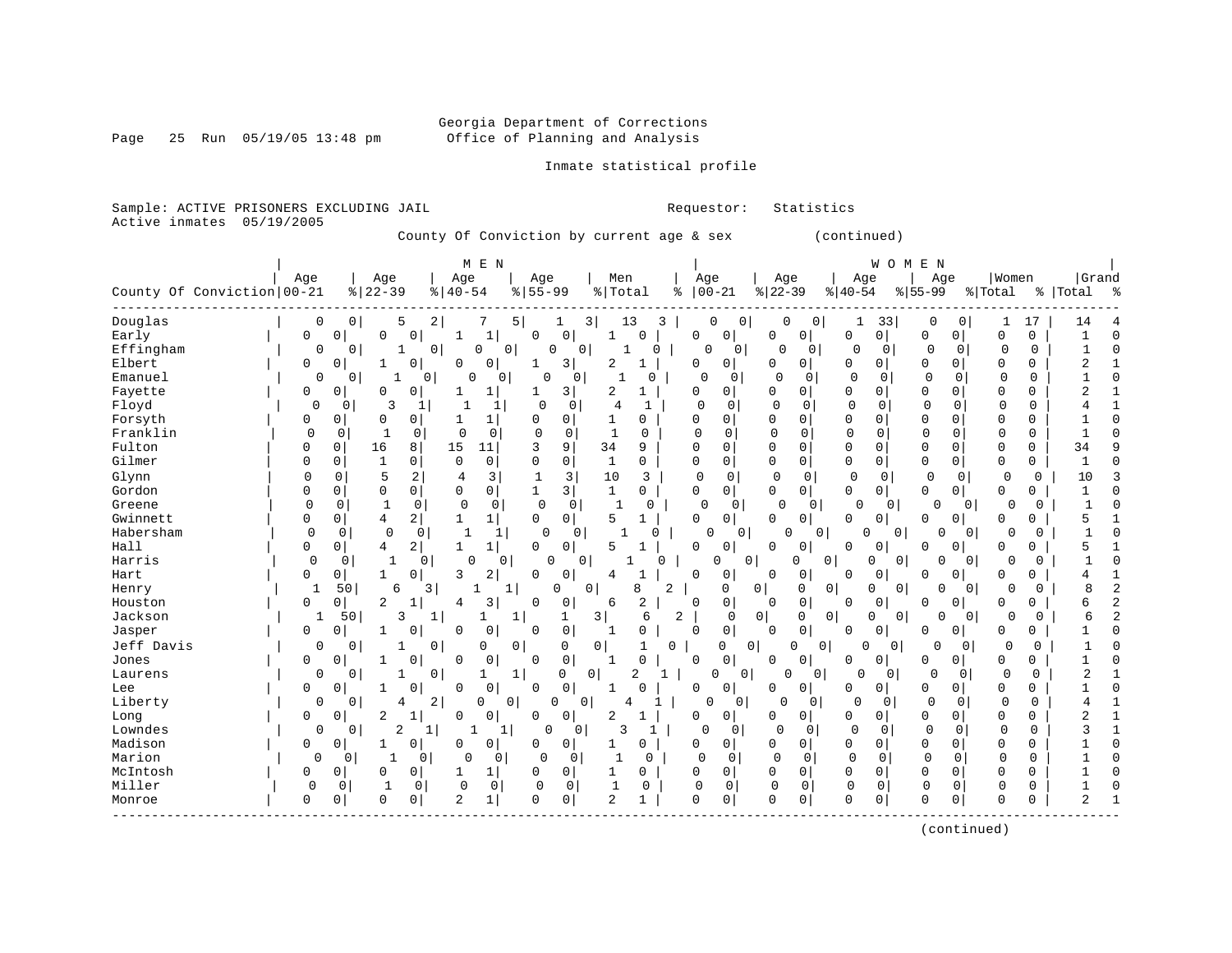### Georgia Department of Corrections<br>Office of Planning and Analysis Inmate statistical profile

Page 26 Run  $05/19/05$  13:48 pm

Sample: ACTIVE PRISONERS EXCLUDING JAIL **Requestor:** Statistics Active inmates 05/19/2005

County Of Conviction by current age & sex (continued)

|                            |                |                |                     | M E N                        |                               |                          |                            |                                        |                                       | WOMEN                      |                         |                  |
|----------------------------|----------------|----------------|---------------------|------------------------------|-------------------------------|--------------------------|----------------------------|----------------------------------------|---------------------------------------|----------------------------|-------------------------|------------------|
|                            | Age            |                | Age                 | Age                          | Age                           | Men                      | Age                        | Age                                    | Age                                   | Age                        | Women                   | Grand            |
| County Of Conviction 00-21 |                |                | $ 22-39$            | $8   40 - 54$                | $8155 - 99$                   | %   Total                | $ 00 - 21$<br>ႜ            | $ 22-39$                               | $ 40-54$                              | $8 55-99$                  | % Total                 | %   Total<br>್ಠಿ |
| Murray                     | 0              | $\overline{0}$ | 0<br>1              | 0                            | $\overline{0}$<br>0           | 0 <sup>1</sup><br>0<br>1 | 0                          | 0 <sub>1</sub><br>0<br>0               | 0<br>$\circ$                          | 0<br>0                     | 0<br>0                  |                  |
| Muscogee                   | $\mathbf{0}$   | $\mathbf 0$    | 3<br>7              | 5                            | 3<br>1                        | 15<br>4                  | 0<br>0                     | 0<br>0                                 | 0<br>$\mathbf 0$                      | $\mathbf 0$<br>0           | 0<br>$\mathbf 0$        | 15               |
| Newton                     | $\Omega$       | 0              | $\overline{2}$<br>1 |                              | 1<br>0                        | 0<br>3<br>1              | $\mathbf 0$<br>0           | $\Omega$<br>0                          | 33                                    | $\mathbf{0}$<br>0          | 17<br>1                 | 4                |
| Oglethorpe                 | 0              | 0              | 0<br>0              | 1                            | 0<br>0                        | -1                       | 0<br>0                     | 0<br>0                                 | 0<br>0                                | 0<br>0                     | 0<br>0                  | 1                |
| Paulding                   | 0              | 0              | 0<br>$\Omega$       |                              | 1 <br>0<br>0                  | 0                        | $\Omega$<br>0 <sup>1</sup> | $\mathbf 0$<br>0                       | $\mathbf 0$<br>0                      | $\mathbf 0$<br>0           | $\mathbf 0$<br>0        | $\mathbf{1}$     |
| Pierce                     | 0              | 0              | 0                   | 2<br>1                       | 0<br>0                        | 3                        | 0<br>0                     | 0<br>$\mathbf{0}$                      | 0<br>0                                | $\mathbf 0$<br>0           | 0<br>0                  | 3                |
| Pike                       | 0              | 0              | -1<br>0             | 1<br>1                       | 3                             | 3<br>$\mathbf{1}$        | $\Omega$<br>$\mathbf 0$    | $\Omega$<br>$\Omega$                   | $\mathbf 1$<br>33                     | $\mathbf 0$<br>0           | 17<br>1                 | 4                |
| Polk                       | 0              | $\Omega$       | 0<br>1              | $\Omega$<br>0                | 0<br>0                        | $\Omega$<br>1            | 0<br>0                     | 0<br>$\Omega$                          | 0<br>$\Omega$                         | $\mathbf 0$<br>$\Omega$    | $\Omega$<br>$\Omega$    |                  |
| Pulaski                    | $\Omega$       | 0              | $\Omega$<br>0       | 1                            | 0<br>0                        | $\mathbf{1}$<br>$\Omega$ | $\mathbf 0$<br>0           | $\Omega$<br>0                          | $\mathbf 0$<br>0                      | $\Omega$<br>$\mathbf 0$    | $\Omega$<br>$\Omega$    |                  |
| Putnam                     | 0              | 0              | 3<br>1              | 1                            | 0<br>0                        | 4                        | $\Omega$<br>0              | $\mathbf 0$<br>0                       | $\mathbf 0$<br>0                      | $\mathbf 0$<br>$\Omega$    | $\mathbf 0$<br>O        |                  |
| Rabun                      | $\mathbf 0$    | 0              | $\mathbf{1}$<br>0   | $\Omega$<br>0                | 0<br>0                        | $\mathbf{1}$<br>0        | $\Omega$<br>0              | $\mathbf 0$<br>0                       | $\mathbf 0$<br>0                      | $\Omega$<br>0              | $\Omega$<br>$\Omega$    |                  |
| Randolph                   | 0              | 0              | 0<br>1              | 0<br>$\mathbf 0$             | 0<br>0                        | $\mathbf{1}$<br>0        | 0<br>$\Omega$              | $\mathbf 0$<br>$\mathbf 0$             | $\mathsf 0$<br>0                      | 0<br>$\mathbf 0$           | 0<br>$\mathbf 0$        |                  |
| Richmond                   | $\Omega$       | 0              | 8<br>4              | 5<br>4                       | 2<br>6                        | 15<br>4                  | 0<br>0                     | 50 <br>1                               | $\mathbf 0$<br>0                      | $\mathbf 0$<br>$\mathbf 0$ | 17<br>$\mathbf{1}$      | 16               |
| Rockdale                   | 0              | 0              | 3<br>1              | $\mathbf{1}$<br>1            | $\mathbf 0$<br>0              | 4<br>1                   | $\mathbf 0$<br>0           | $\Omega$<br>0                          | 0<br>0                                | 0<br>0                     | 0<br>0                  | $\overline{4}$   |
| Spalding                   | $\Omega$       | $\Omega$       | 3<br>1              | 2<br>$\mathbf{1}$            | 0<br>0                        | 5<br>$\mathbf{1}$        | $\mathbf 0$<br>0           | $\Omega$<br>$\mathbf 0$                | 0<br>0                                | $\mathbf 0$<br>0           | $\Omega$<br>$\Omega$    | 5                |
| Sumter                     | 0              | $\mathbf 0$    | 0<br>0              | $\mathbf{1}$<br>$\mathbf{1}$ | 0<br>0                        | 0                        | 0<br>$\mathbf{0}$          | $\Omega$<br>0                          | $\Omega$<br>$\Omega$                  | 0<br>$\Omega$              | $\Omega$<br>$\Omega$    |                  |
| Terrell                    | 0              | 0              | 0<br>0              | $\mathbf 0$<br>$\mathbf 0$   | 3<br>1                        | $\mathbf{1}$<br>$\Omega$ | 0<br>0                     | 0<br>0                                 | 0<br>0                                | 0<br>0                     | 0<br>0                  | 1                |
| Thomas                     | $\mathbf 0$    | $\Omega$       | $\mathbf{1}$<br>0   | 1<br>1                       | $\Omega$<br>0                 | 2                        | $\Omega$<br>0              | $\Omega$<br>0                          | 0                                     | 0<br>0                     | $\Omega$<br>$\Omega$    | 2                |
| Tift                       | 0              | 0              | 0<br>0              | 1<br>1                       | 3<br>1                        | 2                        | 0<br>0                     | 0<br>0                                 | 0<br>0                                | 0<br>0                     | 0<br>0                  | 2                |
| Toombs                     | $\Omega$       | 0              | 2<br>$\mathbf{1}$   | $\mathbf{1}$<br>1            | $\Omega$<br>0                 | ੨                        | 0                          | $\overline{0}$<br>0                    | 0<br>0 <sup>1</sup><br>0              | $\Omega$<br>0              | $\Omega$<br>0           | 3                |
| Towns                      | 0              | 0              | 0<br>1              | 0<br>0                       | 0<br>0                        | $\Omega$<br>1            | 0<br>0                     | 0<br>0                                 | 0<br>0                                | 0<br>$\Omega$              | O<br>0                  |                  |
| Union                      | 0              | 0              | $\Omega$<br>0       | -1                           | 1<br>0                        | 0<br>$\Omega$            | 0                          | 0<br>0                                 | $\overline{0}$<br>$\overline{0}$<br>0 | 0<br>0                     | $\Omega$<br>$\Omega$    | -1               |
| Upson                      | $\mathbf 0$    | 0              | 0<br>0              | 1                            | 0<br>0                        | $\Omega$<br>-1           | $\mathbf 0$<br>0           | $\mathbf 0$<br>$\mathbf 0$             | $\mathbf 0$<br>0                      | 0<br>$\Omega$              | 0<br>0                  | 1                |
| Walker                     | $\mathbf 0$    | 0              | 2<br>1              | 0                            | 0<br>$\mathbf 0$              | 0<br>$\overline{2}$      | 1<br>0                     | 0 <sup>1</sup><br>1<br>50 <sub>1</sub> | 0<br>$\overline{0}$                   | $\Omega$<br>0              | 17<br>1                 | 3                |
| Walton                     | $\mathbf 0$    | 0              | 0<br>O              | 2<br>1                       | 0<br>0                        | $\overline{2}$           | 0<br>0                     | $\mathsf 0$<br>0                       | $\mathbf 0$<br>0                      | 0<br>$\Omega$              | $\Omega$<br>O           | $\overline{a}$   |
| Ware                       | $\Omega$       | 0              | 2<br>4              | 3                            | $\overline{2}$<br>$\mathbf 0$ | 0<br>7<br>2              | $\Omega$                   | $\overline{0}$<br>$\overline{0}$<br>0  | <sup>0</sup><br>$\Omega$              | $\Omega$<br>$\Omega$       | $\Omega$                | 7                |
| Washington                 | 0              | 0              | 2<br>1              | 0<br>0                       | 0<br>0                        | 2                        | 0<br>0                     | $\mathbf 0$<br>0                       | 0<br>0                                | 0<br>0                     | 0<br>0                  | 2                |
| Wayne                      | 0              | 0              | 0<br>$\mathbf{1}$   | $\mathbf 0$                  | 0<br>0                        | $\mathbf 0$<br>0<br>1    | 0<br>$\Omega$              | $\mathbf 0$<br>0                       | 0<br>0                                | $\mathbf 0$<br>0           | $\Omega$<br>$\mathbf 0$ | $\mathbf{1}$     |
| Whitfield                  | 0              | 0              | 0                   | 2<br>1                       | 6<br>2                        | 5                        | 0<br>O                     | 0<br>0                                 | 0<br>0                                | 0<br>0                     | 0<br>0                  | 5                |
| Wilkes                     | 0              | 0              | 0<br>-1             | 0                            | 0<br>0<br>$\Omega$            | U                        | O<br>0                     | 0<br>0                                 | $\Omega$<br>0                         | $\mathbf 0$<br>0           | $\mathbf 0$<br>0        | $\mathbf{1}$     |
| Total reported             |                | 2 100          | 205 100             | 139 100                      | 33 100                        | 379 100                  | 1 100                      | 2 100                                  | 3 100                                 | 0<br> 0                    | 6 100                   | 385 100          |
| Percent reported           |                | 100.0          | 100.0               | 100.0                        | 100.0                         | 100.0                    | 100.0                      | 100.0                                  | 100.0                                 | . 0                        | 100.0                   | 100.0            |
|                            |                |                |                     |                              |                               |                          |                            |                                        |                                       |                            |                         |                  |
|                            |                |                |                     |                              |                               |                          |                            |                                        |                                       |                            |                         |                  |
| Not reported               | 0              |                | $\Omega$            | $\mathbf 0$                  | 0                             | 0                        | 0                          | 0                                      | 0                                     | 0                          | $\Omega$                |                  |
|                            |                |                |                     |                              |                               |                          |                            |                                        |                                       |                            |                         |                  |
| Total                      | $\overline{a}$ |                | 205                 | 139                          | 33                            | 379                      | $\mathbf{1}$               | $\overline{2}$                         | 3                                     | $\mathbf 0$                | 6                       | 385              |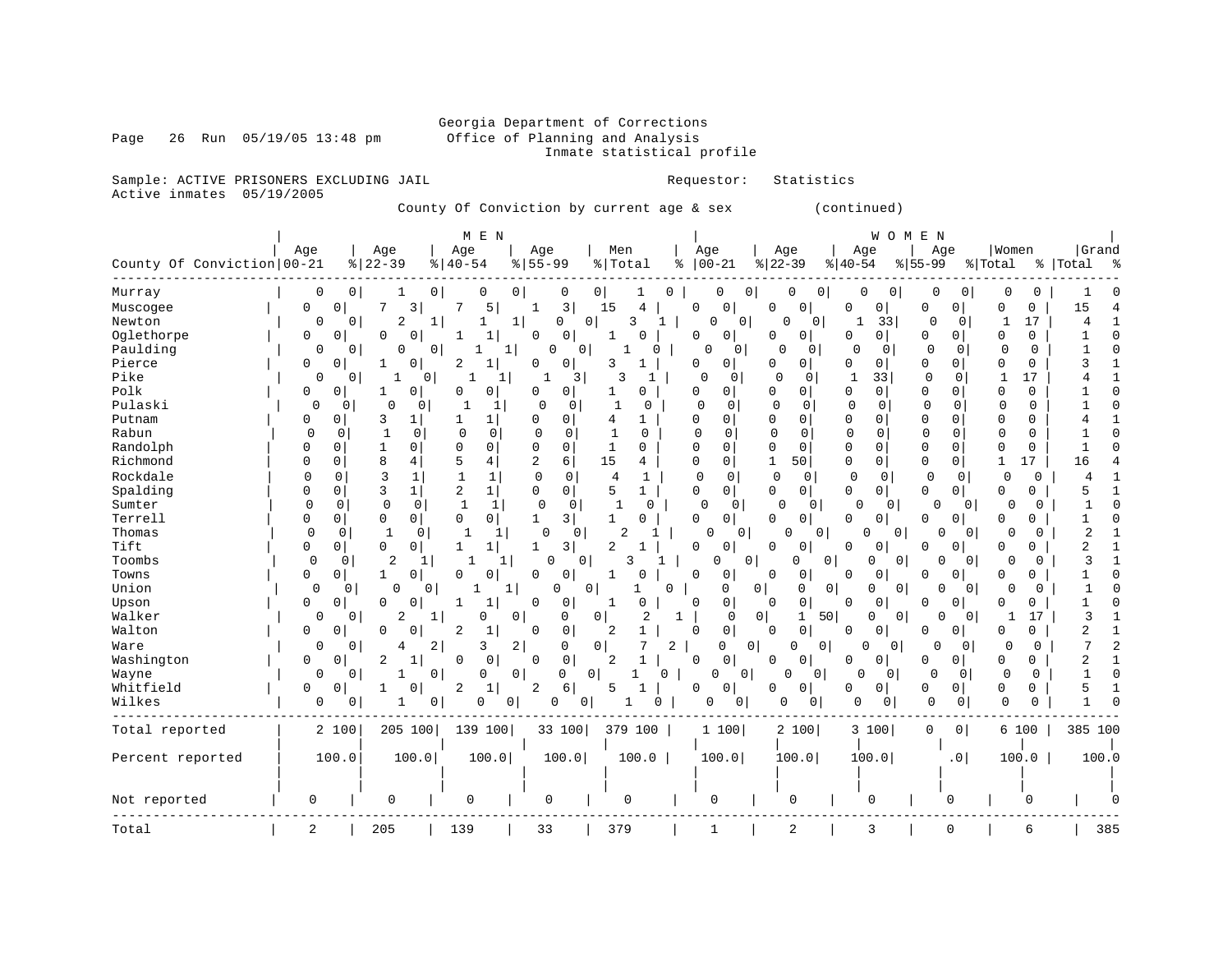Inmate statistical profile

Sample: ACTIVE PRISONERS EXCLUDING JAIL **Requestor:** Statistics Active inmates 05/19/2005

Circ Of Conviction by current age & sex

|                    |             |                               | M E N                                 |                                            |                                |              |                            |                                    |                            | WOMEN                            |                                        |                |                |
|--------------------|-------------|-------------------------------|---------------------------------------|--------------------------------------------|--------------------------------|--------------|----------------------------|------------------------------------|----------------------------|----------------------------------|----------------------------------------|----------------|----------------|
|                    | Age         | Age                           | Age                                   | Age                                        | Men                            |              | Age                        | Age                                | Age                        | Age                              | Women                                  | Grand          |                |
| Circ Of Conviction | $ 00 - 21$  | $8   22 - 39$                 | $8140 - 54$                           | $8155 - 99$                                | % Total                        | ႜ            | $00 - 21$                  | $ 22-39$                           | $8 40-54$                  | $ 55-99$                         | % Total                                | %   Total      | ႜ              |
| Alapaha            | 0           | 0<br>3                        | 1<br>0                                | 0                                          | 3<br>4                         |              | 0                          | 0 <sup>1</sup><br>0                | 0<br>0                     | 0<br>0                           | 0<br>$\Omega$<br>0                     | 4              |                |
| Alcovy             | 0           | 0<br>$\overline{c}$           | 2<br>3<br>$\mathbf{1}$                | $\mathbf 0$<br>0                           | $\mathbf{1}$<br>5              | $\Omega$     | 0                          | $\mathsf{O}\xspace$<br>$\mathbf 0$ | 33<br>$\mathbf{1}$         | 0<br>0                           | 17<br>1                                | 6              | 2              |
| Atlanta            | $\Omega$    | $\Omega$<br>16                | 15<br>8                               | 3<br>11                                    | 9 <sup>1</sup><br>34           | 9            | $\Omega$                   | $\overline{0}$<br>$\Omega$         | $\Omega$<br>$\overline{0}$ | $\overline{0}$<br>$\Omega$       | $\Omega$<br>$\Omega$<br>$\Omega$       | 34             | 9              |
| Atlantic           | 0           | 0<br>6                        | 3<br>1<br>-1                          | 0<br>$\Omega$                              | $\overline{a}$<br>7            | $\Omega$     | $\mathbf{0}$               | 0<br>$\Omega$                      | $\mathbf 0$<br>$\Omega$    | $\mathbf 0$<br>0                 | 0<br>0                                 | 7              | $\overline{2}$ |
| Augusta            | 0           | 13<br>0                       | 6<br>8                                | 6<br>3                                     | 9 <sup>1</sup><br>24           | 6            | 0                          | 0 <br>50<br>1                      | 0                          | $\overline{0}$<br>∩              | 17<br>0                                | 25             | 6              |
| Blue Ridge         | 0           | 0<br>1                        | 0<br>1<br>-1                          | $\mathbf 0$<br>$\Omega$                    | 2<br>$\mathbf{1}$              |              | $\Omega$<br>$\Omega$       | 0<br>$\Omega$                      | $\Omega$<br>0              | U<br>$\Omega$                    | $\Omega$<br>O                          | 2              |                |
| Brunswick          | 0           | 8<br>$\mathbf{0}$             | 4<br>5                                | $\overline{4}$<br>2                        | $6 \mid$<br>15                 | 4            | U<br>0 <sup>1</sup>        | 0<br>O                             | <sup>0</sup>               | $\Omega$<br>0<br>$\Omega$        | 0<br>0                                 | 15             | 4              |
| Chattahoochee      | 0           | q<br>0                        | 5<br>4                                | 3 <br>1                                    | 17<br>4                        | ∩            | 0                          | 0<br>O                             | 0<br>$\mathbf 0$           | U<br>0 <sub>1</sub>              | $\mathbf 0$<br>$\Omega$                | 17             | $\overline{4}$ |
| Cherokee           | 0           | 0<br>0                        | 2<br>0                                | $\mathbf{1}$<br>$\mathbf{1}$               | 3<br>3                         | -1           | $\cap$<br>0                | 0<br>$\circ$                       | $\Omega$                   | 0<br>$\Omega$<br>0               | 0<br>0                                 | 3              | 1              |
| Clayton            | $\Omega$    | 9<br>$\Omega$                 | 2<br>4<br>1                           | 3<br>1                                     | 12<br>3                        | 0            | $\Omega$                   | 0<br>n                             | 0<br>0                     | O<br>0                           | $\mathbf 0$<br><sup>0</sup>            | 12             | 3              |
| Cobb               | 0           | $\Omega$<br>6                 | 3<br>4                                | 3                                          | 3<br>11                        | 3            | $\Omega$<br>$\Omega$       | U<br>0                             | $\mathbf 0$<br>0           | $\Omega$<br>0                    | $\Omega$<br>$\Omega$                   | 11             | 3              |
| Conasauga          | 0           | 0<br>2                        | 1<br>2<br>1                           | 2<br>6                                     | 6<br>2                         |              | 0<br>0                     | $\Omega$<br>0                      | 0<br>0                     | 0<br>$\Omega$                    | $\mathbf 0$<br>$\Omega$                | 6              | $\overline{c}$ |
| Cordele            | $\Omega$    | $\overline{2}$<br>0           | $\mathbf{1}$                          | $\mathbf 0$<br>1<br>$\Omega$               | 3<br>$\mathbf{1}$              |              | $\Omega$<br>0              | $\Omega$<br>$\Omega$               | $\Omega$<br>$\Omega$       | $\Omega$<br>$\Omega$             | $\mathbf 0$<br>$\Omega$                | 3              | 1              |
| Coweta             | 0           | $\Omega$<br>4                 | 2<br>$\mathbf 0$<br>$\Omega$          | $\Omega$<br>$\mathbf 0$                    | 4<br>$\mathbf{1}$              | $\Omega$     | $\Omega$                   | $\Omega$<br>0                      | $\Omega$<br>$\mathbf 0$    | $\Omega$<br>$\Omega$             | $\mathbf 0$<br>$\Omega$                | 4              | $\mathbf{1}$   |
| Dougherty          | $\Omega$    | 6<br>$\Omega$                 | 3<br>4                                | 3<br>$\mathbf{1}$<br>3                     | 11<br>3                        |              | $\Omega$<br>$\Omega$       | $\Omega$<br>$\Omega$               | $\Omega$<br>$\mathbf 0$    | $\Omega$<br>$\Omega$             | $\Omega$<br>$\Omega$                   | 11             | 3              |
| Dublin             | O           | $\Omega$                      | $\mathbf 1$<br>0                      | $\Omega$<br>$\Omega$                       | $\overline{2}$<br>$\mathbf{1}$ | $\Omega$     | 0                          | $\Omega$<br>$\Omega$               | $\Omega$<br>$\mathbf 0$    | $\Omega$<br>$\Omega$             | $\Omega$<br>$\Omega$                   | $\overline{a}$ | 1              |
| Eastern            | U           | 9<br>$\Omega$                 | 3<br>4<br>$\overline{4}$              | 3                                          | 14<br>4                        |              | $\Omega$<br>$\Omega$       | $\Omega$<br>$\Omega$               | $\Omega$<br>$\Omega$       | $\Omega$<br>O                    | $\Omega$<br>$\Omega$                   | 14             | $\overline{4}$ |
| Flint              |             | 6<br>50                       | 3<br>$\mathbf{1}$<br>$\mathbf{1}$     | $\mathbf 0$<br>$\mathbf{0}$                | 8<br>2                         |              | $\Omega$<br>$\Omega$       | $\mathbf 0$<br>$\Omega$            | $\Omega$<br>$\Omega$       | $\Omega$<br>$\mathbf 0$          | $\Omega$<br>$\Omega$                   | 8              | $\overline{a}$ |
| Griffin            | O           | $\mathbf 0$<br>$\overline{4}$ | $\overline{4}$<br>$\overline{a}$<br>5 | 6<br>$\overline{2}$                        | 11<br>3                        |              | $\overline{0}$<br>0        | $\Omega$<br>$\overline{0}$         | $\mathbf{1}$<br>33         | 0<br>0 <sup>1</sup>              | $\mathbf{1}$<br>17                     | 12             | 3              |
| Gwinnett           | $\Omega$    | 4<br>$\mathbf 0$              | 2<br>$\mathbf{1}$                     | $\mathbf 0$<br>$\mathbf{1}$<br>$\mathbf 0$ | 5<br>1                         |              | $\Omega$<br>$\mathbf{0}$   | <sup>0</sup><br>$\Omega$           | $\mathbf 0$                | $\mathbf 0$<br>$\Omega$          | 0<br>$\Omega$<br>0                     | 5              | $\mathbf{1}$   |
| Houston            | 0           | $\overline{2}$<br>0           | 3 <br>$\mathbf{1}$<br>4               | $\Omega$<br>0                              | 6<br>$\overline{2}$            |              | $\Omega$<br>$\Omega$       | $\Omega$<br>0                      | $\mathbf 0$<br>$\Omega$    | U<br>$\mathbf{0}$                | O<br>0                                 | б              | $\overline{c}$ |
| Lookout Mountain   | $\Omega$    | 3<br>$\Omega$                 | $\mathbf{1}$<br>$\overline{1}$        | $\mathbf{1}$<br>-1                         | 3<br>5                         | 1            | O<br>$\Omega$              | 50<br>$\mathbf{1}$                 | 0                          | $\Omega$<br>0                    | 17<br>1<br>$\Omega$                    | б              | $\overline{a}$ |
| Macon              | U           | 10<br>$\mathbf 0$             | $\overline{2}$<br>5<br>$\mathbf{1}$   | 9<br>3                                     | 15                             | $\Omega$     | $\Omega$                   | 0<br>$\Omega$                      | $\Omega$<br>0              | U<br>0                           | $\Omega$<br>O                          | 15             | 4              |
| Middle             | $\Omega$    | 5<br>0                        | 2                                     | 0<br>1                                     | $\Omega$<br>6                  | 2            | 0<br>$\mathbf{0}$          | 0<br>O                             | O                          | $\overline{0}$<br>0              | $\Omega$<br>$\overline{0}$<br>$\Omega$ | 6              | $\overline{a}$ |
| Mountain           | 0           | 0 <sup>1</sup><br>1           | 0<br>$\mathbf{1}$<br>1                | $\mathbf 0$<br>$\Omega$                    | 2                              | $\Omega$     | 0                          | 0<br>0                             | $\Omega$<br>0              | 0<br>0                           | 0<br>0                                 | 2              |                |
| Northeastern       | $\Omega$    | 0<br>4                        | 2                                     | $\mathbf{1}$<br>0                          | $\mathbf 0$<br>5               |              | 0                          | $\mathbf 0$<br>$\mathbf 0$         | 0<br>0                     | $\mathbf 0$<br>0                 | $\Omega$<br>0<br>$\Omega$              | 5              | $\mathbf{1}$   |
| Northern           | 0           | $\mathbf 0$<br>4              | 2<br>3<br>4                           | 3<br>$\mathbf{1}$                          | 9<br>2                         | $\Omega$     | 0                          | 0<br>0                             | $\mathbf 0$<br>$\Omega$    | $\mathbf 0$<br>U                 | 0<br>0                                 | 9              | 2              |
| Ocmulgee           | $\Omega$    | 8<br>0                        | 4                                     | 3<br>$\Omega$                              | 0<br>12                        | 3            | $\Omega$                   | $\mathbf 0$<br>$\Omega$            | $\overline{0}$<br>$\Omega$ | $\Omega$<br>$\Omega$             | $\Omega$<br>$\Omega$<br>$\Omega$       | 12             | 3              |
| Oconee             | 0           | $\overline{c}$<br>$\Omega$    | $\mathbf{1}$<br>$\mathbf{1}$          | $\Omega$<br>$\mathbf 0$                    | 3<br>$\mathbf{1}$              | $\Omega$     | $\Omega$                   | 0<br>$\Omega$                      | $\Omega$<br>$\Omega$       | $\mathbf 0$<br>0                 | 0<br>0                                 | 3              | $\mathbf{1}$   |
| Ogeechee           | 0           | $\Omega$<br>1                 | $\Omega$<br>1                         | 0<br>1                                     | $\overline{0}$<br>2            | 1            | 0                          | $\Omega$<br>$\mathbf 0$<br>0       | $\Omega$                   | $\Omega$<br>$\Omega$             | $\Omega$<br>$\Omega$<br>$\Omega$       | 2              |                |
| Pataula            | 0           | $\overline{c}$<br>0           | $\mathbf{1}$<br>1                     | 3<br>$\mathbf{1}$                          | 4                              |              | $\Omega$<br>$\Omega$       | 0<br>$\Omega$                      | $\mathbf 0$<br>0           | 0 <sub>1</sub><br>0              | $\Omega$<br>$\Omega$                   | 4              |                |
| Piedmont           | 1           | 5<br>50                       | $\overline{a}$<br>1                   | 3<br>$\mathbf{1}$                          | 9<br>10                        | 3            | $\Omega$<br>0 <sup>1</sup> | $\Omega$<br>0                      | $\cap$                     | $\mathbf 0$<br>0                 | $\Omega$<br>$\Omega$<br>0              | 10             | 3              |
| Rome               | 0           | 3<br>0                        | $\mathbf{1}$<br>$\mathbf 1$           | $\mathbf 0$<br>$\Omega$                    | 4                              |              | $\Omega$<br>$\Omega$       | 0<br>0                             | $\Omega$<br>0              | 0<br>$\overline{0}$              | $\Omega$<br>$\Omega$                   | 4              |                |
| South Georgia      | $\Omega$    | $\Omega$<br>U                 | $\Omega$                              | 1 <br>$\Omega$                             | 0<br>1                         | 0            | $\Omega$<br>O              | $\Omega$<br>$\Omega$               | $\Omega$                   | $\Omega$<br>$\Omega$<br>$\Omega$ | $\Omega$<br>$\Omega$                   | $\mathbf{1}$   | $\Omega$       |
| Southern           | 0           | <sup>0</sup><br>4             | 2<br>5<br>4                           | 0<br>O                                     | $\overline{2}$<br>9            | <sup>0</sup> | $\Omega$                   | 0<br>0                             | $\mathbf 0$<br>0           | 0<br>$\mathbf{0}$                | $\mathbf 0$<br>$\Omega$                | 9              | 2              |
| Southwestern       | $\mathbf 0$ | $\mathbf{0}$<br>1             | 0                                     | O<br>1                                     | 2<br>0                         | 1            | O<br>0                     | $\Omega$<br>0                      | $\Omega$                   | $\mathbf 0$<br>$\mathbf 0$<br>0  | $\Omega$<br>0                          | $\overline{a}$ | $\mathbf{1}$   |
|                    |             |                               |                                       |                                            |                                |              |                            |                                    |                            |                                  |                                        |                |                |

(continued)

Page 27 Run 05/19/05 13:48 pm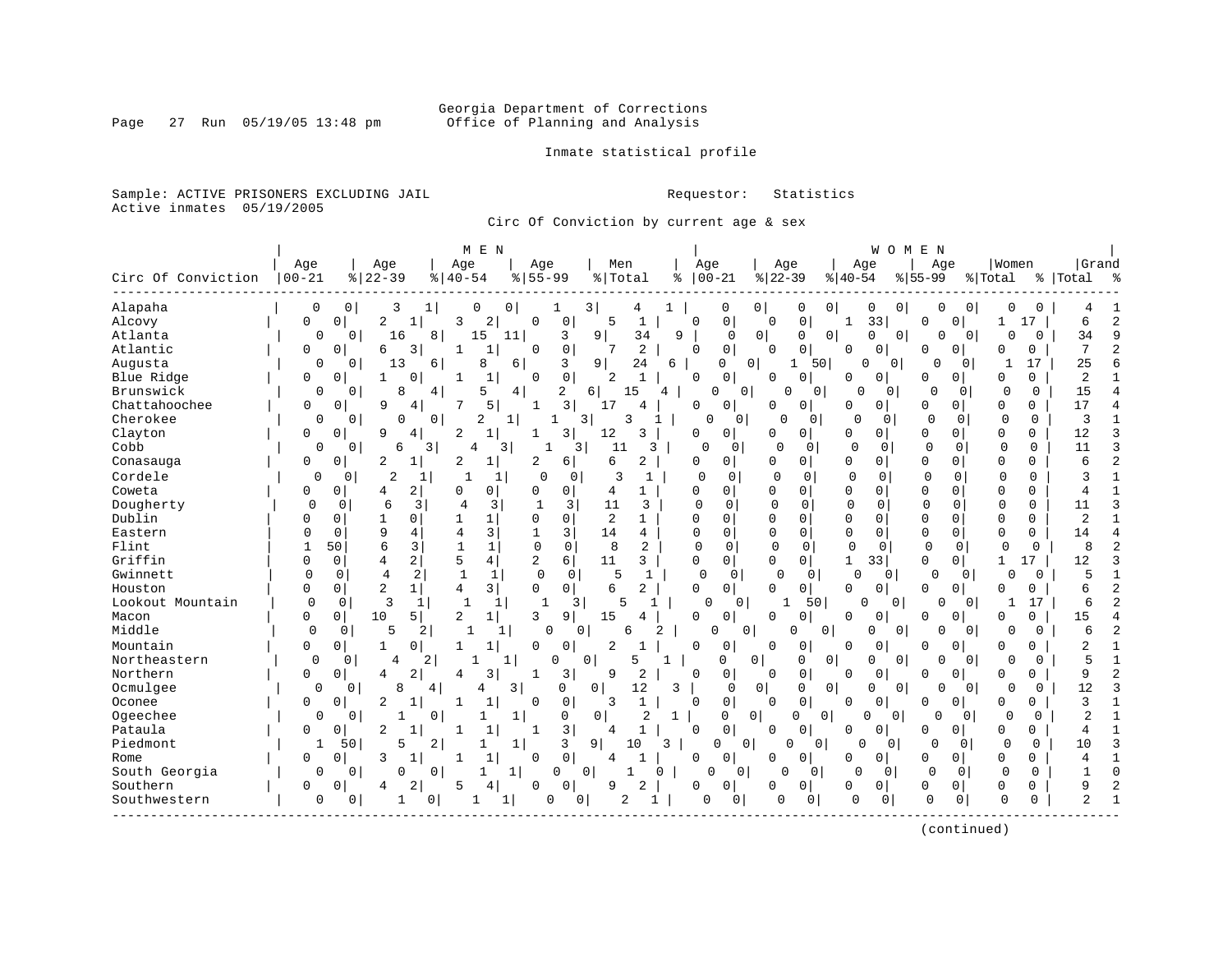Page 28 Run 05/19/05 13:48 pm

### Inmate statistical profile

Sample: ACTIVE PRISONERS EXCLUDING JAIL Requestor: Statistics Active inmates 05/19/2005

Circ Of Conviction by current age & sex (continued)

|                    |                   |                            | M E N                      |           |                      |                            |                               | W O M E N                       |                      |         |             |
|--------------------|-------------------|----------------------------|----------------------------|-----------|----------------------|----------------------------|-------------------------------|---------------------------------|----------------------|---------|-------------|
|                    | Age               | Age                        | Age                        | Age       | Men                  | Age                        | Age                           | Age                             | Age                  | Women   | Grand       |
| Circ Of Conviction | $ 00 - 21$        | $ 22-39 $                  | $\frac{1}{6}$   40-54      | $8 55-99$ | % Total              | $00 - 21$<br>$\frac{1}{6}$ | $ 22-39 $                     | $ 40-54 $                       | $ 55-99 $            | % Total | %   Total % |
| Stone Mountain     | 0<br>$\mathbf{0}$ | 15                         | 9<br>13                    | 2<br>6    | 30<br>8              | 1 100                      | $\circ$                       | $\Omega$                        |                      |         | 31          |
| Tallapoosa         | $\Omega$          | 0 <sup>1</sup><br>$\Omega$ | $\Omega$<br>$\overline{0}$ | $\Omega$  | $\Omega$             | $\Omega$<br>0              | 0 <sup>1</sup><br>O           | $\overline{0}$<br>O<br>$\Omega$ | $\Omega$<br>$\Omega$ |         |             |
| Tifton             | 0<br>$\Omega$     | $\Omega$<br>0              | Τ.                         | 3         | 2                    | 0<br>∩                     | $\Omega$                      | 0<br>0                          | $\Omega$             |         |             |
| Toombs             |                   |                            |                            | 0         | 0                    | 0                          | 0 <sup>1</sup>                | 0 <sup>1</sup><br>$\Omega$      | 01                   |         |             |
| Waycross           | 0<br>0            |                            | q<br>6                     | 0         | 15                   | 0                          | 0                             | 0<br>0                          |                      |         |             |
| Western            | 0                 | 0                          | $^{2}$                     | 4         | $\overline{0}$<br>10 | 3                          | $\Omega$                      | $\Omega$                        |                      |         | 10          |
| Rockdale           | 0<br>$\Omega$     | κ                          |                            |           |                      | 0<br>U                     | 0                             |                                 |                      |         |             |
| Douglas            | 0                 | Һ                          | 2                          | 5         | 13<br>31             | <sup>0</sup><br>З.         | <sup>n</sup><br>0<br>$\Omega$ | 33                              |                      | 17      | 14          |
| Appalachian        | 0<br>$\Omega$     | $\Omega$                   | 0                          |           |                      | 0                          | $\Omega$                      | 0                               | 0                    |         |             |
| Enotah             | 0                 |                            | 0                          |           | 0                    |                            | 0<br>0                        | C                               |                      |         |             |
| Bell-Forsyth       | $\Omega$          |                            |                            | 0<br>0    |                      | 0<br>0                     | 0                             | $\Omega$                        |                      |         |             |
| Towaliga           | 0                 | $\Omega$                   | 2<br>0                     | 3         |                      | 0<br>$\Omega$              | 0                             | $\Omega$                        | $\Omega$             |         |             |
| Paulding           | 0                 |                            |                            |           |                      | 0                          |                               | U                               |                      |         |             |
| Total reported     | 2 100             | 205 100                    | 139 100                    | 33 100    | 379 100              | 1 100                      | 2 100                         | 3 100                           | 0 <sup>1</sup><br>0  | 6 100   | 385 100     |
| Percent reported   | 100.0             | 100.0                      | 100.0                      | 100.0     | 100.0                | 100.0                      | 100.0                         | 100.0                           | .0 <sub>1</sub>      | 100.0   | 100.0       |
|                    |                   |                            |                            |           |                      |                            |                               |                                 |                      |         |             |
| Not reported       | $\Omega$          | ∩                          | $\Omega$                   | $\Omega$  | $\Omega$             | $\cap$                     | $\cap$                        | $\Omega$                        |                      |         |             |
| Total              |                   | 205                        | 139                        | 33        | 379                  |                            | $\overline{2}$                |                                 |                      |         | 385         |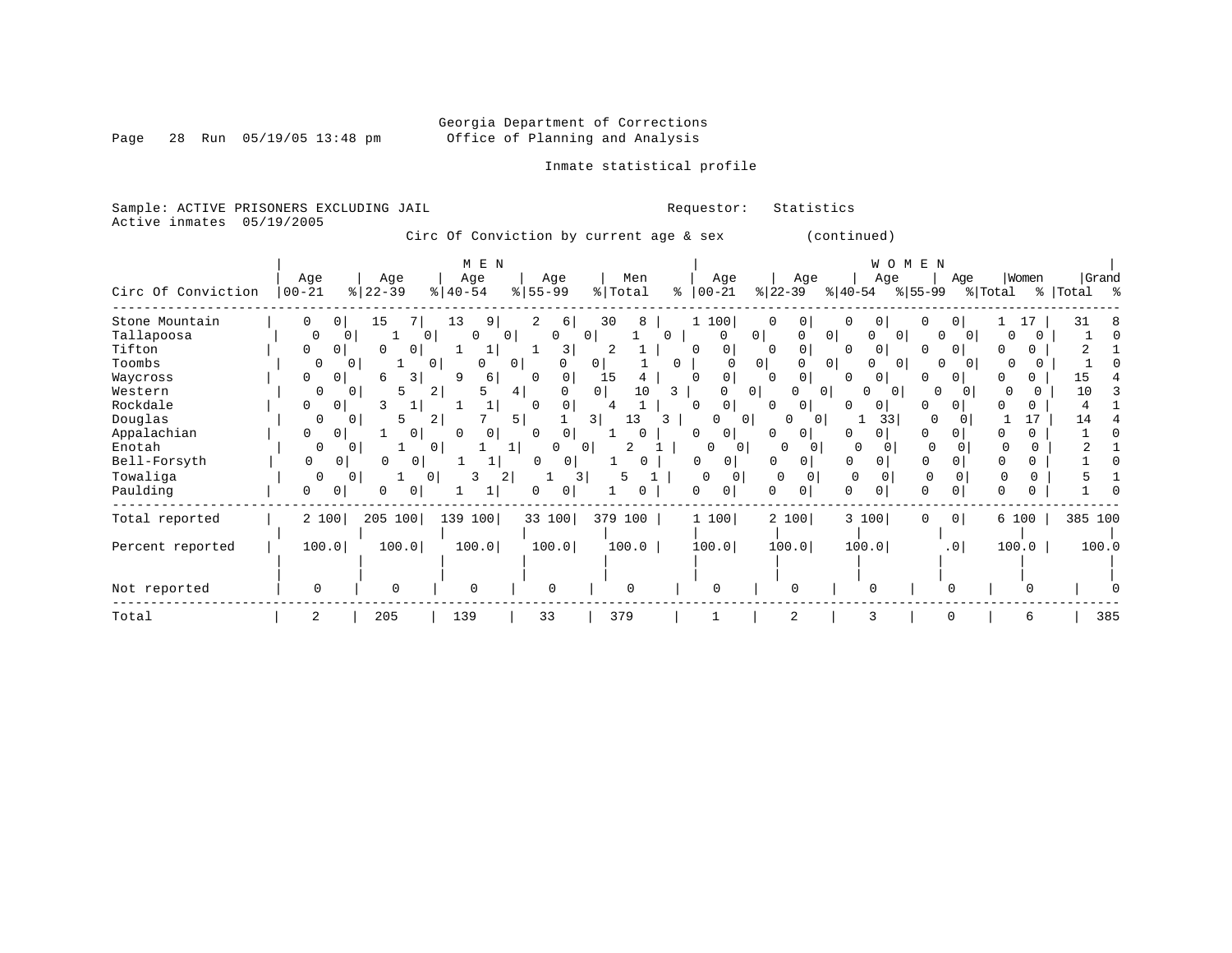### Georgia Department of Corrections<br>Page 29 Run 05/19/05 13:48 pm office of Planning and Analysis Office of Planning and Analysis

Inmate statistical profile

Sample: ACTIVE PRISONERS EXCLUDING JAIL **Requestor:** Statistics Active inmates 05/19/2005

Home County by current age & sex

| Grand<br>Age<br>Men<br>Age<br>Women<br>Age<br>Age<br>Age<br>Age<br>Age<br>Age<br>$ 22-39 $<br>$00 - 21$<br>$ 22-39$<br>% Total<br>$8   00 - 21$<br>$8 55-99$<br>Home County<br>$8   40 - 54$<br>$8 55-99$<br>$ 40-54$<br>% Total<br>%   Total<br>Appling<br>2<br>0<br>0<br>1<br>0<br>0<br>0<br>0<br>0<br>0<br>0<br>0<br>0<br>1<br>4<br>0<br>0<br>2<br>0<br>Atkinson<br>$\mathbf 0$<br>0<br>0<br>4<br>0<br>$\mathbf 0$<br>$\mathbf 0$<br>0<br>0<br>0<br>0<br>1<br>$\mathbf{1}$<br>0<br>U<br>0<br>$\Omega$<br>$\Omega$<br>$\circ$<br>$\cap$<br>Baldwin<br>2<br>$\mathsf 0$<br>3<br>$\mathbf{1}$<br>$\Omega$<br>0<br>0<br>0<br>3<br>0<br>0<br>2<br>$\Omega$<br>$\Omega$<br>0<br>0<br>$\Omega$<br>0<br>$\Omega$<br>$\overline{2}$<br>3<br>3<br>0<br>0<br>1<br>$\mathbf{1}$<br>$\mathbf{0}$<br>0<br>$\Omega$<br>$\Omega$<br>Barrow<br>0<br>1<br>0<br>$\Omega$<br>$\Omega$<br>$\Omega$<br>$\Omega$<br>41<br>0<br>0<br>3<br>$\mathbf 0$<br>Bartow<br>3<br>0<br>$\mathbf 0$<br>3<br>0<br>0<br>$\Omega$<br>3<br>$\Omega$<br>0<br>0<br>0<br>0<br>0<br>0<br>0<br>O<br>Ben Hill<br>2<br>$\mathbf{1}$<br>$\mathbf 0$<br>$\overline{0}$<br>0<br>$\Omega$<br>$\mathbf 0$<br>$\Omega$<br>2<br>O<br>$\Omega$<br>0<br>0<br>2<br>O<br>$\Omega$<br>$\Omega$<br>$\Omega$<br>$\Omega$<br>Bibb<br>3<br>$\mathbf{1}$<br>8<br>9<br>ζ<br>0<br>9<br>0<br>0<br>6<br>2<br>0<br>0<br>0<br>0<br>$\Omega$<br>0<br>$\Omega$<br>0<br>O<br>Bleckley<br>$\Omega$<br>2<br>$\Omega$<br>$\Omega$<br>$\mathbf 0$<br>$\mathbf 0$<br>$\Omega$<br>3<br>0<br>0<br>1 <br>1<br>0<br> 0 <br>3<br>0<br>0<br>0<br>0<br>1<br>Brooks<br>0<br>0<br>0<br>$\Omega$<br>0<br>$\Omega$<br>0<br>0<br>0<br>1<br>$\Omega$<br>0<br>1<br>$\Omega$<br>$\Omega$<br>0<br>0<br>0<br>-1<br>0<br>Bulloch<br>0<br>$\Omega$<br>$\Omega$<br>$\mathbf 0$<br>$\Omega$<br>0<br>$\Omega$<br>$\mathbf 0$<br>$\mathbf 0$<br>$\Omega$<br>0<br>$\Omega$<br>0<br>$\Omega$<br>0<br>0<br>0<br>1<br>Burke<br>2<br>0<br>$\Omega$<br>$\Omega$<br>$\mathbf 0$<br>0<br>2<br>0<br>1<br>$\Omega$<br>0<br>$\Omega$<br>0<br>0<br>0<br>$\Omega$<br>0<br>1<br>$\mathbf 0$<br><b>Butts</b><br>$\Omega$<br>$\Omega$<br>$\Omega$<br>0<br>$\mathbf{1}$<br>$\Omega$<br>$\Omega$<br>$\Omega$<br>$\Omega$<br>$\Omega$<br>$\Omega$<br>0<br>0<br>$\Omega$<br>$\mathbf{1}$<br>$\Omega$<br>$\Omega$<br>0<br>$\mathbf{1}$<br>4<br>Camden<br>$\mathbf 0$<br>0<br>0<br>0<br>$\Omega$<br>0<br>1<br>$\Omega$<br>$\Omega$<br>0<br>0<br>$\Omega$<br>$\Omega$<br>$\Omega$<br>0<br>0<br>0<br>1<br>0<br>-1<br>Carroll<br>$\overline{2}$<br>0<br>$\mathbf 0$<br>$\Omega$<br>$\mathbf{1}$<br>1<br>$\mathbf 1$<br>0<br>0<br>$\Omega$<br>$\Omega$<br>0<br>$\mathbf 0$<br>$\Omega$<br>$\mathbf 0$<br>0<br>2<br>0<br>1<br>1<br>0<br>0<br>$\mathbf 1$<br>$1\,$<br>$\Omega$<br>$\mathbf{1}$<br>$\Omega$<br>$\mathbf 0$<br>$\Omega$<br>0<br>$\Omega$<br>$\mathbf 0$<br>$\mathbf 0$<br>$\mathbf 0$<br>0<br>$\mathbf 0$<br>$\mathbf{1}$<br>Catoosa<br>U<br>0<br>$\Omega$<br>0<br>$\Omega$<br>Chatham<br>б<br>18<br>10<br>7<br>4<br>$\mathbf 0$<br>0<br>0<br>0<br>0<br>0<br>0<br>18<br>0<br>0<br>6<br>0<br>0<br>0<br>6<br>Cherokee<br>$\overline{1}$<br>$\mathbf 0$<br>$\Omega$<br>2<br>$\Omega$<br>$\mathbf{1}$<br>$\mathbf{1}$<br>2<br>$\Omega$<br>0<br>$\mathbf 0$<br>0<br>0<br>1<br>0<br>1<br>0<br>$\Omega$<br>$\Omega$<br>$\mathbf 0$<br>$\Omega$<br>Clarke<br>5<br>3<br>3 <br>$\mathbf 0$<br>$\mathbf 0$<br>9<br>3<br>$\mathbf 0$<br>0<br>0<br>0<br>$\Omega$<br>9<br>0<br>0<br>0<br>0<br>0<br>0<br>0<br>4<br>$\overline{7}$<br>50<br>10<br>3<br>$\mathbf{1}$<br>$\mathbf{1}$<br>100<br>0<br>17<br>Clayton<br>$\mathbf 1$<br>4<br>$\mathbf 1$<br>4<br>0<br>U<br>0 <sup>1</sup><br>0<br>0 <sup>1</sup><br>1<br>11 |              |
|-----------------------------------------------------------------------------------------------------------------------------------------------------------------------------------------------------------------------------------------------------------------------------------------------------------------------------------------------------------------------------------------------------------------------------------------------------------------------------------------------------------------------------------------------------------------------------------------------------------------------------------------------------------------------------------------------------------------------------------------------------------------------------------------------------------------------------------------------------------------------------------------------------------------------------------------------------------------------------------------------------------------------------------------------------------------------------------------------------------------------------------------------------------------------------------------------------------------------------------------------------------------------------------------------------------------------------------------------------------------------------------------------------------------------------------------------------------------------------------------------------------------------------------------------------------------------------------------------------------------------------------------------------------------------------------------------------------------------------------------------------------------------------------------------------------------------------------------------------------------------------------------------------------------------------------------------------------------------------------------------------------------------------------------------------------------------------------------------------------------------------------------------------------------------------------------------------------------------------------------------------------------------------------------------------------------------------------------------------------------------------------------------------------------------------------------------------------------------------------------------------------------------------------------------------------------------------------------------------------------------------------------------------------------------------------------------------------------------------------------------------------------------------------------------------------------------------------------------------------------------------------------------------------------------------------------------------------------------------------------------------------------------------------------------------------------------------------------------------------------------------------------------------------------------------------------------------------------------------------------------------------------------------------------------------------------------------------------------------------------------------------------------------------------------------------------------------------------------------------------------------------------------------------------------------------------------------------------------------------------------------------------------------------------------------------------|--------------|
|                                                                                                                                                                                                                                                                                                                                                                                                                                                                                                                                                                                                                                                                                                                                                                                                                                                                                                                                                                                                                                                                                                                                                                                                                                                                                                                                                                                                                                                                                                                                                                                                                                                                                                                                                                                                                                                                                                                                                                                                                                                                                                                                                                                                                                                                                                                                                                                                                                                                                                                                                                                                                                                                                                                                                                                                                                                                                                                                                                                                                                                                                                                                                                                                                                                                                                                                                                                                                                                                                                                                                                                                                                                                                         |              |
|                                                                                                                                                                                                                                                                                                                                                                                                                                                                                                                                                                                                                                                                                                                                                                                                                                                                                                                                                                                                                                                                                                                                                                                                                                                                                                                                                                                                                                                                                                                                                                                                                                                                                                                                                                                                                                                                                                                                                                                                                                                                                                                                                                                                                                                                                                                                                                                                                                                                                                                                                                                                                                                                                                                                                                                                                                                                                                                                                                                                                                                                                                                                                                                                                                                                                                                                                                                                                                                                                                                                                                                                                                                                                         | း -          |
|                                                                                                                                                                                                                                                                                                                                                                                                                                                                                                                                                                                                                                                                                                                                                                                                                                                                                                                                                                                                                                                                                                                                                                                                                                                                                                                                                                                                                                                                                                                                                                                                                                                                                                                                                                                                                                                                                                                                                                                                                                                                                                                                                                                                                                                                                                                                                                                                                                                                                                                                                                                                                                                                                                                                                                                                                                                                                                                                                                                                                                                                                                                                                                                                                                                                                                                                                                                                                                                                                                                                                                                                                                                                                         |              |
|                                                                                                                                                                                                                                                                                                                                                                                                                                                                                                                                                                                                                                                                                                                                                                                                                                                                                                                                                                                                                                                                                                                                                                                                                                                                                                                                                                                                                                                                                                                                                                                                                                                                                                                                                                                                                                                                                                                                                                                                                                                                                                                                                                                                                                                                                                                                                                                                                                                                                                                                                                                                                                                                                                                                                                                                                                                                                                                                                                                                                                                                                                                                                                                                                                                                                                                                                                                                                                                                                                                                                                                                                                                                                         | $\Omega$     |
|                                                                                                                                                                                                                                                                                                                                                                                                                                                                                                                                                                                                                                                                                                                                                                                                                                                                                                                                                                                                                                                                                                                                                                                                                                                                                                                                                                                                                                                                                                                                                                                                                                                                                                                                                                                                                                                                                                                                                                                                                                                                                                                                                                                                                                                                                                                                                                                                                                                                                                                                                                                                                                                                                                                                                                                                                                                                                                                                                                                                                                                                                                                                                                                                                                                                                                                                                                                                                                                                                                                                                                                                                                                                                         | $\mathbf{1}$ |
|                                                                                                                                                                                                                                                                                                                                                                                                                                                                                                                                                                                                                                                                                                                                                                                                                                                                                                                                                                                                                                                                                                                                                                                                                                                                                                                                                                                                                                                                                                                                                                                                                                                                                                                                                                                                                                                                                                                                                                                                                                                                                                                                                                                                                                                                                                                                                                                                                                                                                                                                                                                                                                                                                                                                                                                                                                                                                                                                                                                                                                                                                                                                                                                                                                                                                                                                                                                                                                                                                                                                                                                                                                                                                         | $\mathbf{1}$ |
|                                                                                                                                                                                                                                                                                                                                                                                                                                                                                                                                                                                                                                                                                                                                                                                                                                                                                                                                                                                                                                                                                                                                                                                                                                                                                                                                                                                                                                                                                                                                                                                                                                                                                                                                                                                                                                                                                                                                                                                                                                                                                                                                                                                                                                                                                                                                                                                                                                                                                                                                                                                                                                                                                                                                                                                                                                                                                                                                                                                                                                                                                                                                                                                                                                                                                                                                                                                                                                                                                                                                                                                                                                                                                         |              |
|                                                                                                                                                                                                                                                                                                                                                                                                                                                                                                                                                                                                                                                                                                                                                                                                                                                                                                                                                                                                                                                                                                                                                                                                                                                                                                                                                                                                                                                                                                                                                                                                                                                                                                                                                                                                                                                                                                                                                                                                                                                                                                                                                                                                                                                                                                                                                                                                                                                                                                                                                                                                                                                                                                                                                                                                                                                                                                                                                                                                                                                                                                                                                                                                                                                                                                                                                                                                                                                                                                                                                                                                                                                                                         |              |
|                                                                                                                                                                                                                                                                                                                                                                                                                                                                                                                                                                                                                                                                                                                                                                                                                                                                                                                                                                                                                                                                                                                                                                                                                                                                                                                                                                                                                                                                                                                                                                                                                                                                                                                                                                                                                                                                                                                                                                                                                                                                                                                                                                                                                                                                                                                                                                                                                                                                                                                                                                                                                                                                                                                                                                                                                                                                                                                                                                                                                                                                                                                                                                                                                                                                                                                                                                                                                                                                                                                                                                                                                                                                                         | 3            |
|                                                                                                                                                                                                                                                                                                                                                                                                                                                                                                                                                                                                                                                                                                                                                                                                                                                                                                                                                                                                                                                                                                                                                                                                                                                                                                                                                                                                                                                                                                                                                                                                                                                                                                                                                                                                                                                                                                                                                                                                                                                                                                                                                                                                                                                                                                                                                                                                                                                                                                                                                                                                                                                                                                                                                                                                                                                                                                                                                                                                                                                                                                                                                                                                                                                                                                                                                                                                                                                                                                                                                                                                                                                                                         | $\mathbf{1}$ |
|                                                                                                                                                                                                                                                                                                                                                                                                                                                                                                                                                                                                                                                                                                                                                                                                                                                                                                                                                                                                                                                                                                                                                                                                                                                                                                                                                                                                                                                                                                                                                                                                                                                                                                                                                                                                                                                                                                                                                                                                                                                                                                                                                                                                                                                                                                                                                                                                                                                                                                                                                                                                                                                                                                                                                                                                                                                                                                                                                                                                                                                                                                                                                                                                                                                                                                                                                                                                                                                                                                                                                                                                                                                                                         | $\cap$       |
|                                                                                                                                                                                                                                                                                                                                                                                                                                                                                                                                                                                                                                                                                                                                                                                                                                                                                                                                                                                                                                                                                                                                                                                                                                                                                                                                                                                                                                                                                                                                                                                                                                                                                                                                                                                                                                                                                                                                                                                                                                                                                                                                                                                                                                                                                                                                                                                                                                                                                                                                                                                                                                                                                                                                                                                                                                                                                                                                                                                                                                                                                                                                                                                                                                                                                                                                                                                                                                                                                                                                                                                                                                                                                         | $\Omega$     |
|                                                                                                                                                                                                                                                                                                                                                                                                                                                                                                                                                                                                                                                                                                                                                                                                                                                                                                                                                                                                                                                                                                                                                                                                                                                                                                                                                                                                                                                                                                                                                                                                                                                                                                                                                                                                                                                                                                                                                                                                                                                                                                                                                                                                                                                                                                                                                                                                                                                                                                                                                                                                                                                                                                                                                                                                                                                                                                                                                                                                                                                                                                                                                                                                                                                                                                                                                                                                                                                                                                                                                                                                                                                                                         |              |
|                                                                                                                                                                                                                                                                                                                                                                                                                                                                                                                                                                                                                                                                                                                                                                                                                                                                                                                                                                                                                                                                                                                                                                                                                                                                                                                                                                                                                                                                                                                                                                                                                                                                                                                                                                                                                                                                                                                                                                                                                                                                                                                                                                                                                                                                                                                                                                                                                                                                                                                                                                                                                                                                                                                                                                                                                                                                                                                                                                                                                                                                                                                                                                                                                                                                                                                                                                                                                                                                                                                                                                                                                                                                                         | $\Omega$     |
|                                                                                                                                                                                                                                                                                                                                                                                                                                                                                                                                                                                                                                                                                                                                                                                                                                                                                                                                                                                                                                                                                                                                                                                                                                                                                                                                                                                                                                                                                                                                                                                                                                                                                                                                                                                                                                                                                                                                                                                                                                                                                                                                                                                                                                                                                                                                                                                                                                                                                                                                                                                                                                                                                                                                                                                                                                                                                                                                                                                                                                                                                                                                                                                                                                                                                                                                                                                                                                                                                                                                                                                                                                                                                         |              |
|                                                                                                                                                                                                                                                                                                                                                                                                                                                                                                                                                                                                                                                                                                                                                                                                                                                                                                                                                                                                                                                                                                                                                                                                                                                                                                                                                                                                                                                                                                                                                                                                                                                                                                                                                                                                                                                                                                                                                                                                                                                                                                                                                                                                                                                                                                                                                                                                                                                                                                                                                                                                                                                                                                                                                                                                                                                                                                                                                                                                                                                                                                                                                                                                                                                                                                                                                                                                                                                                                                                                                                                                                                                                                         |              |
|                                                                                                                                                                                                                                                                                                                                                                                                                                                                                                                                                                                                                                                                                                                                                                                                                                                                                                                                                                                                                                                                                                                                                                                                                                                                                                                                                                                                                                                                                                                                                                                                                                                                                                                                                                                                                                                                                                                                                                                                                                                                                                                                                                                                                                                                                                                                                                                                                                                                                                                                                                                                                                                                                                                                                                                                                                                                                                                                                                                                                                                                                                                                                                                                                                                                                                                                                                                                                                                                                                                                                                                                                                                                                         | $\sqrt{ }$   |
|                                                                                                                                                                                                                                                                                                                                                                                                                                                                                                                                                                                                                                                                                                                                                                                                                                                                                                                                                                                                                                                                                                                                                                                                                                                                                                                                                                                                                                                                                                                                                                                                                                                                                                                                                                                                                                                                                                                                                                                                                                                                                                                                                                                                                                                                                                                                                                                                                                                                                                                                                                                                                                                                                                                                                                                                                                                                                                                                                                                                                                                                                                                                                                                                                                                                                                                                                                                                                                                                                                                                                                                                                                                                                         |              |
|                                                                                                                                                                                                                                                                                                                                                                                                                                                                                                                                                                                                                                                                                                                                                                                                                                                                                                                                                                                                                                                                                                                                                                                                                                                                                                                                                                                                                                                                                                                                                                                                                                                                                                                                                                                                                                                                                                                                                                                                                                                                                                                                                                                                                                                                                                                                                                                                                                                                                                                                                                                                                                                                                                                                                                                                                                                                                                                                                                                                                                                                                                                                                                                                                                                                                                                                                                                                                                                                                                                                                                                                                                                                                         |              |
|                                                                                                                                                                                                                                                                                                                                                                                                                                                                                                                                                                                                                                                                                                                                                                                                                                                                                                                                                                                                                                                                                                                                                                                                                                                                                                                                                                                                                                                                                                                                                                                                                                                                                                                                                                                                                                                                                                                                                                                                                                                                                                                                                                                                                                                                                                                                                                                                                                                                                                                                                                                                                                                                                                                                                                                                                                                                                                                                                                                                                                                                                                                                                                                                                                                                                                                                                                                                                                                                                                                                                                                                                                                                                         |              |
|                                                                                                                                                                                                                                                                                                                                                                                                                                                                                                                                                                                                                                                                                                                                                                                                                                                                                                                                                                                                                                                                                                                                                                                                                                                                                                                                                                                                                                                                                                                                                                                                                                                                                                                                                                                                                                                                                                                                                                                                                                                                                                                                                                                                                                                                                                                                                                                                                                                                                                                                                                                                                                                                                                                                                                                                                                                                                                                                                                                                                                                                                                                                                                                                                                                                                                                                                                                                                                                                                                                                                                                                                                                                                         |              |
| Cobb<br>$\overline{2}$<br>10<br>0<br>$\overline{4}$<br>5<br>$\overline{4}$<br>4<br>10<br>0<br>0<br>0<br>0<br>1<br>3<br>$\Omega$<br><sup>0</sup><br>0<br>0<br>$\Omega$<br>$\overline{0}$<br>O                                                                                                                                                                                                                                                                                                                                                                                                                                                                                                                                                                                                                                                                                                                                                                                                                                                                                                                                                                                                                                                                                                                                                                                                                                                                                                                                                                                                                                                                                                                                                                                                                                                                                                                                                                                                                                                                                                                                                                                                                                                                                                                                                                                                                                                                                                                                                                                                                                                                                                                                                                                                                                                                                                                                                                                                                                                                                                                                                                                                                                                                                                                                                                                                                                                                                                                                                                                                                                                                                            |              |
| Coffee<br>$\Omega$<br>$\mathbf 0$<br>$\mathbf{1}$<br>$\Omega$<br>$\mathbf 0$<br>0<br>0<br>1<br>$\Omega$<br>$\overline{0}$<br>$\Omega$<br>0<br>O<br>$\circ$<br>$\Omega$<br>$\overline{0}$<br>O<br>0<br>$\mathbf{1}$<br>1<br><sup>0</sup>                                                                                                                                                                                                                                                                                                                                                                                                                                                                                                                                                                                                                                                                                                                                                                                                                                                                                                                                                                                                                                                                                                                                                                                                                                                                                                                                                                                                                                                                                                                                                                                                                                                                                                                                                                                                                                                                                                                                                                                                                                                                                                                                                                                                                                                                                                                                                                                                                                                                                                                                                                                                                                                                                                                                                                                                                                                                                                                                                                                                                                                                                                                                                                                                                                                                                                                                                                                                                                                 | $\sqrt{ }$   |
| Colquit<br>$\overline{2}$<br>2<br>$\overline{2}$<br>$\mathbf 0$<br>$\mathbf 0$<br>$\Omega$<br>$\mathbf 0$<br>2<br>0<br>0<br>0<br>0<br>0<br>$\Omega$<br><sup>0</sup><br>0<br>0<br>$\Omega$<br>0<br>Ω                                                                                                                                                                                                                                                                                                                                                                                                                                                                                                                                                                                                                                                                                                                                                                                                                                                                                                                                                                                                                                                                                                                                                                                                                                                                                                                                                                                                                                                                                                                                                                                                                                                                                                                                                                                                                                                                                                                                                                                                                                                                                                                                                                                                                                                                                                                                                                                                                                                                                                                                                                                                                                                                                                                                                                                                                                                                                                                                                                                                                                                                                                                                                                                                                                                                                                                                                                                                                                                                                     |              |
| Columbia<br>$\Omega$<br>$\Omega$<br>$\mathbf 0$<br>$\mathbf 0$<br>$\Omega$<br>0<br>0<br>$\Omega$<br>4<br>0<br>U<br>0<br>0<br>$\Omega$<br>$\mathbf 0$<br>$\Omega$<br>O<br>$\mathbf{1}$<br>-1                                                                                                                                                                                                                                                                                                                                                                                                                                                                                                                                                                                                                                                                                                                                                                                                                                                                                                                                                                                                                                                                                                                                                                                                                                                                                                                                                                                                                                                                                                                                                                                                                                                                                                                                                                                                                                                                                                                                                                                                                                                                                                                                                                                                                                                                                                                                                                                                                                                                                                                                                                                                                                                                                                                                                                                                                                                                                                                                                                                                                                                                                                                                                                                                                                                                                                                                                                                                                                                                                             | $\sqrt{ }$   |
| Coweta<br>0<br>$\mathbf 0$<br>0<br>0<br>0<br>$\Omega$<br>0<br>0<br>$\Omega$<br>0<br>0<br>0<br>0<br>$\Omega$<br>0<br>$\Omega$<br>0                                                                                                                                                                                                                                                                                                                                                                                                                                                                                                                                                                                                                                                                                                                                                                                                                                                                                                                                                                                                                                                                                                                                                                                                                                                                                                                                                                                                                                                                                                                                                                                                                                                                                                                                                                                                                                                                                                                                                                                                                                                                                                                                                                                                                                                                                                                                                                                                                                                                                                                                                                                                                                                                                                                                                                                                                                                                                                                                                                                                                                                                                                                                                                                                                                                                                                                                                                                                                                                                                                                                                       |              |
| Crisp<br>0<br> 0 <br>0<br>0<br>1<br>0<br>0<br>0<br>$\Omega$<br>$\mathbf 0$<br>$\overline{0}$<br>0<br>0<br>1<br>0<br>0<br>0<br>0<br>1<br>O                                                                                                                                                                                                                                                                                                                                                                                                                                                                                                                                                                                                                                                                                                                                                                                                                                                                                                                                                                                                                                                                                                                                                                                                                                                                                                                                                                                                                                                                                                                                                                                                                                                                                                                                                                                                                                                                                                                                                                                                                                                                                                                                                                                                                                                                                                                                                                                                                                                                                                                                                                                                                                                                                                                                                                                                                                                                                                                                                                                                                                                                                                                                                                                                                                                                                                                                                                                                                                                                                                                                               |              |
| 2<br>$\mathsf 0$<br>$\overline{2}$<br>$\overline{2}$<br>0<br>2<br>1<br>0<br>Decatur<br>0<br>0<br>0<br>0<br>$\Omega$<br>0<br>0<br>0<br>0<br>$\Omega$<br>0<br>$\Omega$<br>0                                                                                                                                                                                                                                                                                                                                                                                                                                                                                                                                                                                                                                                                                                                                                                                                                                                                                                                                                                                                                                                                                                                                                                                                                                                                                                                                                                                                                                                                                                                                                                                                                                                                                                                                                                                                                                                                                                                                                                                                                                                                                                                                                                                                                                                                                                                                                                                                                                                                                                                                                                                                                                                                                                                                                                                                                                                                                                                                                                                                                                                                                                                                                                                                                                                                                                                                                                                                                                                                                                               |              |
| DeKalb<br>25<br>20<br>5<br>0<br>8<br>$\mathbf 0$<br>25<br>0<br>4<br>0<br>0 <sup>1</sup><br>0<br>0<br>0<br>0<br>$\Omega$<br>$\Omega$<br>0<br>0<br>11<br>0                                                                                                                                                                                                                                                                                                                                                                                                                                                                                                                                                                                                                                                                                                                                                                                                                                                                                                                                                                                                                                                                                                                                                                                                                                                                                                                                                                                                                                                                                                                                                                                                                                                                                                                                                                                                                                                                                                                                                                                                                                                                                                                                                                                                                                                                                                                                                                                                                                                                                                                                                                                                                                                                                                                                                                                                                                                                                                                                                                                                                                                                                                                                                                                                                                                                                                                                                                                                                                                                                                                                | 8            |
| $^{\circ}$<br>3<br>3<br>9<br>Dougherty<br>2<br>4<br>9<br>$\Omega$<br>0<br>0<br>0<br>4<br>$\Omega$<br>0<br>0<br>$\Omega$<br>0<br>$\Omega$<br>0<br>4<br>1                                                                                                                                                                                                                                                                                                                                                                                                                                                                                                                                                                                                                                                                                                                                                                                                                                                                                                                                                                                                                                                                                                                                                                                                                                                                                                                                                                                                                                                                                                                                                                                                                                                                                                                                                                                                                                                                                                                                                                                                                                                                                                                                                                                                                                                                                                                                                                                                                                                                                                                                                                                                                                                                                                                                                                                                                                                                                                                                                                                                                                                                                                                                                                                                                                                                                                                                                                                                                                                                                                                                 | 3            |
| Douglas<br>$\mathbf{3}$<br> 0 <br>5<br>2<br>$\mathbf 0$<br>17<br>0<br>0<br>2<br>1<br>3<br>0<br>0<br>$\Omega$<br>1<br>33<br>$\Omega$<br>0<br>1<br>6<br>O                                                                                                                                                                                                                                                                                                                                                                                                                                                                                                                                                                                                                                                                                                                                                                                                                                                                                                                                                                                                                                                                                                                                                                                                                                                                                                                                                                                                                                                                                                                                                                                                                                                                                                                                                                                                                                                                                                                                                                                                                                                                                                                                                                                                                                                                                                                                                                                                                                                                                                                                                                                                                                                                                                                                                                                                                                                                                                                                                                                                                                                                                                                                                                                                                                                                                                                                                                                                                                                                                                                                 | 2            |
| 0 <sup>1</sup><br>Effingham<br>0<br>O<br>0<br>0<br>0<br>0<br>0<br>0<br>$\Omega$<br>$\Omega$<br>0<br>$\Omega$<br>0<br>0<br>0<br>$\Omega$<br>1<br>1                                                                                                                                                                                                                                                                                                                                                                                                                                                                                                                                                                                                                                                                                                                                                                                                                                                                                                                                                                                                                                                                                                                                                                                                                                                                                                                                                                                                                                                                                                                                                                                                                                                                                                                                                                                                                                                                                                                                                                                                                                                                                                                                                                                                                                                                                                                                                                                                                                                                                                                                                                                                                                                                                                                                                                                                                                                                                                                                                                                                                                                                                                                                                                                                                                                                                                                                                                                                                                                                                                                                       | $\cap$       |
| 2<br>$\overline{0}$<br>4 <sup>1</sup><br>$\overline{2}$<br>0<br>$\mathbf 0$<br>Elbert<br>0<br>0<br>1<br>0<br>1<br>0<br>$\Omega$<br>0<br>0<br>0<br>0<br>$\Omega$<br>0<br>-1                                                                                                                                                                                                                                                                                                                                                                                                                                                                                                                                                                                                                                                                                                                                                                                                                                                                                                                                                                                                                                                                                                                                                                                                                                                                                                                                                                                                                                                                                                                                                                                                                                                                                                                                                                                                                                                                                                                                                                                                                                                                                                                                                                                                                                                                                                                                                                                                                                                                                                                                                                                                                                                                                                                                                                                                                                                                                                                                                                                                                                                                                                                                                                                                                                                                                                                                                                                                                                                                                                              |              |
| 2<br>0<br>$\overline{2}$<br>Fayette<br>$\mathbf{1}$<br>$\overline{4}$<br>$\Omega$<br>$\Omega$<br>0<br>0<br>0<br>$\Omega$<br>$\Omega$<br><sup>0</sup><br>0<br>0<br>$\mathbf{0}$<br>0<br>$\Omega$<br>-1<br>1                                                                                                                                                                                                                                                                                                                                                                                                                                                                                                                                                                                                                                                                                                                                                                                                                                                                                                                                                                                                                                                                                                                                                                                                                                                                                                                                                                                                                                                                                                                                                                                                                                                                                                                                                                                                                                                                                                                                                                                                                                                                                                                                                                                                                                                                                                                                                                                                                                                                                                                                                                                                                                                                                                                                                                                                                                                                                                                                                                                                                                                                                                                                                                                                                                                                                                                                                                                                                                                                              | $\mathbf{1}$ |
| 2<br>3<br>0<br>3<br>Floyd<br>0<br>3<br>$\Omega$<br>0<br>O<br>0<br>$\Omega$<br>0<br>0<br>0<br>0<br>$\Omega$<br>0<br>0<br>0<br>0                                                                                                                                                                                                                                                                                                                                                                                                                                                                                                                                                                                                                                                                                                                                                                                                                                                                                                                                                                                                                                                                                                                                                                                                                                                                                                                                                                                                                                                                                                                                                                                                                                                                                                                                                                                                                                                                                                                                                                                                                                                                                                                                                                                                                                                                                                                                                                                                                                                                                                                                                                                                                                                                                                                                                                                                                                                                                                                                                                                                                                                                                                                                                                                                                                                                                                                                                                                                                                                                                                                                                          | $\mathbf{1}$ |
| Franklin<br>2<br>0<br>2<br>$\overline{0}$<br>$\mathbf 0$<br>0<br>0<br>2<br>$\Omega$<br>0<br>1<br>0<br>0<br>0<br>0<br>0<br>$\Omega$<br>0<br>O<br>Ω                                                                                                                                                                                                                                                                                                                                                                                                                                                                                                                                                                                                                                                                                                                                                                                                                                                                                                                                                                                                                                                                                                                                                                                                                                                                                                                                                                                                                                                                                                                                                                                                                                                                                                                                                                                                                                                                                                                                                                                                                                                                                                                                                                                                                                                                                                                                                                                                                                                                                                                                                                                                                                                                                                                                                                                                                                                                                                                                                                                                                                                                                                                                                                                                                                                                                                                                                                                                                                                                                                                                       | $\mathbf{1}$ |
| Fulton<br>43<br>21<br>12<br>19<br>16<br>3<br>13<br>43<br>13<br>0<br>0<br>$\mathbf 0$<br>$\mathbf 0$<br>$\mathbf{0}$<br>$\mathbf{0}$<br>$\mathbf 0$<br>0<br>0<br>$\Omega$<br>$\Omega$<br>0                                                                                                                                                                                                                                                                                                                                                                                                                                                                                                                                                                                                                                                                                                                                                                                                                                                                                                                                                                                                                                                                                                                                                                                                                                                                                                                                                                                                                                                                                                                                                                                                                                                                                                                                                                                                                                                                                                                                                                                                                                                                                                                                                                                                                                                                                                                                                                                                                                                                                                                                                                                                                                                                                                                                                                                                                                                                                                                                                                                                                                                                                                                                                                                                                                                                                                                                                                                                                                                                                               | 13           |
| $\mathbf 0$<br>$\mathbf 0$<br>Gilmer<br>0<br>$\mathbf 0$<br>0<br>0<br>0<br>$\Omega$<br>$\Omega$<br>0<br>0<br>0<br>$\Omega$<br>0<br>0<br>0<br>0<br>$\mathbf{1}$<br>1<br>1                                                                                                                                                                                                                                                                                                                                                                                                                                                                                                                                                                                                                                                                                                                                                                                                                                                                                                                                                                                                                                                                                                                                                                                                                                                                                                                                                                                                                                                                                                                                                                                                                                                                                                                                                                                                                                                                                                                                                                                                                                                                                                                                                                                                                                                                                                                                                                                                                                                                                                                                                                                                                                                                                                                                                                                                                                                                                                                                                                                                                                                                                                                                                                                                                                                                                                                                                                                                                                                                                                                | $\Omega$     |

(continued)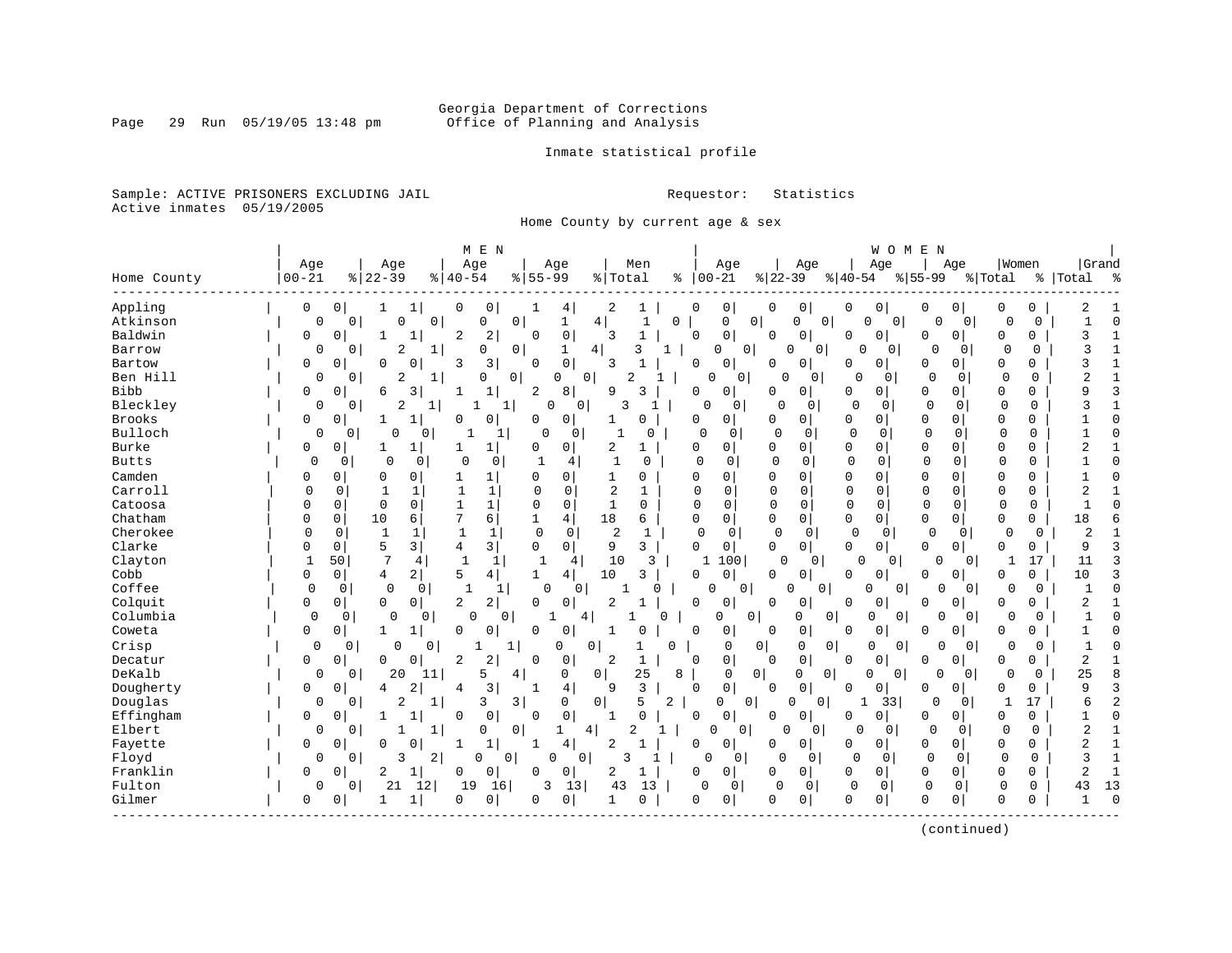Page 30 Run 05/19/05 13:48 pm

### Inmate statistical profile

Sample: ACTIVE PRISONERS EXCLUDING JAIL **Requestor:** Statistics Active inmates 05/19/2005

Home County by current age & sex (continued)

|             |              |                     | M E N                                     |                            |                     |              |                      |                                       |                         | E N<br>W O M                     |                                  |                                |
|-------------|--------------|---------------------|-------------------------------------------|----------------------------|---------------------|--------------|----------------------|---------------------------------------|-------------------------|----------------------------------|----------------------------------|--------------------------------|
|             | Age          | Age                 | Age                                       | Age                        | Men                 |              | Age                  | Age                                   | Age                     | Age                              | Women                            | Grand                          |
| Home County | $00 - 21$    | $8   22 - 39$       | $8   40 - 54$                             | $8155 - 99$                | %   Total           | ి            | $ 00-21$             | $ 22-39$                              | $ 40-54$                | $ 55-99$                         | % Total                          | %   Total<br>ಿ                 |
| Glynn       | 0            | 0<br>4              | 2<br>2                                    | 2                          | 4                   | 2            | 0                    | 0<br>0                                | $\circ$<br>0            | 0                                | $\mathbf 0$<br>0<br>0            |                                |
| Gordon      | 0            | 0<br>1              | 1<br>1                                    | 4<br>1                     | 3<br>$\mathbf{1}$   | $\Omega$     | 0                    | $\mathsf 0$<br>$\Omega$               | $\mathbf 0$<br>0        | $\Omega$<br>$\Omega$             | 0<br>0                           | 3                              |
| Greene      | 0            | $\mathbf{0}$        | 0<br>1                                    | 0<br>0                     | 0<br>$\mathbf{1}$   | 0            | $\Omega$             | $\circ$<br>0                          | 0<br>0                  | $\overline{0}$<br>$\Omega$       | 0<br>0<br>0                      | 1<br>C                         |
| Gwinnett    | 0            | 0<br>2              | 3<br>3                                    | 0<br>0                     | 2<br>5              | 0            | 0                    | $\mathsf 0$<br>0                      | 0<br>0                  | $\Omega$<br>0                    | 0<br>0                           | 5                              |
| Habersham   | 0            | $\Omega$<br>0       | 0<br>1                                    | 0<br>1                     | $\mathbf 0$<br>1    | 0            | $\mathbf 0$          | 0<br>0<br>0                           | $\Omega$                | 0<br>$\Omega$                    | $\Omega$<br>$\Omega$<br>$\Omega$ |                                |
| Hall        | $\Omega$     | $\mathbf 0$<br>κ    | 2<br>$\mathbf{1}$                         | 4<br>1                     | $\overline{a}$<br>5 | $\Omega$     | 0                    | $\mathbf 0$<br>n                      | 0<br>0                  | $\Omega$<br>0                    | 0<br>O                           | 5<br>2                         |
| Hancock     | 0            | 0<br>$\Omega$       | 0<br>2                                    | 2<br>$\Omega$              | 0<br>2              |              | $\Omega$<br>$\Omega$ | 0<br>0                                | U                       | 0<br>0<br>$\mathbf 0$            | $\Omega$<br>$\Omega$             | $\overline{2}$                 |
| Hart        | 0            | 0<br>$\Omega$       | 2<br>0<br>2                               | $\mathbf 0$<br>0           | 2                   | 0            | 0                    | 0<br><sup>0</sup>                     | 0<br>0                  | $\Omega$<br>$\Omega$             | 0<br>0                           |                                |
| Henry       | 0            | 2<br>$\Omega$       | 1<br>1                                    | $\mathbf{1}$<br>$\Omega$   | $\mathbf 0$<br>3    |              | $\Omega$<br>0        | $\Omega$<br>0                         | $\Omega$<br>$\Omega$    | $\Omega$<br>$\Omega$             | 0<br>$\Omega$                    | ζ                              |
| Houston     | 0            | $\Omega$<br>2       | 3<br>4                                    | 0<br>0                     | 2<br>6              | 0            | 0                    | 0<br>0                                | 0<br>0                  | 0<br>0                           | $\Omega$<br>0                    | б                              |
| Jackson     | 1            | 50<br>0             | 0                                         | 1                          | 3<br>4              | 1            | $\Omega$<br>0        | $\Omega$<br>0                         | $\mathbf 0$<br>$\Omega$ | $\mathbf 0$<br>$\Omega$          | $\Omega$<br>$\Omega$             | 3                              |
| Jeff Davis  | 0            | 0                   | 0<br>0                                    | 0<br>O                     | 0<br>1              | 0            | 0                    | 0<br>$\Omega$                         | 0<br>0                  | $\Omega$<br>0                    | 0<br>0                           |                                |
| Jenkins     | 0            | 2<br>0              | 0<br>1                                    | $\Omega$<br>0<br>0         | 2<br>-1             |              | $\mathbf 0$<br>0     | $\mathbf 0$<br>0                      | $\mathbf 0$<br>0        | $\Omega$<br>0                    | $\Omega$<br>$\Omega$             | 2                              |
| Laurens     | 0            | 2<br>0              | 0<br>1<br>O                               | $\Omega$<br>0              | 2<br>1              | $\Omega$     | 0                    | $\mathbf 0$<br>0                      | 0<br>0                  | $\Omega$<br>0                    | $\Omega$<br>0                    | $\overline{a}$<br>$\mathbf{1}$ |
| Liberty     | $\Omega$     | ζ<br>$\mathbf 0$    | $\overline{2}$<br>$\mathbf{1}$            | $\mathbf 0$<br>0           | 4<br>1              | $\Omega$     | 0                    | $\Omega$<br>$\Omega$                  | $\mathbf 0$<br>0        | $\Omega$<br>0                    | $\mathbf 0$<br>$\mathbf 0$       |                                |
| Lincoln     | 0            | $\Omega$<br>1       | 0<br>0                                    | $\Omega$<br>0              | 1<br>$\Omega$       | $\Omega$     | 0                    | $\Omega$<br>$\Omega$                  | 0<br>0                  | $\Omega$<br>$\Omega$             | $\Omega$<br>0                    | $\cap$                         |
| Lowndes     | U            | $\overline{2}$<br>0 | $\mathbf 1$<br>1<br>-1                    | $\Omega$<br>0              | 3<br>1              | $\Omega$     | 0                    | $\Omega$<br>$\mathbf 0$               | 0<br>0                  | $\mathbf 0$<br>$\Omega$          | 0<br>0                           | 3                              |
| Marion      | U            | $\mathbf{1}$<br>0   | $\mathbf 0$<br>$\mathbf 1$<br>$\mathbf 0$ | $\Omega$<br>$\Omega$       | $\mathbf{1}$<br>0   | $\Omega$     | $\mathbf 0$          | $\mathbf 0$<br>$\Omega$               | $\mathbf 0$<br>$\Omega$ | $\Omega$<br>$\Omega$             | 0<br>$\Omega$                    |                                |
| McDuffie    | 0            | 0<br>0              | 0<br>1<br>1                               | 0<br>$\mathbf 0$           | 1<br>0              | $\mathbf 0$  | 0                    | 0<br>$\mathbf 0$                      | 0<br>0                  | 0<br>0                           | 0<br>0                           |                                |
| McIntosh    | $\Omega$     | 1<br>0              | $\mathbf{1}$<br>$\mathbf{1}$<br>1         | $\mathbf 0$<br>0           | 2<br>-1             |              | $\mathbf 0$<br>0     | 0<br>0                                | $\Omega$<br>0           | $\Omega$                         | $\Omega$<br>0<br>$\Omega$        | $\overline{c}$                 |
| Miller      | 0            | 0<br>1              | 0<br>0<br>$\mathbf{1}$                    | $\Omega$<br>$\mathbf 0$    | 0<br>1              | $\Omega$     | $\mathbf{0}$         | $\Omega$<br>0                         | 0<br>$\Omega$           | 0<br>$\Omega$                    | O<br>0                           |                                |
| Mitchell    | $\mathbf{0}$ | 0<br>$\mathbf{1}$   | $\mathbf 0$<br>0<br>1                     | 0<br>$\Omega$              |                     | <sup>0</sup> | $\Omega$<br>0        | U<br>0                                | U                       | $\cap$<br>0                      | U<br>$\Omega$<br>0               |                                |
| Monroe      | 0            | 0<br>0              | 0<br>$\mathbf{1}$<br>1                    | $\mathbf 0$<br>$\Omega$    | O                   | $\Omega$     | 0                    | $\Omega$<br>0                         | 0<br>0                  | $\Omega$<br>0                    | 0<br>0                           |                                |
| Morgan      | $\Omega$     | $\mathbf 0$<br>1    | $\mathbf{1}$<br>$\Omega$                  | $\Omega$<br>O              | $\Omega$            | U            | $\Omega$<br>0        | $\Omega$<br>$\Omega$                  | O                       | 0<br>O                           | $\Omega$<br>$\Omega$<br>O        |                                |
| Muscogee    | 0            | 0<br>6              | 5<br>3<br>4                               | $\Omega$<br>$\Omega$       | 11<br>3             | $\Omega$     | 0                    | $\mathbf 0$<br>$\Omega$               | 0<br>0                  | $\Omega$<br><sup>0</sup>         | 0<br>0                           | 11                             |
| Newton      | $\Omega$     | 2<br>0              | $\Omega$<br>1                             | 0<br>O                     | 2<br>0              | 1            | 0                    | 0<br>0<br>0                           | 1                       | 33<br>$\Omega$                   | 17<br>0<br>1                     | 3                              |
| Oglethorpe  | 0            | 0                   | 0<br>0                                    | 4                          | 2                   | 0            | 0                    | $\mathsf 0$<br>0                      | 0<br>0                  | 0<br>0                           | 0<br>0                           | 2                              |
| Paulding    | $\Omega$     | 0<br>$\Omega$       | 0<br>1                                    | 1<br>$\Omega$              | 0                   | $\cap$       | $\mathbf 0$          | 0 <br>0<br>0                          | 0                       | 0<br>$\Omega$                    | 0<br>$\Omega$<br>0               | $\mathbf{1}$                   |
| Pierce      | 0            | 0<br>O              | $\mathbf{1}$<br>$\Omega$<br>1             | $\mathbf 0$<br>$\Omega$    | $\Omega$<br>1       | $\Omega$     | $\mathsf{O}$         | $\mathbf 0$<br>0                      | 0<br>0                  | $\Omega$<br>0                    | 0<br>O                           | C                              |
| Pike        | $\mathbf 0$  | 0                   | 1<br>1                                    | 1<br>0                     | 0<br>2              | 1            | $\Omega$             | $\overline{0}$<br>0<br>0 <sup>1</sup> |                         | 33<br>$\Omega$                   | 0<br>17                          | 3                              |
| Polk        | O            | $\Omega$            | 0<br>0                                    | $\mathbf 0$<br>$\mathbf 0$ | O                   | $\mathbf 0$  | 0                    | 0<br>$\Omega$                         | 0<br>0                  | 0<br>0                           | 0<br>O                           |                                |
| Putnam      | $\Omega$     | $\Omega$            | 1<br>1                                    | 1<br>0                     | 0<br>2              | 1            | $\Omega$<br>O        | $\Omega$<br>$\Omega$                  | 0                       | $\Omega$<br>$\Omega$<br>$\Omega$ | $\Omega$<br>$\Omega$             | $\overline{c}$                 |
| Rabun       | 0            | 0                   | $\mathbf 0$<br>$\Omega$                   | $\mathbf 0$<br>0           | $\cap$<br>1         | 0            | 0                    | $\mathbf 0$<br>0                      | 0<br>0                  | 0<br>0                           | 0<br>0                           | 1                              |
| Randolph    | 0            | $\overline{0}$      | 1<br>0                                    | $\circ$                    | 4                   |              | 0                    | 0<br>0                                | $\mathbf 0$<br>0        | $\mathbf 0$<br>0                 | 0<br>0                           | $\overline{2}$                 |
| Richmond    | 0            | 0                   | 5<br>4<br>4                               | 4                          | 13<br>4             | 0            | 0                    | 50<br>$\mathbf{1}$                    | $\Omega$<br>$\Omega$    | $\Omega$<br>0                    | $\mathbf{1}$<br>17               | 14                             |

(continued)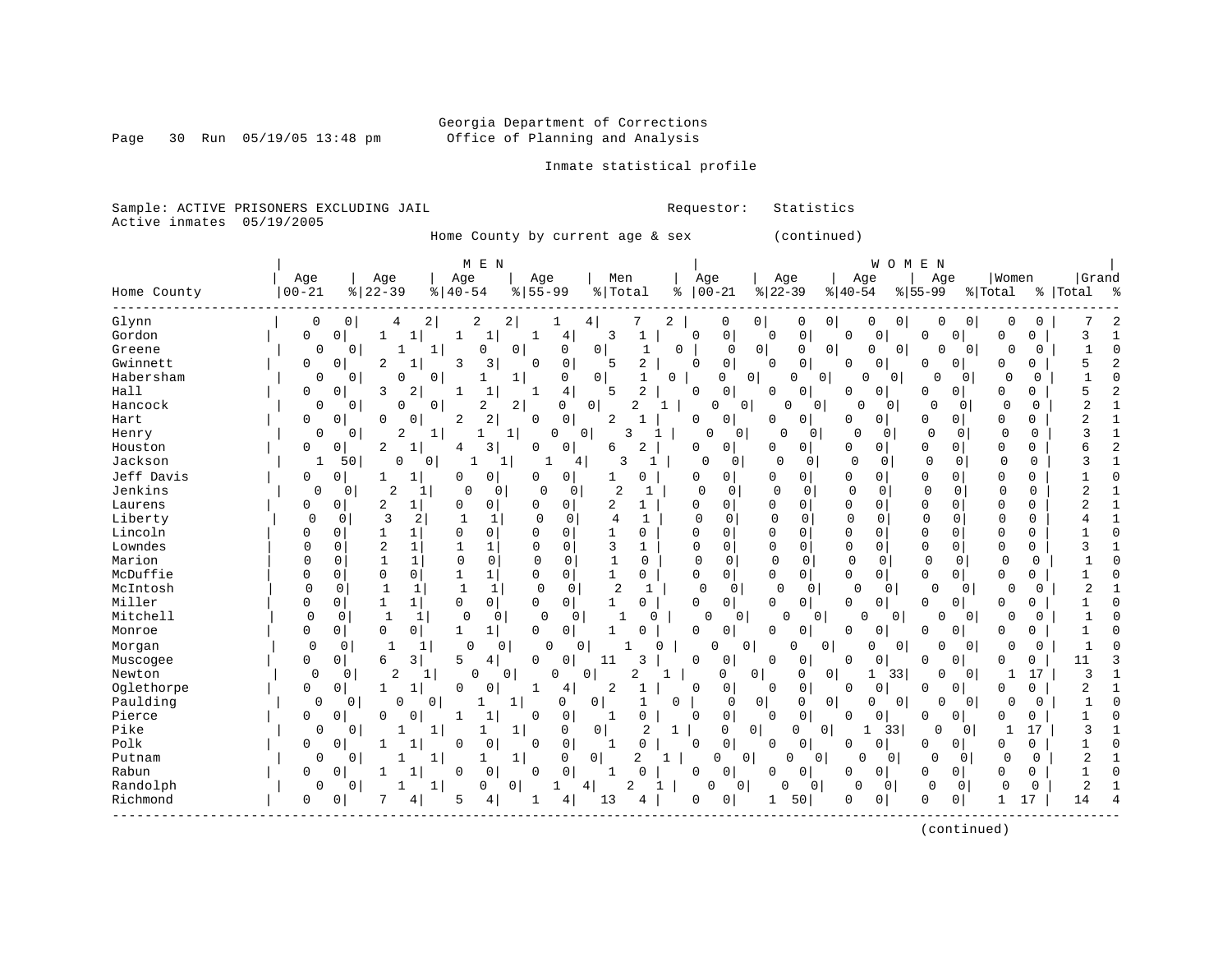Page 31 Run 05/19/05 13:48 pm

### Inmate statistical profile

Sample: ACTIVE PRISONERS EXCLUDING JAIL **Requestor:** Statistics Active inmates 05/19/2005

Home County by current age & sex (continued)

|                  |               |                   | M E N                         |                          |          |                      |                                 | WOMEN                |                   |               |           |
|------------------|---------------|-------------------|-------------------------------|--------------------------|----------|----------------------|---------------------------------|----------------------|-------------------|---------------|-----------|
|                  | Age           | Age               | Age                           | Age                      | Men      | Age                  | Age                             | Age                  | Age               | Women         | Grand     |
| Home County      | $00 - 21$     | $ 22-39 $         | $8   40 - 54$                 | $\frac{1}{6}$   55-99    | % Total  | $8   00 - 21$        | $ 22-39 $                       | $ 40-54$             | $ 55-99$          | % Total       | % Total % |
| Rockdale         | 0<br>0        | 0                 |                               | 0<br>0                   |          | 0<br>0               | 0                               | 0                    | 0                 |               |           |
| Seminole         | 0<br>0        |                   | 0<br>0                        | 0<br>0                   |          | $\Omega$<br>0        | 0<br>0                          | 0<br>$\circ$         | 0                 |               |           |
| Spalding         | 0<br>$\Omega$ | 3                 | 2<br>2                        | 0<br>0                   | 5        |                      | 0<br>0<br>O                     | $\Omega$<br>0        | 0<br>$\Omega$     | O             |           |
| Stephens         | 0<br>$\Omega$ | $\Omega$<br>0     | 1                             | 0<br>0                   | C        | $\mathbf 0$<br>0     | 0<br>$\Omega$                   | $\overline{0}$<br>0  | O                 | O             |           |
| Sumter           | 0<br>0        | 0<br>0            | $\mathbf{1}$                  | 0                        | 0        | 0                    | 0<br>0 <sup>1</sup><br>0        | $\Omega$<br>0        | U<br>0            |               |           |
| Tattnall         | 0<br>$\Omega$ |                   | 0                             | $\cap$<br>0              |          | 0                    | 0<br>$\Omega$                   | 0<br>$\overline{0}$  | 0                 |               |           |
| Thomas           | 0<br>0        |                   |                               | 0                        | $\Omega$ | U                    | 0 <sup>1</sup><br>U<br>$\Omega$ | 0<br>O               | 0<br>$\Omega$     |               |           |
| Tift             | 0<br>0        |                   |                               | 4                        |          | 0                    | 0<br>0                          | 0<br>$\circ$         | 0                 | 0             |           |
| Toombs           | 0<br>0        | 2                 |                               | 0                        |          | 0                    | $\overline{0}$<br>0<br>0        | 0<br>0               | <sup>0</sup><br>O |               |           |
| Troup            | 0<br>0        | $\mathbf{1}$      | $\Omega$<br>$\cap$            | 0<br>$\Omega$            |          | 0<br>$\Omega$        | 0<br>$\Omega$                   | 0<br>0               | $\Omega$<br>O     | 0<br>$\Omega$ |           |
| Union            | 0<br>0        | U<br>$\mathbf{0}$ |                               | $\Omega$<br>$\Omega$     |          | 0<br>0 <sup>1</sup>  | O<br>0                          | $\cap$               | ∩                 | O<br>$\Omega$ |           |
| Upson            | 0<br>0        |                   |                               | 0<br>0 <sup>1</sup>      |          | 0                    | 0<br>U                          | $\Omega$<br>0        | 0                 |               |           |
| Walker           | 0<br>0        | 2                 | $\Omega$                      | O<br>0                   |          | $\Omega$<br>0        | 50                              | 0<br>$\Omega$        | 0<br>O            | 17            |           |
| Walton           | 0<br>0        | 0<br>0            | $\overline{2}$ $\overline{1}$ | 0                        |          | 0                    | 0                               | 0<br>$\Omega$        | 0                 | 0             |           |
| Ware             | $\Omega$<br>0 | 2<br>4            |                               | $\Omega$<br>0            | 5        | $\Omega$<br>$\Omega$ | $\Omega$<br>O                   | $\Omega$<br>$\Omega$ | $\Omega$          | 0<br>O        |           |
| Washington       | 0<br>0        | 3<br>2            | 0                             | 0<br>0                   | 3        | $\Omega$<br>0        | 0<br>0                          | 0                    | 0                 | 0             |           |
| Wayne            | $\Omega$      | $\overline{2}$    | $\Omega$<br>0                 | $\mathbf{0}$<br>$\Omega$ |          | O<br>∩               | $\Omega$<br><sup>0</sup>        | $\Omega$             | <sup>0</sup>      | 0             |           |
| Whitfield        | 0<br>0        |                   | 1                             | 0                        |          | 0                    | 0                               | 0<br>$\Omega$        |                   | O.            |           |
| Wilkinson        | $\Omega$<br>0 |                   | $\mathbf 0$<br>U              | $\Omega$                 |          | <sup>n</sup><br>0    | $\Omega$                        | $\Omega$<br>$\cap$   | $\Omega$<br>U     | $\cap$<br>0   |           |
| Total reported   | 2 100         | 174 100           | 119 100                       | 24 100                   | 319 100  | 1 100                | 2 100                           | 3 100                | 0<br>0            | 6 100         | 325 100   |
|                  |               |                   |                               |                          |          |                      |                                 |                      |                   |               |           |
| Percent reported | 100.0         | 84.9              | 85.6                          | 72.7                     | 84.2     | 100.0                | 100.0                           | 100.0                | .0 <sub>1</sub>   | 100.0         | 84.4      |
|                  |               |                   |                               |                          |          |                      |                                 |                      |                   |               |           |
| Not reported     | 0             | 31                | 20                            | 9                        | 60       | $\Omega$             | ∩                               | n                    |                   |               | 60        |
| Total            | 2             | 205               | 139                           | 33                       | 379      |                      | 2                               | 3                    |                   | 6             | 385       |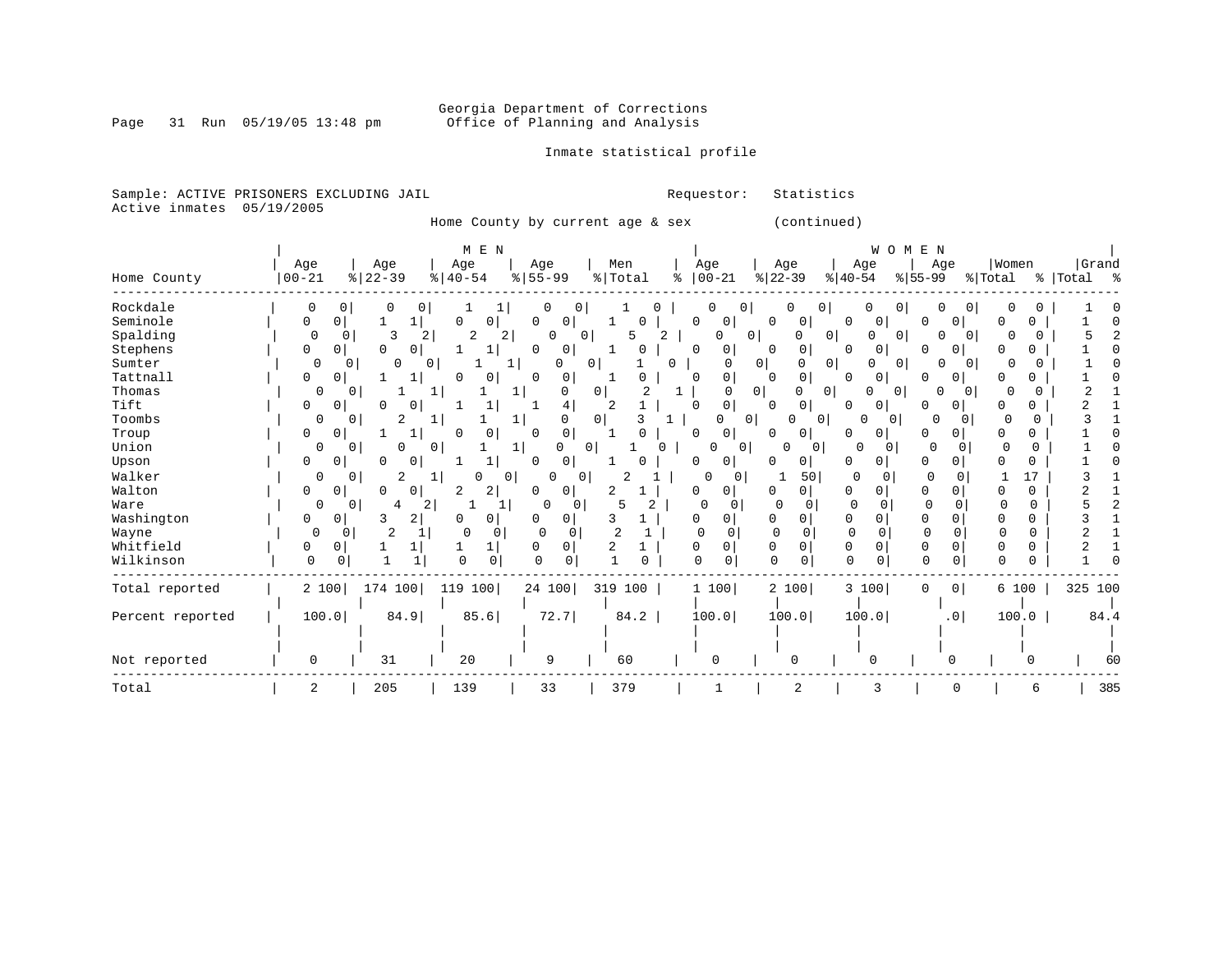Inmate statistical profile

Sample: ACTIVE PRISONERS EXCLUDING JAIL Requestor: Statistics Active inmates 05/19/2005

Page 32 Run 05/19/05 13:48 pm

Prison Sentence In Years by current age & sex

|                                                                                                                                                                                                                                                          |                                                                                                                                                                                                                                                                                                                                 |                                                                                                                                                                                                                                                                                                                         | M E N                                                                                                                                                                                                                                                                                                                        |                                                                                                                                                                                                                                                                                                                                                                                                                              |                                                                                                                                                                                                                                                                                                |                                                                                                                                                                                                                                                                                                                                                                                                   |                                                                                                                                                                                                                                                                                                                                                                                                                                                          | WOMEN                                                                                                                                                                                                                                                                                                                                                                            |                                                                                                                                                                                                                                                                                                                                                                                                                                                                                 |                                                                                                                                                                                                                                                                                                                                                                                                                 |
|----------------------------------------------------------------------------------------------------------------------------------------------------------------------------------------------------------------------------------------------------------|---------------------------------------------------------------------------------------------------------------------------------------------------------------------------------------------------------------------------------------------------------------------------------------------------------------------------------|-------------------------------------------------------------------------------------------------------------------------------------------------------------------------------------------------------------------------------------------------------------------------------------------------------------------------|------------------------------------------------------------------------------------------------------------------------------------------------------------------------------------------------------------------------------------------------------------------------------------------------------------------------------|------------------------------------------------------------------------------------------------------------------------------------------------------------------------------------------------------------------------------------------------------------------------------------------------------------------------------------------------------------------------------------------------------------------------------|------------------------------------------------------------------------------------------------------------------------------------------------------------------------------------------------------------------------------------------------------------------------------------------------|---------------------------------------------------------------------------------------------------------------------------------------------------------------------------------------------------------------------------------------------------------------------------------------------------------------------------------------------------------------------------------------------------|----------------------------------------------------------------------------------------------------------------------------------------------------------------------------------------------------------------------------------------------------------------------------------------------------------------------------------------------------------------------------------------------------------------------------------------------------------|----------------------------------------------------------------------------------------------------------------------------------------------------------------------------------------------------------------------------------------------------------------------------------------------------------------------------------------------------------------------------------|---------------------------------------------------------------------------------------------------------------------------------------------------------------------------------------------------------------------------------------------------------------------------------------------------------------------------------------------------------------------------------------------------------------------------------------------------------------------------------|-----------------------------------------------------------------------------------------------------------------------------------------------------------------------------------------------------------------------------------------------------------------------------------------------------------------------------------------------------------------------------------------------------------------|
| Sentence In Years                                                                                                                                                                                                                                        | Age<br>$00 - 21$                                                                                                                                                                                                                                                                                                                | Age<br>$ 22-39 $                                                                                                                                                                                                                                                                                                        | Age<br>$ 40-54 $                                                                                                                                                                                                                                                                                                             | Age<br>$8 55-99$                                                                                                                                                                                                                                                                                                                                                                                                             | Men<br>%   Total                                                                                                                                                                                                                                                                               | Age<br>$8   00 - 21$                                                                                                                                                                                                                                                                                                                                                                              | Age<br>$ 22-39 $<br>$ 40-54 $                                                                                                                                                                                                                                                                                                                                                                                                                            | Age<br>Age<br>$\frac{1}{6}$ 55-99                                                                                                                                                                                                                                                                                                                                                | Women<br>% Total                                                                                                                                                                                                                                                                                                                                                                                                                                                                | Grand<br>%   Total<br>- %                                                                                                                                                                                                                                                                                                                                                                                       |
| $0 - 1$<br>$1.1 - 2$<br>$2.1 - 3$<br>$3.1 - 4$<br>$4.1 - 5$<br>$5.1 - 6$<br>$6.1 - 7$<br>$7.1 - 8$<br>$8.1 - 9$<br>$9.1 - 10$<br>$10.1 - 12$<br>$12.1 - 15$<br>$15.1 - 20$<br>20.1-OVER<br>LIFE<br><b>DEATH</b><br>LIFE W/O PAROLE<br>YOUTHFUL OFFENDERS | 0<br>$\mathbf 0$<br>0 <sup>1</sup><br>0<br>0<br>0 <sup>1</sup><br>0<br>0<br>01<br>$\Omega$<br>0<br>$\Omega$<br>0<br>$\Omega$<br>$\mathbf 0$<br>0<br>$\Omega$<br>0<br>$\Omega$<br>$\mathbf 0$<br>$\Omega$<br>$\mathbf 0$<br>$\Omega$<br>2<br>100<br>$\Omega$<br>0<br>$\Omega$<br>0<br>0<br>$\overline{0}$<br>0<br>0 <sup>1</sup> | 0<br>0<br>$^{\circ}$<br>0<br>0<br>0 <sup>1</sup><br>0 <sup>1</sup><br>0<br>0<br>0<br>0<br>0<br>0<br>0<br>0<br>0<br>0<br>$\Omega$<br>0<br>$\Omega$<br>$\mathbf 0$<br>$\Omega$<br>0<br>0<br>0<br>$\mathbf 0$<br>$\mathbf 0$<br>$\Omega$<br>0<br>205<br>100<br>$\mathbf 0$<br>0<br>0<br>0<br>0<br>0 <sup>1</sup><br>0<br>0 | 0<br>0<br>0<br>0 <sup>1</sup><br>0<br>0<br>O<br>0<br>0<br>0<br>0 <sup>1</sup><br>0<br>$\Omega$<br>0<br><sup>0</sup><br>$\mathbf 0$<br>0<br>0<br>0<br>$\mathbf 0$<br>$\Omega$<br>$\Omega$<br>$\mathbf 0$<br>$\mathbf 0$<br>0<br>139<br>100<br>$\mathbf 0$<br> 0 <br>$\mathbf{0}$<br>$\Omega$<br>0<br>0<br>0<br>0 <sup>1</sup> | 0 <sup>1</sup><br>0<br>$\mathbf 0$<br>0 <sup>1</sup><br>0<br>0 <sup>1</sup><br>0<br>0 <sup>1</sup><br>0 <sup>1</sup><br>O<br>0<br>$\circ$<br>$\Omega$<br>0<br>0<br>0<br>$\Omega$<br>$\mathbf 0$<br>$\mathbf 0$<br>0<br>$\overline{0}$<br>0<br>$\mathbf 0$<br>$\mathbf 0$<br>$\mathbf 0$<br>$\overline{0}$<br>33<br>100<br>$\mathbf 0$<br>$\overline{0}$<br>0<br>0 <sup>1</sup><br>0 <sup>1</sup><br>0<br>0<br>0 <sub>1</sub> | 0<br>0<br>0<br>0<br>0<br>$\Omega$<br>0<br>0<br>0<br>U<br>∩<br>0<br>0<br>$\Omega$<br>0<br>$\Omega$<br>0<br>$\Omega$<br>$\Omega$<br>0<br>$\mathbf{0}$<br>0<br>$\Omega$<br>$\mathbf 0$<br>$\Omega$<br>$\Omega$<br>0<br>379<br>100<br>$\Omega$<br>$\mathbf 0$<br>$\Omega$<br>0<br>0<br>0<br>0<br>0 | 0<br>0<br>0<br>0<br>0<br> 0 <br>O<br>0 <sup>1</sup><br>$\Omega$<br>$\Omega$<br>0<br>0 <sup>1</sup><br>$\Omega$<br>$\overline{0}$<br>$\Omega$<br>$\Omega$<br>$\mathbf 0$<br>$\Omega$<br>$\mathbf{0}$<br>0<br>$\mathbf 0$<br>$\mathbf 0$<br>$\Omega$<br>$\mathbf 0$<br>$\overline{0}$<br>$\Omega$<br>100<br>1<br>0<br>$\circ$<br>0<br>$\Omega$<br>$\Omega$<br>0 <sup>1</sup><br>0<br>0 <sup>1</sup> | 0<br>0<br>0<br>0<br>0<br>$\Omega$<br>0<br>0<br>0<br>0<br>$\cap$<br>$\Omega$<br>$\Omega$<br>0<br>0<br>0<br>$\mathbf 0$<br>0<br>0<br>$\Omega$<br>0<br>0<br>$\mathbf 0$<br>$\mathbf 0$<br>$\mathbf 0$<br>$\mathbf{0}$<br>0<br>$\mathbf 0$<br>$\mathbf 0$<br>0<br>0<br>$\mathbf 0$<br>$\mathbf 0$<br>$\mathbf 0$<br>$\overline{0}$<br>0<br>$\Omega$<br>2 100<br>0<br>$\overline{0}$<br>0<br>O<br>0 <sup>1</sup><br>0<br>$\circ$<br>0<br>0<br>$\vert 0 \vert$ | 0<br>0<br>0 <sup>1</sup><br>0<br>0<br>0<br>0<br>$\overline{0}$<br>$\Omega$<br>$\cap$<br>0<br>$\mathbf{0}$<br>0<br>$\mathbf 0$<br>0<br>0<br>$\Omega$<br>$\mathbf 0$<br>$\mathsf 0$<br>0<br>$\mathbf{0}$<br>0<br>$\mathbf{0}$<br>$\mathbf 0$<br>$\mathbf 0$<br>0<br>$\Omega$<br>3<br>100<br>$\Omega$<br>0<br>$\Omega$<br>0<br>$\overline{0}$<br>$\Omega$<br>0<br>0<br>0<br>0<br> 0 | O<br>0<br>0<br>0<br>0<br>0<br>$\Omega$<br>$\Omega$<br>0<br>$\Omega$<br>0<br>0<br>$\Omega$<br>$\Omega$<br>$\Omega$<br>0<br>0<br>$\mathbf 0$<br>$\mathbf 0$<br>0<br>0<br>$\Omega$<br>$\Omega$<br>$\Omega$<br>$\Omega$<br>0<br>$\mathbf 0$<br>$\mathbf 0$<br>0<br>0<br>$\Omega$<br>$\Omega$<br>$\Omega$<br>$\mathbf 0$<br>$\Omega$<br>0<br>$\Omega$<br>O<br>0<br>6<br>100<br>$\Omega$<br>0<br>0 <sup>1</sup><br>0<br>0<br>$\Omega$<br>0<br>0<br>0<br>0<br>0<br>0 <sup>1</sup><br>0 | $\Omega$<br>0<br>$\mathbf 0$<br>$\Omega$<br>$\Omega$<br>$\cap$<br>$\mathbf 0$<br>$\Omega$<br>$\Omega$<br>$\mathbf 0$<br>$\Omega$<br>$\mathbf 0$<br>$\mathbf 0$<br>$\Omega$<br>$\mathbf 0$<br>$\Omega$<br>$\mathbf 0$<br>$\Omega$<br>$\Omega$<br>$\Omega$<br>$\Omega$<br>$\Omega$<br>$\Omega$<br>$\Omega$<br>385<br>100<br>$\Omega$<br>$\Omega$<br>$\Omega$<br>$\Omega$<br>$\Omega$<br>$\Omega$<br>$\Omega$<br>0 |
| Total reported                                                                                                                                                                                                                                           | 2 100                                                                                                                                                                                                                                                                                                                           | 205 100                                                                                                                                                                                                                                                                                                                 | 139 100                                                                                                                                                                                                                                                                                                                      | 33 100                                                                                                                                                                                                                                                                                                                                                                                                                       | 379 100                                                                                                                                                                                                                                                                                        | 1 100                                                                                                                                                                                                                                                                                                                                                                                             | 2 100                                                                                                                                                                                                                                                                                                                                                                                                                                                    | 3 100<br>0                                                                                                                                                                                                                                                                                                                                                                       | 6 100<br> 0                                                                                                                                                                                                                                                                                                                                                                                                                                                                     | 385 100                                                                                                                                                                                                                                                                                                                                                                                                         |
| Percent reported                                                                                                                                                                                                                                         | 100.0                                                                                                                                                                                                                                                                                                                           | 100.0                                                                                                                                                                                                                                                                                                                   | 100.0                                                                                                                                                                                                                                                                                                                        | 100.0                                                                                                                                                                                                                                                                                                                                                                                                                        | 100.0                                                                                                                                                                                                                                                                                          | 100.0                                                                                                                                                                                                                                                                                                                                                                                             | 100.0                                                                                                                                                                                                                                                                                                                                                                                                                                                    | 100.0                                                                                                                                                                                                                                                                                                                                                                            | .0 <sub>1</sub><br>100.0                                                                                                                                                                                                                                                                                                                                                                                                                                                        | 100.0                                                                                                                                                                                                                                                                                                                                                                                                           |
| NOT REPORTED                                                                                                                                                                                                                                             | 0                                                                                                                                                                                                                                                                                                                               | $\Omega$                                                                                                                                                                                                                                                                                                                | 0                                                                                                                                                                                                                                                                                                                            | $\mathbf 0$                                                                                                                                                                                                                                                                                                                                                                                                                  | 0                                                                                                                                                                                                                                                                                              | O                                                                                                                                                                                                                                                                                                                                                                                                 | O                                                                                                                                                                                                                                                                                                                                                                                                                                                        | 0                                                                                                                                                                                                                                                                                                                                                                                | O                                                                                                                                                                                                                                                                                                                                                                                                                                                                               |                                                                                                                                                                                                                                                                                                                                                                                                                 |
| Total                                                                                                                                                                                                                                                    | $\overline{a}$                                                                                                                                                                                                                                                                                                                  | 205                                                                                                                                                                                                                                                                                                                     | 139                                                                                                                                                                                                                                                                                                                          | 33                                                                                                                                                                                                                                                                                                                                                                                                                           | 379                                                                                                                                                                                                                                                                                            | 1                                                                                                                                                                                                                                                                                                                                                                                                 | 2                                                                                                                                                                                                                                                                                                                                                                                                                                                        | 3                                                                                                                                                                                                                                                                                                                                                                                | $\Omega$<br>6                                                                                                                                                                                                                                                                                                                                                                                                                                                                   | 385                                                                                                                                                                                                                                                                                                                                                                                                             |
| AVG EXCLUDING<br>LIFE, DEATH, YO                                                                                                                                                                                                                         | 246.30                                                                                                                                                                                                                                                                                                                          | 246.30                                                                                                                                                                                                                                                                                                                  | 246.30                                                                                                                                                                                                                                                                                                                       | 246.30                                                                                                                                                                                                                                                                                                                                                                                                                       | 246.30                                                                                                                                                                                                                                                                                         | 1246.30                                                                                                                                                                                                                                                                                                                                                                                           | 246.30                                                                                                                                                                                                                                                                                                                                                                                                                                                   | 1246.30                                                                                                                                                                                                                                                                                                                                                                          | .00<br>246.30                                                                                                                                                                                                                                                                                                                                                                                                                                                                   | 246.30                                                                                                                                                                                                                                                                                                                                                                                                          |
| AVG INCLUDING<br>LIFE=21, YO=3 YRS                                                                                                                                                                                                                       | 246.30                                                                                                                                                                                                                                                                                                                          | 246.30                                                                                                                                                                                                                                                                                                                  | 246.30                                                                                                                                                                                                                                                                                                                       | 246.30                                                                                                                                                                                                                                                                                                                                                                                                                       | 246.30                                                                                                                                                                                                                                                                                         | 246.30                                                                                                                                                                                                                                                                                                                                                                                            | 246.30                                                                                                                                                                                                                                                                                                                                                                                                                                                   | 246.30                                                                                                                                                                                                                                                                                                                                                                           | 246.30<br>.00                                                                                                                                                                                                                                                                                                                                                                                                                                                                   | 246.30                                                                                                                                                                                                                                                                                                                                                                                                          |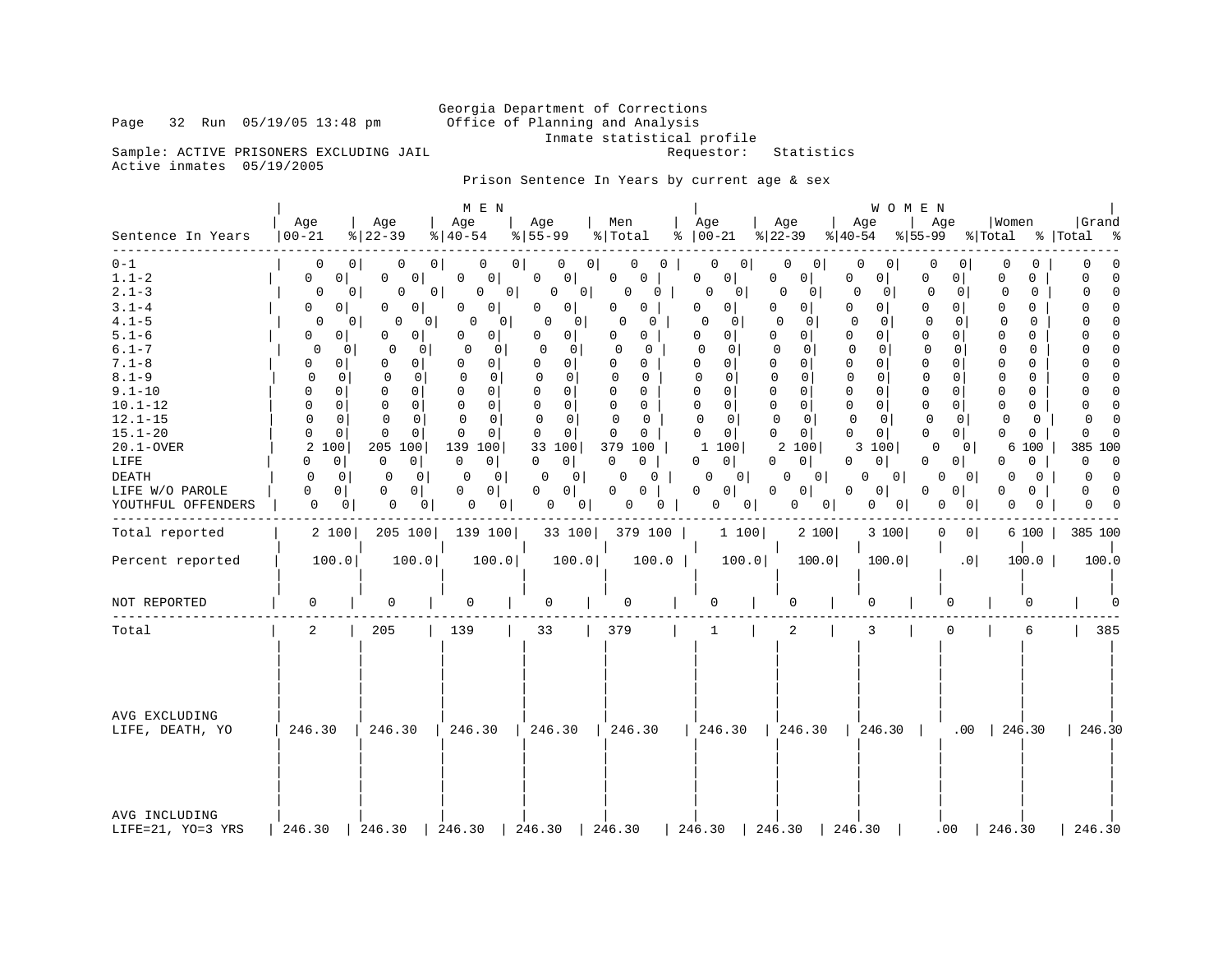Page 33 Run 05/19/05 13:48 pm

### Inmate statistical profile

Sample: ACTIVE PRISONERS EXCLUDING JAIL **Requestor:** Statistics Active inmates 05/19/2005

### Probation To Follow Prison by current age & sex

| Prob After Prison                   | Age<br>$ 00 - 21$          | Age<br>$8$   22-39 | M E N<br>Age<br>$8   40 - 54$ | Age<br>$8155 - 99$ | Men<br>% Total       | Age<br>$ 00 - 21$                | Age<br>$ 22 - 39 $                        | Age<br>$8 40-54$                          | W O M E N<br>Age<br>$8155 - 99$         | Women<br>% Total | Grand<br>%   Total % |
|-------------------------------------|----------------------------|--------------------|-------------------------------|--------------------|----------------------|----------------------------------|-------------------------------------------|-------------------------------------------|-----------------------------------------|------------------|----------------------|
| PROBATION TO FOLLOW<br>NO PROBATION | 0<br>$\mathbf{0}$<br>2 100 | 3 <br>97<br>198    | 8<br>$6 \mid$<br>131<br>94    | 3 <br>32<br>97     | 16<br>4<br>363<br>96 | $\mathbf{0}$<br>$\circ$<br>1 100 | 0 <sup>1</sup><br>$\overline{0}$<br>2 100 | $\overline{0}$<br>0 <sup>1</sup><br>3 100 | 0 <sup>1</sup><br>0<br>0<br>$\mathbf 0$ | 0<br>0<br>6 100  | 16 4<br>369 96       |
| Total reported                      | 2 100                      | 205 100            | 139<br>100                    | 33 100             | 379<br>100           | 1 100                            | 2 100                                     | 3 100                                     | 0<br>$\mathbf{0}$                       | 6 100            | 385 100              |
| Percent reported                    | 100.0                      | 100.0              | 100.0                         | 100.0              | 100.0                | 100.0                            | 100.0                                     | 100.0                                     | .0 <sup>1</sup>                         | 100.0            | 100.0                |
| NOT REPORTED                        | $\Omega$                   | $\Omega$           | $\mathbf 0$                   | $\mathbf 0$        | $\Omega$             |                                  | 0                                         | $\mathbf 0$                               | $\Omega$                                | $\Omega$         | $\Omega$             |
| Total                               | 2                          | 205                | 139                           | 33                 | 379                  |                                  | 2                                         | 3                                         | $\Omega$                                | 6                | 385                  |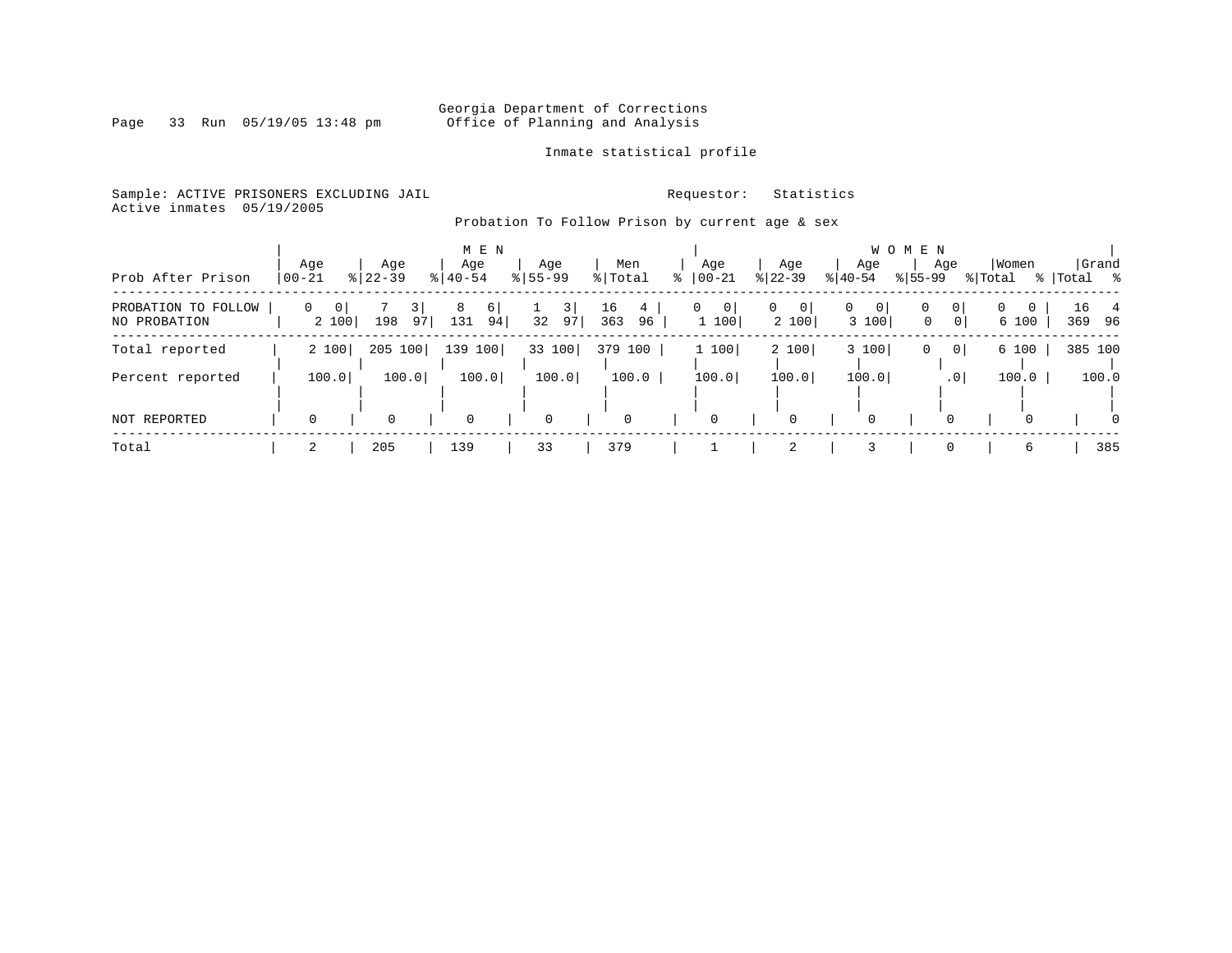Inmate statistical profile

Sample: ACTIVE PRISONERS EXCLUDING JAIL **Requestor:** Statistics Active inmates 05/19/2005

Admission Type by current age & sex

|                      |                     |                          | M E N                 |                      |                        |                            |                    | WOMEN                    |                 |              |            |
|----------------------|---------------------|--------------------------|-----------------------|----------------------|------------------------|----------------------------|--------------------|--------------------------|-----------------|--------------|------------|
|                      | Age                 | Age                      | Age                   | Aqe                  | Men                    | Age                        | Aqe                | Aqe                      | Aqe             | Women        | Grand      |
| Admission Type       | $00 - 21$           | $8   22 - 39$            | $\frac{1}{6}$   40-54 | $8 55-99$            | % Total<br>ႜ           | $ 00-21 $                  | $ 22-39$           | $ 40-54$                 | $ 55-99$        | % Total      | % Total %  |
| COMMITTED FROM COURT | 0                   | 56<br>271                | 27<br>37              | 30 <br>10            | 103<br>27              | 01<br>0                    | 2 100              | 33                       |                 | 50           | 106<br>-28 |
| RETURN APPEAL/BOND   | 0<br>0 <sup>1</sup> | O<br>0                   | 0<br>$\Omega$         | 0<br>O               | U<br>O                 | 0 <sup>1</sup><br>$\Omega$ | $\Omega$<br>0      | ∩<br>O                   | O               | 0<br>U       |            |
| PAROLE REV/NEW SENT  |                     | $\Omega$                 | 5 I<br>12<br>17       | 9.<br>3              | 31<br>R                | O<br>$\Omega$              | U<br>$\Omega$      | 0                        |                 | ∩            | 31         |
| PAR REV/NO NEW SENT  |                     |                          |                       | 0<br>0               | 5                      | O<br>0                     | 0                  |                          | U               | U            |            |
| PROB VIOL/TOTAL REV  |                     | 0                        | 0                     | 0                    |                        | $\Omega$<br>O              |                    | O                        |                 |              |            |
| PROB VIOL/PARTIAL    |                     |                          |                       | 0                    |                        |                            | 0                  |                          | O               |              |            |
| ADMIT FM OTHER CUST  |                     | $\Omega$<br>0            | 0                     | 0                    |                        | $\Omega$                   | $\Omega$           |                          |                 |              |            |
| SHOCK INCARCERATION  | 0<br>0              | U                        | 0                     | 0<br>0               | O<br>O                 | U<br>0                     | 0                  | O<br>$\Omega$            | $\Omega$        | O            |            |
| PROB REV/REMAINDER   | U                   | 3<br>0                   | 3                     | $\Omega$             | 11                     | <sup>0</sup><br>n          | $\Omega$           | $\Omega$<br><sup>0</sup> | ∩<br>0          | U<br>O       |            |
| NEW SENT/PAR REV PND | n<br>0              | U<br>0                   | 1                     | 0<br>n               | O                      | 0                          | 0                  | $\Omega$                 | ∩               | 0            |            |
| LIFE W/O PAROLE      | 100                 | 125<br>61                | 55<br>77              | 20<br>61             | 224<br>59              | 100                        | $\Omega$<br>U      | $\overline{2}$<br>67     |                 | 50           | 59<br>227  |
| PAROLE REV BOOT CAMP | 0                   | O                        | $\Omega$<br>0         | $\Omega$<br>$\Omega$ | 0<br>$\Omega$          | $\Omega$                   | 0                  | <sup>0</sup><br>0        | O               | 0            |            |
| PAR REV/RSN UNKNOWN  |                     |                          | 1                     |                      |                        | U                          | $\Omega$           |                          |                 | O            |            |
| PROBATION/PAROLE REV | U                   |                          | $\cap$<br>$\Omega$    | U<br>$\cap$          | $\cap$<br><sup>n</sup> | U<br>U                     | $\Omega$<br>$\cap$ | $\cap$                   |                 | <sup>n</sup> |            |
| PB PAROLE RESCINDED  |                     |                          | 0<br>$\cap$           | $\Omega$             | U<br>0                 | 0<br>∩                     | 0                  | <sup>0</sup>             |                 | U            |            |
| PROB REVOC/SPEC COND | U                   |                          | $\cap$                | $\cap$<br>$\cap$     | n                      | ∩                          |                    |                          |                 |              |            |
| PAR REV/REVOC CENTER | <sup>0</sup><br>∩   | <sup>n</sup><br>U        | $\cap$<br>0           | 0                    | U<br>0                 | n<br>0                     |                    |                          | 0<br>U          | n            |            |
| INFORMATION ONLY     | U                   |                          | O<br>∩                | n                    |                        | $\Omega$                   | O                  |                          |                 |              |            |
| INCOMPLETE SENT PKG  | O                   | U<br>0                   | U                     | 0                    |                        |                            |                    |                          |                 |              |            |
| HANCOCK REVOC CENTER | ∩                   | <sup>0</sup>             | $\Omega$              | C<br>0               |                        | $\Omega$                   | 0                  | $\Omega$                 |                 |              |            |
| WHITWORTH DETENTION  | O                   | 0<br>0                   | 0                     | 0                    |                        |                            | 0                  | O<br>0                   |                 |              |            |
| DCYS AT RISK         | 0                   | $\Omega$<br><sup>0</sup> | 0                     | O<br>0               | Ω                      | O                          | 0                  | 0<br>0                   | 0               |              |            |
| <b>OTHER</b>         | O                   |                          | 0                     | 0                    |                        | O<br>0                     | 0                  |                          |                 |              |            |
| Total reported       | 2 100               | 205 100                  | 139 100               | 33 100               | 379 100                | 1 100                      | 2 100              | 3 100                    | 0<br>0          | 6 100        | 385 100    |
|                      |                     |                          |                       |                      |                        |                            |                    |                          |                 |              |            |
| Percent reported     | 100.0               | 100.0                    | 100.0                 | 100.0                | 100.0                  | 100.0                      | 100.0              | 100.0                    | .0 <sub>1</sub> | 100.0        | 100.0      |
|                      |                     |                          |                       |                      |                        |                            |                    |                          |                 |              |            |
|                      |                     |                          |                       |                      |                        |                            |                    |                          |                 |              |            |
| UNKNOWN              |                     | 0                        | 0                     | $\Omega$             | $\Omega$               |                            |                    |                          |                 |              |            |
| Total                | 2                   | 205                      | 139                   | 33                   | 379                    |                            | 2                  |                          | 0               | 6            | 385        |

Page 34 Run 05/19/05 13:48 pm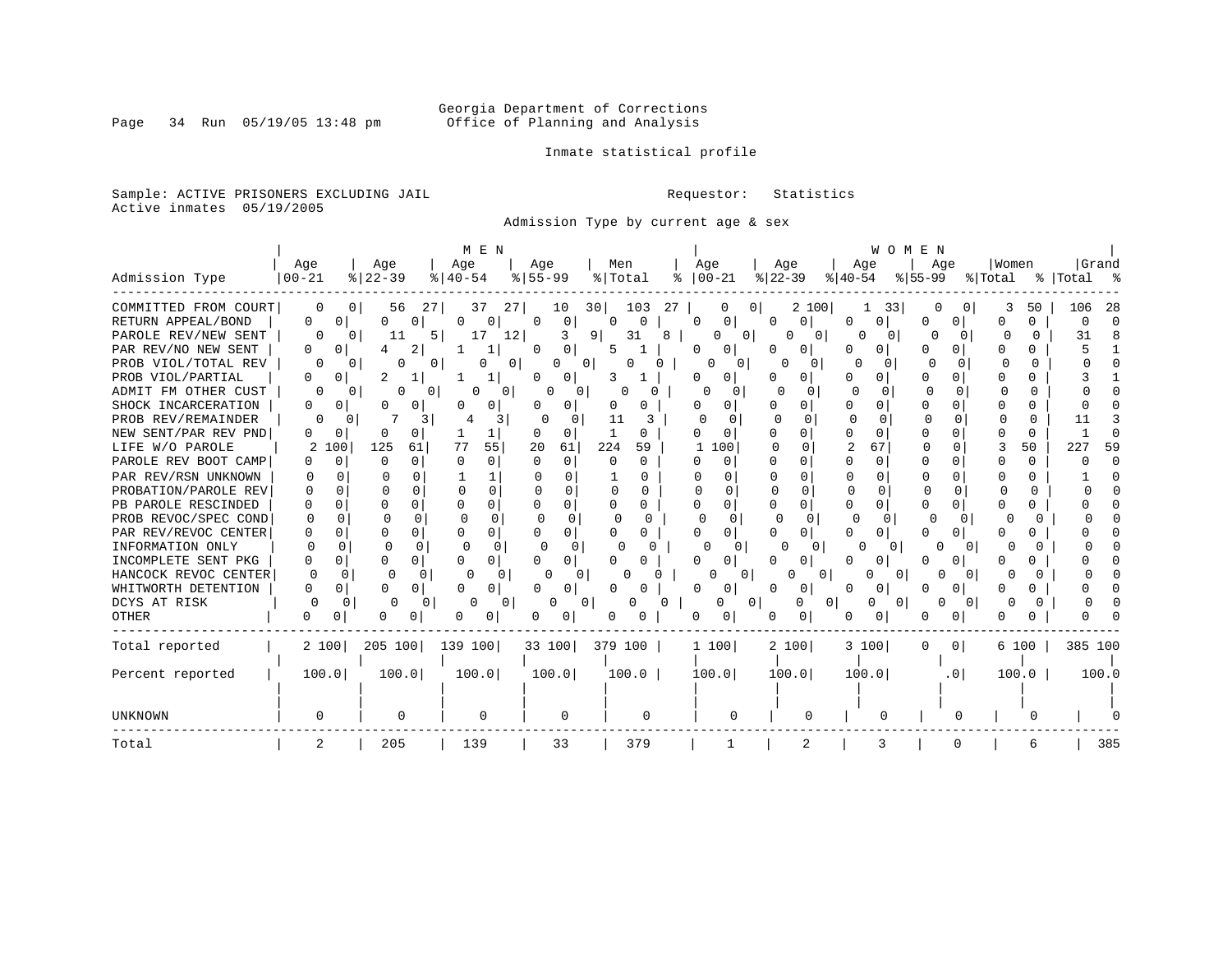#### Georgia Department of Corrections Page 35 Run 05/19/05 13:48 pm Office of Planning and Analysis

Inmate statistical profile

Sample: ACTIVE PRISONERS EXCLUDING JAIL **Requestor:** Statistics Active inmates 05/19/2005 Release Type by current age & sex | M E N | W O M E N | | Age | Age | Age | Age | Men | Age | Age | Age | Age |Women |Grand Release Type |00-21 %|22-39 %|40-54 %|55-99 %|Total % |00-21 %|22-39 %|40-54 %|55-99 %|Total % |Total % ------------------------------------------------------------------------------------------------------------------------------------ Active | 2 100| 205 100| 139 100| 33 100| 379 100 | 1 100| 2 100| 3 100| 0 0| 6 100 | 385 100 ------------------------------------------------------------------------------------------------------------------------------------ Total | 2 | 205 | 139 | 33 | 379 | 1 | 2 | 3 | 0 | 6 | 385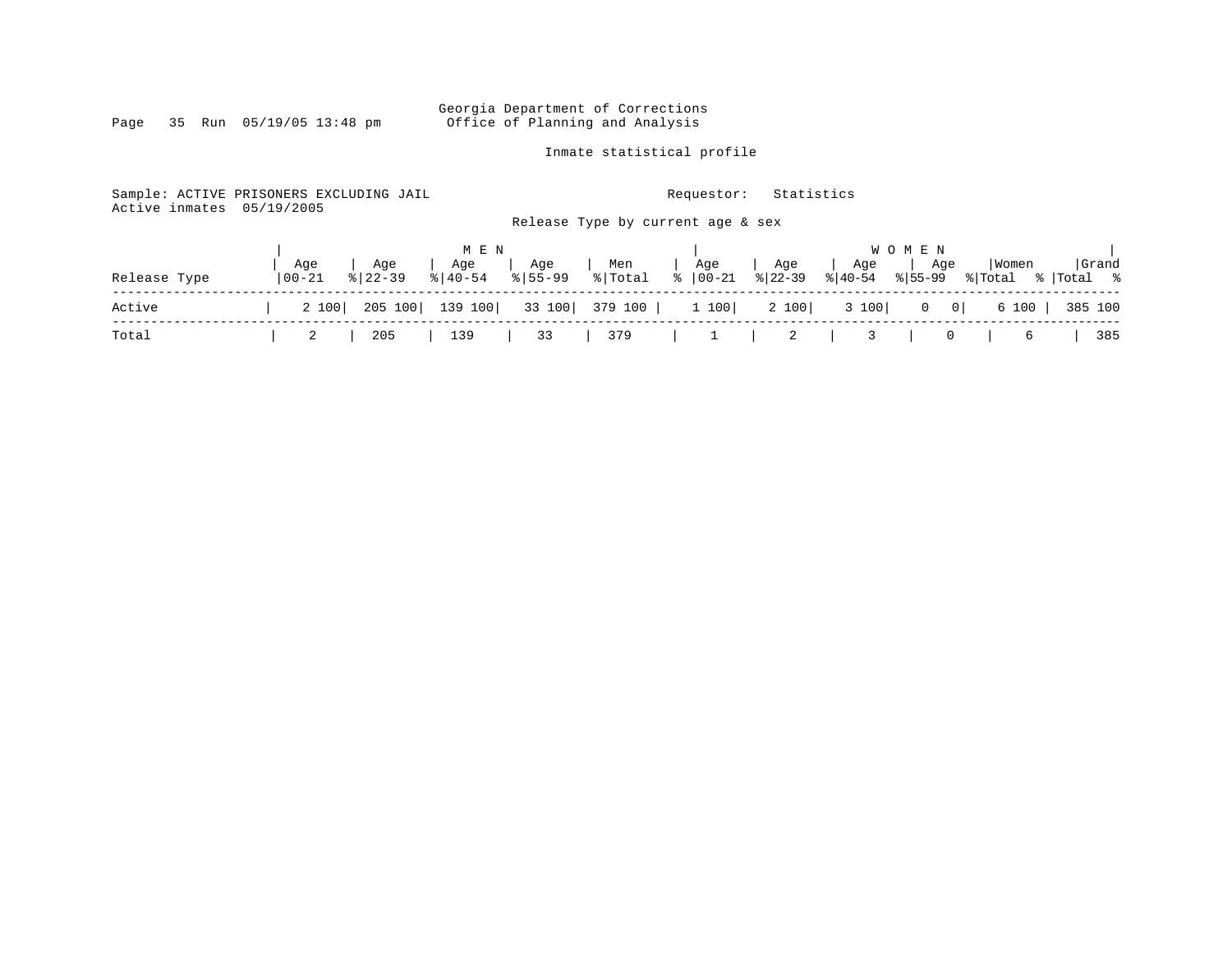Georgia Department of Corrections<br>Page 36 Run 05/19/05 13:48 pm office of Planning and Analysis Office of Planning and Analysis

Inmate statistical profile

Sample: ACTIVE PRISONERS EXCLUDING JAIL **Requestor:** Statistics Active inmates 05/19/2005 Inst By Group by current age & sex

|               |       |     |                                      |     |     |               |     |             | <b>WOMEN</b> |                                                                                         |       |
|---------------|-------|-----|--------------------------------------|-----|-----|---------------|-----|-------------|--------------|-----------------------------------------------------------------------------------------|-------|
|               | Aqe   | Aqe | Aqe                                  | Aqe | Men | Age           | Age | $ $ Aqe $ $ | Age          | Women                                                                                   | Grand |
| Inst By Group |       |     |                                      |     |     |               |     |             |              | 00-21 % 22-39 % 40-54 % 55-99 % Total % 00-21 % 22-39 % 40-54 % 55-99 % Total % Total % |       |
| State prison  | 2 100 |     | 205 100   139 100   33 100   379 100 |     |     | $1 100$ 2 100 |     |             |              | 3 100   0 0   6 100   385 100                                                           |       |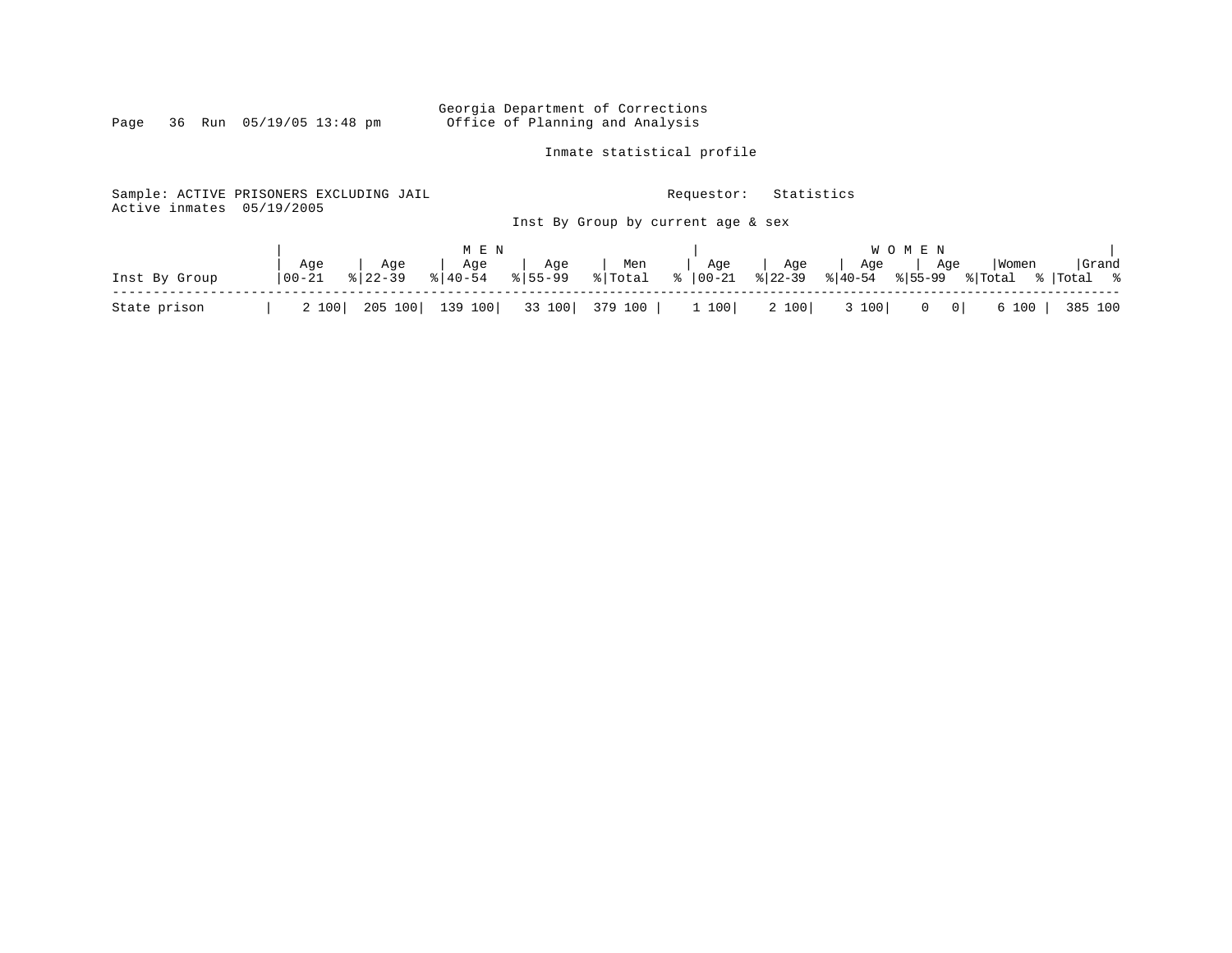Inmate statistical profile

Sample: ACTIVE PRISONERS EXCLUDING JAIL **Requestor:** Statistics Active inmates 05/19/2005

Institution by current age & sex

|                      |                      |                        | M E N                 |                |                     |                   |                     | WOMEN               |                            |         |           |
|----------------------|----------------------|------------------------|-----------------------|----------------|---------------------|-------------------|---------------------|---------------------|----------------------------|---------|-----------|
|                      | Age                  | Age                    | Age                   | Age            | Men                 | Age               | Age                 | Age                 | Age                        | Women   | Grand     |
| Institution          | $00 - 21$            | $ 22-39 $              | $\frac{1}{6}$   40-54 | $ 55 - 99 $    | $\frac{1}{2}$ Total | $ 00-21 $<br>ႜ    | $ 22-39 $           | $ 40-54 $           | $ 55-99$                   | % Total | % Total % |
| Ware Prison          | O                    | 16<br>8                | -13<br>9              | 6              | 31<br>8             | 0<br>$\Omega$     | 0                   | 0                   |                            |         | 31        |
| Phillips Prison      | 0<br>U               | 9<br>4                 | 12<br>9               | 3              | 22<br>6             | <sup>0</sup><br>0 | 0<br>0              | 0<br>0              | O                          |         | 22        |
| Arrendale Prison     | 0<br>$\Omega$        | 0<br>0                 | 0<br><sup>0</sup>     | 0              | <sup>0</sup>        | 0                 | $\mathbf{0}$<br>0   | 67<br>2             |                            | 33      | 2         |
| Georgia State Prison | 0<br>0 <sup>1</sup>  | 15<br>31               | 20<br>14              | 21             | 58<br>15            | 0<br>$\circ$      | 0                   | 0<br>0              | 0<br>O                     | 0       | 58<br>15  |
| Mens Prison          | O                    | 0<br><sup>0</sup><br>0 | U                     | $\Omega$       | 3<br>0.             |                   | 0 <sup>1</sup><br>0 | 0 I<br><sup>0</sup> |                            |         |           |
| Jackson Prison-Diag  | 501                  | 3                      |                       | 3              | 6                   | 0<br>01           | 0<br><sup>o</sup>   | 0<br><sup>0</sup>   | O.<br>n                    |         |           |
| Jackson Prison-Perm  | $\Omega$             | $\Omega$<br>U          |                       | 0              | 0 <sup>1</sup>      | 0                 | 0 <sup>1</sup><br>0 | O<br>$\Omega$       | O                          |         |           |
| Coastal Prison       | 0<br>$\circ$         | 8<br>4                 |                       | $\Omega$<br>0  | 9                   | $\overline{0}$    | 0<br>0              | 0<br>$\mathbf{0}$   | 0                          |         |           |
| Central Prison       | O                    | 0<br><sup>0</sup>      |                       | $\Omega$       | 3 I<br>0            |                   | $\Omega$<br>01      |                     | 0<br>O                     |         |           |
| Augusta Med Prison   | 0<br>0               | q                      | 3                     | 15<br>5        | 18                  | $\Omega$<br>0     | 0                   |                     |                            |         | 18        |
| Valdosta Prison      | $\Omega$             | 20<br>$\Omega$         | 10 <sup>1</sup><br>14 | 10<br>$\Omega$ | 34<br>9<br>$\Omega$ | O.<br>01          | 0<br>O              | <sup>0</sup><br>0   | $\Omega$                   |         | 34        |
| Hays Prison          | 0<br>0               | 13<br>6                | 13<br>9               | 12<br>4        | 30<br>8             | 01                | 0                   | O                   |                            |         | 30        |
| Hancock Prison       | 0                    | 15<br>0                | 6                     | 4              | 22                  | n<br>0            | n                   | ∩<br>O              | U                          | O       | 22        |
| Telfair Prison       | 50                   | 28<br>14               | 20<br>14              | 2<br>6         | 51<br>13            | O<br>0.           | 0                   | O<br>O              | O                          |         | 51<br>13  |
| Macon Prison         | 0                    | 29<br>14<br>$^{\circ}$ | 21<br>15              | 5<br>15        | 55<br>15            | $\Omega$<br>0     | $\Omega$            |                     |                            | 0       | 14<br>55  |
| Smith Prison         | 0                    | 21<br>10               | 8<br>11               | 9              | 35<br>9             |                   | 0                   |                     |                            |         | q<br>35   |
| Washingtn Women Pris | 0<br>0               | κ                      |                       | U              |                     |                   |                     | $\Omega$            |                            | U       |           |
| Baldwin Prison       | 0<br>0               | O<br>0                 |                       | 0<br>0         | 0                   |                   | 0                   | $\Omega$            |                            | U       |           |
| Metro Womens Prison  | $\Omega$<br>0        | $\Omega$<br>$\Omega$   | $\Omega$<br>$\Omega$  | $\Omega$       | $\Omega$            | $\Omega$          | 50                  | 0<br>$\Omega$       | O                          | 17      |           |
| Pulaski Womens Pris  | $\Omega$<br>$\Omega$ | 0<br>$\Omega$          | $\Omega$<br>0         | $\Omega$<br>0  |                     | 1 100             | 50                  | 33                  | 0                          | 50      |           |
| Total reported       | 4 100                | 410 100                | 278 100               | 66 100         | 758 100             | 2 100             | 4 100               | 6 100               | $\Omega$<br>0 <sup>1</sup> | 12 100  | 770 100   |
|                      |                      |                        |                       |                |                     |                   |                     |                     |                            |         |           |
| Percent reported     | 100.0                | 100.0                  | 100.0                 | 100.0          | 100.0               | 100.0             | 100.0               | 100.0               | .0 <sub>1</sub>            | 100.0   | 100.0     |
|                      |                      |                        |                       |                |                     |                   |                     |                     |                            |         |           |
| Not Reported         |                      |                        | 0                     | 0              | U                   | U                 | O                   |                     |                            |         |           |
| Total                | 2                    | 205                    | 139                   | 33             | 379                 |                   | 2                   | 3                   |                            |         | 385       |

Page 37 Run 05/19/05 13:48 pm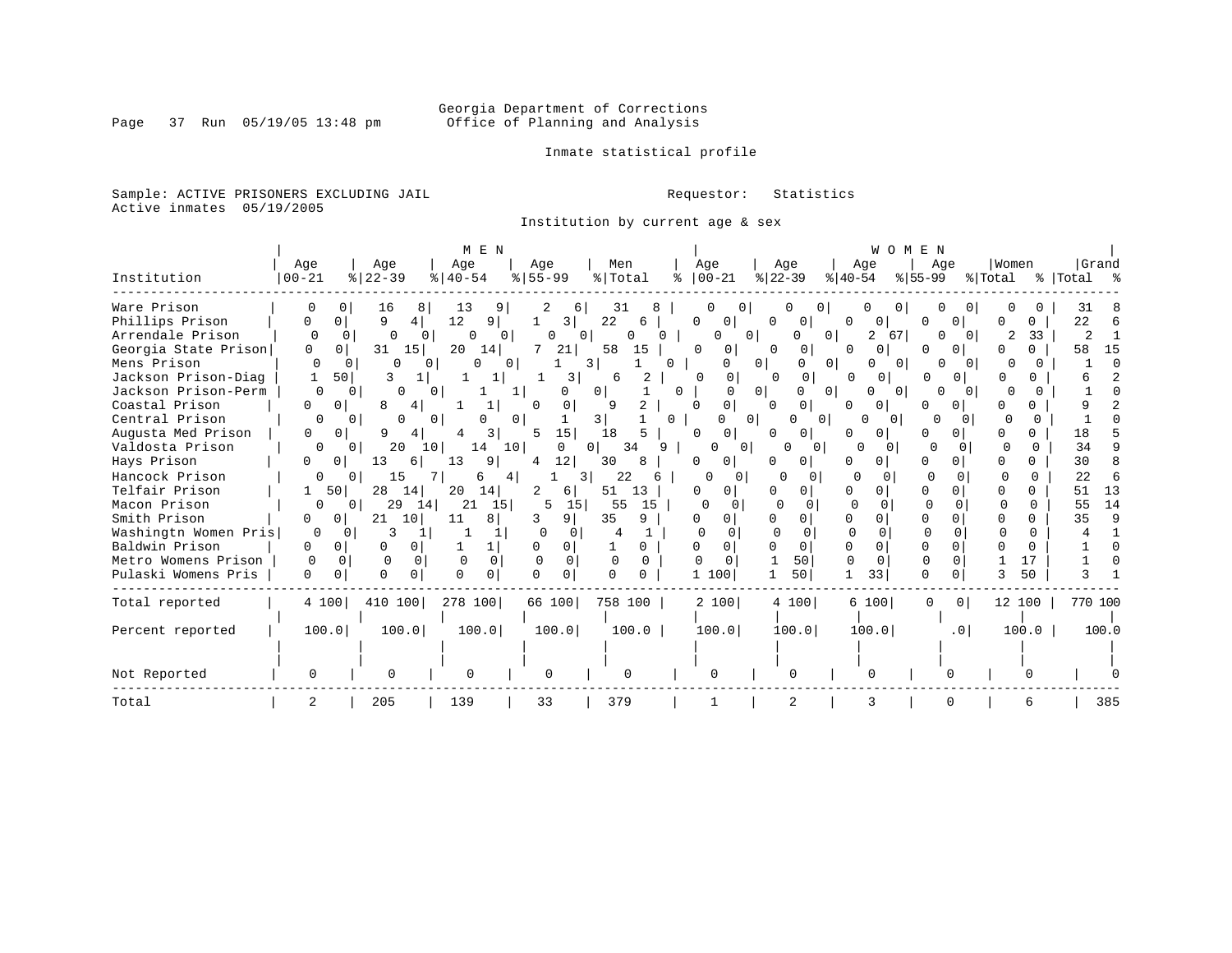#### Georgia Department of Corrections Page 38 Run 05/19/05 13:48 pm Office of Planning and Analysis

### Inmate statistical profile

Sample: ACTIVE PRISONERS EXCLUDING JAIL **Requestor:** Statistics Active inmates 05/19/2005 Misdemeanors And Felonies by current age & sex

### | M E N | W O M E N | Age | Age | Age | Age | Men | Age | Age | Age | Age | Women |Grand Crime Type |00-21 %|22-39 %|40-54 %|55-99 %|Total % |00-21 %|22-39 %|40-54 %|55-99 %|Total % |Total % ------------------------------------------------------------------------------------------------------------------------------------ MISDEMEANOR | 0 0| 0 0| 0 0| 0 0| 0 0 | 0 0| 0 0| 0 0| 0 0| 0 0 | 0 0 FELONY | 2 100| 205 100| 139 100| 33 100| 379 100 | 1 100| 2 100| 3 100| 0 0| 6 100 | 385 100 ------------------------------------------------------------------------------------------------------------------------------------ Total reported | 2 100| 205 100| 139 100| 33 100| 379 100 | 1 100| 2 100| 3 100| 0 0| 6 100 | 385 100 | | | | | | | | | | | Percent reported | 100.0| 100.0| 100.0| 100.0| 100.0 | 100.0| 100.0| 100.0| .0| 100.0 | 100.0 | | | | | | | | | | | | | | | | | | | | | | NOT REPORTED | 0 | 0 | 0 | 0 | 0 | 0 | 0 | 0 | 0 | 0 | 0 ------------------------------------------------------------------------------------------------------------------------------------ Total | 2 | 205 | 139 | 33 | 379 | 1 | 2 | 3 | 0 | 6 | 385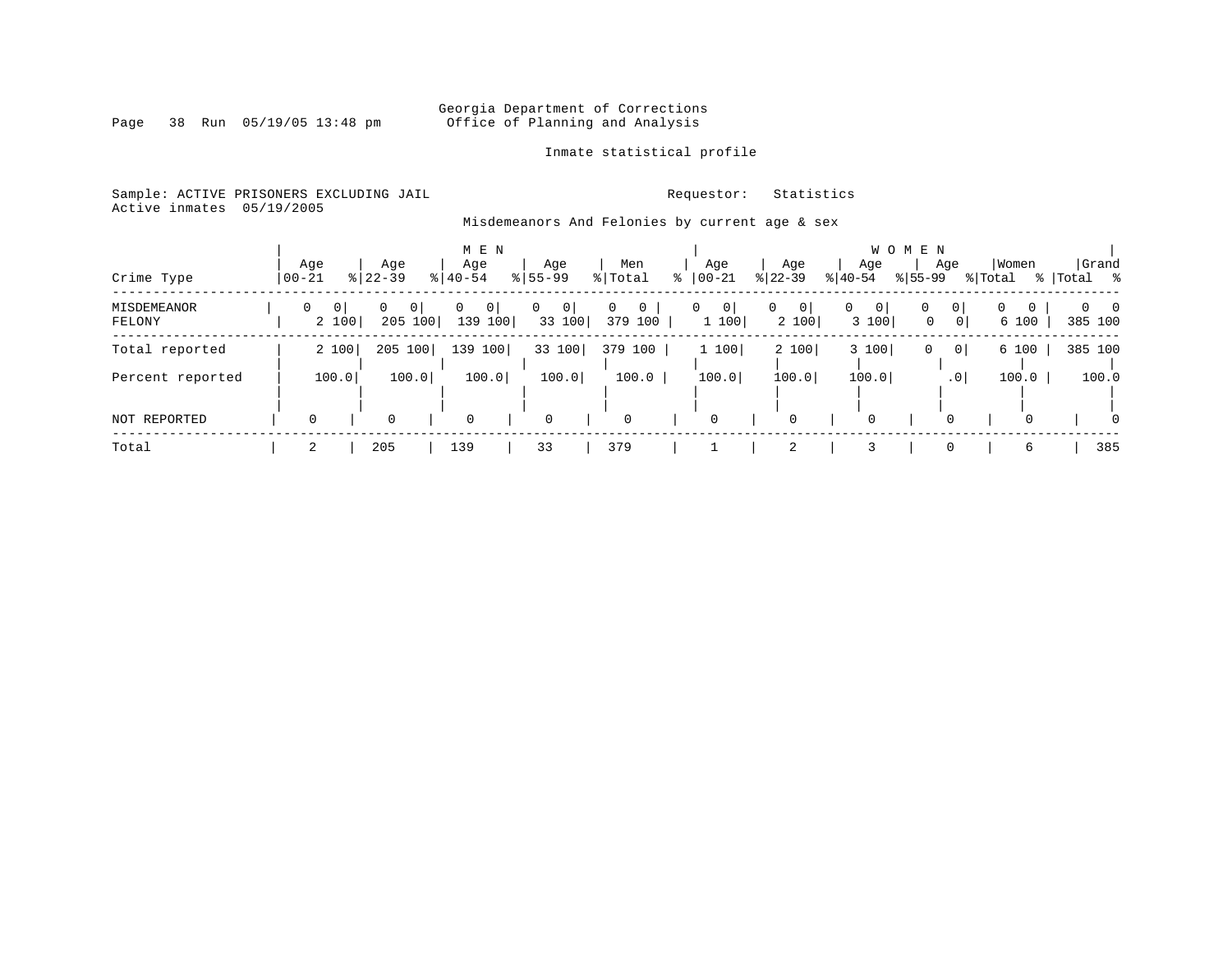Inmate statistical profile

Sample: ACTIVE PRISONERS EXCLUDING JAIL **Requestor:** Statistics Active inmates 05/19/2005

Crimes By Group by current age & sex

|                      |                   | M E N                |                   |                      |                |                      |                |              |    |              |              |                |                |              | WOMEN    |              |                 |              |              |          |          |
|----------------------|-------------------|----------------------|-------------------|----------------------|----------------|----------------------|----------------|--------------|----|--------------|--------------|----------------|----------------|--------------|----------|--------------|-----------------|--------------|--------------|----------|----------|
|                      | Age               | Age                  |                   | Age                  | Age            |                      | Men            |              |    | Age          |              | Age            |                | Age          |          | Age          |                 | Women        |              |          | Grand    |
| Crimes By Group      | $00 - 21$         | $8$   22-39          |                   | $ 40-54$             | $8 55-99$      |                      | % Total        |              | ႜ  | $ 00-21 $    |              | $ 22-39 $      |                | $ 40-54$     |          | $ 55-99$     |                 | % Total      |              | %  Total | - 2      |
| HOMICIDE             | 2                 | 100<br>141           | 69                | 61                   | 44             | 19                   | 58             | 223          | 59 |              | 100<br>1     |                | 2 100          |              | 3 100    | 0            | $\sigma$        |              | 6 100        | 229      | 59       |
| <b>ABORTION</b>      | 0<br>0            | 0                    | 0                 | 0<br>0               | 0              | 0                    | $\Omega$       | $\mathbf 0$  |    | O            | 0            | 0              | 0              | $\Omega$     | 0        | 0            | 0               | O            | <sup>0</sup> | $\Omega$ | $\Omega$ |
| BODILY INJRY&REL OFF | 0                 | $\mathbf{0}$<br>17   | 8                 | 21                   | 15             | 2                    | 6              | 40           | 11 |              | 0            | $\circ$        | 0<br>0         | O            | 0        | 0            | 0               | U            | <sup>0</sup> | 40       | 10       |
| ARSON & REL OFF      | 0<br>0            | O                    | 0                 | 0<br>n               | 0              | 0                    | $\Omega$       | 0            |    | $\Omega$     | 0            | O              | 0              |              | $\Omega$ | 0            | 0               | O            | 0            |          | $\Omega$ |
| DAMAGE OF PROPERTY   | O                 | 0                    | <sup>0</sup><br>O | O                    | 0              | O                    | 0 <sup>1</sup> |              | 0  | 0            | $\Omega$     | O              | 0              | U            | 0        | U            | $\Omega$        |              | O            |          |          |
| BURGLARY & REL OFF   | O<br><sup>0</sup> | $\Omega$             | O                 | 1<br>1               | $\Omega$       | 0                    |                | ٢            |    | O            | 0            |                | 0              | O            | O        | O            | 0               | ∩            | U            |          |          |
| FORGERY & REL OFF    | O                 | 0                    | 0<br>O            | O                    | 0 <sup>1</sup> | 0                    | 0              | 0<br>O       |    |              | 0            | O              | $\Omega$       | n            | O        | <sup>0</sup> | <sup>0</sup>    | O            | $\Omega$     |          |          |
| <b>THEFT</b>         | 0<br>0            | O                    | 0                 | 0<br>O               | O              | 0                    |                | O            |    | O            | 0            | O              | 0              | O            | $\Omega$ | O            | 0               | O            | U            |          |          |
| <b>ROBBERY</b>       | $\Omega$          | $^{\circ}$           | 24<br>12          | 25                   | 18             | 8<br>24              | 57             | 15           |    | O            | $\Omega$     | O              | $\Omega$       | $\Omega$     | $\Omega$ | $\Omega$     | $\Omega$        | U            | 0            | 57       | 15       |
| SEXUAL OFFENSES      | U<br>0            | 19                   | 9                 | 27<br>19             | 4              | 12                   | 50             | 13           |    | O            | 0            | U              | 0              | $\Omega$     | 0        | U            | 0               | O            |              | 50       | 13       |
| OBSCENITY CRIMES     | 0                 | Ω<br>$\Omega$        | $\Omega$          | 0<br>0               |                | 0<br>0               | O              | 0            |    | ∩            | n            | n              | $\Omega$       | $\Omega$     | $\Omega$ | U            | 0               | $\Omega$     | 0            |          | $\Omega$ |
| TREASON & REL OFF    | 0<br>0            | 0                    | 0                 | 0<br>n               |                | 0                    | U              | 0            |    | U            | 0            | O              | 0              | O            | O        | U            | 0               | n            | U            |          | $\Omega$ |
| CRIMES INVOLVNG GOVT | Ω                 | 0<br>0               | 0                 | n<br>0               | $\Omega$       | 0                    | U              | 0            |    | <sup>0</sup> | U            | O              | $\Omega$       | O            | ∩        | $\Omega$     | <sup>n</sup>    | U            | 0            |          |          |
| FALSIFICATIONS       | 0<br>O            | O                    | 0                 | $\Omega$<br>0        | <sup>0</sup>   | 0                    | O              | 0            |    | U            | $\Omega$     | O              | 0              | $\Omega$     | $\Omega$ | U            | 0               | <sup>0</sup> |              |          |          |
| OBSTRUCT LAW ENFORCE | $\cap$            | ∩                    | $\Omega$          | 0                    | U              | O                    | ∩              | <sup>0</sup> |    |              | 0            |                | 0              | O            | O        | O            | 0               | ∩            | 0            |          |          |
| DISORDERLY CONDUCT   | O                 | U<br>n               | <sup>n</sup>      | 0<br>O               | U              | $\Omega$             | U              | O            |    | Ω            | 0            | O              | $\Omega$       | O            | O        | ∩            | 0               | U            | 0            |          |          |
| GAMBLING & REL OFF   | $\Omega$          | U                    |                   | 0<br>∩               | U              | 0                    | $\Omega$       | <sup>0</sup> |    | $\cap$       | 0            | U              | 0              | O            | O        | O            |                 |              |              |          |          |
| CRUELTY TO CHILDREN  | O                 | n<br>U               | <sup>0</sup>      | $\cap$<br>$\Omega$   | $\Omega$       | $\Omega$             | n              | 0            |    | O            | 0            | n              | $\Omega$       | $\Omega$     | $\Omega$ | $\Omega$     | <sup>n</sup>    | ∩            | U            |          |          |
| CRIMES WITH GUNS     | O                 | O                    | 0                 | $\Omega$<br>0        | $\Omega$       | 0                    | O              | 0            |    | O            | $\Omega$     | O              | 0              | U            | $\Omega$ | U            | 0               | 0            | O            |          |          |
| INVASION PRIVACY     |                   | $\Omega$<br>$\Omega$ | $\Omega$          | $\Omega$<br>$\Omega$ |                | $\Omega$<br>$\Omega$ | O              |              |    |              | $\Omega$     | O              | 0              | O            | 0        | 0            | $\Omega$        |              | O            |          |          |
| RACKETEERING         | 0                 | O                    | 0                 | <sup>0</sup><br>0    | <sup>0</sup>   | 0                    |                |              |    |              | 0            |                | 0              | U            | O        | 0            | 0               |              | 0            |          |          |
| DRUG ABUSE OFFENSES  |                   | $\Omega$<br>3        |                   | 3                    |                | n<br>0               |                | 2            |    |              | 0            | O              | 0              |              | $\Omega$ | Ω            | $\Omega$        |              | O            |          |          |
| DRUG TRAFFICKING     | O<br><sup>0</sup> |                      | 0                 | $\Omega$<br>0        | <sup>0</sup>   | 0                    |                |              |    | U            | 0            | 0              | U              | <sup>0</sup> |          | O            |                 | O            | 0            |          |          |
| AUTO CRIMES          |                   | $\Omega$<br>0        | 0                 | $\Omega$             | 0              | 0<br>$\Omega$        |                |              | O  | 0            | 0            |                | 0<br>O         | O            | $\Omega$ | 0            | $\Omega$        | O            | $^{(1)}$     |          |          |
| REVENUE & CONTRABAND | 0                 | 0<br>$\Omega$        | 0                 | 0<br>O               | O              | 0                    | 0              | O            |    | 0            | 0            | 0              | 0              | O            | 0        | O            | 0               | $\Omega$     | O            |          |          |
| CRIMES OF OTH STATES | 0                 | 0                    | 0<br>0            | 0                    | 0              | 0                    | $\Omega$       | ი            | O  |              | 0            | 0 <sup>1</sup> | U<br>0         | O            | 0        | 0            | $\Omega$        | U            | O            |          |          |
| MISC. FELONIES       | U                 | $\circ$<br>O         | 0                 | 0<br>$\cap$          | U              | 0                    | 0              | 0            |    | ∩            | $\mathbf{0}$ | O              | 0              |              | 0 I      |              | 0               | U            | 0            |          |          |
| MISDEMEANORS         | 0                 | 0                    | 0<br>0            | 0                    | 0              | 0                    | 0              | Ω            | 0  |              | 0            | 0              | 0<br>0         | 0            | 0        | 0            | 0               |              |              |          |          |
| Total reported       | 2 100             |                      | 205 100           | 139 100              |                | 33 100               |                | 379 100      |    |              | 1100         |                | 2 100          |              | 3 100    | $\Omega$     | 0 <sup>1</sup>  |              | 6 100        | 385 100  |          |
| Percent reported     | 100.0             |                      | 100.0             | 100.0                |                | 100.0                |                | 100.0        |    |              | 100.0        |                | 100.0          |              | 100.0    |              | .0 <sub>1</sub> |              | 100.0        |          | 100.0    |
|                      |                   |                      |                   |                      |                |                      |                |              |    |              |              |                |                |              |          |              |                 |              |              |          |          |
| NOT REPORTED         | 0                 | 0                    |                   | 0                    |                | O                    |                | O            |    | 0            |              |                | 0              | 0            |          |              | O               |              | $\Omega$     |          |          |
| Total                | 2                 | 205                  |                   | 139                  |                | 33                   | 379            |              |    | 1            |              |                | $\overline{a}$ | 3            |          |              |                 |              | 6            |          | 385      |

Page 39 Run 05/19/05 13:48 pm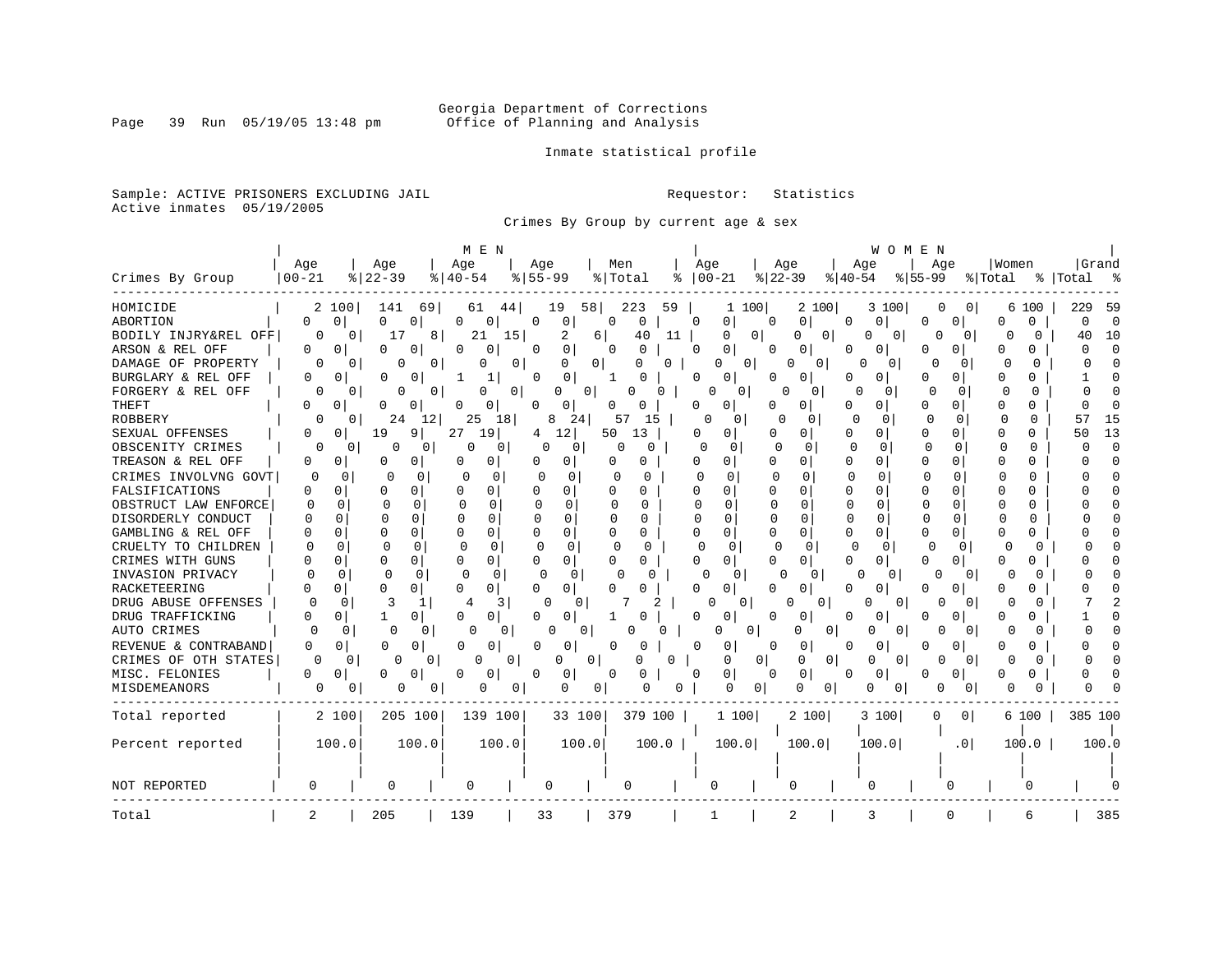Inmate statistical profile

Page 40 Run 05/19/05 13:48 pm

### Sample: ACTIVE PRISONERS EXCLUDING JAIL **Requestor:** Statistics

Active inmates 05/19/2005

### Most Serious Offense by current age & sex

| Most Serious Offense 00-21                                                                                                            | Aqe      |          | Age<br>$ 22-39$ |                            | Age<br>$8140 - 54$ | M E N |    | Age<br>$8 55-99$ |          | Men<br>% Total |    | Aqe          | $ 00-21 $ |                | Age<br>$ 22-39 $ | $ 40-54 $ | Age      |       | W O M E N<br>Age<br>$ 55-99 $ |   | Women<br>% Total |       | %  Total % | Grand |
|---------------------------------------------------------------------------------------------------------------------------------------|----------|----------|-----------------|----------------------------|--------------------|-------|----|------------------|----------|----------------|----|--------------|-----------|----------------|------------------|-----------|----------|-------|-------------------------------|---|------------------|-------|------------|-------|
| In the table below, misdemeanors come first, and are in lower-case letters. AFTER THAT COME FELONIES, IN UPPER-CASE LETTERS.<br>NOTE: |          |          |                 |                            |                    |       |    |                  |          |                |    |              |           |                |                  |           |          |       |                               |   |                  |       |            |       |
| MURDER                                                                                                                                |          | 2 100    | 141             | 69                         | 61                 | 44    |    | 19               | 58       | 223            | 59 |              | 1 100     |                | 2 100            |           |          | 3 100 | 0                             |   |                  | 6 100 | 229        | -59   |
| KIDNAPPING                                                                                                                            |          | 0        |                 | 81                         | 21                 | 15    |    | 6                |          | 40             |    | 0            | 0         |                | 0                |           | 0        |       |                               | 0 |                  |       | 40         | 10    |
| <b>BURGLARY</b>                                                                                                                       |          | 0        |                 |                            |                    |       |    | $\Omega$         | 0        |                |    |              | $\Omega$  |                |                  | 0         |          |       |                               |   |                  |       |            |       |
| ARMED ROBBERY                                                                                                                         |          | 0        | 24              | 12                         | 24                 | 17    | 8  | 24               |          | 56             | 15 | 0            | 0         |                | 0                |           | 0        |       |                               |   |                  |       | 56         | 15    |
| HIJACKING MOTOR VEHI                                                                                                                  | $\Omega$ | $\Omega$ |                 | $\Omega$<br>$\Omega$       |                    |       |    |                  | 0        |                |    |              |           |                |                  | 0         |          | 0 I   |                               |   |                  |       |            |       |
| RAPE                                                                                                                                  |          | 01       | 16              | 8                          | -21                | 15    | 4  | 12               |          | 41             |    |              |           |                | 0                |           | U        |       |                               |   |                  |       | 41         |       |
| AGGRAV SEXUAL BATTER                                                                                                                  |          |          |                 | 0<br>0                     |                    |       |    | 0                |          |                |    |              |           | $\overline{0}$ |                  |           |          |       |                               |   |                  |       |            |       |
| CHILD MOLESTATION                                                                                                                     | 0        |          |                 |                            |                    |       |    |                  |          |                |    | <sup>0</sup> | 0         |                | $\Omega$         |           | $\Omega$ |       | O                             |   |                  |       |            |       |
| AGGRAV CHILD MOLESTA                                                                                                                  |          |          |                 |                            |                    |       |    |                  |          |                |    |              | 0         |                | 0                |           |          |       |                               |   |                  |       |            |       |
| VIOL GA CNTRL SBST A                                                                                                                  | 0        |          |                 |                            |                    |       |    |                  |          |                |    |              | O         |                |                  |           |          |       |                               |   |                  |       |            |       |
| S/D CONT SUB SCHOOL                                                                                                                   |          |          |                 | $\Omega$                   |                    |       | 01 |                  | 0        |                |    |              | 0         |                |                  |           |          |       |                               |   |                  |       |            |       |
| S/D COCAINE                                                                                                                           | 0        | 0        |                 |                            |                    |       |    | 0                |          |                |    |              |           |                |                  |           |          |       |                               |   |                  |       |            |       |
| POSS OF COCAINE                                                                                                                       |          |          |                 | $\Omega$<br>0 <sup>1</sup> |                    |       |    | 0                | $\Omega$ |                |    | O            |           |                | 0<br>0           |           | 0        |       | $\Omega$                      |   |                  |       |            |       |
| ATT/CONSPRCY COMMT C                                                                                                                  | 0        |          |                 |                            |                    |       |    |                  |          |                |    |              |           |                |                  |           |          |       |                               |   |                  |       |            |       |
| Total                                                                                                                                 |          |          | 205             |                            | 139                |       |    | 33               |          | 379            |    |              |           |                |                  |           |          |       |                               |   |                  |       |            | 385   |